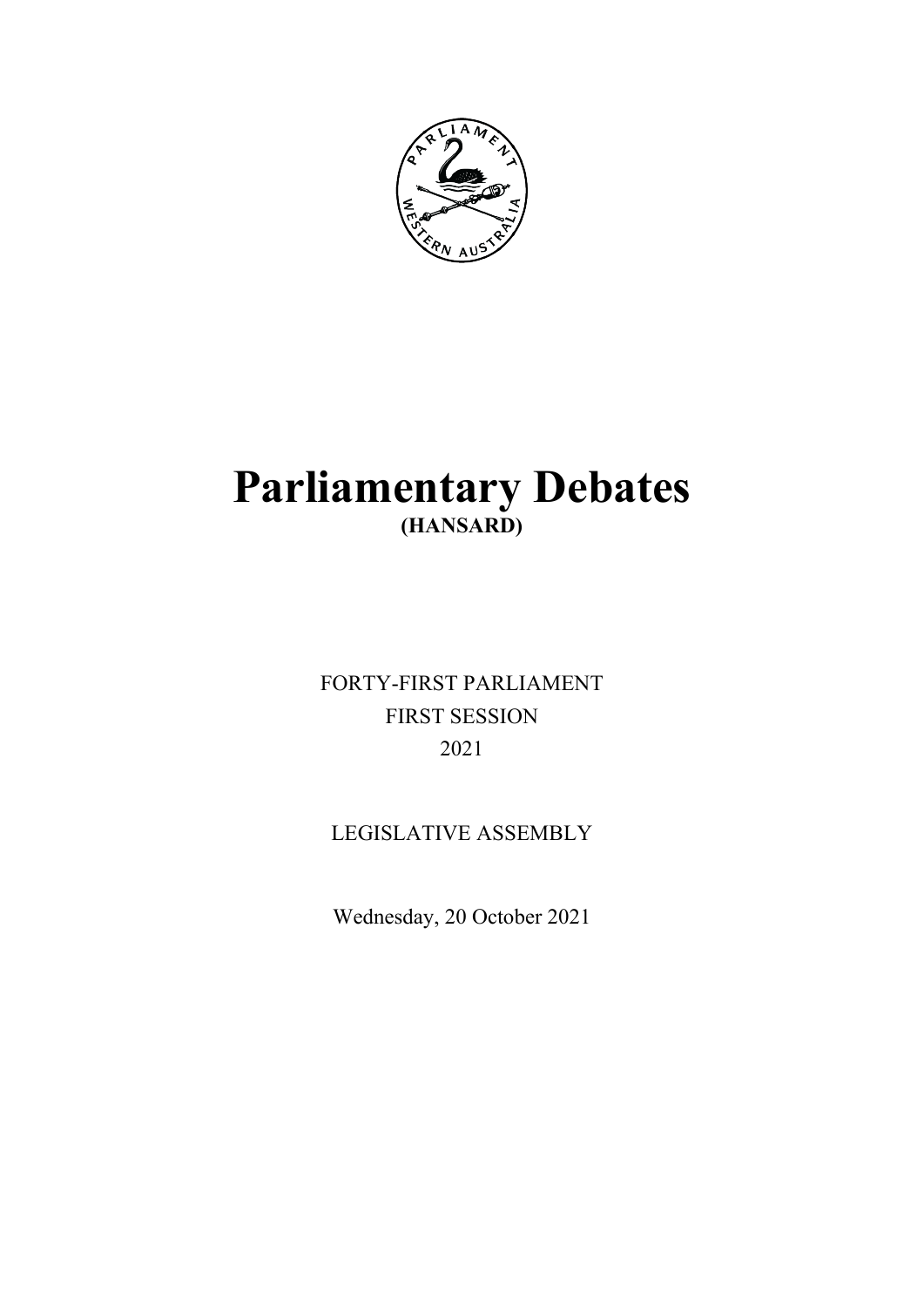## Legislative Assembly

Wednesday, 20 October 2021

l **THE SPEAKER (Mrs M.H. Roberts)** took the chair at 12 noon, acknowledged country and read prayers.

## **PAPERS TABLED**

Papers were tabled and ordered to lie upon the table of the house.

#### **VISITORS — INDONESIAN COMMUNITY**

*Statement by Speaker*

**THE SPEAKER (Mrs M.H. Roberts)** [12.04 pm]: I would like to acknowledge the members of the Indonesian community who are in the public gallery today. Welcome to Parliament House. I understand that Minister Buti will be making a special acknowledgement a little later.

## **POLICE AMENDMENT (COMPENSATION SCHEME) BILL 2021**

*Notice of Motion to Introduce*

Notice of motion given by **Mr P. Papalia (Minister for Police)**.

## **#WEWEARAUSTRALIAN CAMPAIGN**

*Statement by Minister for Culture and the Arts*

**MR D.A. TEMPLEMAN (Mandurah — Minister for Culture and the Arts)** [12.04 pm]: Madam Speaker, I wish to speak on a matter of fashion, which, of course, I am eminently qualified to speak on!

**The SPEAKER**: Yes, Sir Les! Go ahead, Sir Les!

**Mr D.A. TEMPLEMAN**: I am delighted to inform the house of the Showroom-X partnership, a partnership between Tourism Western Australia and a collection of high-calibre Australian fashion brands. The Showroom-X partnership centres on a fashion shoot in Broome and the East Kimberley that is taking place now, across October and November 2021, with destination imagery being shared across the social media channels of up to 40 well-known fashion brands, showcasing the state's most awe-inspiring locations to millions of people around the world.

The initiative supports the #WeWearAustralian campaign with Showroom-X, a collective of Australian fashion brands including Morrison, Ellery, Scanlan and Theodore, and Aboriginal-owned label Ngali. The fashion industry has been among those hit hard during the COVID-19 pandemic, and with WA talent leading the creative team, and being used throughout the campaign, the McGowan government is proud to be supporting Western Australian businesses and jobs.

A campaign photoshoot is underway in Broome and Kununurra, with renowned Australian brands to be featured against the backdrop of locations such as Gantheaume Point and Cable Beach in Broome, and the Bungle Bungle Range in Purnululu National Park. The Kimberley will provide a stunning backdrop for this campaign, promoting the "buy local" message across Australia, and showcasing our incredible fashion industry and destinations globally. The campaign is led by the Western Australian–raised creative director Ken Leung, who has previously worked with global labels such as Uniqlo and DKNY.

A member interjected.

**Mr D.A. TEMPLEMAN**: I am wearing a piece myself today!

The #WeWearAustralian campaign will go live from 27 October and will include digital and social media activity, as well as media placement in key national and international outlets, including *The Australian* and *T: The New York Times Style Magazine*. Showroom-X estimates that the Kimberley feature will reach more than 12 million people around the world. This partnership is an exciting opportunity to showcase our state to millions of people in key markets around the world as a must-visit destination when it is safe to travel. The WA government is continuing to lift the profile of our destinations, and it is through innovative partnerships like this that we will start to shape and inspire a new target audience of global travellers eager to experience our stunning state.

## **CORONAVIRUS — RELIEF FUND — INDONESIA**

*Statement by Minister for Citizenship and Multicultural Interests*

**DR A.D. BUTI(Armadale — Minister for Citizenship and Multicultural Interests)** [12.07 pm]: Could I commence by also acknowledging the wonderful members of the Western Australian Indonesian community, who are in the public gallery, and welcome them to Parliament.

I would like to inform the house that the process for the Indonesia COVID-19 crisis relief fund, announced by the McGowan government in August 2021, has now been finalised. The fund was designed to assist in easing Indonesia's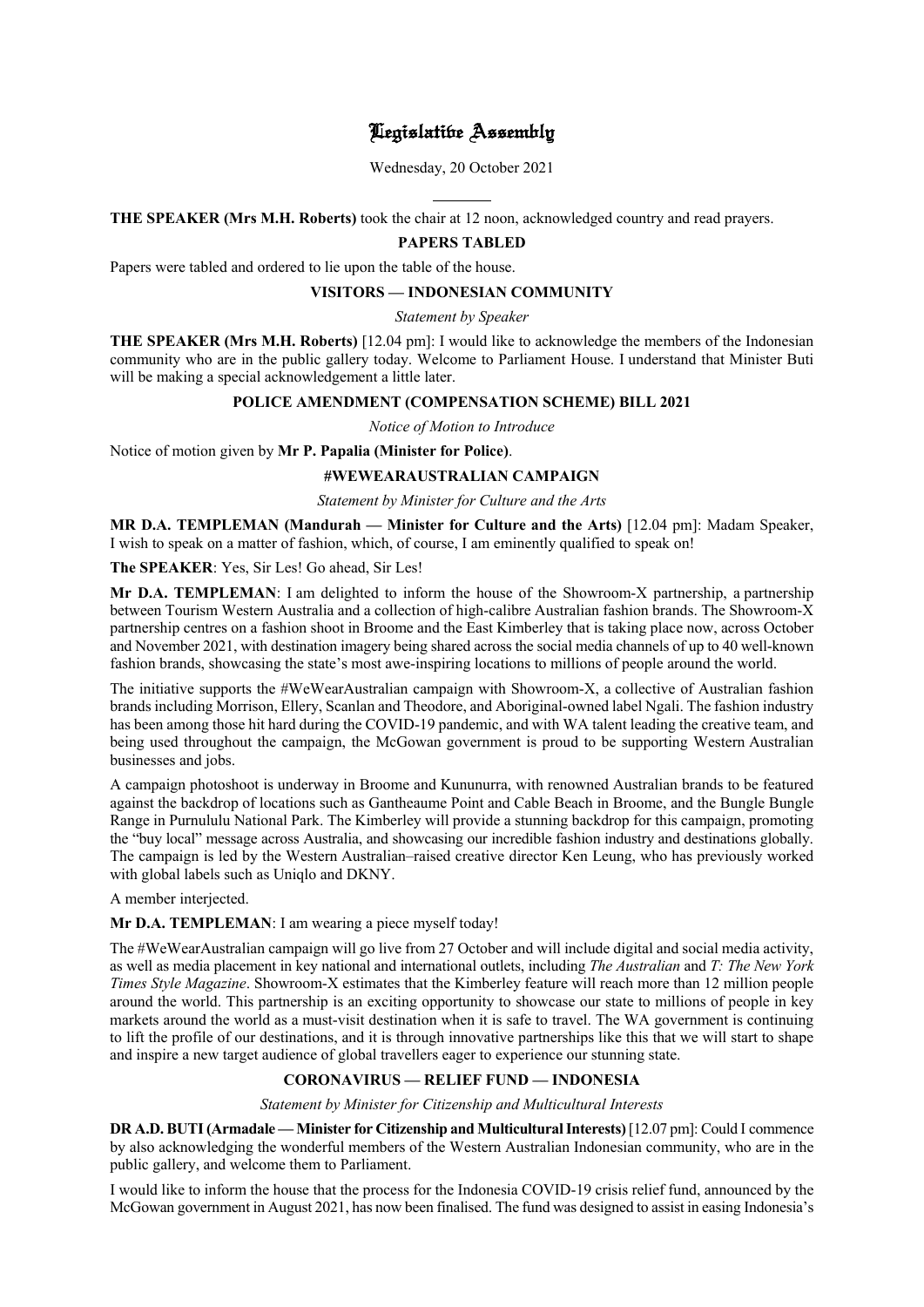suffering during the second wave of the COVID-19 pandemic, which has been exacerbated by the highly contagious Delta variant. The \$2 million Indonesia COVID-19 crisis relief fund is administered as a grant program by the Office of Multicultural Interests.

Twenty-two Western Australian Indonesian community associations and groups came together to prepare and submit a joint grant application through Kreasi Indonesia Inc. Kreasi Indonesia will lead the cooperative approach to support crisis relief initiatives in Indonesia through its charity partner, Save the Children Australia. This second wave of COVID-19 has infected millions of people across Indonesia and has resulted in the deaths of more than 140 000 people. The impact of this crisis is heavily felt by the Indonesian communities of Western Australia. More than 11 000 Western Australians were born in Indonesia or have Indonesian ancestry, with many having family and friends affected by the pandemic. The funding recognises the importance of our economic, cultural and person-to-person links with Indonesia and its people, and will support the excellent work of registered charities who are delivering aid in the areas that are most in need.

I would like to acknowledge that throughout the pandemic, Western Australians from Indonesian heritage have not only played an important role in keeping our state safe, but, at the same time, also supported relief initiatives in Indonesia. This one-off grant will provide essential on-the-ground assistance to badly affected communities, and assist in their recovery from the devastating impact of this second wave. I commend the WA Indonesian community associations in coming together and working collaboratively to ensure this funding support reaches people in need across Indonesia.

#### **FOOTBALL PROGRAM — KIMBERLEY**

#### *Statement by Minister for Sport and Recreation*

**DR A.D. BUTI (Armadale — Minister for Sport and Recreation)** [12.09 pm]: I rise to inform the house of a significant partnership between the Australian Football League and the McGowan government in the Kimberley region. The McGowan government is partnering with the AFL to deliver a jointly funded, \$5 million football program in the Kimberley. This program will ensure a strong legacy is created following Western Australia's historic first AFL grand final. There are 82 football teams, 17 Auskick centres and almost 2 600 registered football participants across the Kimberley. It is a region rich with enormous football talent, be it at the local, West Australian Football League or AFL level. Footballers in the regions, particularly the Kimberley, often face significant challenges to participation in sport including distance, travel costs and lack of facilities.

The program, delivering \$1 million per year over five years, will support a range of initiatives including facility upgrades and community participation initiatives. The program will focus on four key development areas: \$400,000 per annum on facilities upgrades, including lighting, ground improvements, and female change rooms and amenities; \$350 000 per annum on community participation initiatives, including investment in the local football leagues, as well as new positions to support the development of football in the Kimberley; and \$150 000 per annum towards the development of elite pathways. Complementing the Kimberley Spirit and Claremont Football Club programs, this funding will provide support to regionally based coaches to oversee pathway programs; \$100 000 per annum is committed to travel subsidies and to help remove barriers to regular competition, particularly for remote communities participating in the Kimberley football leagues. This \$5 million funding program follows recent state government investments in Kimberley football by the WA McGowan government. This includes \$339 000 for floodlighting at Joseph "Nipper" Roe Sports Field in Broome and \$592 000 to upgrade change rooms and lighting at Clarrie Cassidy Oval in Wyndham. Strong football clubs contribute considerably to stronger communities and better social outcomes for community members. Be it through important physical and mental health or positive community outcomes, it is clear that the benefits of well-supported community sport go well beyond the results of weekend fixtures. This program will build on these benefits, ensuring the AFL grand final is not a one-hit wonder and that its legacy will positively impact grassroots football for years to come.

#### **FOOD SECURITY — COMMUNITY ONLINE RESOURCE EXCHANGE PROGRAM**

#### *Statement by Minister for Community Services*

**MS S.F. McGURK (Fremantle — Minister for Community Services)** [12.12 pm]: I rise to inform the house about the ongoing work across the community to address poverty and, in particular, food insecurity across the state. In doing so, I acknowledge it is currently Anti-Poverty Week, and draw members' attention to the *Foodbank hunger report 2021*, which states that one in six Australian adults have not had enough to eat in the last year. On top of this, 1.2 million children have gone hungry during the same period. When it comes to food security, one of the greatest challenges is connecting those who need access to food with the oversupply and waste of excess foods. I have been proud to support the community services sector in addressing this complex and longstanding issue in our community.

In 2019, the food relief framework was developed and launched with support from Lotterywest, which has been a catalyst for stakeholders across the state to come together under the banner of Fair Food WA. In 2020, the Premier and I hosted a strategic food industry round table to strengthen the coordination of efforts to ensure that excess food can get to where it is most acutely needed. That work has continued, and, last Friday, I joined Fair Food WA in launching the next step—the community online resource exchange program, or CORE. Following consultations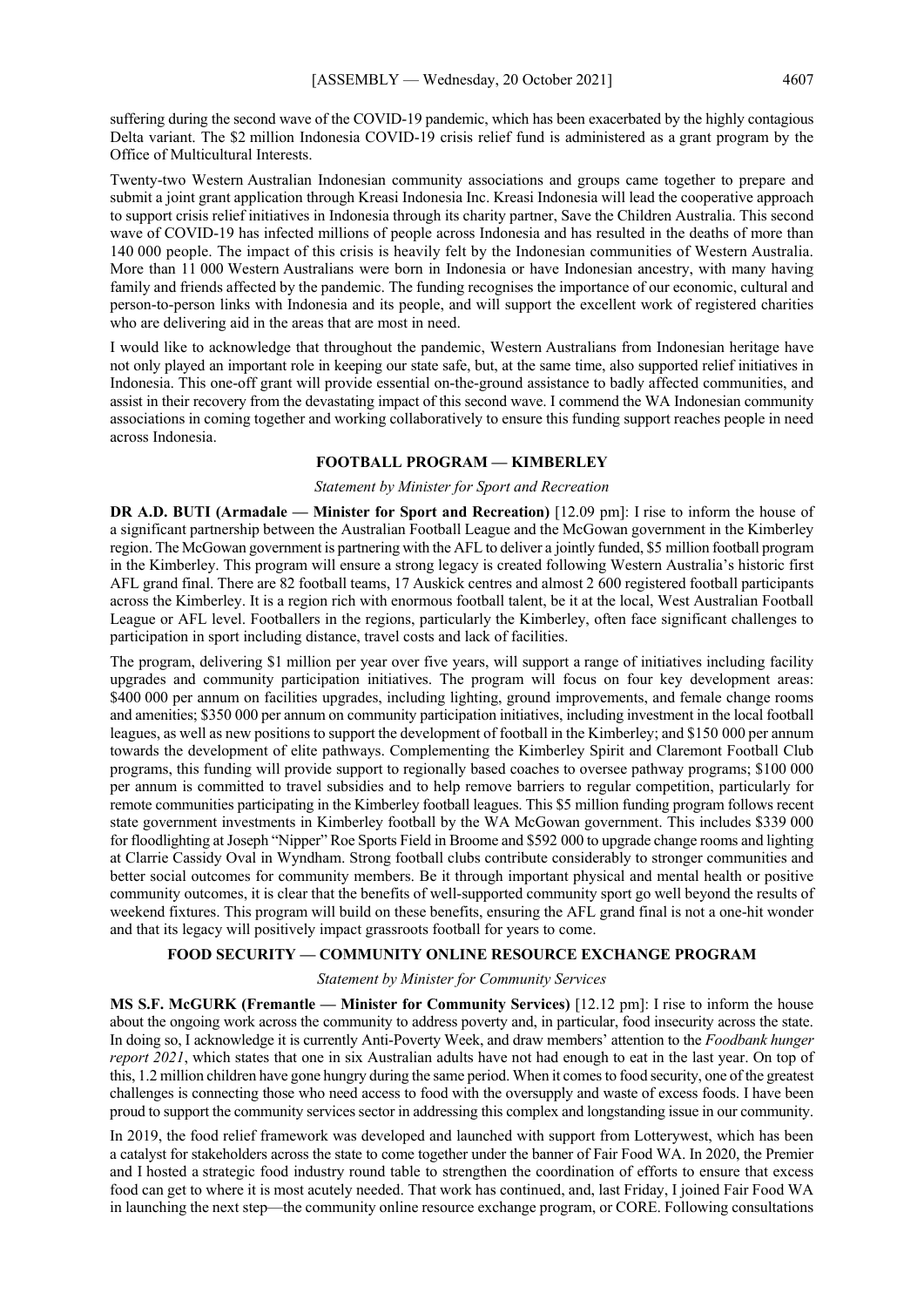with over 150 charity food providers and stakeholders across the state, it became clear that there was a need for stronger collaboration and coordination at a local level. CORE is an online resource that provides a platform for local businesses and charities to exchange surplus resources—in real time—to better meet the needs of their communities. It enables surplus food, clothing, furniture, logistics and infrastructure to get to where it is needed in supporting our most vulnerable. We know that in government, sometimes the best solutions to complex issues come from the community.

I would like to place on record my thanks to Fair Food WA, in particular the Western Australian Council of Social Service, Foodbank, SecondBite, St Vincent de Paul Society, the Salvation Army, St Patrick's Community Support Centre in Fremantle, and Curtin University. I also want to acknowledge my former parliamentary colleague, the formidable Janine Freeman, who is now the chair of Fair Food WA. I encourage members of this place to learn more about this work and support it where they can.

#### **BEACH EMERGENCY NUMBER SIGNS**

#### *Statement by Minister for Fisheries*

**MR D.T. PUNCH (Bunbury — Minister for Fisheries)** [12.15 pm]: I am delighted to inform the house that the McGowan Labor government is working hard to improve beach safety along the Western Australian coast. Since 2017, the McGowan government has provided funding for the installation of beach emergency number, or BEN, signs on the coast between the WA and South Australian border and Geraldton. So far, almost 1 300 signs have been installed along Western Australia's coastline, and the southern rollout of BEN signs is likely to be completed by the end of the year.

The BEN signs project was initiated by Mr Rick Gerring after the tragic death of his brother Ben, who was fatally injured by a shark while surfing off Falcon Beach in Mandurah. The first BEN signs were launched in Kwinana in 2018 by Rick; my predecessor in the Fisheries portfolio, Hon David Kelly; and Deputy Premier and Kwinana MLA, Hon Roger Cook. BEN signs are prominently located at WA beaches, each with a unique identifying number to help emergency services pinpoint an exact location to attend to and improve response times for serious incidents.

Beach emergency number signs provide vital support to first responders to emergencies and form part of the state government's comprehensive shark mitigation strategy. The continuation of the program for the northern coastline was announced in December 2020, with nine local government authorities having submitted an expression of interest for the signs. I am pleased to advise that the Shire of Chapman Valley is the first local government authority between Geraldton and Kununurra to share in \$600 000 of available grant funding for the northern rollout of BEN signs. Up to \$50 000 is available to each of the 12 eligible local government authorities to improve beach safety for their communities. The BEN sign initiative is making a difference. By the end of August 2021, St John Ambulance had received 457 requests for ambulance attendance referencing BEN signs and the WA Police Force had 329 requests for police assistance. I congratulate the Shire of Chapman Valley for leading the northern rollout and thank other shires working with the McGowan government to help bring BEN signs to their beaches.

## **INTERNATIONAL DAY OF OLDER PERSONS**

*Statement by Minister for Seniors and Ageing*

**MR D.T. PUNCH (Bunbury — Minister for Seniors and Ageing)** [12.17 pm]: I rise to inform the house that 1 October marked the International Day of Older Persons. International Day of Older Persons was designated by the United Nations General Assembly in 1990 with the understanding that an ageing population brings challenges and opportunities. For 31 years, this day has been an opportunity to acknowledge the important contributions that older people have made, and continue to make, to the community and to raise awareness of the unique issues facing older people.

The theme for this year is digital equity for all ages, which highlights the importance of digital inclusion and literacy for older persons. This year's theme is particularly appropriate as we move towards a more digitally connected world due to the COVID-19 pandemic. The year 2020 was especially challenging for older Australians who were isolated from their support networks and did not necessarily have the digital literacy skills to maintain important connections. But our older people took on the challenge and showed incredible resilience. Aligned with this year's theme was the release of the *Digital strategy for the Western Australian government 2021–2025* in June 2021. The strategy outlines how the state government is planning to increase digital interaction with the community through four priority areas, one of which is digital inclusivity. Through the strategy, the McGowan government is committed to ensuring no-one is left behind as we move further into a digital world by removing barriers to access it.

The International Day of Older Persons is also a time to raise awareness about age discrimination, also referred to as ageism. The Australian Human Rights Commission found that 43 per cent of people aged 65 years and over have experienced age discrimination, which refers to how we think, feel or act towards people based on their age. These are very concerning figures. For older people, ageism is an everyday challenge that can affect their employment, access to social services and events, and their self-image, and includes calls made previously by members opposite for my early retirement! Only as a whole community can we work together to make WA inclusive and respectful for people of all ages.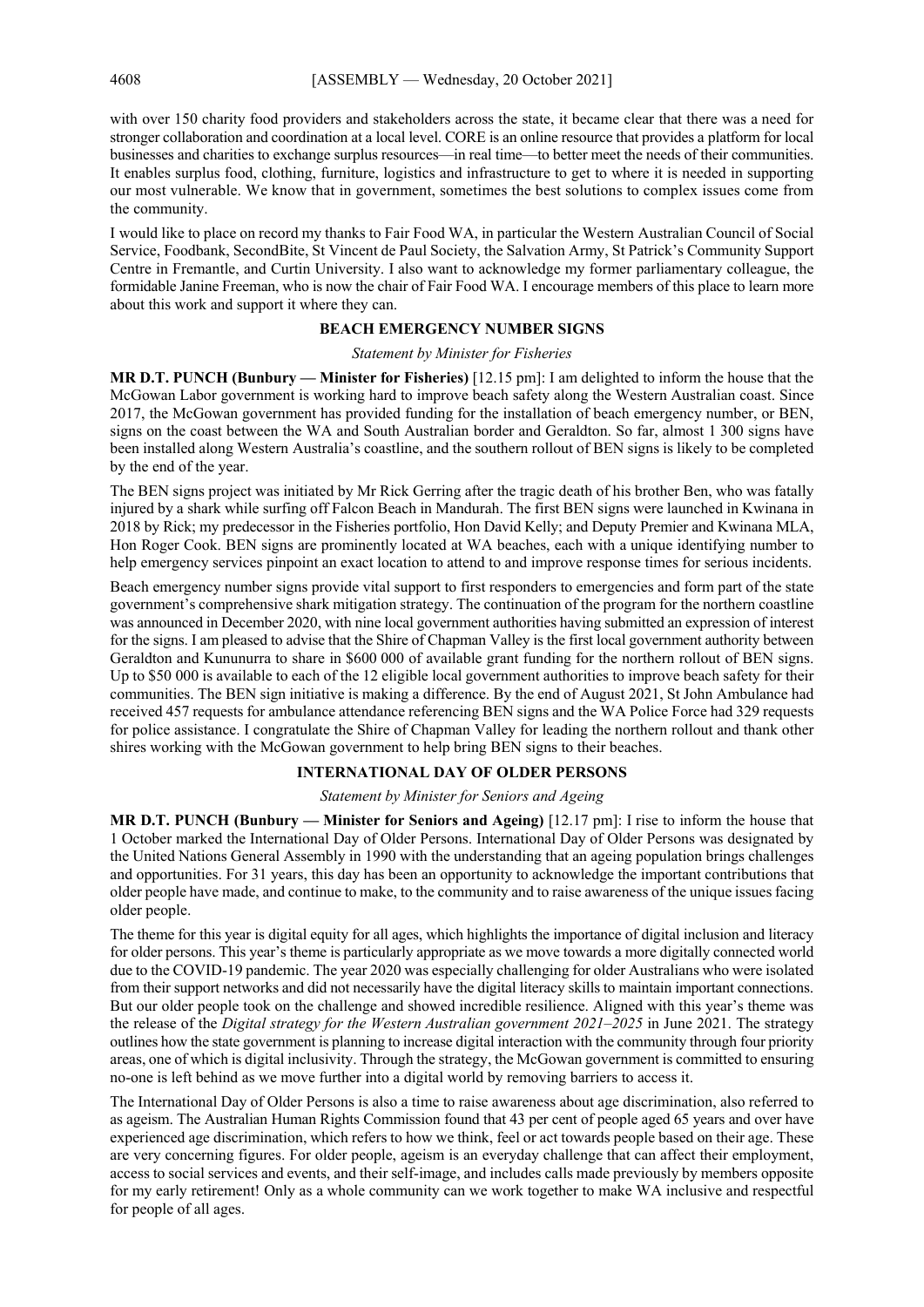#### **MINING AMENDMENT BILL 2021**

*Introduction and First Reading*

Bill introduced, on motion by **Mr W.J. Johnston (Minister for Mines and Petroleum)**, and read a first time.

Explanatory memorandum presented by the minister.

#### *Second Reading*

#### **MR W.J. JOHNSTON (Cannington — Minister for Mines and Petroleum)** [12.20 pm]: I move —

That the bill be now read a second time.

The purpose of the Mining Amendment Bill 2021 is to amend the Mining Act 1978 to increase the efficiency of applications and assessments for mining activities. The amendments will modernise activity approvals under the Mining Act and embed a risk-based, outcomes-focused regulatory framework. In addition to reducing the administrative burden on industry for applications and ongoing approvals, these amendments will assist to target the government's efforts to effectively regulate the sector and minimise risk to the environment.

I will now summarise the key features of the bill, which will establish a new part in the Mining Act with clear conditions and procedures for the application, assessment and approval of mining activities. This part includes a new automated authorisation pathway for eligible mining activities, and introduces an approvals statement for mining operations as the ongoing instrument for managing and updating activity approvals and conditions over time.

Currently, the provisions that require tenement holders to submit applications and receive approval for activities are scattered throughout the act. The bill will introduce a new part 4AA called "Conditions and approvals" that will consolidate all activity approvals into one part. Bringing all these provisions into one dedicated part clearly separates processes for granting tenements from the subsequent approvals process for prospecting, exploration or undertaking mining operations. This part will impose clear obligations regarding the types of activities that require approval, the information requirements of applications and the conditions to which those activities will be subject, if approved. The part also sets out clear and transparent assessment and approval procedures that are not provided for in the current act.

A key feature of the new part is the introduction of a new eligible mining activity framework—a new form of automated authorisation to enable a faster approvals process for certain eligible activities. This will remove the current time period for an application to await and undergo assessment while ensuring full information capture and appropriate regulation of those activities without compromising environmental outcomes. Prior to commencing an eligible mining activity, an EMA notice will be able to be lodged through an online system, automated screening will occur, and the activity will be authorised immediately, subject to standard conditions. The specific detail of the activities to be considered an "eligible mining activity" and standard conditions will be prescribed in supporting regulations and will be subject to a separate consultation period following passage of these amendments.

The other key aspect of the EMA framework is acknowledging that there are areas of the state where it is not appropriate or feasible for activities to be authorised via an automated assessment. The Department of Mines, Industry Regulation and Safety acknowledges the need to incorporate the consideration of reserved lands, particularly lands reserved for conservation purposes, in the design of the framework. Following extensive consultation with the Department of Biodiversity, Conservation and Attractions, the notice provisions uphold the procedural requirements of section 23 of the Mining Act, which requires consent of relevant ministers to carry out mining on public reserves or commonwealth land. This consent to access reserved lands is given based on specific activities and may be subject to particular conditions. Therefore, applications in these areas need to be subject to a manual assessment and not via the EMA framework. All reserves, including the conservation estate in its entirety, will be excluded from an EMA notice being lodged to ensure environmental officers will continue to assess all applications in these areas.

In addition, other areas of potential value to the state that are not otherwise formally protected can be gazetted on a case-by-case basis to be excluded from the submission of an EMA notice, and will have to be assessed by an officer via a program of work or mining development and closure proposal. DMIRS will continue to collaborate with stakeholders, including DBCA, in the process of determining the eligibility criteria for an EMA notice to inform the drafting of the supporting regulations for the bill. It is intended that the framework will commence for those activities that are currently assessed and approved via a program of work spatial application, and may be extended to mining operations when the lodgement system is available.

For mining operations, the single approvals statements will streamline the application and approval process. This is a new instrument that will clearly record the approved mining operations and corresponding conditions of approval. Currently, when DMIRS approves a mining proposal, compliance with the commitments and activities proposed is enforced by the imposition of tenement conditions. For sites with multiple tenements, this results in the need to manage compliance with multiple documents and conditions. This creates additional administrative effort for both industry and DMIRS and does not result in an efficient process. Most sites are covered by a number of different mining proposals, all with conditions that need to be met and reported against. Sometimes conditions relating to different approved documents may contradict each other. Also, as the document is approved, tenement holders are obliged to continue to operate in the way that has been approved rather than adopting improved practices.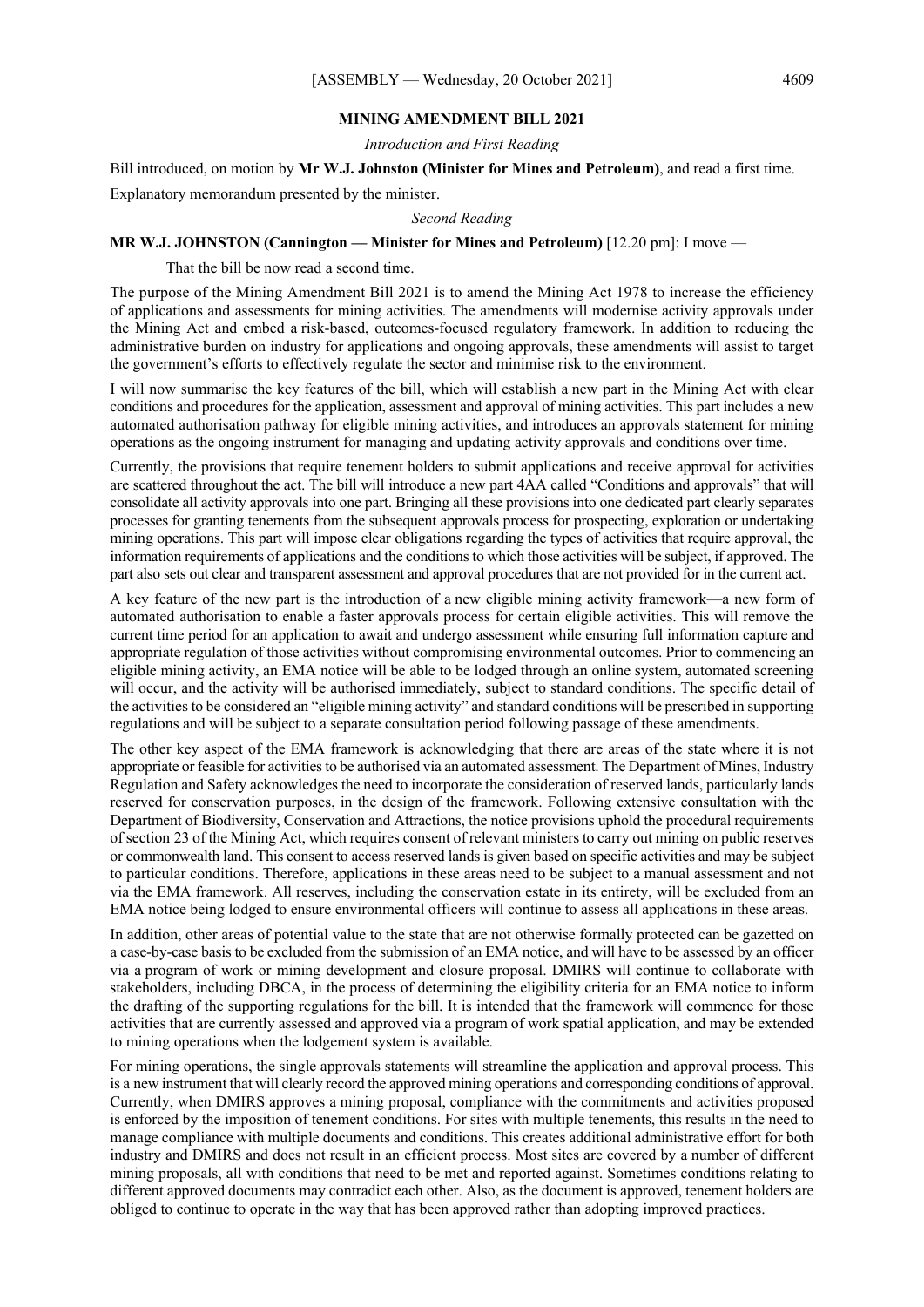The introduction of an approvals statement will consolidate all approved activities and relevant environmental conditions across multiple tenements and set clear relevant parameters of the approval. The bill changes the focus of approvals to the specific activities, conditions of those activities and closure outcomes to be achieved through rehabilitation of the operation. This focus is also reflected in the amalgamation of the mining proposal and the mine closure plan into a single mining development and closure proposal that removes duplication up-front and targets the information requirements needed at the approval stage. This will result in clarity of the approved activities and conditions and efficiencies for both industry and DMIRS in terms of managing compliance with approvals. It will also mean that the focus of the approval is on the specific activities and how they will be managed so that there are no unacceptable impacts on the environment, rather than the approval of multiple documents. This will significantly reduce regulatory burden on tenement holders as they will no longer have to report against a myriad of conditions set over time. They will report on outcomes-focused conditions set specifically on each activity, which will provide flexibility for proponents to change their environmental management over time to meet best practice standards. This will provide much better outcomes for the environment.

In conclusion, this bill will significantly reduce regulatory burden for industry and government, while at the same time strengthen and improve environmental management of mining activities. This is consistent with the principles of best practice environmental regulation—accountable, transparent, predictable, proportional and targeted. The reforms proposed in this bill will greatly streamline activity approvals and improve regulation under the Mining Act.

I commend the bill to the house.

Debate adjourned, on motion by **Mr P.J. Rundle**.

#### **INDUSTRIAL RELATIONS LEGISLATION AMENDMENT BILL 2021**

*Introduction and First Reading*

Bill introduced, on motion by **Mr W.J. Johnston (Minister for Mines and Petroleum)**, and read a first time.

Explanatory memorandum presented by the minister.

#### *Second Reading*

#### **MR W.J. JOHNSTON (Cannington — Minister for Mines and Petroleum)** [12.30 pm]: I move —

That the bill be now read a second time.

In June 2020, the McGowan government introduced the Industrial Relations Legislation Amendment Bill 2020 into Parliament. Unfortunately, the bill did not pass before Parliament was prorogued before the last state election. The government made an election commitment to reintroduce the bill and progress various other industrial relations reforms should it be re-elected. I am now pleased to bring before the house the Industrial Relations Legislation Amendment Bill 2021, which is largely an embodiment of the 2020 bill. The bill will implement key recommendations of two independent reviews—namely, the 2018 review of the state industrial relations system conducted by Mark Ritter, SC, and Stephen Price, MLA, and the 2019 inquiry into wage theft in Western Australia conducted by Tony Beech.

I would like to draw attention to key reforms in the bill. The first, and possibly the most important, is to remove exclusions from state industrial laws that currently mean that some employees in Western Australia have no employment protections whatsoever. State industrial laws exclude various categories of employees from their coverage, including employees engaged in domestic service in a private home. It is an unacceptable situation in the twenty-first century. The commonwealth government has identified these antiquated exclusions as a barrier to Australia ratifying the International Labour Organization's Protocol of 2014 to the Forced Labour Convention, 1930. This important protocol aims to support the global fight against forced labour, people trafficking and modern slavery.

The Office of International Law within the commonwealth Attorney-General's Department has confirmed that the gap in coverage in Western Australia results in Australia's noncompliance with Article 2(c)(i) of the protocol. The Office of International Law has advised the McGowan government —

… this obstacle to compliance with the Protocol could be overcome by Western Australia enacting legislative changes to ensure that the Western Australian industrial relations framework applies to all workers in Western Australia who are not covered by the national industrial relations framework.

The bill will ensure that no category of Western Australian employee is excluded from state employment protections, thereby enabling the commonwealth government to ratify the ILO protocol.

At the heart of the state industrial relations system is the Western Australian Industrial Relations Commission. The bill will broaden the commission's jurisdiction to address contemporary workplace issues, including bullying and sexual harassment. This jurisdiction will be similar to that of the Fair Work Commission under the federal Fair Work Act 2009. Workers will have a quick and inexpensive avenue via the commission to stop workplace bullying and sexual harassment. These provisions complement work health and safety laws and will help to promote cultural change at the workplace, benefiting both employers and workers.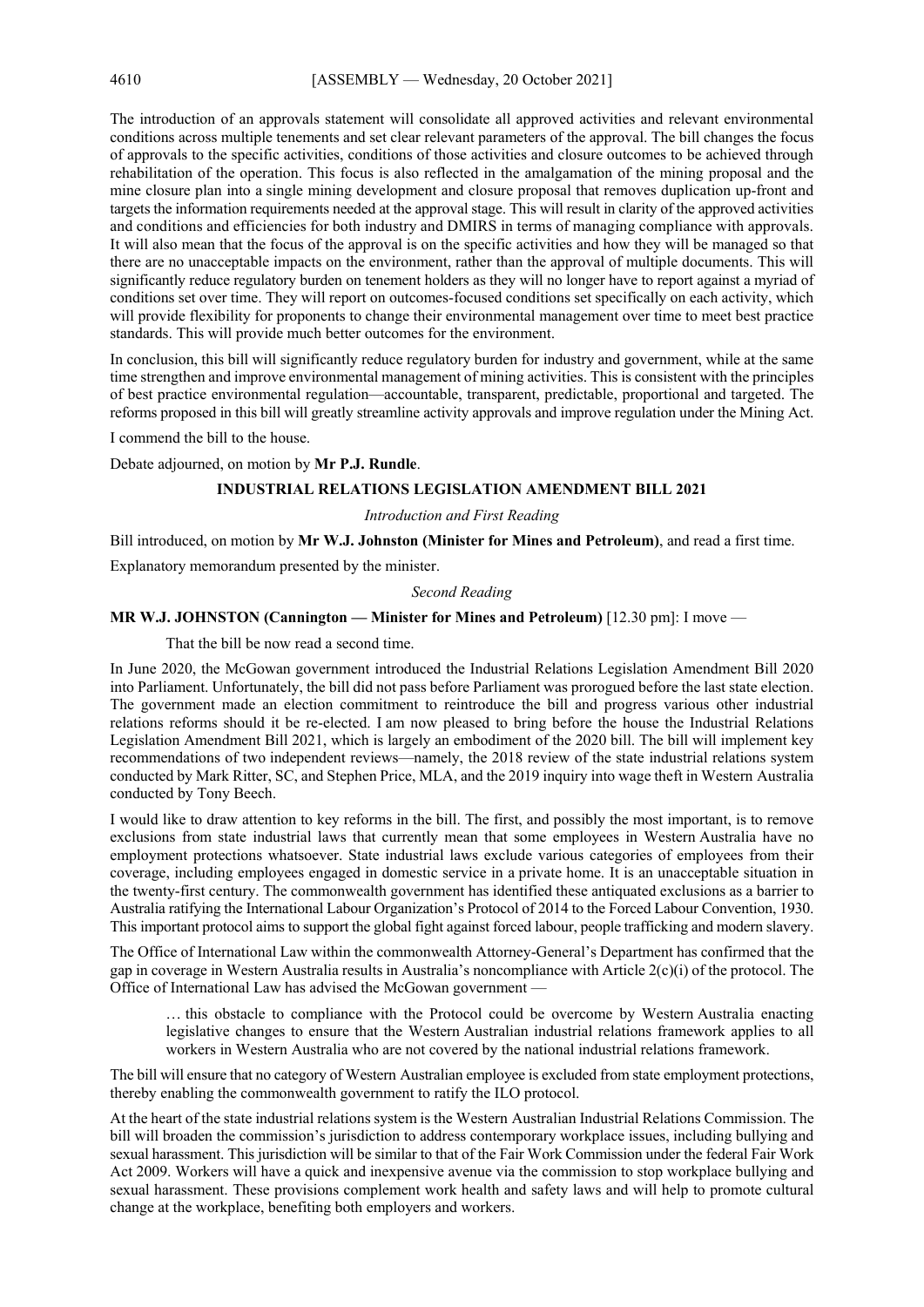In terms of other reforms to the commission's jurisdiction, the bill will empower the commission to make equal remuneration orders so that employees receive equal remuneration for work of equal or comparable value; enable the commission to proactively take steps to ensure comprehensive award coverage for state system employees in the private sector; and enable suitably qualified commissioners to be concurrently appointed as industrial magistrates, namely those who qualify for appointment as a magistrate. This will increase the resourcing of the Industrial Magistrates Court and enable claims before the court, such as underpayment claims, to be dealt with more expeditiously.

The McGowan government is committed to ensuring that employees are paid their correct entitlements and that law-abiding businesses are not undercut by businesses doing the wrong thing by their employees. To this end, the bill will significantly increase pecuniary penalties for noncompliance with state employment laws and introduce tough penalties for employers who engage in wage theft.

In 2019, the McGowan government commissioned the former chief commissioner of the Western Australian Industrial Relations Commission, Tony Beech, to identify the reasons that wage theft occurs, the impact of wage theft on employees, employers and the community, and solutions going forward. The inquiry found that wage theft systematic and deliberate underpayment of wages and other entitlements—is occurring in Western Australia. The inquiry found the likelihood of wage theft to be higher in some industry sectors including cafes and restaurants, contract cleaning and horticulture. This finding is borne out by an ongoing proactive compliance campaign in the state's cafe and restaurant sector undertaken by industrial inspectors of the Department of Mines, Industry Regulation and Safety. Between October 2019 and June 2021, industrial inspectors inspected 234 cafes and restaurants. Of those businesses, around 80 per cent were noncompliant with their employment obligations. The department recovered just over \$650 000 in underpayments for 865 employees. These figures are alarming.

The bill implements a number of recommendations of the wage theft inquiry for legislative reform. There will be a prohibition on cashbacks, made infamous by 7-Eleven franchisees, whereby employers require employees to pay back part of their wages in order to circumvent employment laws. There will also be a prohibition on an employer dismissing or otherwise disadvantaging an employee because of the employee's right to inquire or complain about employment conditions, a prohibition on sham contracting arrangements and a prohibition on employment being advertised at less than the applicable minimum wage for the position.

The bill will implement two important election commitments of the McGowan government: to make Easter Sunday a public holiday in Western Australia, and to introduce a minimum entitlement of five days' unpaid family and domestic violence leave for state system employees.

Easter Sunday is a day of cultural and religious significance for many Western Australians. Despite this, it is not currently a public holiday in this state. This means that if employees are required to work on Easter Sunday, they receive no additional recompense for doing so. The bill will make Easter Sunday a public holiday in Western Australia, thereby ensuring that employees who work in seven-day industries receive the benefit of the new public holiday. Easter Sunday is already observed as a public holiday in Victoria, New South Wales, Queensland and the Australian Capital Territory. All these jurisdictions also observe Easter Saturday as a public holiday, as well as South Australia and the Northern Territory.

Consistent with the Fair Work Act 2009, the bill will introduce a minimum entitlement to five days' unpaid family and domestic violence leave. This leave will be available to all employees, including casuals. It is an important measure to support employees in crisis and recognises the sad reality that around two-thirds of assaults and one-half of homicides in Western Australia are related to family and domestic violence. I commend the many Western Australian employers who have already voluntarily implemented policies to support employees experiencing this form of violence. The new leave entitlement is a minimum entitlement only, and will hopefully lead to other workplace initiatives to support affected employees.

The final aspect of the bill that I would like to comment on is a legislative mechanism to enable Western Australian local government employers and employees to be exclusively governed by the state industrial relations system. It is the government's strong view that local governments, as part of the body politic of the state, should be regulated by state industrial laws rather than federal laws. This is already the case in Queensland, New South Wales and South Australia. It should also be the case in Western Australia.

The majority of local governments in Western Australia currently operate in the national industrial relations system on the basis that they are "constitutional corporations" or "trading or financial corporations". The Fair Work Act 2009 is largely underpinned by the corporations power of the commonwealth Constitution. However, the ministerial review of the state industrial relations system identified that there is significant legal doubt whether local governments can be validly regulated by the corporations power. This is currently a moot point. Some local governments argue that Western Australian local governments are, in fact, constitutional corporations. They must, however, fully appreciate the consequences of this proposition. Using the corporations power, the commonwealth Parliament could regulate a wide range of local government affairs. For example, the commonwealth could specify the electoral system to be used to elect members of any Western Australian local government. This would be a most undesirable outcome and an unwelcome intrusion into local politics. I draw members' attention to section 7A of the Salaries and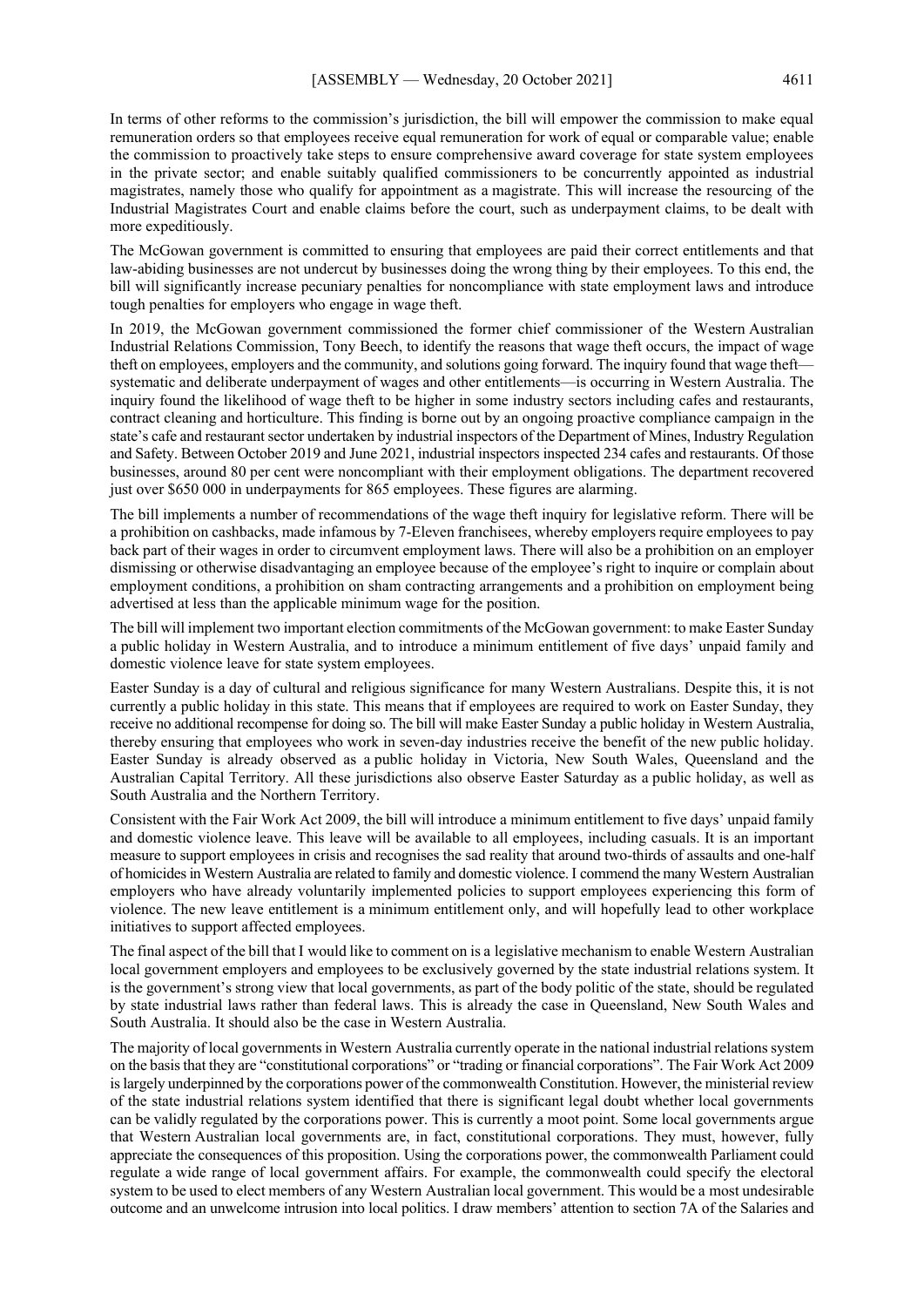Allowances Act 1975, which provides for the determination of the remuneration of chief executive officers of local governments by the Salaries and Allowances Tribunal. This provision was inserted into the act in 2012 by the former Barnett government, with the full support of the Western Australian Local Government Association. If the Parliament of Western Australia is the appropriate place to pass laws to regulate the employment conditions of chief executive officers of local governments, then logic demands that other local government employees be similarly regulated by state laws.

The McGowan government has sought to work cooperatively with WALGA to ensure there will be a smooth transition of local government employers and employees from the national industrial relations system to the state system. Existing industrial arrangements from the national system will move to the state system for a period to give local government employers sufficient time to adapt to the state system. There will be savings provisions to ensure that employees' entitlements are preserved when they move to the state system. I am confident that the majority of Western Australians would support the government's endeavours to ensure that local governments are regulated by Western Australian laws and not laws made in Canberra. The bill takes an important first step to achieving this objective.

In conclusion, the bill will strengthen protections for vulnerable workers, while at the same time modernise the state industrial relations system. The state system was last comprehensively reviewed and updated in 2002 by the Gallop Labor government. The system is overdue for reform, which this bill will comprehensively deliver on.

I commend the bill to the house.

Debate adjourned, on motion by **Mr P.J. Rundle**.

## **FOREST PRODUCTS AMENDMENT BILL 2021**

## *Introduction and First Reading*

Bill introduced, on motion by **Mr D.J. Kelly (Minister for Forestry)**, and read a first time.

Explanatory memorandum presented by the minister.

#### *Second Reading*

## **MR D.J. KELLY (Bassendean — Minister for Forestry)** [12.42 pm]: I move —

That the bill be now read a second time.

The McGowan government has made a commitment to transition the Western Australian economy to net zero greenhouse gas emissions by 2050. The McGowan government accepts the science that underpins our understanding of climate change and acknowledges that climate change has already significantly impacted our environment and community. In the recent state budget, we demonstrated our commitment to act and address our state's contribution to global emissions. We have committed \$750 million to our climate action fund, which will drive Western Australia's low-carbon future. Within this fund is a suite of measures to shape climate-resilient communities, create low-carbon jobs and develop new industries. Our climate action fund builds on the *Western Australian climate policy*, and includes a record \$350 million to significantly expand the state's softwood plantation estate. This investment will also create and secure local jobs, and ensure a strong, sustainable timber industry into the future.

Sustainably produced Western Australian plantation timber will play a key role in our climate change battle. Plantation timber is renewable and has the potential to sequester millions of tonnes of carbon dioxide from the atmosphere. It is estimated that the government's \$350 million investment will provide at least an additional 33 000 hectares of softwood timber plantation. Up to 50 million pine trees will be planted, sequestering between 7.9 million and 9.5 million tonnes of carbon dioxide equivalent. Sustainable Western Australian plantation timber also has the power to support the state to enter the carbon offsets market, generating revenue and future carbon industry jobs for Western Australians.

The Forest Products Amendment Bill 2021 will amend the Forest Products Act 2000. The primary purpose of this amendment bill is to expand the functions of the Forest Products Commission to allow it to trade in carbon assets associated with forest products. Under the existing Forest Products Act, the FPC's functions are restricted to dealing with "forest products", which are defined to mean trees, parts of trees and similar products. The statutory expansion of the FPC's functions will grant the FPC the right to own, trade and otherwise deal with carbon assets. By carbon assets, I mean assets related to carbon stored in trees, such as Australian carbon credit units established under the commonwealth Carbon Credits (Carbon Farming Initiative) Act 2011 or equivalent carbon assets under such other legislative schemes as may be suitable. Under the terms of this amendment bill, the FPC will be able to deal with these carbon assets where these carbon assets are associated with forest products located on land that is either owned by the FPC or that the FPC has rights in respect of. When I speak of land that the FPC has rights in respect of, this includes land in which the FPC has sharefarming rights or some other interest. Under this bill, the FPC will not take any interest in carbon assets that may be associated with native forest on crown land. These carbon assets will be administered by the Department of Biodiversity, Conservation and Attractions on behalf of the state.

This bill will enable current and future governments to maximise the benefits from our historic \$350 million investment to expand the softwood estate. Not only will this investment secure the timber for the construction and housing market of tomorrow, but also through this bill we will unlock the carbon value potential of FPC–owned and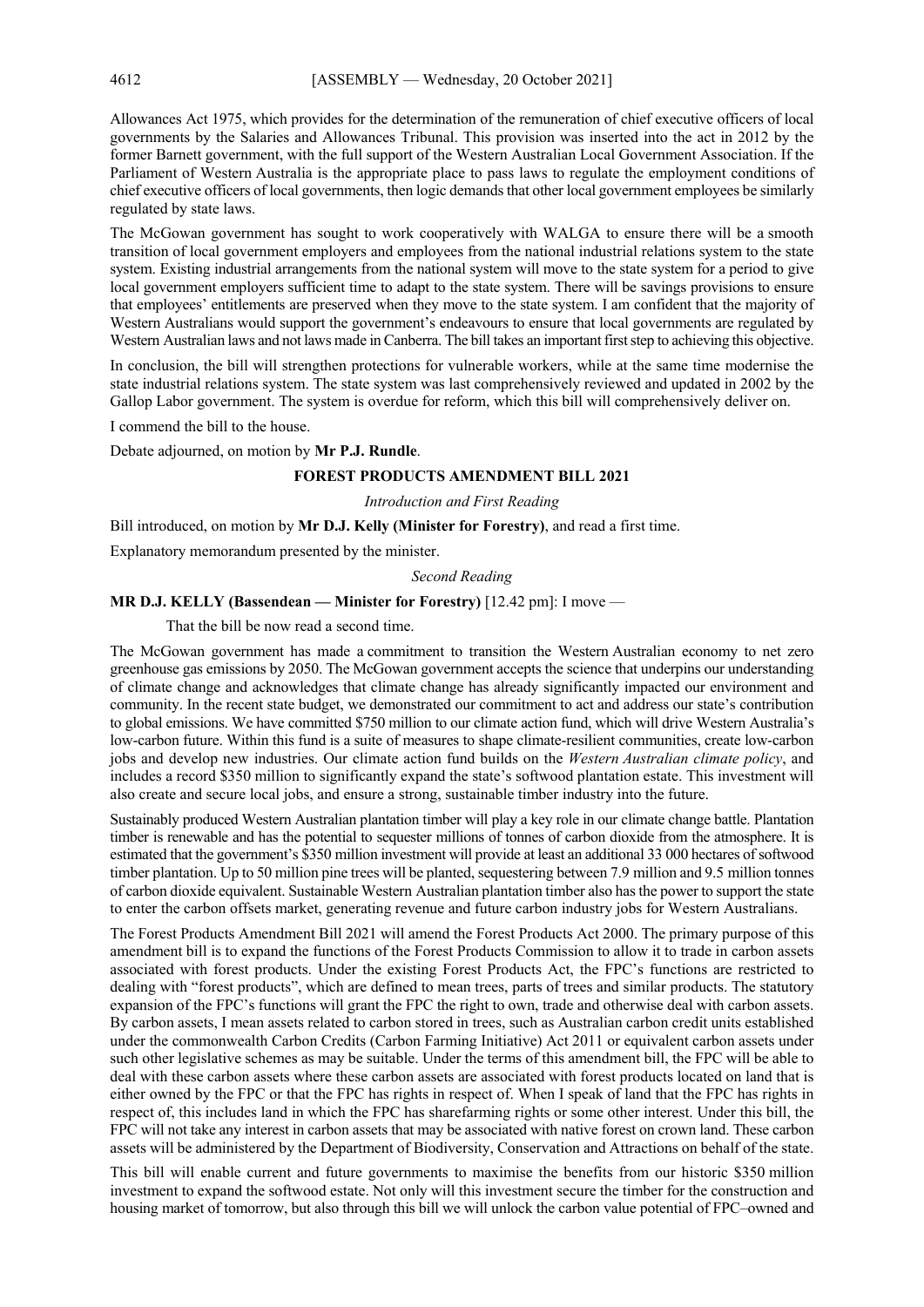managed plantations. Although the FPC will be playing a very active role in administering these plantation assets, it is important to note that this bill will not restrict the FPC to dealing with carbon that is associated with softwood pine. As long as forest products are located on land that is owned by the FPC or that the FPC has a relevant right in respect of—that is, the relevant forest products are not native forest located on crown land—this bill will allow the FPC to own, trade and otherwise deal with carbon assets in those forest products, regardless of species.

In order to support the FPC's new rights in respect of carbon assets, the bill will make a number of further amendments to the Forest Products Act. Principally, the bill will amend the Forest Products Act to allow the FPC to purchase land for the purpose of establishing plantations. The act currently allows the FPC to purchase land for the purposes of office premises and to undertake research activities. This amendment will allow the FPC to also acquire ownership of land in its own name for plantation purposes, allowing the FPC to fully perform its new functions in respect of carbon assets. It is important to note that the bill will not grant the FPC an unrestricted right to acquire land for any purpose whatsoever. The bill will also grant the FPC the right to sell land that it holds.

Finally, the bill will make a number of supporting and ancillary amendments. It will grant the FPC such powers as may be necessary to exercise its new role in trading carbon and require the FPC to report on strategies for exercising those new functions as part of its annual strategic development plan. Clause 8 of the bill will insert a new section 13A into the Forest Products Act to validate a small number of freehold land purchases, for plantation purposes, which the FPC had previously made.

Sustainable plantation timber has an important role in the future of our state to create jobs, fuel the construction industry and reduce Australia's carbon footprint. The government, through the Forest Products Commission, plays a vital role in this future and the development of Western Australia's forest products and the associated carbon market. This amendment bill will enable the FPC to continue to build and maintain a sustainable and commercially viable forest products industry that provides economic and social benefits to the people of Western Australia. I am proud to be part of a government that is taking action to address climate change while at the same time growing and sustaining long-term jobs in the forestry sector.

I commend the bill to the house.

Debate adjourned, on motion by **Mr P.J. Rundle**.

## **COVID-19 RESPONSE LEGISLATION AMENDMENT (EXTENSION OF EXPIRING PROVISIONS) BILL (NO. 2) 2021**

*As to Introduction and First Reading*

On motion by **Mr D.A. Templeman (Leader of the House)**, resolved —

That bills notice of motion 4 be postponed until a later stage of this day's sitting.

#### **SENTENCING LEGISLATION AMENDMENT (PERSONS LINKED TO TERRORISM) BILL 2021**

*Third Reading*

**MR J.R. QUIGLEY (Butler — Attorney General)** [12.50 pm]: I move —

That the bill be now read a third time.

**MR P.J. RUNDLE (Roe)** [12.51 pm]: I just had contact with the Leader of the Opposition, who is very busy at the moment. She expressed that she is comfortable with the bill. The Attorney General moved amendments during last night's consideration in detail stage to add to the picture. As the Leader of the Opposition expressed in her second reading contribution, she is comfortable with the legislation, thinks it is appropriate and is happy to go from there.

**MR J.R. QUIGLEY (Butler — Attorney General)** [12.51 pm] — in reply: I thank all members for participating in the debate on the Sentencing Legislation Amendment (Persons Linked to Terrorism) Bill 2021 last evening. I thank them for their contributions and the swift passage of the bill through this Parliament.

Question put and passed.

Bill read a third time and transmitted to the Council.

## **VETERINARY PRACTICE BILL 2021**

*Second Reading*

Resumed from 9 September.

**MR P.J. RUNDLE (Roe)** [12.52 pm]: On behalf of the opposition, it gives me great pleasure to speak about the Veterinary Practice Bill 2021. I understand that the Leader of the House is the minister representing the Minister for Agriculture and Food on this bill, which I think is appropriate given his long history in the Narrogin area, his rural background and, of course, that he lives in the somewhat dubious semirural area of Mandurah!

**The ACTING SPEAKER** (**Mr D.A.E. Scaife)**: I believe the term is "peri-urban"!

**Mr P.J. RUNDLE**: Yes, the peri-urban area of Mandurah! It is appropriate that the Leader of the House is the government spokesperson on this bill.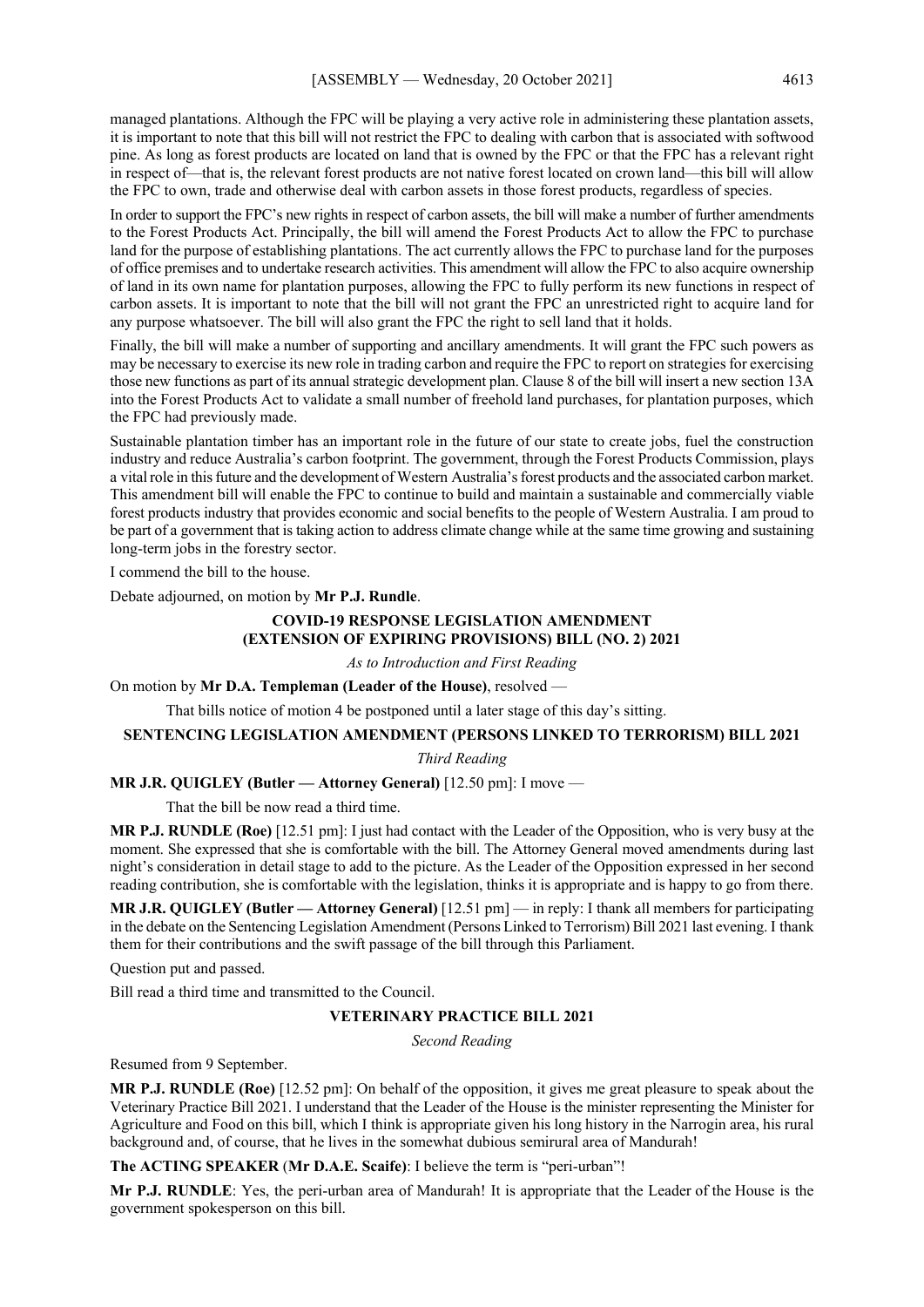The opposition will be supporting the bill, but, certainly, there are many points that I want clarified. I will be asking questions during consideration in detail because I think clarity is required. To be honest, having read through the many pages of the transcript of the exchanges between Hon Dr Steve Thomas and Hon Alannah MacTiernan during debate on the bill in the upper house, some points of contention have not been decided on and lack clarity, especially some of the regulations that the minister may or may not put in place. Given the numbers in both houses, sometimes we have to take the word of the government as to what it will and will not do. Our ability to change or have any influence on the regulations is a real concern.

Some of the exchanges between Hon Dr Steve Thomas and Hon Alannah MacTiernan were quite humorous. Hon Dr Steve Thomas is quite knowledgeable on this matter after having been a vet in Donnybrook for around 17 years. He pointed out that the Labor Party's one vote, one value changes in the early 2000s put him back into action as a vet and out of action as a member of Parliament, but he has returned bigger and better! He made an excellent contribution to the debate on the bill in the Legislative Council, along with Hon Colin de Grussa, who is the Nationals' main spokesperson on the bill. Of course, Colin has a farming background in Esperance and Hon Steve Martin is a farmer from Wickepin. It is good to see that there are several farmers in the opposition. Hon Darren West is not the only working farmer in Parliament, as he so often proclaims. Certainly, there are plenty of farmers and former working farmers in the opposition and I am glad about that during a debate like this because they have had hands-on experience.

On several occasions during my farming career, I needed a vet to attend my farm in Katanning, whether it be to get a grass seed out of the foot of our sheepdog, Rex, or from the throat of our border collie or something along those lines—a vet was always needed. For example, when we had to shear our Poll Dorset rams, which weigh 120 or 130 kilograms, the vet would give them an analgesic because they were pretty hard to handle. I do not think the Leader of the House would be able to handle them.

## **Mr D.A. Templeman**: I'd give it a go!

**Mr P.J. RUNDLE**: You would give it a go, but I think you would probably end up getting thrown off the board!

The vet gave the rams an analgesic to settle them about half an hour before they were shorn by the shearers, which was excellent because the rams could then be handled. It takes two people to pull them out of a pen let alone try to shear them. Another example of needing a vet is pregnancy testing, which is now a really important feature in livestock farming because farmers want to maximise their returns. They do not want to feed sheep that are not pregnant. A farmer with 2 000 or 3 000 ewes can ask a vet to run through 500 or 600 sheep an hour with a pregnancy scanning machine. It is very efficient because it can separate the dry ewes from the pregnant ewes. The farmer can then sell the dry ewes or implement a different feeding regime for them. They can also split up the ewes and put them into separate mobs according to whether they are having twins or triplets so that they can be given more feed. Those are the sort of things that have improved farming practices.

#### **Mr D.A. Templeman**: Do you just run them through a race?

**Mr P.J. RUNDLE**: Yes, they run through a race but next to the race is a shelter with an ultrasound machine. The ultrasound machine goes underneath the ewe and marks it as it comes through the race. At the end of that process, the farmer presses the switch on the drafting gate and they are taken one way or the other. It is quite an efficient operation, and that is one of the values of our country vets. They actually have to be very versatile; they have to handle small dogs and cats and the like in town, then they do sheep pregnancy scanning and artificial insemination with cattle, so there is real variation for our country vets. We certainly value them. I was talking to our local vet this morning. She handles small, large and medium animals. She has practices in both Kojonup and Katanning and employs about five or six other vets. With the current labour shortage, she is looking to employ more, but at this time there are barely any vets. There are good veterinary practices in Esperance, Katanning and Kojonup, and there is one in Narrogin, but then there is really nothing until Perth. It is a profession that is really in demand, and they are really flat out. The local vet mentioned the labour shortage this morning, and the fact that she was looking for qualified vets. I will make further comment about some of the things she spoke about.

When I looked through the *Hansard* of the debate on this bill in the other place, some confusing points arose. I will seek some clarification from the minister's team during the consideration in detail stage, and the minister might like to respond after my contribution. I will quote Hon Alannah MacTiernan from the debate in the other place. The point being discussed was the requirement of having a vet in a practice at all times. There is some real confusion over that point. The minister stated during Committee of the Whole House on 19 August -

There will be regulations made by this Parliament about what is required for the registration of those premises. The intent is that if a vet premises, whether it is a clinic or hospital, is open, there must be a veterinarian present at all times. The view is to allow premises to be open at a variety of times, but the fundamental rule will be if the premises are open, there must be a veterinarian onsite.

Hon Dr Steve Thomas then replied that that was not obvious in the bill, and that veterinarians have a variety of jobs they need to do, both inside and outside the practice.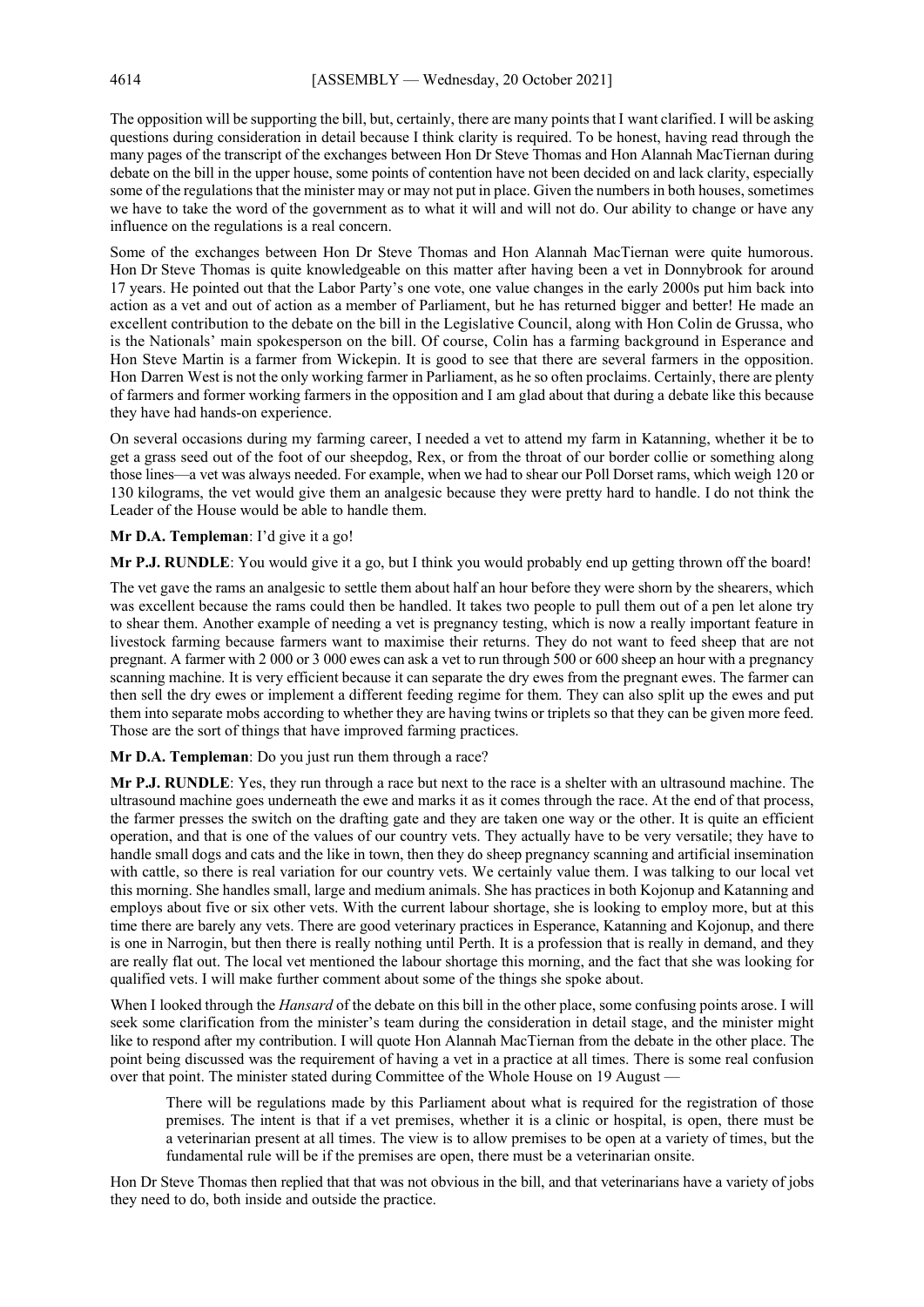A *Farm Weekly* article of 14 September, quoting both Hon Alannah MacTiernan and Hon Dr Steve Thomas, states —

He said the legislation needed to be changed so that vets would only be required to be present or contactable to offer advice as required to a vet nurse at their respective practices so they wouldn't be "handcuffed to the office".

However Agriculture and Food Minister Alannah MacTiernan said the State government was not changing the regulation and there was nothing in the legislation that would change the practise.

"This means that regional vets are able to leave their practice for call-outs or other emergencies without breaching regulations—as long as they are onsite for a substantial part of the practice opening hours," Ms MacTiernan said.

"It is important to understand that this requirement for a vet to be on duty will become increasingly important as vet practices can be owned by non-vets."

Really, that is the minister contradicting herself. She said during debate in the other place that, whether it is a hospital or a clinic, a veterinarian must be present at all times, but then she said in the *Farm Weekly* that regional vets would be able to leave their practice for call-outs or other emergencies. I will be seeking some clarity on that from the minister and his advisers, because it is creating confusion. This element of the bill is probably worrying some of our practice owners and vets the most. A solitary vet who owns a small practice and has a qualified vet nurse can be called out to a cow having a calf, or whatever. They have to be out in the paddock, so there is no way that they can be present at the vet practice at the same time. That is what I am worried about. Our concern is whether regulations will be put in place, as the minister said in the other place, to prescribe that. She also said that some exceptions may be made. In the same Committee of the Whole exchange she stated —

For example, maybe there will be a regulation that says when only Chihuahuas are being groomed onsite, the practice can remain open without a veterinarian, but there must be clear signage or something so people are not deceived about the nature of the opening.

That is the sort of contradictory language that is creating confusion in the veterinary sector. She also stated —

…I understand it is accepted that if a vet is on duty but they are called out, it does not constitute a breach of the requirement that there be a vet onsite. The fact that a vet turns up for work, gets a call, "My cow is sick", and races out to the farm, does not constitute a breach of that rule.

This is where the confusion arises. We have one thing being said in the *Farm Weekly* for the purposes of the article, I guess, to try to convince people that everything is running smoothly, but then we have other things recorded in *Hansard* that create a lack of clarity. That is one of the main things I would like to have clarified.

Another of my issues, briefly, is the inspection regime. A pattern seems to be developing of the Minister for Agriculture and Food targeting—I think that is the right word—our rural occupations and, in some cases rightly so, animal welfare and the like. There seems to be a drift towards inspection regimes that are pretty heavy-handed. I spoke about this in debate on the Animal Welfare and Trespass Legislation Amendment Bill 2020—I assume we will discuss the 2021 bill at some point in the future. We do not know the skills of the people inspecting properties; we do not really have clarity on that. We do not know what their qualifications are, and this has really put the wind up many people in the regions, whether they are farmers, vets or otherwise. They want to go about their practices.

We all understand that we need to have good-quality animal welfare practices. The local vet said to me this morning that she operates her practice in a safe way; she would be quite comfortable with someone coming in and inspecting it because she runs a good-quality practice. But as I said, a theme of perhaps unwarranted inspections seems to be developing. The animal welfare bill actually reminded me a bit of the electoral reform bill. A panel was put in place that had already made its decision before it turned up, which was very similar to the processes for the electoral reform bill. Three people who had already published their opinion on electoral reform were put in place to basically come up with the result that the Attorney General was looking for. That is the pattern that seems to be developing with this government: it brings in the right people it needs to get the job done. The animal welfare panel went out into the regions but, basically, the job was wrapped up before it turned up.

As I said, it concerns me that that pattern is developing. What we wanted, as we wanted with the electoral reform bill, was for the panel to look at all submissions from every part of society. With the Constitutional and Electoral Legislation Amendment (Electoral Equality) Bill, Hon Malcolm McCusker—a pre-eminent former Governor said that he could not really look at all the submissions because many did not fit the terms of reference.

**The ACTING SPEAKER**: Member, you are straying a little from the bill. I know it is the second reading stage, but you are straying a little bit away from the content of the bill.

**Mr P.J. RUNDLE**: Yes, I am straying. I am trying to draw attention to a theme that this government seems to be straying into.

**The ACTING SPEAKER**: It's the "vibe", member.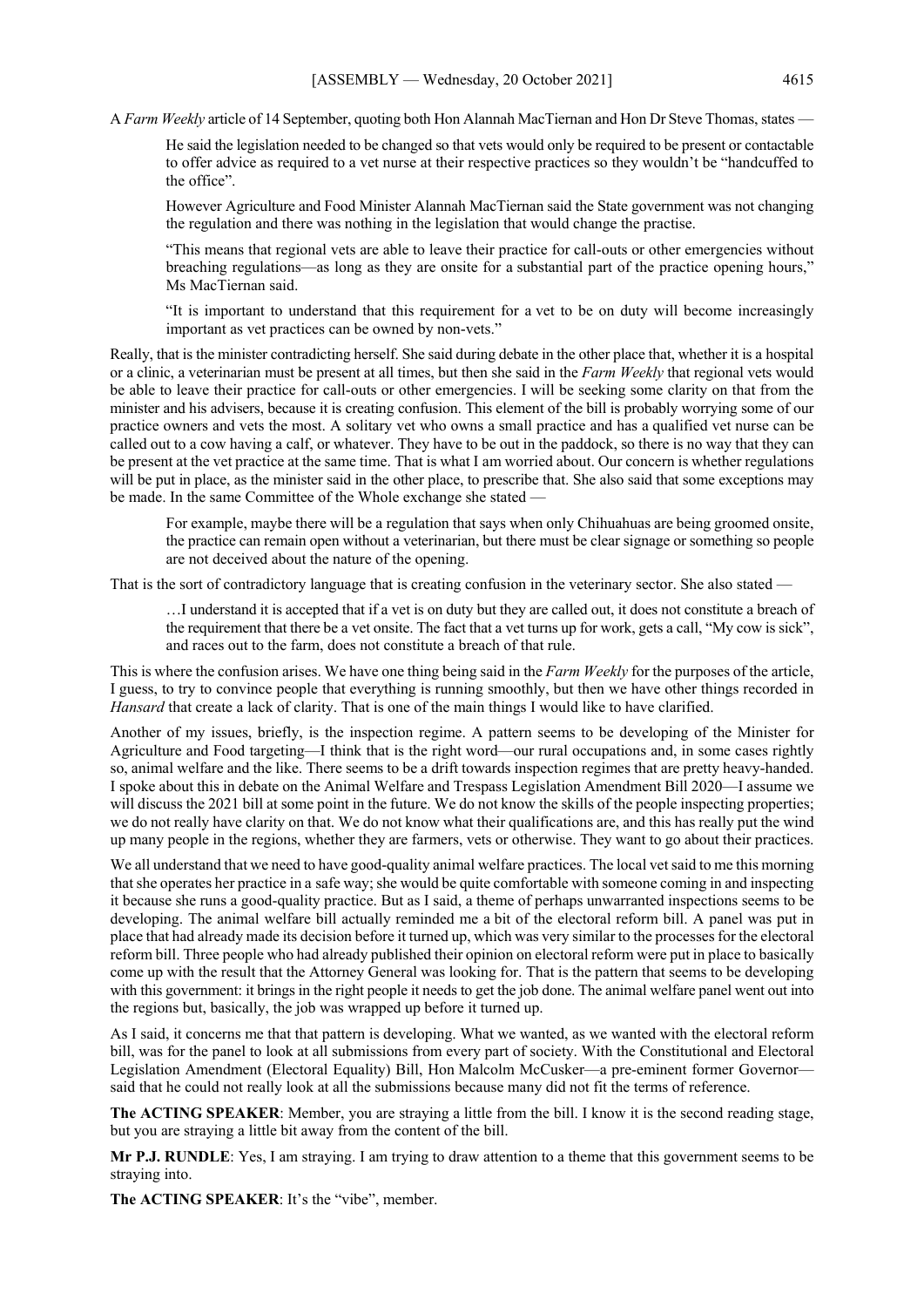**Mr P.J. RUNDLE**: The theme really is: let us work out what result we require on animal welfare that relates to the bill and work out what we want. The government did not worry about having a neutral panel; it put people in place to give it the result it wanted. That is the feedback I am getting out in the electorate. The minister knows that my electorate goes from Narrogin, his old farming stamping ground, right across to the other side of Esperance. I get pretty wide and varied feedback from many of my constituents.

**Mr D.A. Templeman**: Have you ever been to Yilliminning?

**Mr P.J. RUNDLE**: Yilliminning—I have.

**Mr D.A. Templeman**: There are a few people who are still there.

**Mr P.J. RUNDLE**: The Yilliminning dam is there, I think, and a little bit of an opening there.

**Mr D.A. Templeman**: And a rock.

**Mr P.J. RUNDLE**: There is a dam and a rock. I think Hon Darren West was there a year or two back, handing out something. It is not a bad little spot.

**Mr D.A. Templeman**: The Labor Party polled very well at Yilliminning. I think there are only two people there!

**Mr P.J. RUNDLE**: As we know, with the COVID situation a lot of people were confused about what they were actually voting for, but they will return to the conservative side of politics.

**The ACTING SPEAKER**: Minister, you have diverted the member, who was actually talking about the bill.

**Mr P.J. RUNDLE**: That is right; I was back on it and the minister took me off track.

**Mr D.A. Templeman**: He's easily distracted!

**Mr P.J. RUNDLE**: Madam Acting Speaker, I will not tell any of the stories that I have picked up about the minister back in his younger days at the Kukerin Hotel and places like that.

**The ACTING SPEAKER**: I might give you some latitude!

**Mr P.J. RUNDLE**: They swept into town and made a big impression, the minister and his troops!

**Mr D.A. Templeman**: They still talk about us!

**Mr P.J. RUNDLE**: That is right. One member of the Kukerin Golf Club told me a few months ago about your exploits at the Kukerin Hotel. However, I diverge.

**Mr D.A. Templeman**: What happens on camp, stays on camp, I say.

**Mr P.J. RUNDLE**: That is right; I will not go any further.

Inspection regimes are a concern. As I pointed out earlier, sometimes they are very necessary, but we want clarity on who is going to inspect and what notice will be required. There is a section in the bill about warrants, entry powers and the like, and I will be checking for some clarity on those matters with the minister's advisers when I get that opportunity later this afternoon or whenever the time comes.

Another part of the bill is about impairments, which is an interesting part of the bill and something that I agree with. I think there are some interesting solutions there, if you like, for the new board that will come into the mix. From my perspective, that is positive. Certain elements of the Veterinary Practice Bill can really improve things, like the way in which impairment will be dealt with.

I will go through a few of the items that I think will probably go through relatively smoothly from my perspective. This legislation has been a long time coming. I will look at the history of it. Back in 2003, a legislative proposal was put forward. In 2005, Minister Kim Chance consulted with the board and the then government decided to draft a new bill in 2006–07. Sure enough, there was a change of government on 1 September 2008 before a bill was finalised for cabinet consideration. That took several years. Then on 11 March 2017, the Labor government came into power and machinery-of-government changes created the Department of Primary Industries and Regional Development—another one of the super-departments. Nonetheless, DPIRD was established and the government decided to draft a new bill. Here we are today, four years down the track, and the Veterinary Practice Bill is in here. That is 18 years. That is a bit of a concern. I heard Michael from the Parliamentary Education Office today tell the kids from Jerramungup District High School that it takes an average of 142 days for a bill to go through Parliament. Well, it has taken 18 years for this bill to finally find its way here. Obviously, there have been a couple of changes of government in the meantime, so in some way I must at least say well done to the government for knuckling down and getting it to this stage.

There was pretty good consultation on the bill. There was a six-week consultation period in May and June 2020, which included the Veterinary Surgeons' Board, the Veterinary Nurses Council of Australia, many vets and livestock industry bodies, and 102 submissions were received. I would like to think that all those submissions were taken into account, unlike those on the electoral reform bill, because that is what the submission process should be about. Without digressing too much, 184 submissions were received on the electoral reform bill, many of which never saw the light of day.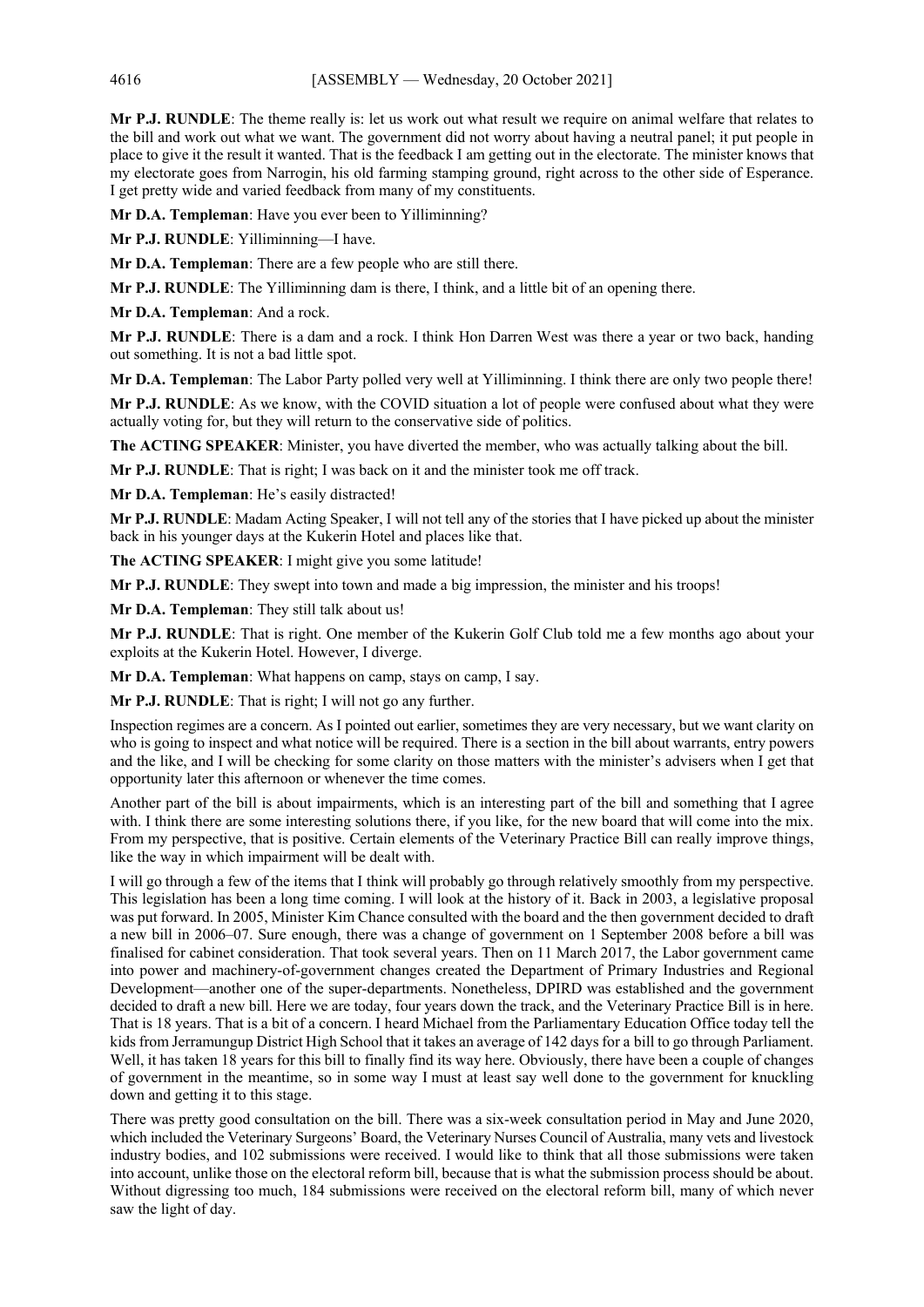**The ACTING SPEAKER**: People were probably waiting for the film, member!

**Mr P.J. RUNDLE**: It was quite upsetting for our regional constituents who had knuckled down and put in submissions to be told, "No, we cannot accept them because they do not fit into the Attorney General's terms of reference." Anyway, 102 submissions were received on the Veterinary Practice Bill and there has been strong support for the bill overall. As I said, I did my own consulting with Kate Clayton, the vet from Katanning–Kojonup, who has a very good practice there. I also consulted Craig and Liz Heggaton, who have Genstock. They are widely respected and have a very big farm and regional vet operation south of Kojonup. They have really built up their practice, and farming operations for that matter, over the last 10 or 15 years. They do a lot of pregnancy scanning, artificial insemination, breeding of rams and cropping. They have a comprehensive operation that is certainly at the cutting edge of regional vet practices, if you like.

This bill is about the modernisation of the regulations covering veterinarian practitioners rather than surgeons. It also takes into account issues that were not on the radar a couple of years before COVID came here, such as dealing with remote meetings and some of those types of things. Among the key reforms of the bill, and one which I think is a real positive, is national recognition of veterinarian registration. This is really important. As I mentioned earlier, I spoke to Craig Heggaton of Genstock, who originally came from over east. It is important, when we can get back to New South Wales and Victoria, that we have a real interaction between veterinarians across Australia. Both New South Wales and Victoria have a large contingent of veterinarians with expertise in livestock, and it is important we recognise veterinarian registration throughout Australia. I am pleased that this has come into this business.

As I said earlier, impairment of practitioners is a really important element of this bill. As the minister knows, a lot of professions are under pressure, and in this industry access to drugs and the like is a challenge, but this bill approaches the issue in the right way. The bill will expand the size of the board, and it will be able to deal with this impairment element, rather than sending someone straight off to the State Administrative Tribunal. If the board cannot deal with an impairment issue or it becomes difficult to deal with, it still has the option, I believe, to send someone to the State Administrative Tribunal. This is a real improvement. The only thing that is probably a little disappointing is there is no requirement on that board of eight people to have anyone with a medical background. That issue was raised in the other place. The board will make medical decisions about veterinarians or perhaps veterinarian nurses who may be impaired, but the bill does not require board members to have medical knowledge. That will probably be a question I ask in consideration in detail, because it is quite a challenge when a board is making those types of decisions. I have heard the Premier and the Minister for Health say many times that they rely on medical advice from the Chief Health Officer. In this example, what medical expertise or advice will the board be required to obtain or will board members make a decision off the top of their heads when a person is struggling with drug abuse or whatever?

**Mr D.A. Templeman**: I am sure they will draw on the appropriate advice, depending on the situation, obviously.

**Mr P.J. RUNDLE**: I would like to think so, but I thought this bill was an opportunity to ensure the make-up of this board included medical expertise. In this current environment, it is a challenge to get doctors, so it might be a challenge to get them onto that board. Certainly, as the minister said, the board will have to get that medical advice as it goes along.

The bill addresses a recommendation of a 2015 Productivity Commission report to recognise veterinarians registered in other Australian jurisdictions. WA and the Northern Territory are the only jurisdictions not to have implemented that recommendation at this stage, but, hopefully, after the passing of this legislation WA will be in amongst it.

The other element in this bill that is really important is how it will assist in the management of a large-scale disease outbreak in livestock. I saw the havoc that was created in the industry, probably 12 years ago now, when ovine Johne's disease came in from the eastern states and infected the sheep flock in the great southern and wheatbelt. The industry needed advice on how Victoria, New South Wales and the like had dealt with OJD. It is a disturbing disease because it is a wasting disease. The sheep are going along fine, then they gradually get skinnier and skinnier through no fault of the grower. They can feed them and do what they like, but the sheep just waste away and die. It spreads from the ground and the pastures. We got veterinarian advice from the other states. Lambs now require vaccination at six or eight weeks. Growers can get around it, but we do not want to repeat the experience of the great southern area, where many farming flocks, though not decimated, lost five to eight per cent of their flock. It is quite upsetting, when everything else is going well and farmers are doing the right thing and feeding their sheep, and all of a sudden their flock gets this wasting disease. It was a real plus to have eastern states' experience to assist with a large-scale disease outbreak such as OJD. It is the same with bovine Johne's disease in our cattle. We need that expertise. We certainly do not need that disease, but I can assure members that it is there and now it has to be dealt with. From what I can make of it, vaccinations seem to be handling the disease pretty well and it seems to be back under control.

On the impairment issue, the new board will need to focus on supporting the physical and mental health of veterinarians and veterinarian nurses. I spoke with Kate from Kojonup, who is absolutely flat out. I could hear dogs barking in the background and horses out the back; she is looking for one or two extra veterinarian surgeons. As we know from our puppy farming legislation and the like, many people nowadays have small and large animals, and vets are well and truly required, whether it be in the metropolitan or the regional area.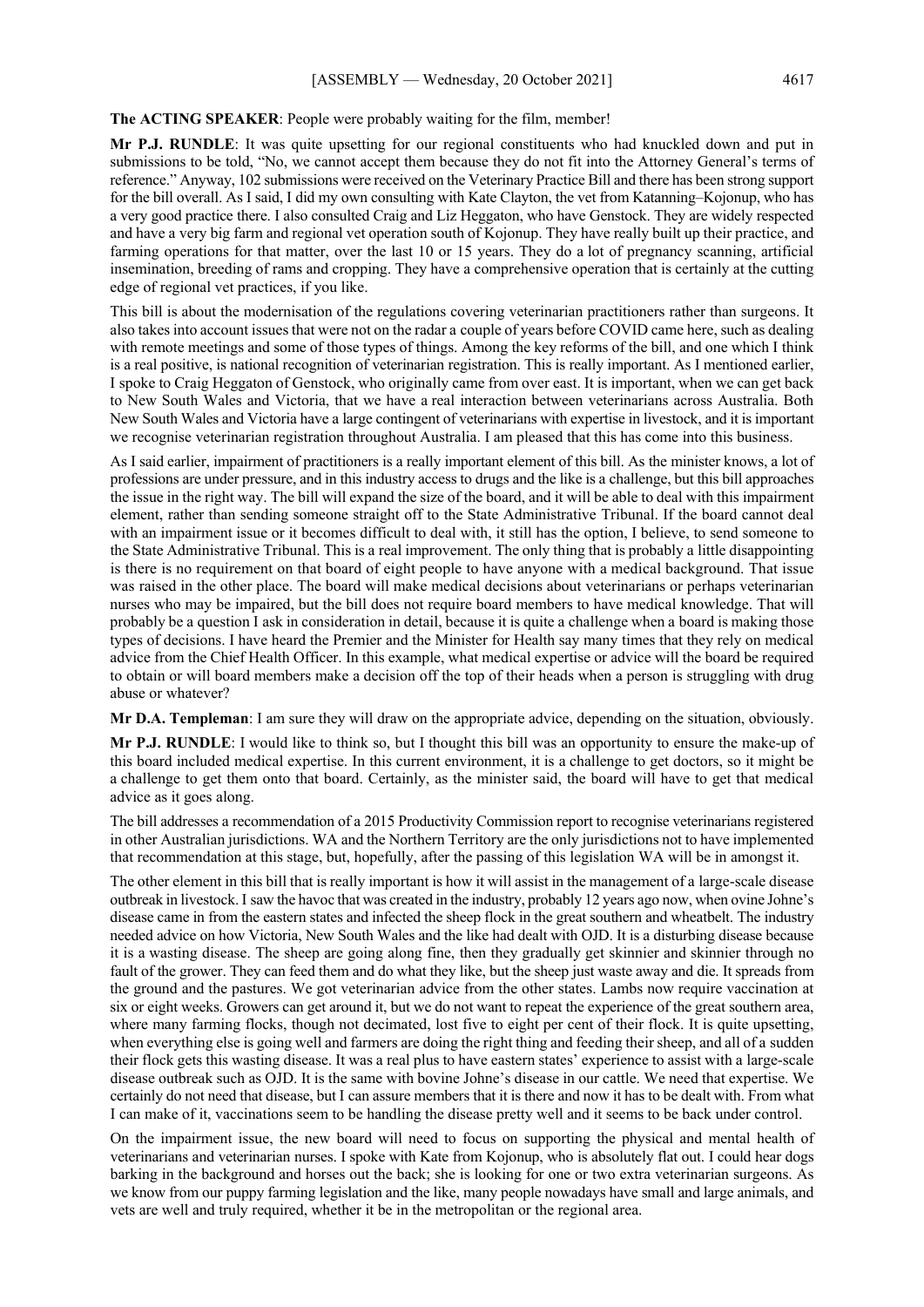Part of that impairment discussion for the board will be separating impairment from unprofessional conduct, while mitigating the risk to the consumer. Is it impairment or is it unprofessional conduct? Those will be tough issues for the board to deal with, but the board is a more appropriate place to deal with them than having to go through the State Administrative Tribunal, which is not really the appropriate place. It is really about managing the impairment rather than punitive penalties coming down like a tonne of bricks on someone. There might be other factors family, depression or whatever it might be—so it is really important for that to be managed properly by the board. As the minister said, formal professional assessments will have to happen. Without that medical expertise, the board will have to get formal professional advice to make sure that, hopefully, that person can come out the other side of it and that there is no risk of injury to either an animal or a person.

One of the other elements in this bill is ownership of veterinary practices. Over time, there will be a tendency for a corporate scenario to come in. The veterinarians I have spoken to were not necessarily against that. They will probably be a little bit concerned if it develops as a trend, but part of that plays back into the earlier matter that I raised about who is actually in charge of the practice. If a corporate owner, who has no qualifications or relationship to being a vet, comes in and buys it, how will that play out? Will the vet, who is now working on a salary, be responsible? Is the corporate owner responsible? Those are the sorts of issues. If the vet who used to be the owner is now on a salary, where does the liability come back on that practice? That is quite an interesting question. As far as attendance in the practice is concerned, when the vet goes into the field to do some work, whose responsibility is it? I would not mind some clarity on that issue.

An element in the bill refers to immediate action orders. If the board is satisfied that there is an imminent risk of injury or harm to any person or animal, it will be able to take an immediate action against a veterinarian or a vet nurse. The board will be able to impose or modify conditions on their registration or even suspend the veterinary practice for a maximum period of 28 days. Apparently, these immediate action orders are found in veterinary legislation in several Australian jurisdictions. That is an important element as well, as it ties in with other states.

Moving on to part 7, "Complaints and discipline", the bill will reintroduce board powers to deal with minor disciplinary matters, which, as I have said previously, I am in favour of. There is absolutely no point in sending someone to the State Administrative Tribunal for some minor disciplinary matter. That is a waste of everyone's time and resources. In May 2009, the Standing Committee on Legislation raised concerns about the lack of powers of vocational bodies, such as the Veterinary Surgeons' Board, to deal with minor disciplinary matters, but this bill will empower the new board to investigate those complaints, have the inquiry and make orders pursuant to the unprofessional conduct. The make-up of the new board will definitely be much more progressive and able to deal with it under this scenario. Certainly, more serious matters will still be referred to the tribunal if necessary, and if the board feels it is important to do so.

An interesting part of the bill covers veterinary nurses. The explanatory memorandum states —

WA is the only jurisdiction in Australia to ... regulate veterinary nurses.

When I spoke to Kate Clayton this morning about veterinary nurses, she was very complimentary of this important part of the bill. Vet nurses should be registered. From her perspective, certainly in places such as England, vet nurses are very highly regarded. They are registered, and she feels that that is certainly a good element. Other jurisdictions are thinking about it, but I think it is not a bad idea. Let us face it: on a lot of occasions, especially in these smaller animal–type vet practices and the like, vet nurses probably get left with much of the work, so, to me, that is certainly an element that will really be an advantage. Importantly, the bill will enshrine in legislation the veterinary nurses regulatory scheme, which is identical to the veterinarians' one, and it is supported by the Western Australian division of the Veterinary Nurses Council of Australia.

I will move on now to the membership of the board. Currently, there are five members of the board: three vets two are appointed by election and one is an Australian Veterinary Association nominee; one Department of Primary Industries and Regional Development veterinarian; and one legal practitioner, who is a ministerial appointment. The new board will increase from five to eight members and will include four veterinarians—one elected—one veterinary nurse, one Department of Primary Industries and Regional Development veterinarian, one consumer representative and one legal practitioner. I think the board will be much better balanced. With something like this, it is always important to have more opinions on the table. It is great to see that a veterinary nurse is included. The legal practitioner's position is the same as in the previous board. That is a really important person to have, and the consumer representative does not go astray either, just to give that on-the-ground experience as to how the person on the street would feel—to have no politics involved or any of that sort of thing. It is really important to make sure that we have an all-round board that can make pretty level-headed decisions. Obviously, the minister will appoint all eight members of the board, including the chair, so, hopefully, the minister will take those recommendations seriously. This is a similar arrangement to other veterinary boards around Australia, so that is a good element.

Those are the main elements that I am concerned with, having been a user of veterinarians in the country in my farming operation. I certainly do not underrate the importance of both regional and metropolitan veterinarians. We can see how attached people get to their small animals and large animals. Unfortunately, two days after I was elected, our border collie, Rex, who had been a loyal servant to our family for 17 years, had to be put down. The vet who came out was fantastic, and I certainly appreciated their professionalism. I guess that was a signal that it was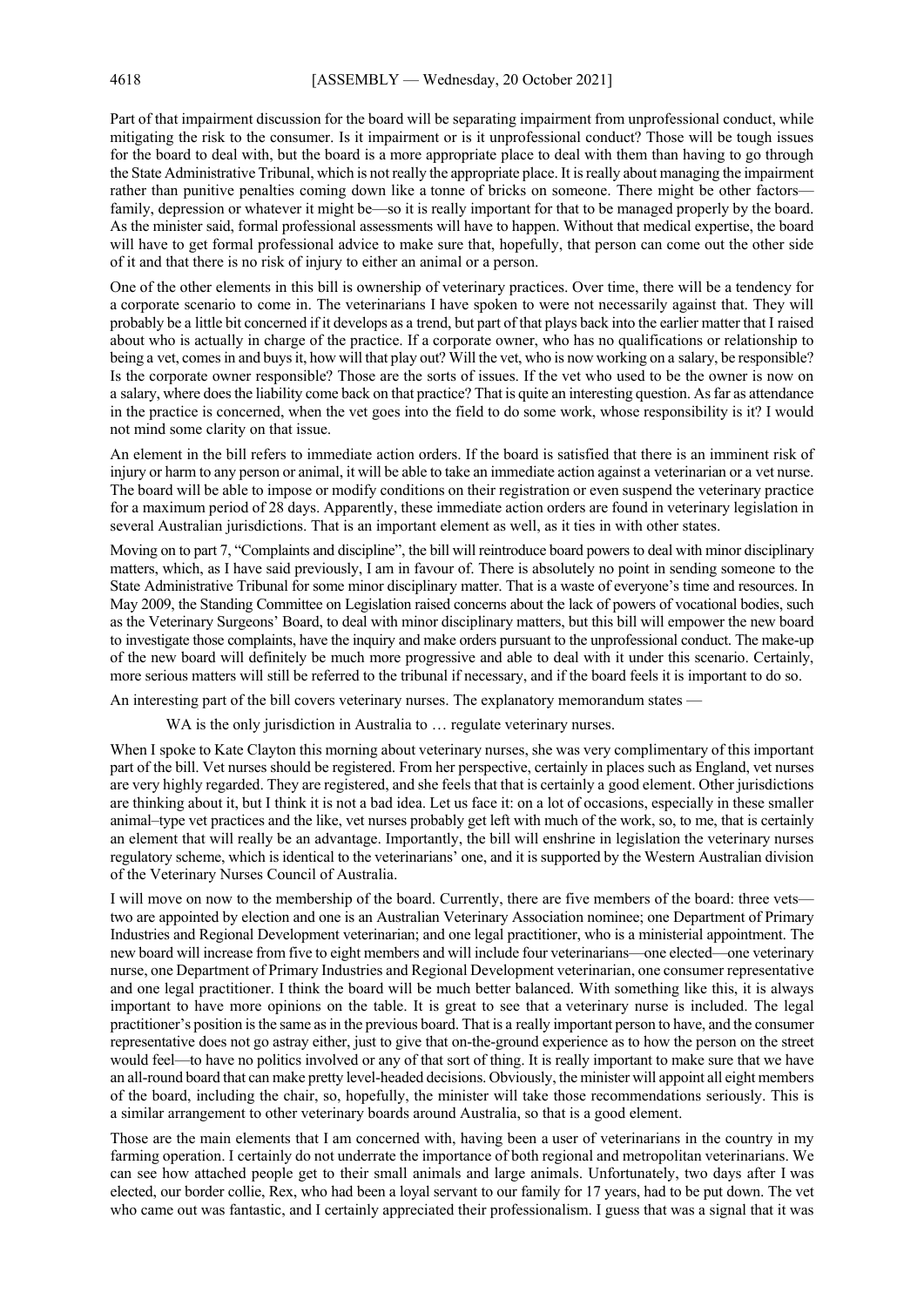a changing of the guard or a change of occupation to some extent. My wife went back into school and she was in tears and people asked, "What's happened? Has there been a re-count? Has Peter lost the election?" She said, "No, we had to put our border collie down." It was a sad day for our family. The way it was handled taught me how important our vets are to our many families around the state.

Minister, that pretty well sums it up. As I said, we require some clarity. Members of both the Nationals WA and the Liberal Party in the other place are concerned about these regulations and the mixed messaging that we are getting from the Minister for Agriculture and Food about the time that vets will have to spend in their practice to make sure that they comply with the regulations. The minister has said that she is in the process of drafting the regulations and will make sure that is taken into account. As members know, with our limited numbers in both houses, we are worried about whether what has been said will be done. That is probably the main element that concerns our members in the other place. As I have said, some of the other stakeholders with whom we have consulted around the place are generally pretty comfortable with this bill. I am relatively comfortable with the bill, given that we get some further clarity during consideration in detail. As I said in my opening remarks, the opposition will be supporting this bill.

**MR D.A. TEMPLEMAN (Mandurah — Minister for Tourism)** [1.41 pm] — in reply: I thank the member for Roe for his contribution to the debate on the Veterinary Practice Bill 2021. I always enjoy the contributions and the banter that the member for Roe and I have, and the furore!

Can I begin by saying this: first of all, as has been highlighted, this bill has had a very long gestation period of nearly two decades in seeking to address the modernisation, essentially, of an act that has been around for about 60 years. The government's intention to reform and modernise the Veterinary Surgeons Act, and also make it more responsive to modern requirements and needs, is an honourable task, and there is no more honourable person to deliver that to the Parliament and ultimately see that passed than Hon Alannah MacTiernan, for whom I have a great deal of respect. I am very pleased to represent her in this place with regard to matters such as this particular bill.

I will touch on a number of things raised by the member for Roe. I know that the member will probably wish to expand the debate and seek further explanation during consideration in detail.

The first thing that is important to mention is that I am staggered by the statistics that show that Australians more broadly have one of the highest rates of pet ownership in the world. The reality is that many Western Australians of all ages and circumstances will have an interface with a veterinary surgeon or the staff of their local vet at some point, be that because they have a pet, or because they are a primary producer, as is the member for Roe. It is true to say that in modern Western Australia, a lot of people know their local vet well, and I think by and large have a great deal of respect for the compassionate service, if they are a pet owner in particular, that vets provide.

In saying that, I want to highlight that this is my first opportunity to acknowledge a dear friend of mine who has since passed. That is Dr Sean Read. Dr Sean Read ran a very successful veterinary practice in Mandurah for many years. He was the epitome, I suppose, of a vet who was much loved by the people who called upon his services. He was a very hands-on vet. We need to remember that a lot of Mandurah folk are older. A lot of Mandurah folk live by themselves—in a single-person household. Pet ownership not only adds to their health and wellbeing, but of course when times come such as the member for Roe explained about his beloved Rex, and that is faced by all of us who are pet owners, that is a very significant time in our lives. I do not think people can ever underestimate the impact that a loved pet has on family life and on individuals. Dr Sean Read was much loved by many people in Mandurah, because he was a hands-on vet. He was very old school in some ways, because he would do house calls. House calls were his speciality. He would regularly go to the homes of his customers, if you like, at sad times and euthanise their pet or respond to their needs. It was very sad when he passed very suddenly and unexpectedly in Mandurah at the age of 50. This is now probably eight years ago, from memory.

#### **Mrs L.A. Munday**: He was a good man.

**Mr D.A. TEMPLEMAN**: Yes. It was eight years ago when he passed suddenly, but he is still talked about, such is the legacy that he left. Vale Dr Sean Read. I worked with him in a number of theatre productions. He was one of those people who we surmise never slept. He worked hard during the day, and then he would build sets and perform on stage during the night. It was quite remarkable.

I also want to mention another Mandurah veterinarian and resident, Dr Peter Punch. Dr Peter Punch has also been the chair of the Veterinary Surgeons Board. He ran a successful veterinary practice in Mandurah, until he was unable to continue. Dr Peter Punch has been a fierce advocate for the need to reform the Veterinary Surgeons Act, not only from his experience as a vet, but also for the health and wellbeing of vets more broadly, and for the progression of the veterinary profession.

There are some other elements of this bill that are important. That includes the comments by the member for Roe about how impairment is proposed to be dealt with in a more compassionate and effective way through the provisions in this bill.

It is important to note that whenever I have children for lunch at Parliament House —

**Dr D.J. Honey**: Are they tasty?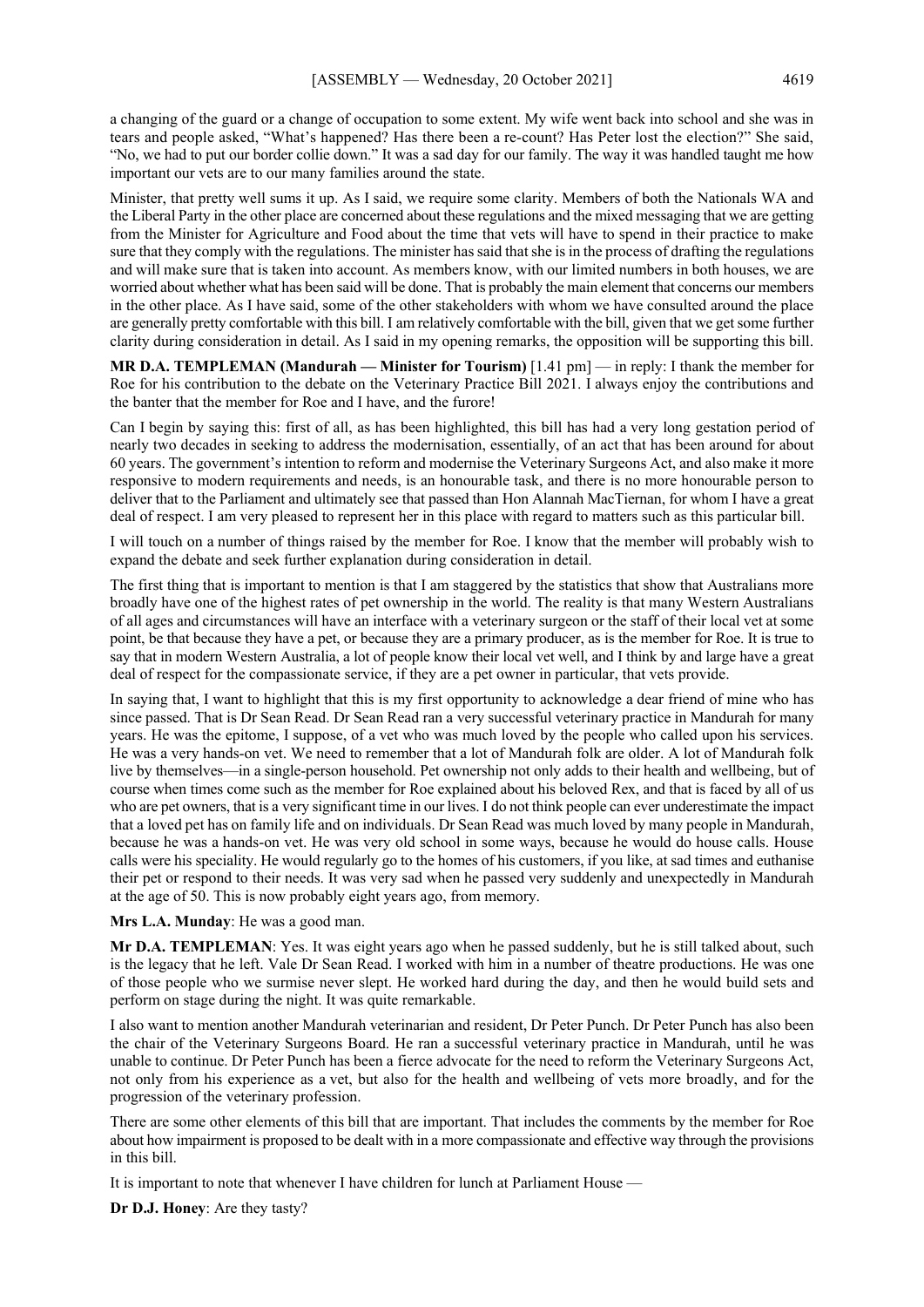**Mr D.A. TEMPLEMAN**: Yes! I invariably ask them, because most of them are at primary school, what sorts of career paths or professions they would like to follow. Being a veterinarian and working with animals in a veterinary practice is high on the list of popularity. There is a deep and abiding interest from people, young people in particular, in following a career path of service to our animal kingdom and doing that in an appropriate and humane way. I think the veterinary industry certainly has a very bright future, not only because of Australia's statistically high proportion of pet ownership, but also more broadly because many Australians have a deep and abiding love for their pets and want to ensure that their pets are healthy and that when something goes wrong, somebody is able to respond to their needs.

It is important that we reflect on some of the provisions in this bill, both in a modernisation and a practicality context. I want to highlight the significant work that has gone into the bill's drafting, and the consultation processes that have led to the bill being before this Parliament. I thank the member for Roe for his support of the bill in Parliament. Some important work was done, and dedication was shown, by a number of people. I mentioned Dr Peter Punch, chairperson of the Veterinary Surgeons' Board, but there was also Dr Sue Godkin, registrar of the VSB, and Fiona Calley, its legal officer. These people made significant contributions during the drafting of the bill. There were also some important instructors on the bill. We want to acknowledge, from the Department of Primary Industries and Regional Development, Michelle Wolstenholme and Katy Ashforth, legal officers; Dr Michelle Rodan, chief veterinary officer; Dr Michael Paton, senior veterinary officer; and Dr Skye Badger, veterinary officer. Members will soon meet our very wonderful advisers who will assist me shortly during consideration in detail: Dr Peter Gray, deputy chief veterinary officer, and Ms Avril Bartlett, senior legal officer. We also need to acknowledge the PCO drafters: Una Couper, deputy parliamentary counsel, and Elaine O'Hare and Daniel Nolan, assistant parliamentary counsel. The bill had a very significant concentration of effort to bring it to this place.

In his second reading contribution, the member for Roe, even though he was distracted and meandered a few times, made some important points that I hope I will be able to address, if not in this closing of the second reading debate, then during consideration in detail. I want to address vets being in the practice at all times. Madam Acting Speaker (Ms M.M. Quirk), I seek your guidance. Obviously, a lot of discussion about amendments took place in the other place and it is appropriate for me to officially table the revised explanatory memorandum. I am happy to do it at the end or I will leave that and seek instruction about that. Member for Roe, I will address a couple of things about the veterinarian being on the premises. Under regulation 33 of the Veterinary Surgeons Regulations 1979, a registered veterinarian or other veterinarian in charge must give substantial attendance at the veterinary surgery or clinic during advertised hours of practice. A query was raised in the upper house during consideration of the Veterinary Practice Bill 2021 about whether this requirement will be continued, especially having regard to the onerous nature of this requirement on veterinary practices in regional locations. No clause in the bill addresses this requirement. In response, the minister indicated that there is no intention to change this regulation and that the current practice will continue. However, there is some leeway in how this requirement will be applied. For example, a veterinarian may need to identify when they are available by advertising or signage at the veterinary premises to ensure that clients know when to expect their attendance. It is understandable that there will be times when a veterinarian at the practice gets the call, "I need you out at Rundle's farm" or whoever it is, and obviously that will be priority business. If the practice is multi-use as an example, veterinary services and grooming services—the new board may consider issuing a code of practice to provide guidance on this issue via circular 1971E, the management, control and operation of veterinary premises.

The member for Roe referred to specific elements of debate on the bill. On 19 August this year, the Minister for Agriculture and Food stated —

We do not want people bringing their animals to a practice that has advertised itself as open only to find that the only thing that can be done for their dying horse is that he gets a wash and a groom. That sort of detail will be a matter for detailed engagement with the industry and the development of regulations. Bear in mind that an element of this is consumer protection and proper, credible practices.

The minister also confirmed that it is accepted that if a veterinarian is on duty but is called out to an emergency, this will not be considered a breach of the requirement that there be a veterinarian on site. I think the minister was pretty clear there. This matter will be subject to further consultation with the industry during the drafting of regulations, especially as the bill provides that third-party non-vet ownership of a veterinary premise will now be available. I am sure we are happy to have further conversations in consideration in detail. The minister gave assurances to, I think, Hon Dr Steve Thomas in the other place that the drafting of these regulations will be subject to consultation. She even said—it was very generous of her—that there would be consultation with Hon Dr Steve Thomas himself! I am not sure whether that is correct. If it is, that is generous. My advisers in the Speaker's gallery are nodding in furious agreement! Hon Alannah MacTiernan is a very generous minister. Given that Hon Dr Steve Thomas is himself a vet, that assurance is solid. The practicalities are that there will be numerous times, possibly during the daily operation of a veterinary practice, that a vet will be required to attend an emergency call. I understand that.

In his contribution, the member for Roe highlighted his acceptance that we might see the "Vets R Us"–type model of operation; almost a franchising arrangement of veterinary practices. I think that was an interesting point. Even in doctors' surgeries in medical practices, we know that various doctors have multiple -

**Mr W.J. Johnston**: I know one.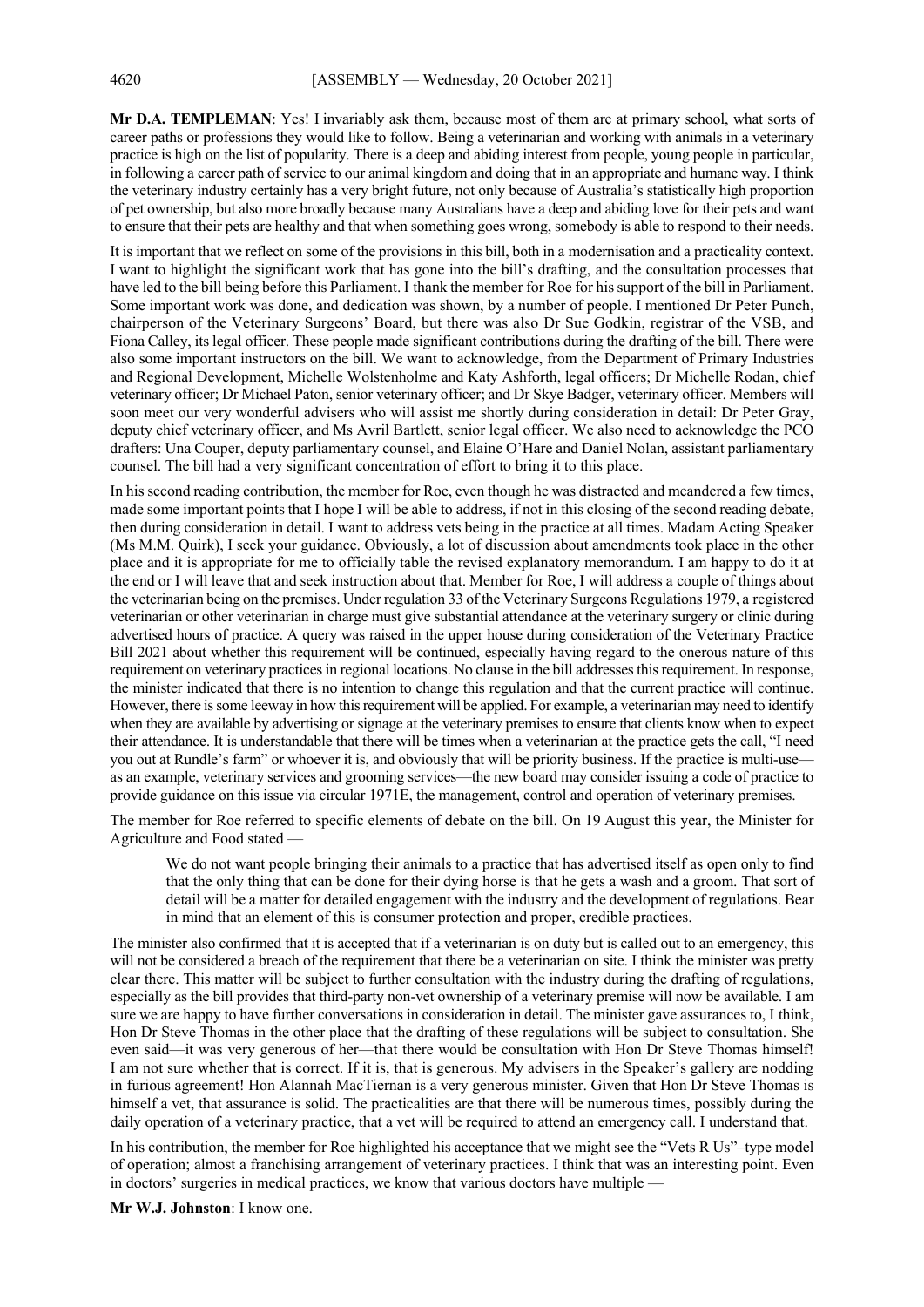**Mr D.A. TEMPLEMAN**: I know a few! They are very good doctors indeed. That will probably be something that will be part of how modern veterinary practices evolve over time. It is very important to acknowledge that the quality of service is a primary concern.

The member for Roe mentioned a range of matters relating to acts of veterinary medicine and the term "veterinary medicine". It is envisaged that, subject to industry and community consultation, some acts of veterinary medicine may change in the future. Certain acts may be excluded or included based on, for example, a change in technology and needs. I am advised that it is not possible to exhaustively set out in the bill what acts of veterinary medicine will be excluded from the operation of the legislation into the future. This is a rapidly changing area of science and community and industry expectation. This matter was raised in regard to practices relating to livestock and production animals. I am advised that practices relating to livestock and production animals that have in the past been undertaken by non-veterinarians and that were previously considered acceptable are increasingly raising animal welfare concerns. However, on the other hand, there is an increasingly significant decline in rural veterinary services and remote accessibility to veterinary practices, as the member for Roe highlighted in his second reading contribution. It is therefore expected that some medical or surgical procedures on animals may be drawn within the realms of veterinary science, while others are taken out of it to be undertaken by non-veterinarians. These could be subject to specific technology, animal welfare considerations and conditions.

The member delved into the pregnancy issues of animals, including sheep and cattle. An example given is that the Department of Primary Industries and Regional Development is currently consulting with industry and the community about pregnancy testing and spaying of cattle. Depending on the outcome, these practices may be taken out of or included in the definition of "veterinary medicine", so long as they are undertaken by certain persons in specific circumstances to address animal welfare considerations. This may result in large corporate farming businesses employing personnel who are experienced in pregnancy testing, rather than requiring veterinary services to perform this function.

Debate interrupted, pursuant to standing orders.

[Continued on page 4632.]

## **VISITORS — NEWBOROUGH PRIMARY SCHOOL, YULUMA PRIMARY SCHOOL AND WANNEROO PRIMARY SCHOOL**

#### *Statement by Speaker*

**THE SPEAKER (Mrs M.H. Roberts)** [2.01 pm]: I want to acknowledge some students who are with us today. On behalf of the member for Scarborough, I would like to acknowledge the student leaders and staff from Newborough Primary School and Yuluma Primary School. On behalf of the member for Wanneroo, I would like to welcome representatives from Wanneroo Primary School and P&C.

## **QUESTIONS WITHOUT NOTICE**

#### COMMUNITY MIDWIFERY PROGRAM

#### **624. Ms L. METTAM to the Minister for Health:**

I refer to the email sent last week to mothers intending to give birth through the community midwifery program that states that due to workforce shortages, care may be handed to labour ward midwives in the coming months.

- (1) How many women in the CMP will have their birth plan changed due to these shortages?
- (2) How many midwives short are we in the state at this point?

## **Mr R.H. COOK replied:**

(1)–(2) I am not familiar with the correspondence that the member refers to; however, I can say that all health systems are subject to workforce shortages at this stage, and we are not orphans in that. Every healthcare system across the nation is struggling to attract workforce because, traditionally, Australian health systems rely upon overseas-trained doctors and nurses to come in and fill places that cannot be filled by Australian-trained doctors and nurses. As the member knows, we are short of midwives both in the private and the public sector.

The community midwifery program is a great program that allows mothers to have continuity of care from midwives right through the birthing process. Obviously, if there are constraints in relation to workforce shortages, sometimes those particular models of care cannot always be fulfilled. I can say that since January this year, we have an extra 15 midwives practising in the system, as well as an expansion of the current program, which will see a range of midwives taken on. For instance, 69 undergraduate applications have been received, with 62 of those being offered, so we are increasing the number of nurse graduates going into the midwifery stream. We are continuing to attract a number of midwives who have fallen out of their careers, and we are providing them with refresher courses. There are five granted agreements in relation to the refresher course.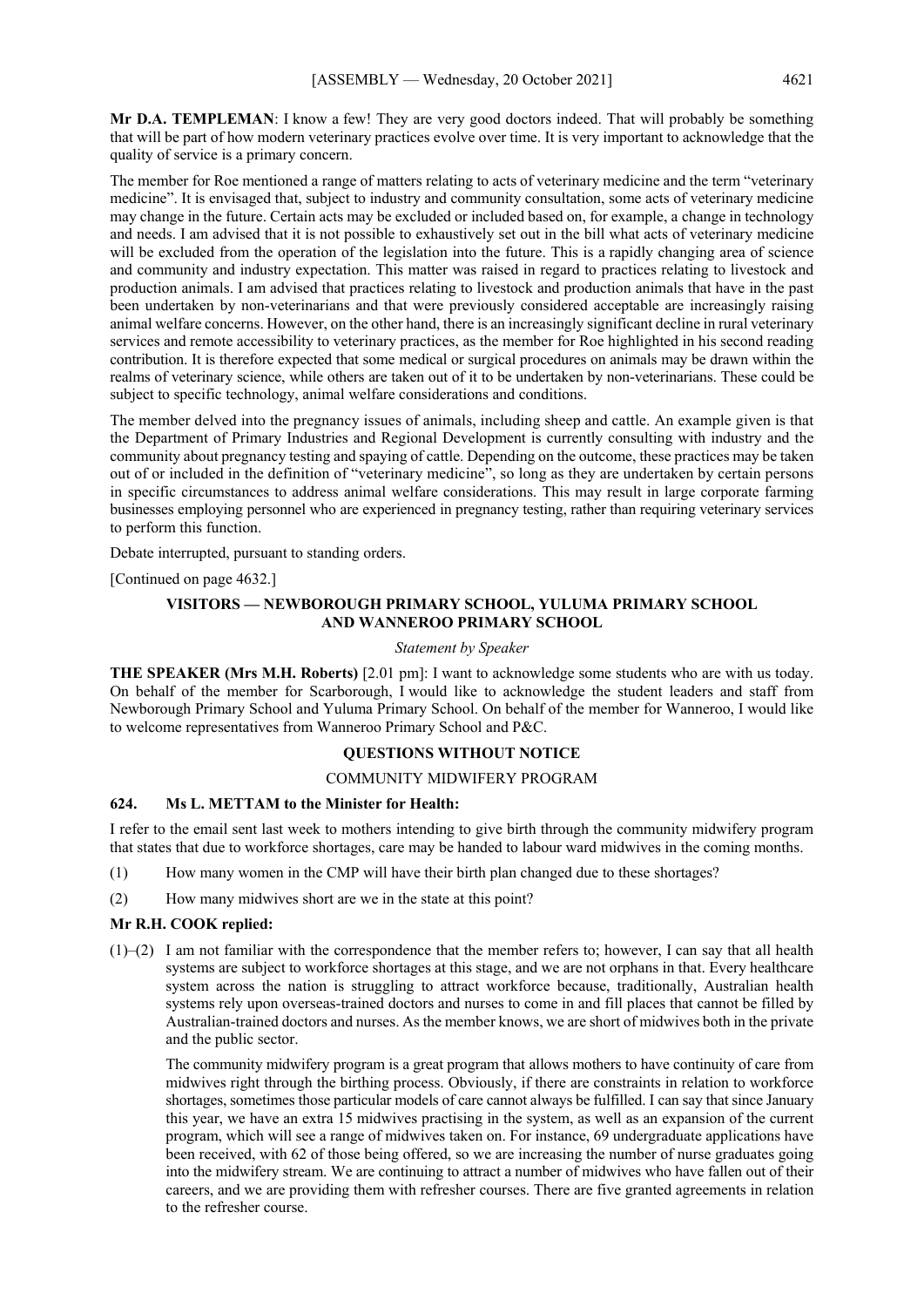A lot of work is being undertaken at the moment to boost the number of midwives in our system. It is a system under strain, and part of that strain is the constraints we have in our nursing and midwifery workforce, but as the member can see, we are making significant progress in making sure that we can increase those numbers so that we can continue to provide the services that mothers in Western Australia rightly deserve.

#### COMMUNITY MIDWIFERY PROGRAM

#### **625. Ms L. METTAM to the Minister for Health:**

I have a supplementary question. Can the minister confirm that there have just been 40 additional midwives since the McGowan government has come to office, and to what extent has this been an issue beyond the last 12 months?

**The SPEAKER**: Sorry, that is for just one question. You have asked two questions. Minister, I just direct you to answer the first question.

#### **Mr R.H. COOK replied:**

I can confirm that since coming to government, there has been a 12.9 per cent increase in the number of nurses and midwives practising in our system. Under the Labor government, there has been an increase in the overall workforce. The only time over the last eight years when we have seen the nursing and midwifery workforce decrease was under the previous government. We will continue to make sure that we can attract great nurses and midwives to practise their craft in our health system, because it is a world-class health system that is providing great service under difficult circumstances.

## CORONAVIRUS — MANDATORY VACCINATION POLICY

## **626. Mrs J.M.C. STOJKOVSKI to the Premier:**

I refer to the state government's safe and proportionate approach to managing the risk of COVID-19 in the community. Can the Premier update the house on the government's mandatory vaccination policy and outline what it will mean for businesses and workers in Western Australia?

## **Mr M. McGOWAN replied:**

I thank the member for Kingsley for the question. Today we have announced a big step forward in our response to the COVID-19 pandemic. It is true that we are already on track to rapidly increase our vaccination rate in Western Australia, but today's announcement should increase that as well. By the end of this week, we expect that we will have 60 per cent of the eligible population—that is, people over 12 years of age—fully vaccinated in Western Australia, which is a terrific outcome. Other states are measuring people over 16 years of age; we are measuring people over 12 years of age. This is a great achievement by our health professionals and the Western Australian community, considering the supply issues and geographic challenges in Western Australia. However, the threat of COVID is not going away. We need to have as many people vaccinated as possible.

Today we have announced an overarching mandatory COVID-19 vaccination policy. This policy strengthens the current mandates. It covers the next group of industries required to be mandated across the state. We estimate that it will account for about 75 per cent of the Western Australian workforce. This policy is based on the public health risk and is proportionate and reasonable. The first group of people that will be required to have their first vaccine by 1 December and then be fully vaccinated by the end of the year includes resource workers, healthcare workers, community care workers, cross-border freight workers, the whole of the WA Police Force, Department of Fire and Emergency Services workers, corrective services workers, those who work in Aboriginal communities, and abattoir and meat processing workers. The second group that will be required to have its first vaccine by the end of this year and be fully vaccinated by the end of January next year includes those people who work in supermarkets, grocery stores, bakeries, petrol stations, hardware stores, all of hospitality, the building and construction industries, child care and day care, hotels and other accommodation, financial institutions and schools—although people in schools will be required to be vaccinated before they start school next year. The third group relates to a lockdown, and if there is a lockdown, these people will be required to have had two doses. They are people who work in bottle shops; newsagents; pet stores; wholesalers; government or local government services, when working from home is not possible; repair services and roadside assistance; forestry; primary industries; factories; manufacturing, fabrication and production; and all members of the Western Australian Parliament and their staff. It is very important that we set a good example. This is a pretty unusual measure that we have taken today—unprecedented in our lifetime—but it is very important that we do everything we can to protect the vulnerable, to make sure that our industries can continue to operate and to protect the health of Western Australians across the board. I urge all Western Australians to get vaccinated as soon as they possibly can.

#### CORONAVIRUS — MANDATORY VACCINATION POLICY

#### **627. Ms M.J. DAVIES to the Premier:**

I refer to the announcement that the Premier has just been outlining in relation to the government's mandatory COVID-19 policy for Western Australia's workforce. Given the government is now using a big-stick approach to get our vaccination rate up because the government has failed using other methods, when can we expect to see a road map that outlines a time line for safely reopening our borders?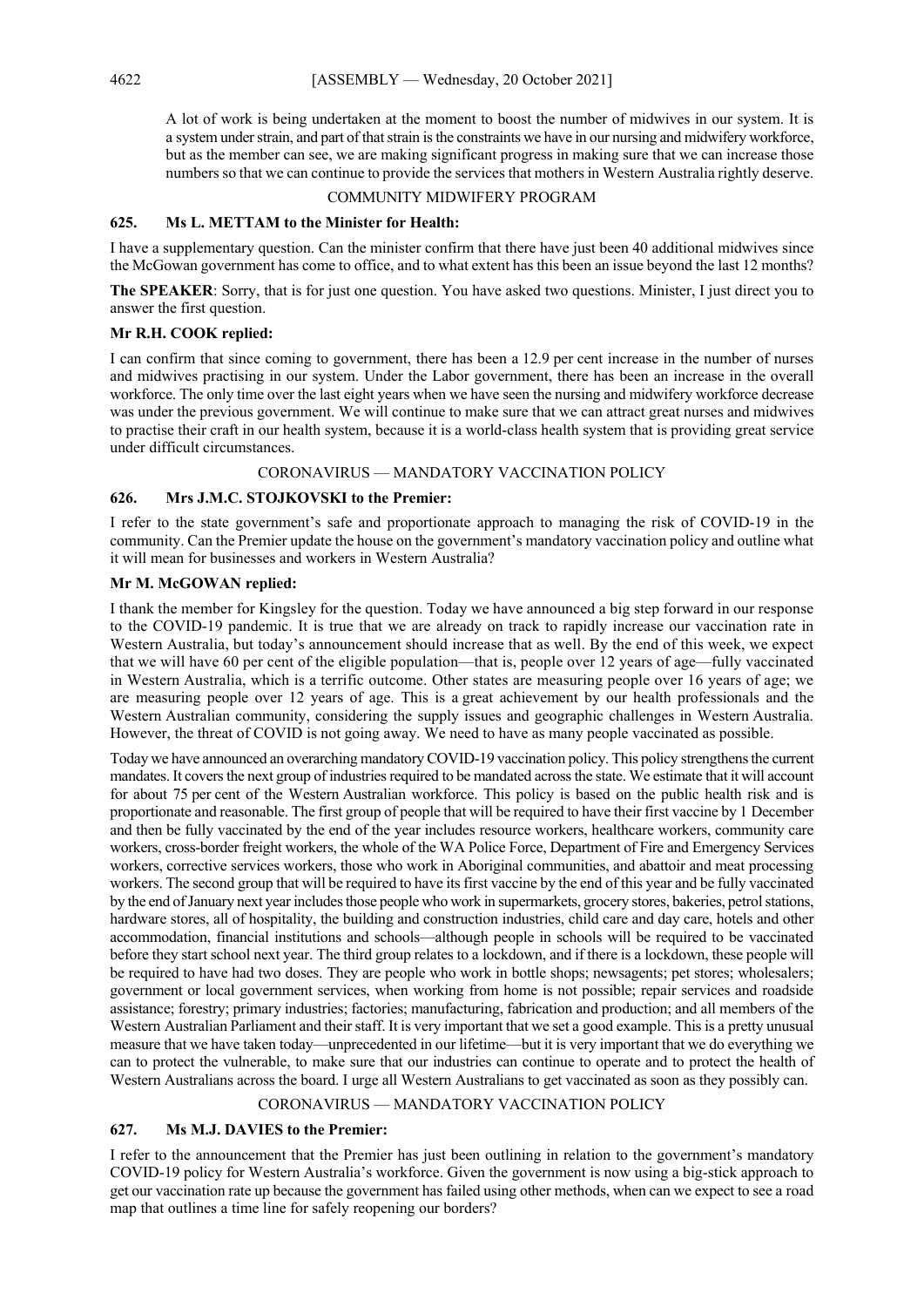#### **Mr M. McGOWAN replied:**

They never stop criticising our approach to dealing with COVID, and that has occurred over the course of the last two years. It has been a highly stressful and difficult period, yet the Liberals and Nationals in Western Australia never stop whining and whingeing and criticising. At the height of the pandemic last year, whilst we were trying to keep Western Australia safe, they were demanding that we allow COVID into WA, and they joined Clive Palmer in his efforts in the High Court. That is what the Liberal Party did. Ever since then, they have continued to attack and criticise.

Our vaccination rate is, basically, the same as Queensland's and ahead of the Northern Territory's and maybe a couple of percentage points behind South Australia's. They are comparable jurisdictions to Western Australia in that they are large states with relatively small populations and extended over a large area. We are all COVID-free. Naturally, we are not going to be vaccinated as quickly as New South Wales and Victoria, which got millions of extra doses per capita months before the rest of us. The idea is that somehow we should have the same vaccination rate when New South Wales got millions of extra doses of Pfizer early, on a number of occasions; and it had a massive outbreak, which obviously drove vaccination rates; and the rules were changed in New South Wales to allow quicker dosage between the two doses, but all those things have added up to New South Wales being vaccinated quicker than the rest of us. That is understandable. I do not understand why the Liberals and Nationals cannot understand that simple fact.

Some of Western Australia's issues involve remote Aboriginal communities, which are the commonwealth's responsibility. The vaccination rates there are very low. The commonwealth took on that responsibility. We want to help them. I understand why it is difficult. I am not attacking the commonwealth over it. I am making the point it is more difficult to do that. We will continue to put in place innovative measures to deal with the situation. I am advised that there are lines to get vaccinated at the shopping centres in Mirrabooka and Armadale. We have a hundred or so clinics around regional WA and we are going to put in place some extremely innovative measures to get more and more people vaccinated. But, by the end of this week, 60 per cent of over-12 Western Australians will have had both doses—and we are counting the 12 to 16-year-olds that the other states are not counting because I think they count. Our kids count. They should not be excluded from the measures. It makes it easier for New South Wales and Victoria to say that they got to higher level when they do not count kids. We are counting kids. It never made sense to me that kids were not counted.

There will be lots of innovation, but today's announcement is a tough decision, a hard decision, really quite an unusual decision, but it is something that we have had to do. I just remind everyone when you are at school, you get vaccinated. When you are a baby, you get vaccinated. This is what happens in our society and it has happened for decades to prevent terrible illnesses afflicting us throughout the course of our lives. When people work in aged care and hospitals, they are required to have a flu vaccine. This is not an unusual thing compared with that. I urge everyone across the state who is unhappy about vaccinations to think about it in that context. We have been doing it with children for decades, probably the best part of 100 years, and it has prevented millions of deaths.

## CORONAVIRUS — MANDATORY VACCINATION POLICY

#### **628. Ms M.J. DAVIES to the Premier:**

I have a supplementary question. The question was actually: when can we expect to see a road map that outlines a time line for safely reopening our borders now that the government has brought in mandatory vaccination for a large percentage of our population with dates attached to that?

#### **Mr M. McGOWAN replied:**

Most of our borders are open. I will explain it to the opposition again. We are open to South Australia, the Northern Territory and, from Friday, Queensland and Tasmania. We are open. People can go there. You can go there, if you like. If you want to go to South Australia, go to South Australia, just get the G2G PASS. We are not open to Victoria and New South Wales because they are rife with COVID. We will set a date when it is appropriate to do so. What I do not want is to set a date that is wrong. We will set a date when it is right, which is based upon health advice and allows us to stay as safe as we can for as long as we can while we get our citizens vaccinated.

As I said to the Leader of the Opposition yesterday—this is very repetitive with the complaining she was doing yesterday—Queensland is opening to New South Wales and the like. If we did that and had COVID come in before Christmas, we could very well have restrictions on restaurants, cafes, bars, holidays, travel, mask wearing, all that sort of thing, over the entire Christmas holidays. I do not want to do that. I know some people are advocating for that. I do not want to do that. Imagine if that happens. Then the opposition would say, "Why did you allow the border to come down?" That is what it would do and that is what the press would do. A lot of journalists who are demanding we do it would suddenly say, "Why did you do that?" Governments have to be responsible. We have to make decisions based upon medical advice. We have to do the right thing by the people of the state, and that is what we are doing.

## CORONAVIRUS — MANDATORY VACCINATION POLICY

#### **629. Mr T.J. HEALY to the Minister for Health:**

I refer to the state government's mandatory vaccination policy that was announced earlier today.

(1) Can the minister outline to the house why the decision to mandate vaccinations for certain workers and industries has been taken?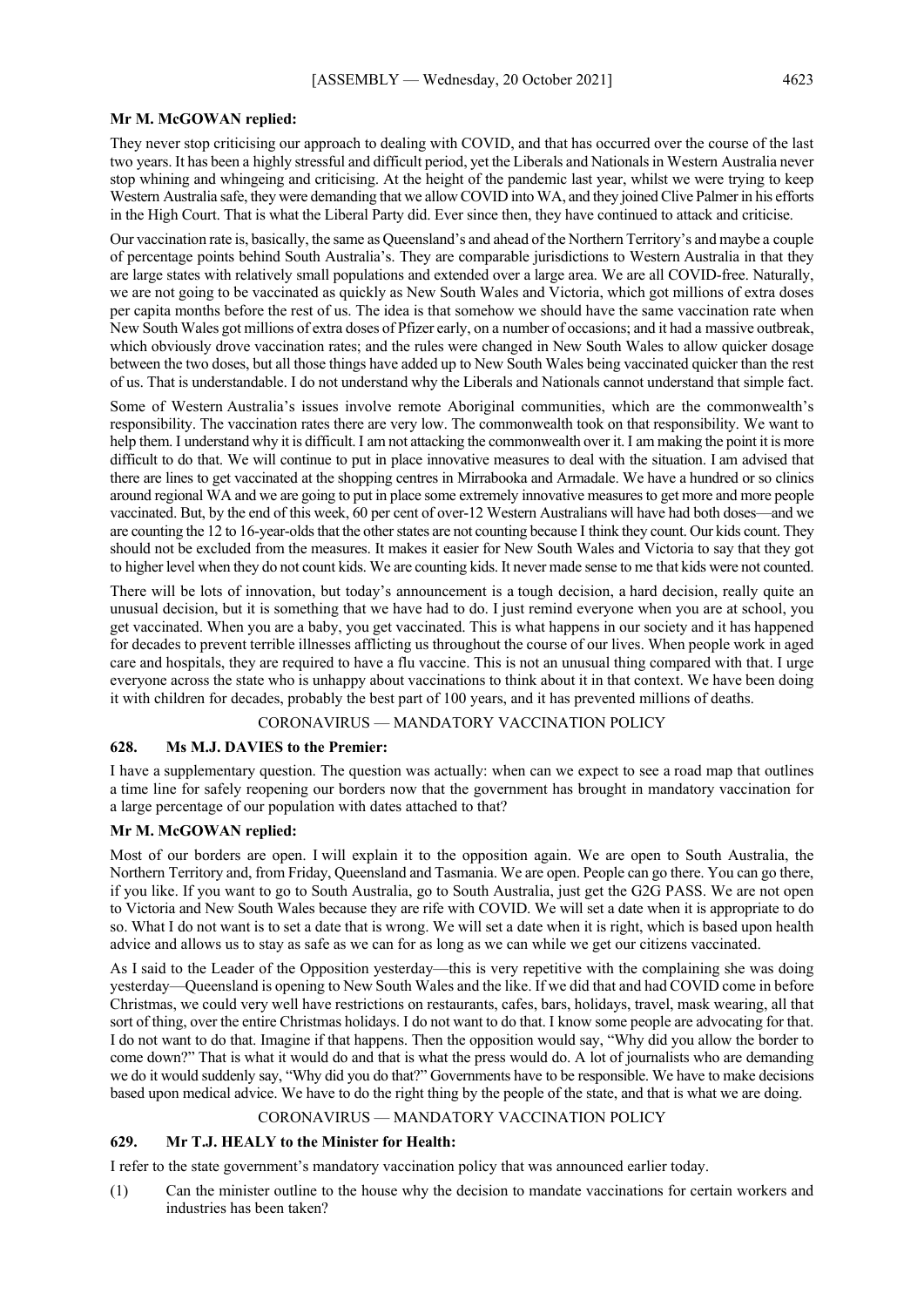(2) Can the minister outline to the house the engagement that is being undertaken with industry and stakeholders implementing this policy?

## **Mr R.H. COOK replied:**

(1)–(2) I would like to thank the member for the question; it is a very important one. As the member would be aware, earlier today we made an announcement around mandatory vaccination and this is based upon the latest health advice. The state government has today, as the Premier said, announced an overarching mandatory COVID-19 framework that will see a phased approach around mandatory occupations and workforces within Western Australia. This is a very important measure to make sure that we continue to drive up vaccination rates within the community and meet our number one priority, which is keeping Western Australians safe.

As a result of keeping Western Australians safe, we have been able to keep our economy open and keep people in the workplace. In addition to this, we will be mandating the different cohorts of workers. Group 1 has to be first dosed by 1 December and fully vaccinated by 31 December. These are industries determined to have high transmission risk or are a vulnerability risk or are critical to the safety of the community. The second group, which has to be first dosed by 31 December and fully vaccinated by 31 January, are industries and workers deemed critical to the ongoing delivery of business and the function of the community. These two groups represent about 60 per cent of our workforce. The final group is the lockdown group, which is those people who will be required to be fully vaccinated in the event that there is a lockdown. We say to people in these industry sectors: get yourself vaccinated now because in the event that we have a lockdown, you will not be allowed to go to work unless you are fully vaccinated.

Earlier today, I briefed representatives of industry, employers, employees and industry leaders on the government's announcement today, and I think it is fair to say that it was widely and positively received, but there are a lot of questions. There are a lot of questions and, of course, a lot of different settings in which people work, both physical settings and regulatory settings, particularly in the industrial relations context. The government has undertaken to have a series of round tables over the coming week or two weeks when we will sit down with industry leaders so that we can answer their detailed questions and, through that dialogue, inform ourselves and the legal teams we have working in this space to make sure that the directions we put in place are relevant and effective for those particular industry sectors. I think this is the commitment that they most widely welcomed—the opportunity to sit down with the government and make sure that they have an input in how we can best make sure that we can protect their industries, their workers and their customers or their clients.

I think this is a hallmark of a government that is prepared to do the hard work, to sit down and work in partnership with our industry leaders and partners to make sure that we can have an effective response to COVID-19. The response has been effective to date and we will continue that to make sure that we work in partnership with these industry groups to ensure that we are working together, because we are all in this together and together we will get through this.

## CORONAVIRUS — HEALTH MODELLING

#### **630. Ms M.J. DAVIES to the Premier:**

In the absence of a road map for safely reopening our state, will the Premier release the health modelling that has been provided showing the impacts on our hospital system, any legal advice and any other metrics that he is using to make decisions to mandate vaccinations and for future plans to reopen our borders safely?

#### **Mr M. McGOWAN replied:**

The advice provided by the Chief Health Officer has already been published, or will be published later on today, so that is a standard occurrence. I remember all of last year Liza Harvey asking me where the advice was and I would show her it was on the website and then she would say, "Where's the advice?" It was a common thing. It did not matter how many times I said, "Here's the advice" and I gave it to her; she said, "Where's the advice?" People will remember that. I do not know why, when I gave her the advice, she did not realise I was giving her the advice. ButI gave her the advice all the time and I advised her it was the advice, but she did not seem to understand it was the advice.

First of all, we have tabled that. Secondly, I have advised the member that our expectation is that the border arrangements in relation to New South Wales and Victoria will not come down until next year. I have advised her of that repeatedly. That is the plan. I know some people are saying that we should open for Christmas. I saw the Prime Minister say that a month or so ago. It is an artificial deadline. Christmas is lovely, and I would personally love to go with my family and spend Christmas with my mother and father and my brother and his wife and children in New South Wales. I would love that; that would be great, but I cannot, because if we were to do that, we would run the risk of importing the virus into Western Australia before we get to that extremely high level of vaccination that we want to have. We would then have to put in place public health safety measures, which would cost a lot of people a lot of enjoyment over the Christmas period here in WA and also potentially cost businesses a huge amount of income at their highest earning period in the year.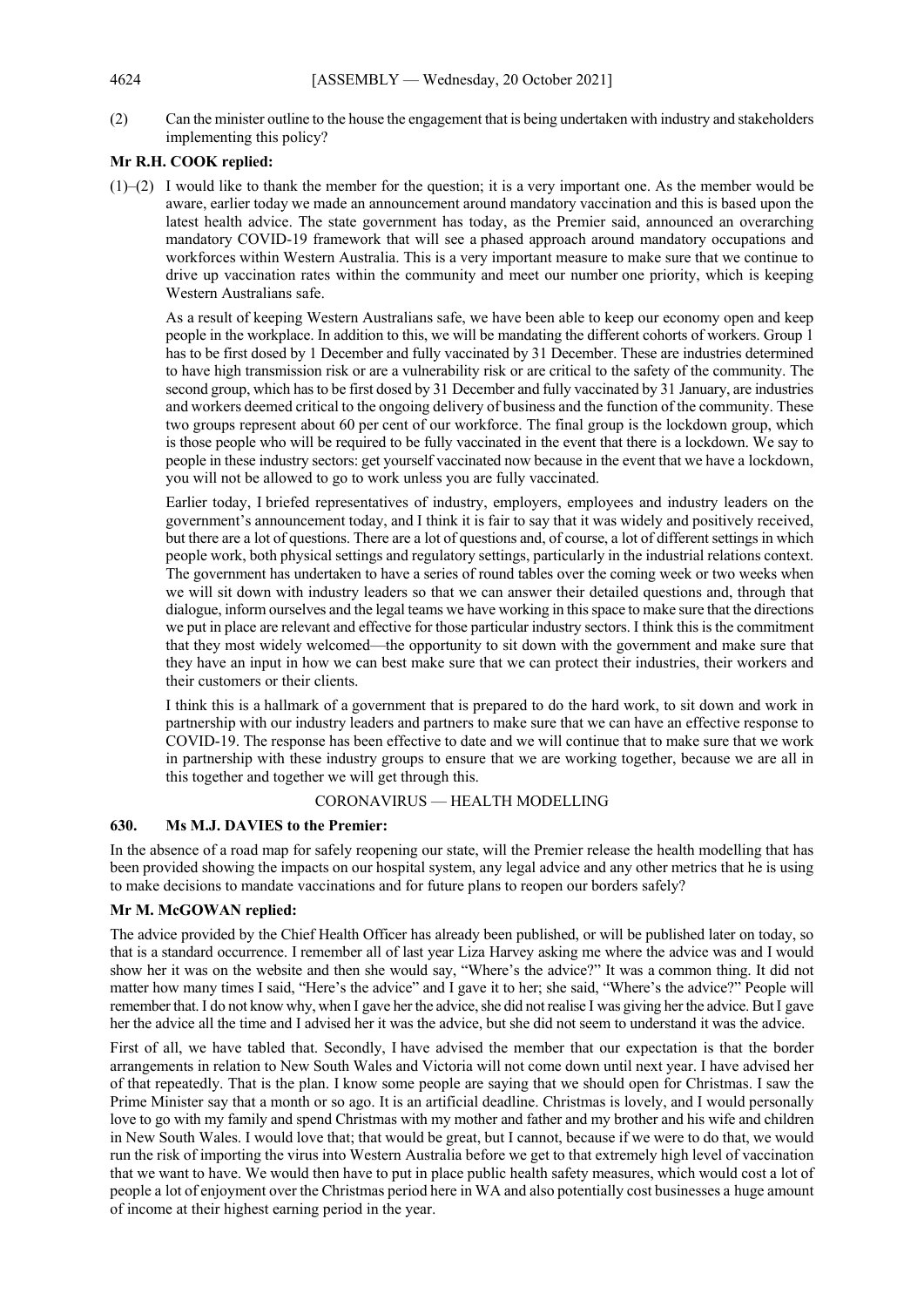As I said yesterday, Queensland is different. It relies heavily on the southern states' tourism market, whereas that is not the case here. What would dramatically impact businesses here is if we had importation of the virus prior to Christmas and then had to put in place public health safety measures. Each state is different. That is probably why we are a Federation—each state is different. The longer members go in this political life, the more they realise that states are different. Each state has different nuances and perhaps ours are greater than those of any other state in Australia. Perhaps we are the most different of all the states.

It will be next year. In terms of legal advice, no government has ever tabled the legal advice on these things. Just so the member understands, that is the past practice of all governments. In terms of modelling and those sorts of things, when we are able to provide a further defined date for New South Wales and Victoria, obviously we will provide further advice in relation to that.

## CORONAVIRUS — HEALTH MODELLING

## **631. Ms M.J. DAVIES to the Premier:**

I have a supplementary question. Thank you, Premier; I have read the health advice relating to the announcement you made today.

**Mr D.J. Kelly**: Is that a question?

**Ms M.J. DAVIES**: I do not need your help, Minister for Water—I absolutely do not.

**The SPEAKER**: Minister for Water, you do not have the call. Please do not interrupt.

**Ms M.J. DAVIES**: The question was: why is the Premier refusing to release health modelling that has been provided to the government in relation to the impact of COVID coming into the state?

## **Mr M. McGOWAN replied:**

There is always ongoing work because the situation changes over time. I note that a range of advice from the commonwealth, through the Peter Doherty Institute for Infection and Immunity, has been provided and released regularly. But it is modelling; it is an estimate. When the Doherty advice has come out, it has shown that if states open too early, large numbers of people will die and the hospitals could potentially be overrun in all states of Australia, as they have been in New South Wales and Victoria, and there would be terrible economic outcomes as well, which is the Treasury advice on these things. We will table all this—the information upon which we rely—in due course when we set a date for New South Wales and Victoria.

I understand it is difficult for some people. As I said, it is difficult for me. But I actually think that 95 per cent of Western Australians would prefer not to have COVID deliberately imported into Western Australia prior to having a very high level of vaccination. That is my view of where the public is at. Clearly, the Liberals and Nationals have a different view by the tone of the member's question, as they have had over the course of the last two years. If the Liberals and Nationals had had their way, we would have had the New South Wales situation. Have a look at it. I just say to the people of Western Australia: thank God we did not go there.

## JOBS — TRANSPORT INFRASTRUCTURE

## **632. Ms D.G. D'ANNA to the Minister for Transport:**

I refer to the McGowan Labor government's strong record of providing more job opportunities for Western Australians through its pipeline of transport and infrastructure projects.

- (1) Can the minister update the house on how the state government is using its record transport infrastructure investment to deliver more opportunities for Aboriginal businesses and workers?
- (2) Can the minister outline how these efforts are supporting local communities across Western Australia?

## **Ms R. SAFFIOTI replied:**

(1)–(2) I thank the member for Kimberley for that question. Today I attended the first Meet the Buyer and Supplier Forum for Aboriginal businesses and road and rail contractors. We have amalgamated all the infrastructure spend in the transport portfolio and today we hosted a Meet the Buyer and Supplier Forum at which Aboriginal businesses got to speak directly to the contractors delivering our record asset investment program. Over 83 Aboriginal businesses were represented today and every major contractor was there. It was an opportunity for more Aboriginal businesses to directly talk to those who are delivering our record infrastructure spend. There were over 400 attendees today—a record number of attendees at these types of forums. It was great to hear some of the stories. We now have, across the state, Aboriginal businesses proactively working with contractors, employing Aboriginal people and delivering a record amount of infrastructure spend through Aboriginal businesses. We have set a target of over \$700 million for Aboriginal businesses over the next five years and 3.5 million work hours completed by Aboriginal workers.

Member for Kimberley, we have been up there a few times already and we have seen the number of local Aboriginal people employed on our road contracts throughout the Kimberley. We want to replicate that, and we are trying to replicate that throughout regional WA. It is not just in the major contracts; it is also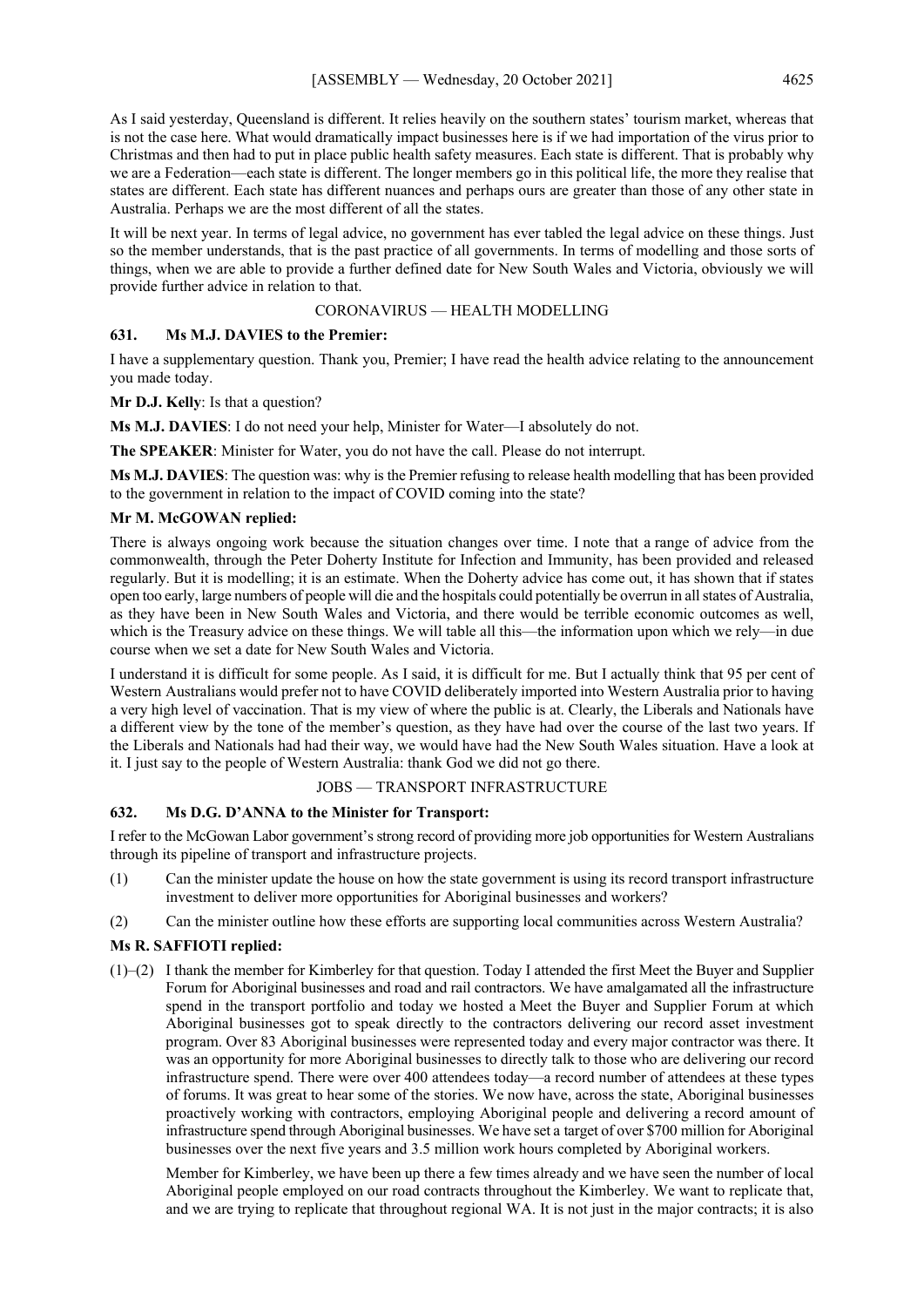in road maintenance. For example, about five years ago in the Kimberley, probably less than 10 per cent of the maintenance crew were Aboriginal workers. We now have that at over 60 per cent. It is an incredible result, in particular in maintenance. This is what happened many, many years ago—decades ago—before there was widespread contracting out. The Main Roads local maintenance crew was very much dependent on Aboriginal workers. People from the country looked after the roads in that area. That is something we are very much aspiring to now replicate. We are bringing back what happened all those decades ago when the local Aboriginal people looked after the roads on country. This is something we are very, very passionate about. I was very pleased; it was so heartening to see over 80 Aboriginal businesses represented from all over regional WA and metropolitan Perth. We see this as a huge opportunity to continue the growth of Aboriginal employment.

The forum was hosted today by our good friend the former Treasurer, Ben Wyatt. It was great to see the former Treasurer, who used to hate my infrastructure spending, now absolutely celebrating my infrastructure spending! After resisting it and combating it for all those years, he was celebrating it, as I mentioned at the forum today. It was a great turnout. It is very much a passion of the whole transport team—Main Roads, the Public Transport Authority and Metronet. Again, there is a lot more work to be done, particularly on maintenance. We will be making further announcements that will see the direct employment of more Aboriginal regional workers in WA.

## **Ms S.E. Winton** interjected.

**The SPEAKER**: Member for Wanneroo, are you wanting to ask a question?

POLICE — EXMOUTH AND CORAL BAY

## **633. Mr V.A. CATANIA to the Minister for Police:**

I note the large surge in population up to 50 000 in Exmouth and surrounding communities like Coral Bay and the Ningaloo coast and many stations housing tourists in peak periods.

- (1) What is the current number of police in full-time equivalents at the Exmouth Police Station who cover this large area and population?
- (2) Has the minister been approached by the Shire of Exmouth or the communities of Exmouth and Coral Bay requesting that additional resources be transferred to Exmouth to support keeping the community safe in peak periods?

## **Mr P. PAPALIA replied:**

(1)–(2) I thank the member for his question. With respect to specific numbers, I suggest member put that on notice. Clearly, I do not carry around with me or can say off the top of my head the FTE at every police station in the state. I am going to most of them before Christmas. From all the ones that I have been to, I have a reasonable idea of what the FTEs are. I have not yet gone to Exmouth. I have been to Carnarvon, Kalbarri, Mullewa, Mingenew and Morawa in the member's electorate, but not that particular police station. I can say that I have not personally been approached by those towns. Whether or not there is correspondence to that regard, I could not say.

## POLICE — EXMOUTH AND CORAL BAY

#### **634. Mr V.A. CATANIA to the Minister for Police:**

I have a supplementary question. When can the community expect additional resources to deal with the influx of tourists that is infiltrating places like Exmouth and the Ningaloo coast?

Several members interjected.

**The SPEAKER**: Order, please, members. Order, please! Member, you have asked one question; that is what you are permitted as your supplementary.

#### **Mr P. PAPALIA replied:**

The member's question reminds me of his strident advocacy to roadblock Exmouth last year. He demanded the government block the roads to Exmouth last year. I remember very clearly the strident advocacy from the member opposite on behalf of the community. He wanted a wall to wall out everybody from Perth. Now, clearly that is not a priority for the member.

What I can say, member, is that the Commissioner of Police—for whom I have great admiration and respect and I believe is doing a wonderful job on behalf of state—is responsible for the allocation of resources that we provide. The state government is providing more resources to police than ever before in the history of this state and well in excess of anything provided when the member was in government. Over the last four years or so, it has been more than \$1 billion in excess of what was allocated to police when the member was last in government. We are in the process of recruiting more police officers over a four-year period than at any time in history. It commenced last year with 350 officers above attrition and 200 above attrition every single year now and in the next three financial years. Of course, when those officers graduate from the Western Australian Police Academy, as they do on an incredibly regular basis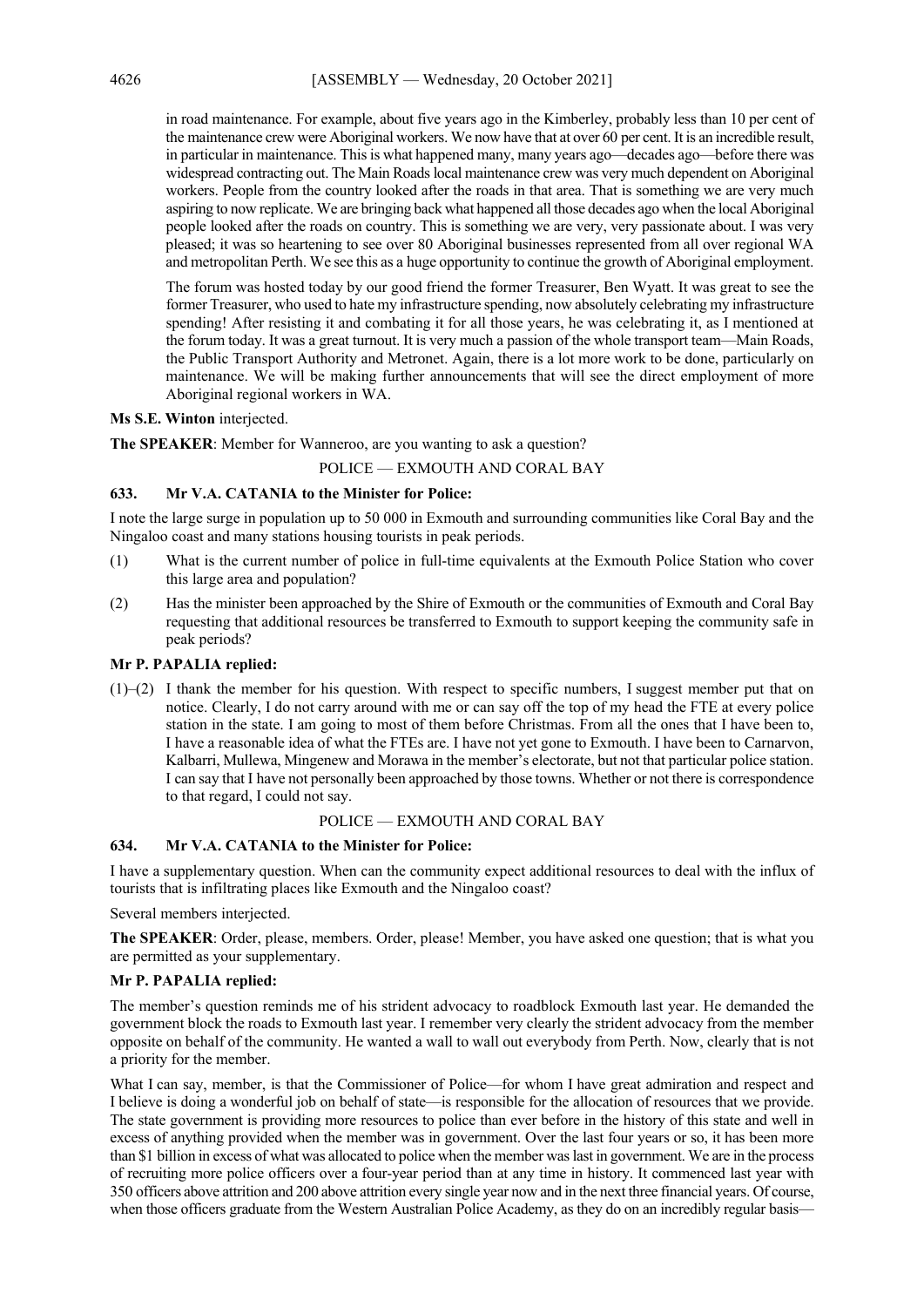I am attending graduations almost monthly—they are allocated to sites as required by the police commissioner. The police commissioner determines where the requirements for police officers are and where the resources will be allocated. It is our responsibility, which we are more than fulfilling, to provide the police commissioner with every resource that he requires. Undeniably, police are better resourced, supported and staffed, and getting more recruits than at any time before and certainly far in excess of the former Liberal–National government's inadequate performance.

*MYSTERY ROAD* — KALGOORLIE ELECTORATE

## **635. Ms A.E. KENT to the Minister for Culture and the Arts:**

I refer to the McGowan Labor government's commitment to diversify the economy through its unprecedented support for Western Australia's film and television industry.

- (1) Can the minister update the house on the filming of series 3 of the successful *Mystery Road*?
- (2) Can the minister outline to the house what local productions such as this mean for our local economy, in particular jobs for our creative arts sector?

## **Mr D.A. TEMPLEMAN replied:**

(1)–(2) Yes, yes, yes—the infiltrators. As an aside to "The Infiltrator"—it sounds like a good movie—I was in Exmouth on Saturday morning. I can tell the member for North West Central one thing that the shire and the chamber of commerce were telling me was how appreciative they are of the fact that so many Western Australians are visiting that wonderful part of Western Australia and the support that activity is giving to businesses. I can tell the member that that is what they were telling me on Saturday morning when I was in Exmouth. Sorry; it was Friday afternoon when I was in Exmouth.

## **Mr V.A. Catania** interjected.

**The SPEAKER**: Member for North West Central, this is not your question. I ask you to desist from interjecting.

**Mr D.A. TEMPLEMAN:** The state of Western Australia, as we know, has been investing heavily —

**The SPEAKER**: Minister, I think we might have fewer interjections if you direct your comments to me.

**Mr D.A. TEMPLEMAN**: Yes; thank you, Madam Speaker.

As members would be very aware, the WA McGowan government is very much focused on growing the creative industries in Western Australia. We have continued to invest heavily in our screen industry. It is wonderful that during these COVID times Western Australia's activity in filming screen and television documentaries and series continues. As we speak, that is continuing through *Mystery Road* series 3. It is being filmed in the member for Kalgoorlie's magnificent electorate, of course. We cannot underestimate—I am sure the member for Kalgoorlie does not underestimate—the impact and importance of filming in our regional country towns on local economies. We know that not only do they bring production teams, actors and performers into those communities, but also the procurement of much of the services is localised so that during the filming program local businesses benefit hospitality businesses, accommodation et cetera.

This is a very, very important investment in the screen industry. In the case of the *Mystery Road* series, there have been two series. Series 1 was filmed in Kununurra and Wyndham, in the East Kimberley. Series 2 was filmed in Broome. This series is being filmed in the goldfields and Esperance. When the series are seen worldwide—viewers are in the millions—we are also showcasing Western Australia. When people see series 3, they will see backdrops of the magnificent golden outback, our goldfields history and our ancient land, of course, which celebrates our First Nations people. This has a direct impact on local businesses, economies and creatives because, as the member knows—she is very supportive of the film and television industry—the government has gone one step further in growing this industry as a genuine contributor to the Western Australian economy. Of course, that is our announcement of building a film studio. There is a \$105 million commitment to the film studio, with a \$120 million investment fund that sits alongside that. It will mean that we will be able to attract even more diversity of series, including blockbuster movies through to series like *Outback Truckers* and *Mystery Road* to name a few. This is very important for our economy and the creative industries. It means that young people from regional WA—a young woman studying acting at the Western Australian Academy of Performing Arts or a young person studying the technical side of things at WAAPA, at one of our TAFEs or a university—will have a journey mapped out in front of them and there will be the likelihood that they will not only train here, but also work here in the film and screen industry. That is brilliant for Western Australia, the creative industries and our economy. Who is delivering it? The McGowan government. I am very proud to see us delivering that, Madam Speaker.

#### MANDURAH RAIL LINE — CLOSURE — SCHOOL HOLIDAYS

#### **636. Mr R.S. LOVE to the Minister for Transport:**

I refer to the planned closure of the Mandurah rail line during the upcoming holiday period and concerns voiced by the Lord Mayor regarding the impact on the CBD.

(1) Does the minister concede that alternative transport arrangements will impact negatively on the 60 000 passengers who rely on this line each day?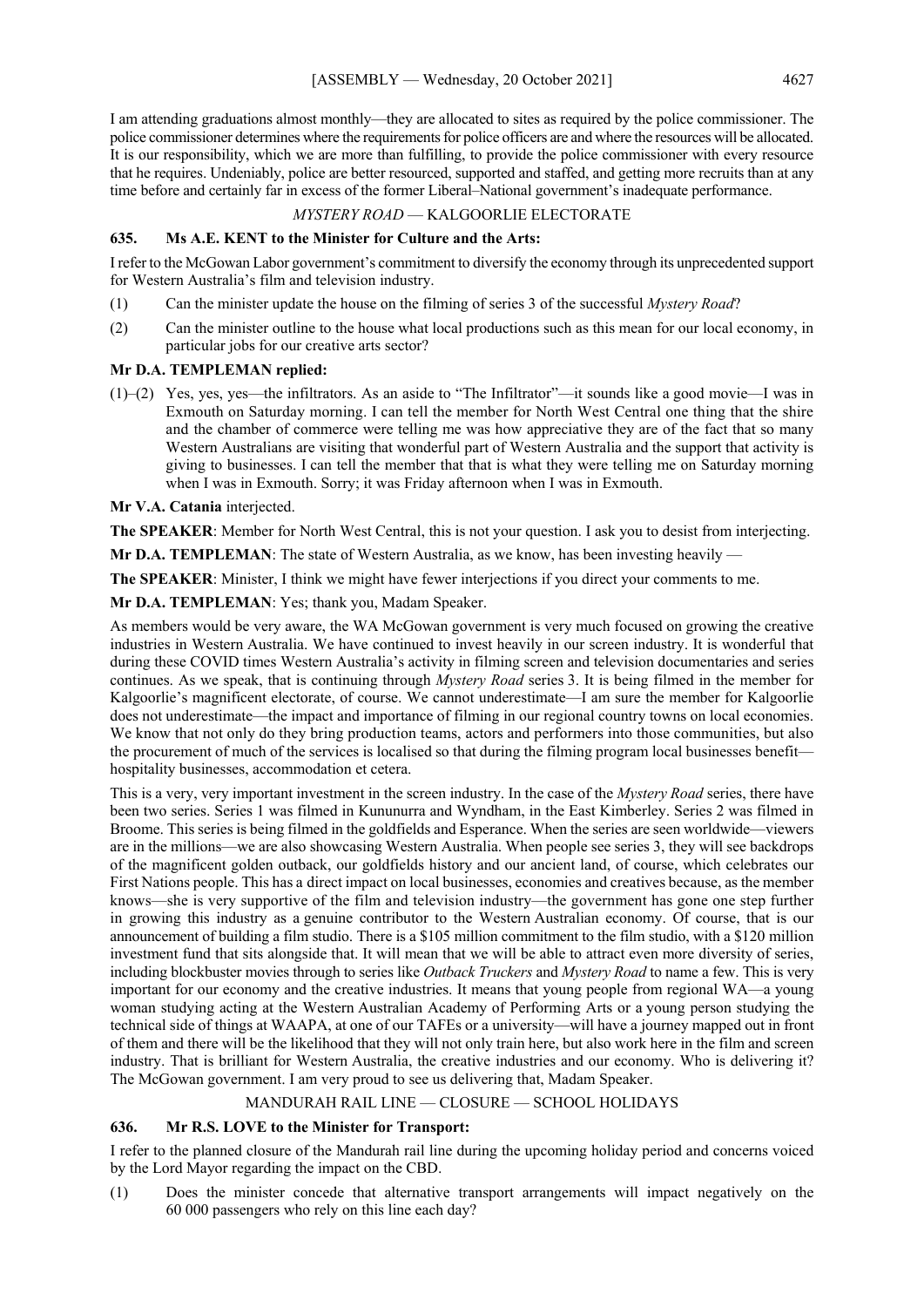- (2) Has the minister tasked Transperth with modelling changes to transit times for these interrupted services?
- (3) Will the minister give a firm guarantee that works will be completed within the scheduled time frame?

Several members interjected.

**The SPEAKER**: It would appear that a lot of other people think that they can answer this question. I would just like the Minister for Transport to answer.

## **Ms R. SAFFIOTI replied:**

(1)–(3) I was somewhat surprised by those comments. In relation to the disruption caused by building rail lines, that is what happens when rail lines are built! As I have outlined before, when the previous Liberal–National government was in power, it did not cause disruption to the rail lines because it did not build any. Members may ask: what disruption did the former government cause when it built the Ellenbrook rail line? Nothing. What disruption occurred when it built Metro Area Express light rail? Nothing, because it kept breaking commitments. Of course, the closure of a rail line to make a significant change around Cockburn station is something that is required to build the Thornlie–Cockburn Link. Do the members for Southern River and Jandakot want us to build that Thornlie–Cockburn Link? What do the people of Canning Vale want? They want the Thornlie–Cockburn Link of course. As a result, there will be a closure of that rail line.

Transperth has been working to develop the plans for the replacement bus services. It undertook a community survey and thousands of people were interviewed and we have discussed alternative arrangements. We have identified the key employment centres, like Fiona Stanley Hospital, making sure we have dedicated services linking to Fiona Stanley Hospital and other key activity centres. All that is being planned, and very soon there will be a significant communication of those programs.

I tell members what else is happening on 1 January. We are reducing the cost of travelling into the city by hundreds of dollars—thousands of dollars for many people. Are the people who are saying that that closure is going to have an impact now saying that they want to contribute to the fact that we are reducing the cost of travelling into the city? That commitment is not for three or four weeks; it is forevermore. From 1 January, the highest price that a person will be paying to get into the city will be a two-zone fare. How does that change the economics? It changes it a lot. As I have outlined in many responses to that curious claim that somehow we have to subsidise the Perth city council for this, at the same time, on 1 January, we will be bringing down the price of catching public transport into the city by thousands of dollars for people. That will affect everybody. On top of that, we are building new train lines to make it easier to get into the city. We are building the Ellenbrook rail line and the extension to Yanchep, we are extending the rail line to Byford and we have the Thornlie–Cockburn Link—all these new train services. Again, I do not hear the same person or the same council saying, "Let's contribute to that", because we are bringing more people into the city at a cheaper price. We are transforming the system. All those people who want to complain, like the opposition does on everything—whether it be the management of COVID or keeping WA safe—will see that this is a complete transformation of our rail network. As I said, there will be disruption, but when you build roads, when you build rail, there will be disruption. We are working very constructively with the key employment centres, with everyone, to make sure that we have a plan for alternative bus services.

## MANDURAH RAIL LINE — CLOSURE — SCHOOL HOLIDAYS

## **637. Mr R.S. LOVE to the Minister for Transport:**

I have a supplementary question. I note the minister's refusal to commit to ensuring that this work is done on time. Will there be the latent bus capacity to cope in the event that the line continues to be shut when school returns and everybody is back at work?

## **Ms R. SAFFIOTI replied:**

As I said, we have a plan. It is a very good plan, and we will be releasing the details very soon in relation to the ability to transport people.

**Mr R.S. Love**: Will it work in February? Will it work in March?

**Mr D.A. Templeman**: We build railways; you close them, mate!

**Mr R.S. Love**: Very slowly it seems.

**Mr D.A. Templeman**: What about your tier 3s? You close everything! That's all you do!

Several members interjected.

**The SPEAKER**: Leader of the House, thank you! I would ask you to draw the supplementary answer to a close, please, minister.

**Ms R. SAFFIOTI**: I have not spoken yet!

**Dr A.D. Buti** interjected.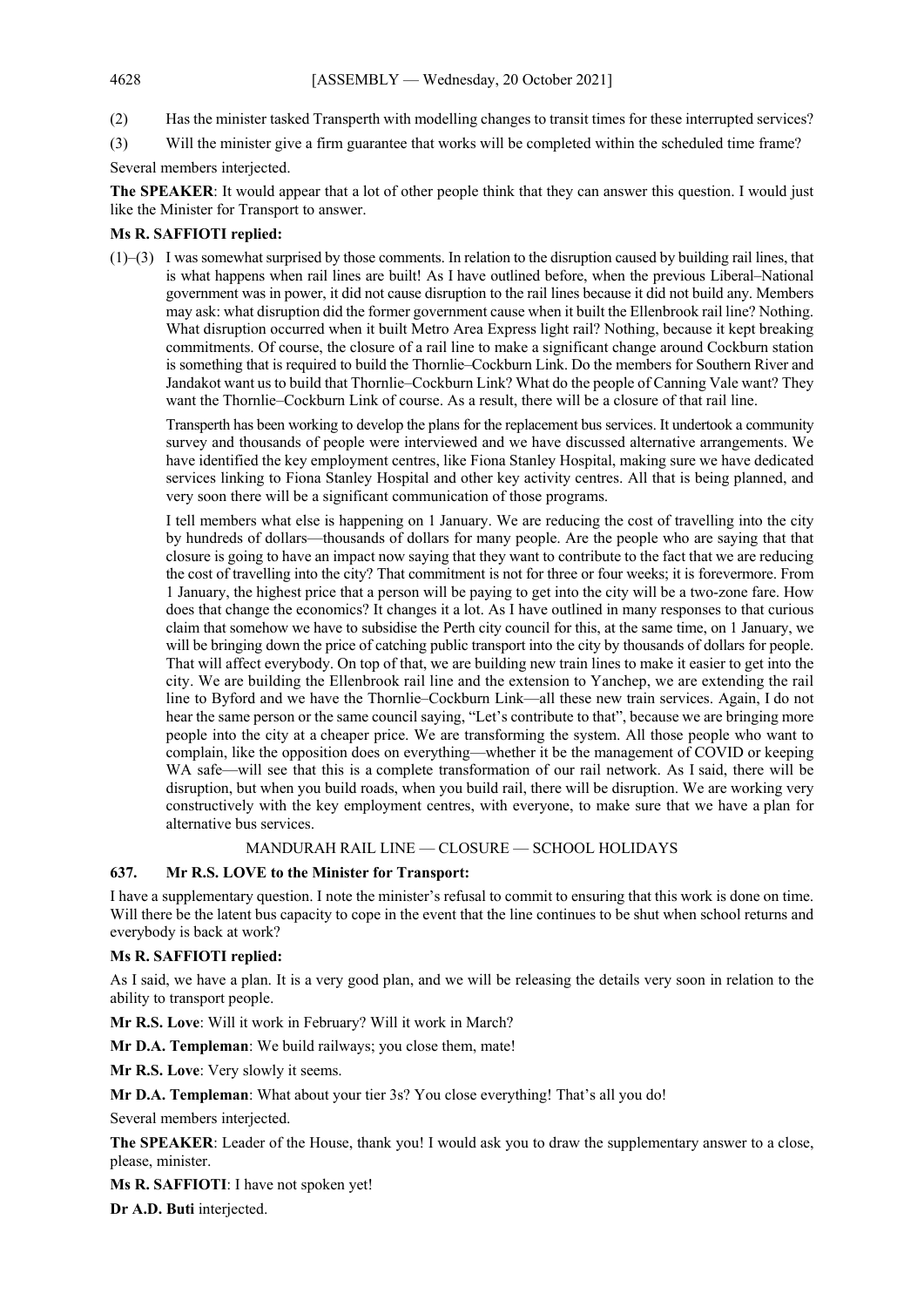## **The SPEAKER**: Member for Armadale!

**Ms R. SAFFIOTI**: Let us go through the opposition's record. There was a former member for Southern River who, at each election, promised the Thornlie–Cockburn link; it was never delivered. Then it was said that it was not delivered because the seat was not marginal enough. That is how the Liberal–National government did transport planning. The Leader of the Liberal Party a couple of weeks ago at Liberal council said that it is opposed to the subsidisation of public transport. Then we have the Nationals WA. Have members checked the car park? There are still those negative stickers criticising Metronet.

Several members interjected.

**Ms R. SAFFIOTI**: They are still on the car. There is still one of those nasty, attacking, divisive, awful little stickers on those cars. Do not come in here attacking Metronet every day of the week, and then somehow try to pretend that they care about public transport, because no-one believes the member for Moore. I am proud that we are delivering the biggest transformation of our public transport system in the state's history, and of course the two-zone cap comes into effect on 1 January.

## TJUNTJUNTJARA INDIGENOUS LAND USE AGREEMENT

## **638. Ms A.E. KENT to the Minister for Lands:**

I refer to the McGowan Labor government's commitment to working with Aboriginal people to drive social, cultural and economic development in their communities. Can the minister outline to the house what the landmark Indigenous land use agreement between the Spinifex native title holders and the state government will mean for Aboriginal people living in the Tjuntjuntjara community, including the economic, social and cultural benefits it will deliver?

## **Dr A.D. BUTI replied:**

I thank the member for Kalgoorlie. It is great to have someone positive on the other side of the chamber, although she is not on "that side". There should be a vaccination against negativity. I really believe the opposition needs it.

**Mr V.A. Catania**: Is there one for arrogance?

Several members interjected.

**The SPEAKER**: Order, please! Members and minister! Minister, I ask you not to invite anymore interjections. I would love to hear the answer to your question.

**Dr A.D. BUTI**: Thank you. The Minister for Culture and the Arts was talking about the movie industry. I believe it will be making a film about *The Last Supper*, starring the member for North West Central as Judas!

I thank the member for Kalgoorlie for her question. During the winter recess, along with my colleague the Minister for Aboriginal Affairs, Hon Stephen Dawson, we took a trip to the Tjuntjuntjara community, which as the member knows is a very remote community near the South Australian border. It was a fantastic experience where he and I signed an agreement with the Spinifex people. The community is located on the western side of the A-class Great Victoria Desert, and it has been there since 1988. Because it is on an A-class reserve but never had a reputable land tenure interest, the community has been prevented from seeking investment for critical infrastructure—therefore, to try to establish its community and economic, social and cultural development. To sign that Indigenous land use agreement with the Tjuntjuntjara community was obviously a turning point in its ability to improve its economic, social and cultural capacity. That has now been lodged with the National Native Title Tribunal. Once it is registered, that will then provide a lease in perpetuity to the Spinifex people of that region. That lease, which the Minister for Aboriginal Affairs and I signed, has now been registered with the National Native Title Tribunal and will allow them to advance their commercial, economic and community interest. Of course, it will provide them with financial benefit in due course.

It is a great opportunity for the Spinifex people now to have a greater say in their ability to map out their future, and also provide opportunities in the tourism industry. I recommend it to people. It is a very isolated community, considered one of the most isolated communities in Western Australia, but I think there is great potential now with this new land tenure format. It is another example of the McGowan government doing great work in Closing the Gap with Aboriginal people and very remote communities in Western Australia.

**The SPEAKER**: The Leader of the Liberal Party with the last question.

ABORIGINAL HERITAGE — LEGISLATION

## **639. Dr D.J. HONEY to the Premier:**

I refer to the commonwealth inquiry report, *A way forward*, into the Jun—Juukan Gorge incident, and I quote —

In light of the criticisms of the operation of the current and proposed Western Australian legislation, the Committee considers that the Commonwealth Government has a role in legislating for minimum cultural heritage protection standards.

How will the Premier prevent the federal government from filling the void on cultural heritage legislation given his failure to introduce, prioritise and pass appropriate state-based legislation?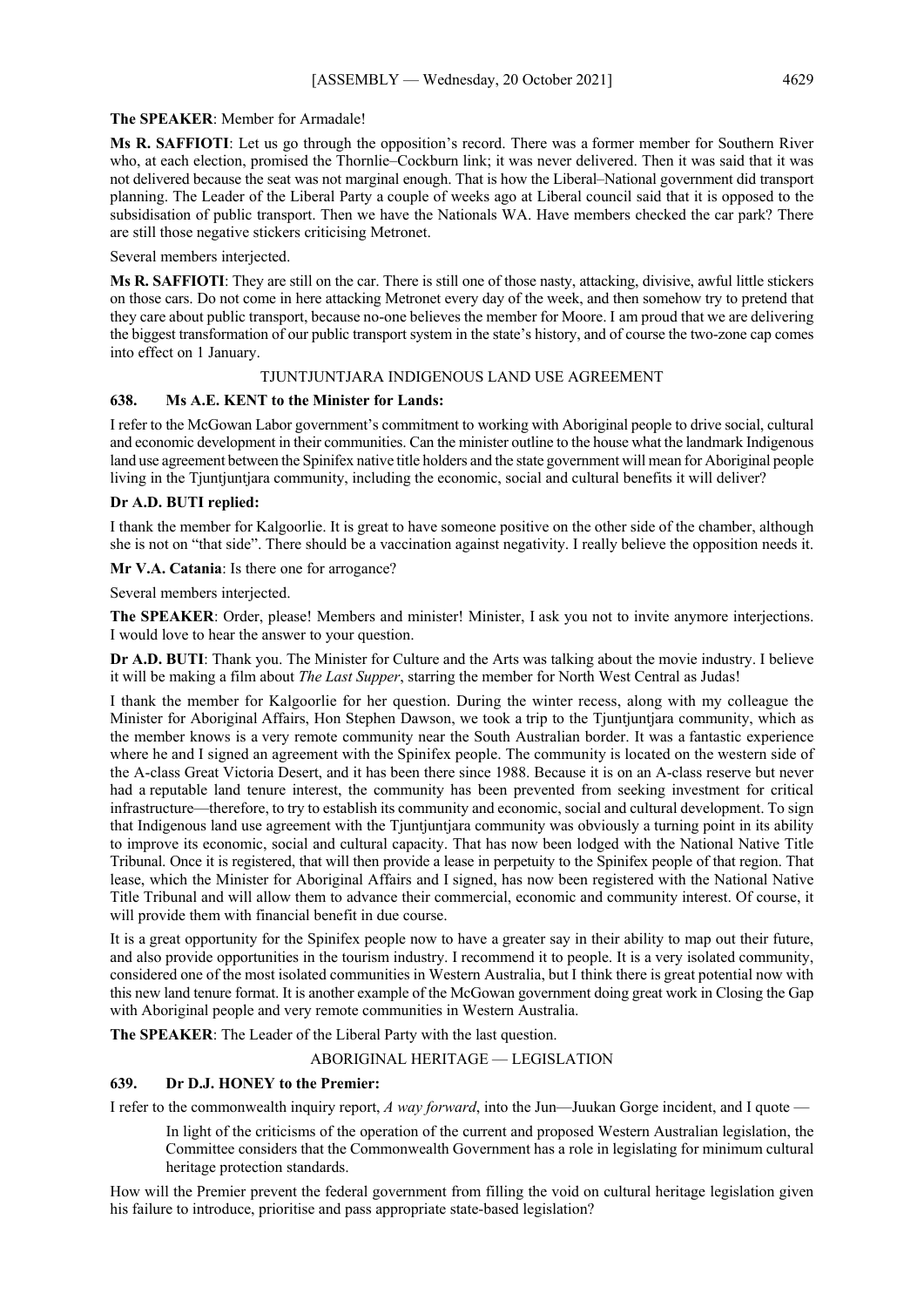## **Mr M. McGOWAN replied:**

Just so we all understand, it is the Juukan Gorge. The decision to allow for the mining of the Juukan Gorge was made by Hon Peter Collier, who is the leader of your party! That is the first point, but it is relevant. When the member comes in here carrying on about an issue that a member of his party is responsible for, don't you think that is a relevant consideration? I think that is something that people needed to know—a bit like they needed to know the actual name of the cave, rather than the member's interpretation of it.

The Aboriginal heritage legislation was passed by the Tonkin government in 1972, which puts it at nearly 50 years old. It was revolutionary legislation for its time, but over time there has been criticism of it in that it has not provided sufficient opportunity and say for Indigenous people, particularly the traditional owners in the areas where activities take place. Therefore, there has been a range of attempts to try to overhaul it and put in place new legislation, including by the last government. Those attempts failed. When we came to office, we started a consultation program on this. What members need to understand with these issues is that a huge amount of consultation needs to go on before we can bring forward legislation. That process went on under the former minister, Ben Wyatt, and continued under the current minister, Hon Stephen Dawson. We hope to be able to introduce legislation shortly. That process is being finalised, with the expectation and hope to introduce legislation shortly.

The thing about legislation in this area is that not everyone will agree. Coming up with legislation that has everyone's approval and agreement is not actually possible in this area. But we will come up with modern legislation that provides for enhanced opportunities for a proper say by Aboriginal people, which will be a significant improvement on the legislation that is currently in place.

## ABORIGINAL HERITAGE — LEGISLATION

## **640. Dr D.J. HONEY to the Premier:**

I have a supplementary question. How does the government intend to undertake timely consultation on, and oversee, cultural heritage issues in Western Australia given the Premier's short-sighted decision to abolish the Department of Aboriginal Affairs?

## **Mr M. McGOWAN replied:**

This is without doubt the most lightweight opposition in the history of this state, and probably in any state—the six of you are absolutely hopeless!

Obviously, when we came to office, we made some changes to the administration of the state. It was widely supported in the Aboriginal community to put the roles and functions of that department into the Department of the Premier and Cabinet—widely supported. The consultation process on the legislation has been run by the staff who do this work within the Department of the Premier and Cabinet over the course of this period of time. I repeat: it is not easy to come up with legislation that has had the widespread consultation that is necessary but also receives agreement from everyone. It will not actually, in my view, be possible that everyone agrees, but the legislation we will come up with will be a huge improvement on the current legislation. It would be great if the opposition was constructive in this and not divisive. The former Leader of the Liberal Party, Zak Kirkup, indicated to Ben Wyatt last term that he wanted to be constructive and helpful when legislation came forward; he wanted to work cooperatively. All those processes will go on to make sure the opposition is fully aware of what is being provided when the legislation is finalised, but this important issue is something on which we need cooperation and bipartisanship rather than divisiveness.

#### **The SPEAKER**: That concludes question time.

## **VETERINARY PRACTICE BILL 2021**

#### *Explanatory Memorandum — Correction — Statement by Speaker*

**THE SPEAKER (Mrs M.H. Roberts)** [2.54 pm]: I have received advice that the explanatory memorandum for the Veterinary Practice Bill 2021, tabled on 9 September 2021, contains incorrect clause numbers. A new clause was inserted in the bill during Committee of the Whole stage in the Legislative Council, which resulted in the renumbering of subsequent clauses. This renumbering is not reflected in the explanatory memorandum. I have authorised the explanatory memorandum for the bill to be replaced with a version containing the updated clause numbering and for the website to be updated accordingly. Members who previously obtained a copy of that document are advised to obtain the updated version from the Assembly office.

## **COVID-19 RESPONSE LEGISLATION AMENDMENT (EXTENSION OF EXPIRING PROVISIONS) BILL (NO. 2) 2021**

#### *Introduction and First Reading*

Bill introduced, on motion by **Mr R.R. Whitby (Minister for Emergency Services)**, and read a first time.

Explanatory memorandum presented by the minister.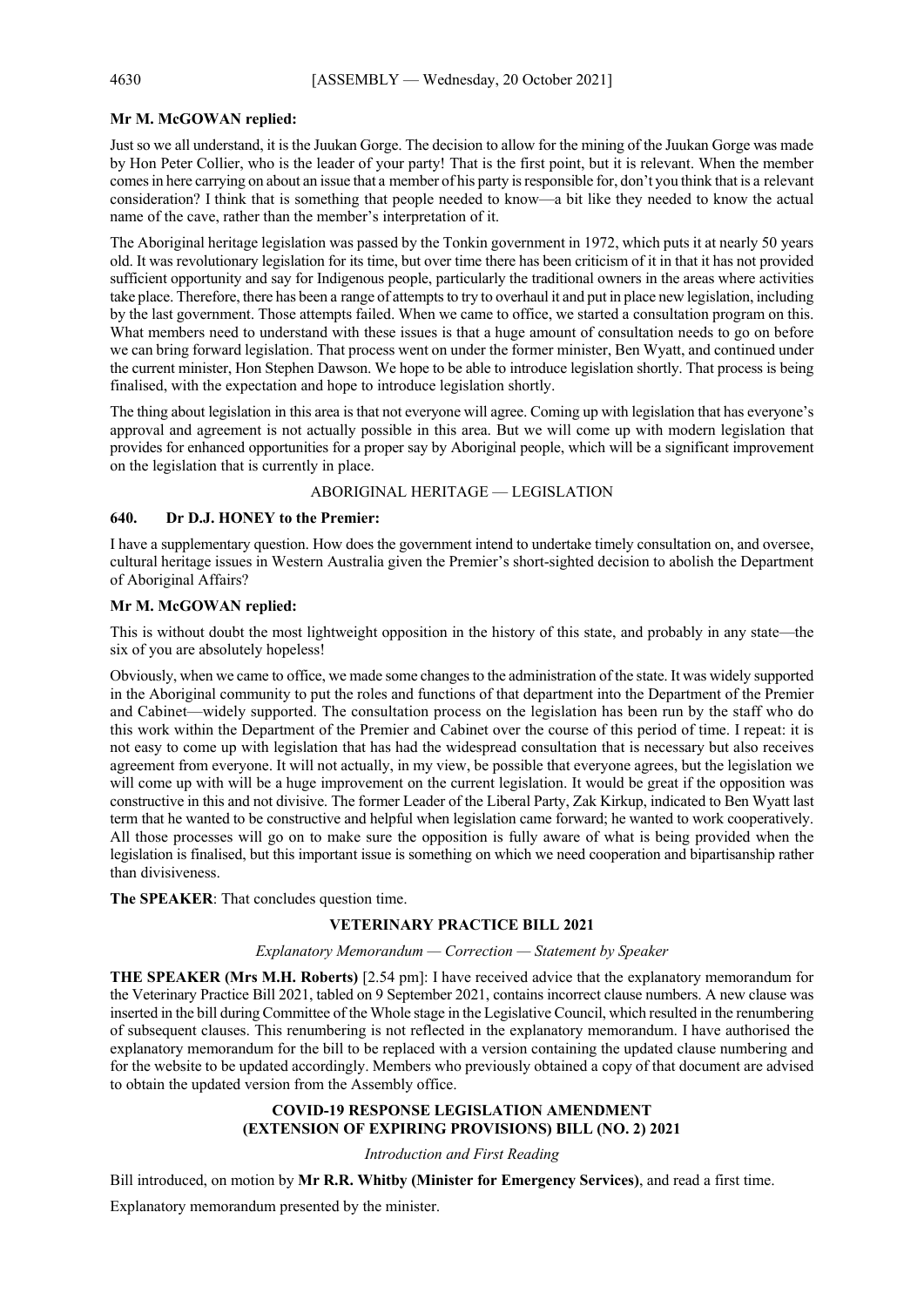#### *Second Reading*

## **MR R.R. WHITBY (Baldivis — Minister for Emergency Services)** [2.55 pm]: I move —

That the bill be now read a second time.

As Australia continues to face an unprecedented emergency with COVID-19, we are back in Parliament today to extend the sunset provisions that provide the state government with the powers to manage the COVID-19 pandemic.

Earlier this year, this house recognised that these provisions continue to be integral to ensuring the safety of the community of Western Australia and provided a six-month extension to 4 January 2022. This house agreed that the COVID response provisions support our emergency management personnel, who continue to do an incredible job on the front line managing the ongoing health crisis. We moved to ensure that the state had access to the necessary powers to continue to manage the COVID-19 pandemic, which still poses a risk to the community. We are back again because it remains integral that our legislative framework can deal with this emergency, as the threat of COVID-19 continues into the immediate future.

The Delta variant is a serious threat to the community, as we have seen in the eastern states. Due to the virulent nature of this strain, Western Australia is under threat of an outbreak and we continue to require the powers to issue directions to protect Western Australia and to limit and reduce the risk of spread, if and when it arrives.

The bill before the house will extend the operative provisions of the COVID-19 response amendment acts by a further six months to 4 July 2022. I will now outline the provisions that are subject to the sunset clauses. These are the same as those considered earlier this year. I will reinforce why it is important that they are extended to ensure that the state can continue to respond appropriately to COVID-19. The Emergency Management Amendment (COVID-19 Response) Act 2020, among other things, introduced section 72A into the Emergency Management Act 2005. Section 72A provides a catch-all power that enables a hazard management officer or authorised officer to effectively manage the response to an emergency. It includes the ability to direct a person or class of persons to take any action the officer considers reasonably necessary to prevent, control or abate risks associated with the emergency. Section 72A also contains important information-gathering powers. Over the course of the pandemic, a large number of directions have been made in reliance, or partial reliance, on this section. Those directions include, but are not limited to, current versions of the Contact Register Directions, Controlled Border for Western Australia Directions, Isolation (Diagnosed) Directions, Exposure Site (Western Australia) Directions, Exposure Sites (Outside of Western Australia) Directions, Quarantine (Undiagnosed) Directions and Presentation for Testing Directions.

Pursuant to sections 2(c) and 10 of the Emergency Management Amendment (COVID-19 Response) Act 2020, as amended by the COVID-19 Response Legislation Amendment (Extension of Expiring Provisions) Act 2020 and the COVID-19 Response Legislation Amendment (Extension of Expiring Provisions) Act 2021, section 72A will be deleted from the Emergency Management Act 2005 on 4 January 2022. The intent of this sunset clause was to ensure that the section 72A powers were applied only to the circumstances of an appropriate emergency response to the COVID-19 pandemic. On the sunset date, any existing directions that rely solely on section 72A will no longer be valid as there are no transitional provisions to continue the operation of those directions. Further, section 72A will not be able to be relied on for making any new directions. Ensuring that these provisions endure in the act for another six months is vital. Extension of the state of emergency will continue to be based on expert advice from the State Emergency Coordinator and the deliberations of the State Disaster Council. However, it is essential that every tool that has served our state so well to this point remains available to keep us safe in these uncertain times.

The powers under section 72A have been vital to effectively direct the isolation and testing of people arriving in Western Australia and we must have the capability to continue to make such directions. Western Australians are still returning home. Many are returning from countries that are severely impacted by the pandemic. In doing so, it is important that we effectively manage the risk. We are witnessing our own Australian states and territories grappling with community outbreaks of the Delta variant and its devastating impact. In response to these outbreaks, Western Australia has issued directions, which were supported by section 72A powers. We need to be able to respond to outbreaks in other jurisdictions and we require this power to put restrictions into place as required. It is important that, based on the current health advice and Western Australia's susceptibility to a COVID-19 outbreak, we have in place measures to manage our borders if required and to ensure that appropriate strategies are in place.

The powers under section 72A have supported our border management and the issuing of directed presentation for health testing, isolation and hotel quarantining. They have been and continue to be critical to this strategy. Section 72A powers are also essential for the government's implementation of physical distancing measures, when appropriate to the health advice. It allows for appropriate directions to be made for gatherings and activities. Western Australia currently has an easing of restrictions for social venues, such as theatres, concert halls and cinemas. Section 72A powers provide the ability to strengthen restrictions as and when required. The powers are also relied on for face-covering directions, when necessary. As we move forward and border controls are further eased, when the time is right, and in the event the state of emergency continues, section 72A will continue to be relied on. The powers will be needed to facilitate community-based events in a COVID-safe manner and for the safe movement of people in general, while having the agility to swiftly respond to any need to put in place temporary restrictions.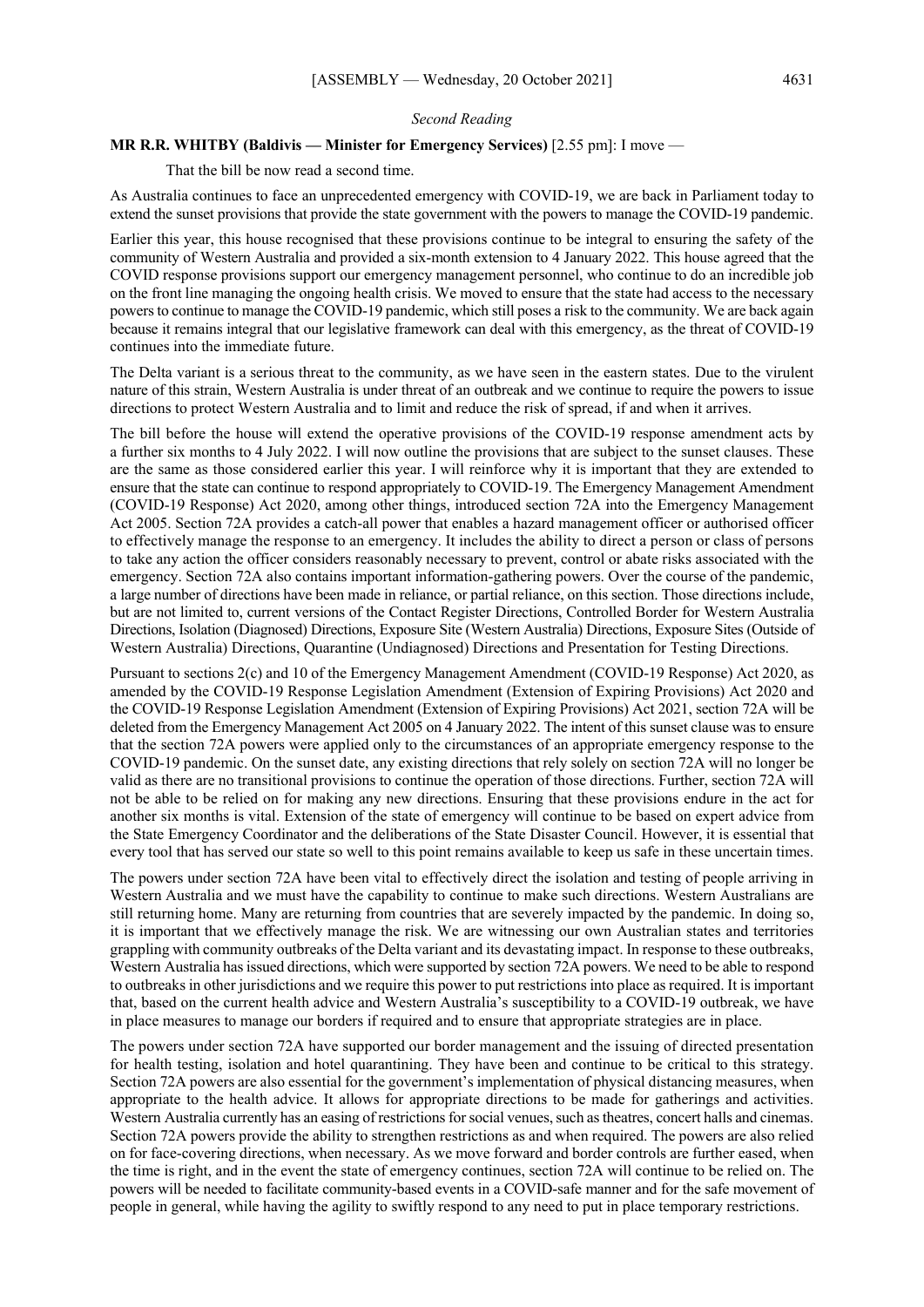As outlined to this house last time, one of the key directions using section 72A information-gathering powers is the Contact Register Directions. Contact records and the continued use of the SafeWA app are integral to the state's ability to efficiently respond to and control ongoing pandemic risks. Although the subject of complacency is a concern, the SafeWA app remains the best measure for gathering contact information.

The government's decisions in responding to and managing the COVID-19 pandemic will continue to be based on the best available health advice. COVID-19 directions issued under the Emergency Management Act require the state of emergency to remain in place before the powers can be utilised. Directions relating to contact tracing and quarantine that rely on section 72A are integral in any ongoing scenario in which the state of emergency continues. Section 72A powers ensure that our emergency management personnel have the powers available to continue to help us respond to this pandemic and maintain a responsible and flexible framework that has served the state so well to this point.

I now turn to the Criminal Code Amendment (COVID-19 Response) Act 2020, which amended the Criminal Code to increase the maximum penalties for the offences of serious assault and threats committed in the context of COVID-19. The increased penalties reflect the seriousness of such assaults and threats against public officers, including frontline workers, in the context of the pandemic. Our frontline workers have been outstanding during the state of emergency. This house has already recognised that these amendments send a strong message of support to these officers for their sustained efforts in such challenging circumstances. As members may recall, the amendments were originally made in response to several concerning reports of people here, across the country and internationally claiming they have COVID-19, deliberately coughing or spitting on, or worse, public officers doing their jobs. This was happening, and is still at risk of occurring, to frontline essential staff who work tirelessly to keep our community safe and to stop the spread of this disease. The increased penalties reflect the seriousness of this unacceptable conduct and conveyed that the government and the Western Australian community do not accept such conduct. The Criminal Code Amendment (COVID-19 Response) Act 2020, as amended by the COVID-19 Response Legislation Amendment (Extension of Expiring Provisions) Act 2020 and the COVID-19 Response Legislation Amendment (Extension of Expiring Provisions) Act 2021, has a sunset date of 4 January 2022. Unless extended, the increased maximum penalties for the offences committed in the context of COVID-19 will be deleted.

As we continue to live with COVID-19 and rely so much on our frontline essential staff, it is critical that people who assault or threaten them with COVID-19 can be dealt with appropriately. The bill before us today will extend the operation of the respective sunset clauses under the COVID-19 response amendment acts for a further six months, with a new effective sunset date of 4 July 2022. It will ensure that the powers under section 72A of the Emergency Management Act 2005 will be available if the state of emergency in respect of the COVID-19 pandemic continues and will ensure that higher penalties remain available for serious assaults and threats against public officers committed in the context of COVID-19.

Members, we are still facing uncertain times. Although Western Australia has been fortunate, it is due to our strong response and ability to manage the pandemic. This bill will help us maximise certainty that we have the tools in place to do everything we can to protect our state, our people and our economy, both with the short-term response to the risk of the Delta variant and the long-term strategy as the world continues to grapple with COVID-19. Members, vaccination is a part of this and I urge everyone in this house to continue to encourage your community to roll up for WA.

It is vital that the bill be passed before Parliament rises for the year, as the sunset date for these provisions is 4 January 2022. The further extension will allow the McGowan government to respond to the challenges of the pandemic in the short term, while vaccination rates increase, and the longer term, as we navigate a way forward. Any gap in these laws in response to the COVID-19 pandemic will potentially present an unacceptable risk to the health, safety and financial security of Western Australians.

I commend the bill to the house.

Debate adjourned, on motion by **Mr P.J. Rundle**.

#### **VETERINARY PRACTICE BILL 2021**

*Second Reading*

Resumed from an earlier stage of the sitting.

**MR D.A. TEMPLEMAN (Mandurah — Minister for Tourism)** [3.09 pm] — in reply: Before being rudely interrupted by question time, I was giving a very good example, I thought, of the issues associated with the term "veterinary medicine"! I was highlighting that the Department of Primary Industries and Regional Development is currently consulting with industry and the community with respect to pregnancy testing and the spaying of cattle. Depending upon the outcome of those consultations, these practices may be taken out of, or included in, the definition of "veterinary medicine" so long as they are undertaken by certain persons in specified circumstances to address animal welfare considerations. This may result in large corporate farming businesses employing personnel who are experienced in pregnancy testing rather than requiring veterinary services to perform this function. The manner in which each regulation is framed can address all circumstances clearly to ensure a practical economic outcome that is cognisant of animal welfare.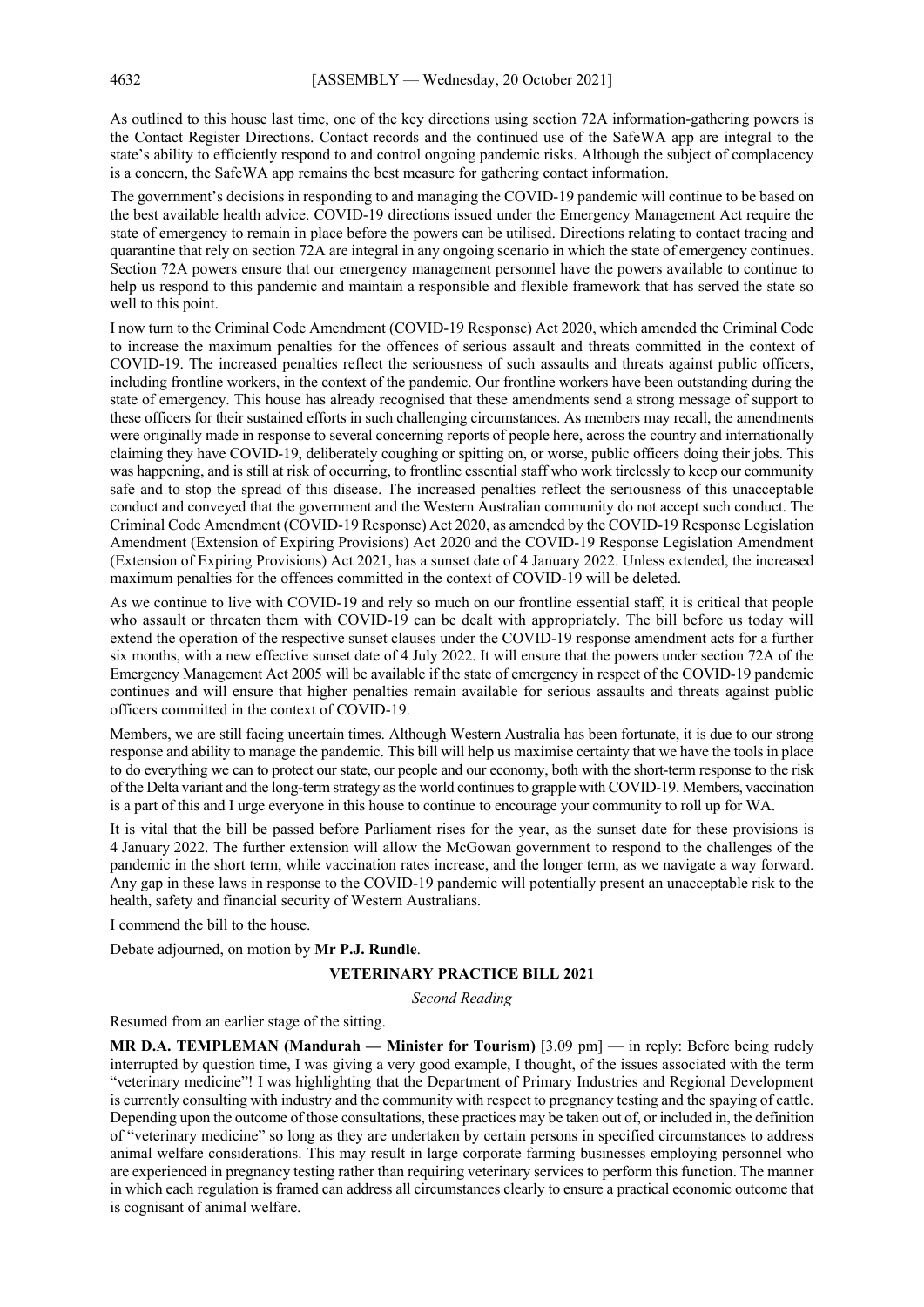Member for Roe, it is important that the regulations made pursuant to this power will take the usual course of being subject to community and industry consultation, and ultimately require ministerial support. Of course they will be tabled in Parliament. As the member knows, a motion of disallowance is allowed through that process. I assure the member, as I did before question time, that it is the Minister for Agriculture and Food's intention to consult on the drafting and ultimate affirmation of the proposed regulations subject to this bill.

The member also mentioned issues around the routine inspection of veterinary premises. I want to make a few comments about that. A section in the Veterinary Surgeons Act 1960 states —

The Registrar may, at any time, require an applicant or the holder of a certificate of registration under this section —

…

(b) to permit the premises to be inspected on behalf of the Board …

Since 2010, routine inspections of all registered veterinary premises have been carried out at five-yearly intervals for the following reasons. Firstly, to ensure that veterinary premises comply with the minimum standards for such premises, and secondly, to educate a profession as to the required professional standards of conduct for veterinary surgeons and nurses, veterinary students and authorised persons. That process of inspection also allows questions or answers to queries, and provides information on support. As the member highlighted, a number of practices are indeed isolated from other veterinary colleagues. Those routine inspections are an important opportunity to engage with some veterinary practices that might be quite isolated in terms of the geographic location. Issues commonly found on inspection range from poor maintenance of premises, health and safety issues regarding humans, and potentially the inadequate disposal of hazardous waste. Those sorts of matters may be brought to attention during an inspection. Appropriate clinical record keeping and drug record keeping are also important considerations.

Other states and territories have regular routine inspections. I am advised that regular routine inspections are conducted every four years in New South Wales, the ACT and Tasmania. Queensland only requires an inspection on registration. The Northern Territory, South Australia and Victoria do not undertake regular inspections, but given this bill will modernise an existing act that has had a life of 60 years, it is an appropriate matter for inclusion in the Western Australian bill.

The member also highlighted other matters, which I will briefly touch on, because I know we will go into consideration in detail and potentially conclude this bill before four o'clock. But it is up to the member; I am either way if this falls over into tomorrow.

Registration fees are currently paid annually for veterinarians, but every three years for veterinary premises. The bill proposes to change all fees to be paid annually and registration fees will be reviewed on a regular basis. The fees vary for vets, between \$450 to \$500; for vet nurses, slightly less; and for a vet premises, the current registration payable is a yearly fee of \$1 500. The fees are prescribed under regulations and indexed annually to increase with the consumer price index.

The bill will allow capacity for complaints and issues associated with assessments. It will allow an assessment to be made. When it is not necessary for something to go to the State Administrative Tribunal, which of course can be quite a prolonged process—as the member said in his contribution—we want the board to work through complaints and assessments in a practical and timely way. The intention is for the board to act efficiently and with expediency to deal with complaints.

In terms of how a health assessment is dealt with in the bill: part 10 of the bill provides powers for the board to order a person to undergo a health assessment. The board will place this requirement on a person when it reasonably believes that the person has an impairment. By definition, "impairment" means that the impairment exists and is likely to, or does, detriment the person's capacity to practice veterinary medicine. The process under the bill ensures that the board provides procedural fairness to a person—which is obviously very important—concerning the decision and that they are given notice and reasons in writing for the requirement. The board must have regard to any submissions made to it by the person who is required to undergo the health assessment. The board appoints the medical practitioner and pays for the health assessment, although a person may nominate their treating doctor to perform the assessment and provide a report. That is my understanding. The person is given a copy of the report, when completed, and the board makes its decision about any action based on the expert health report.

The member for Roe mentioned compassion. Obviously, it needs to be a compassionate process. It is concerning. For a range of reasons, including fatigue and the fact that the profession deals with people's emotions, particularly those who are highly emotional about their pets' welfare et cetera, I think the term is "compassionate fatigue", a person's mental health is challenged. It is sad. When I was speaking to the advisers in preparation for this bill, in the profession, sadly, there is still a higher-than-average number of practitioners who self-harm, which I think is very concerning. I think the processes in this bill will allow for genuine assessments to be made in the best interests of the practice of the person involved and the services they provide. It will be an important guiding principle of the board's considerations.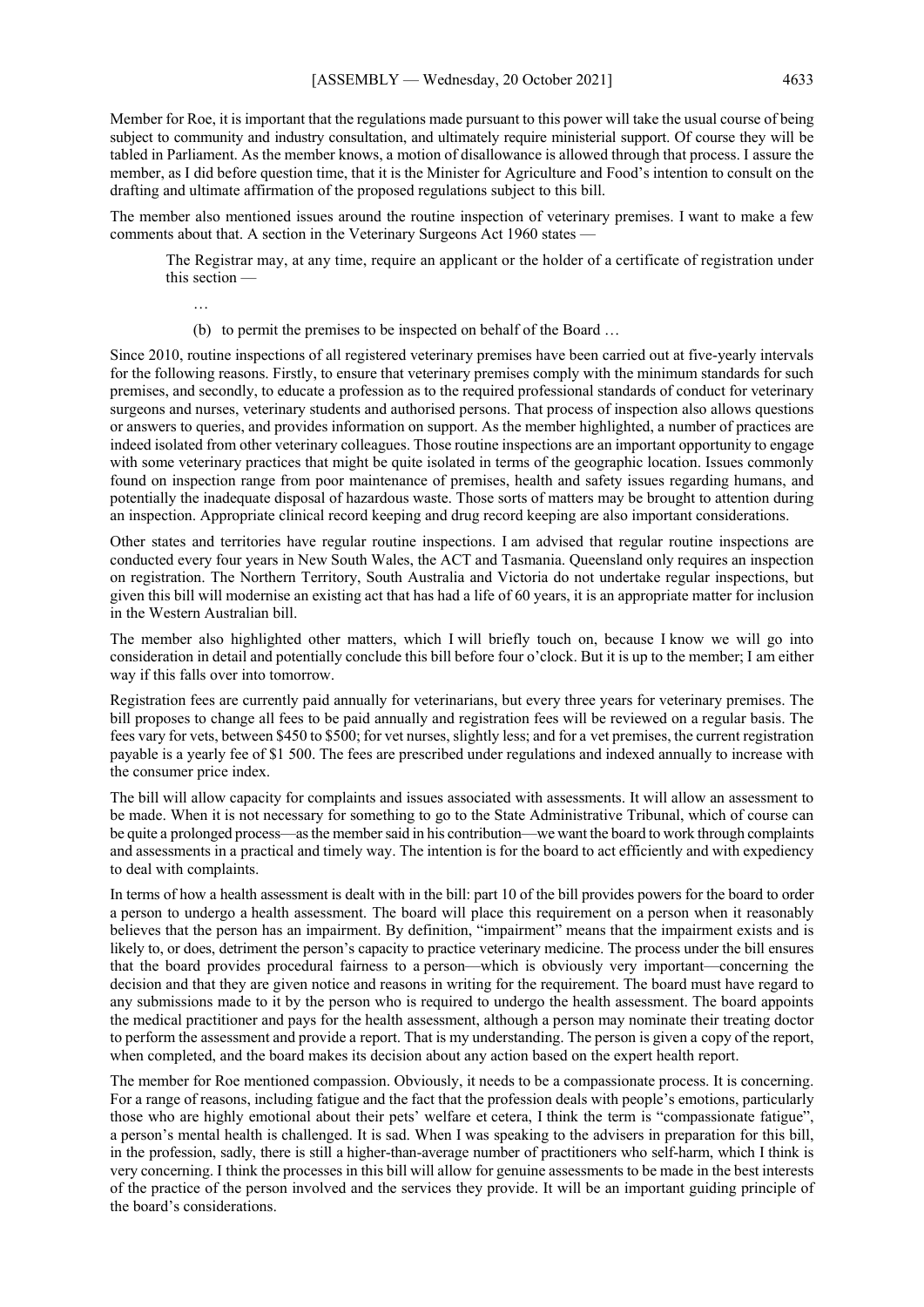I want to thank the member for Roe for the opposition's support of the bill. In his contribution he was very supportive of the impairment elements of the bill, which is much appreciated, and he acknowledged that the time frame for the gestation of this bill has been long. I assure him that the consultation on the bill has been thorough. I think it has been guided by a number of key influences, including the personnel I highlighted earlier on in my contribution in the second reading debate. I think we need to acknowledge the efforts of those experts and people, because essentially we want to get this right. This is the first time in 60 years that we have had an opportunity to genuinely form a bill. We know that veterinary practice touches the lives of many Australians, as the member and I both agreed earlier, so it is appropriate that we amend this bill, that we modernise it, that we make sure there are new considerations in the modern context and that we end up with a system that protects those honourable people practising in the profession of veterinary medicine. We must protect the interest of the staff that work with them as well and respect the fact that they do really important work in communities throughout Western Australia. They do an overwhelmingly good job, but we want legislation that is modern, supportive, practical and effective that enables them to continue to do their important job and fulfil the role they play in Western Australian society. I thank the member for Roe for his contribution. We will go to consideration in detail and go into a little more detail and clarify some issues the member may have, and then I look forward to this bill passing this place and progressing into law.

Question put and passed.

Bill read a second time.

[Leave denied to proceed forthwith to third reading.]

*Consideration in Detail*

#### **Clauses 1 and 2 put and passed.**

#### **Clause 3: Terms used —**

**Mr P.J. RUNDLE**: As I said previously to the minister, I am looking for clarity about regulations. I thought I would maybe start by looking at the definition of "veterinary practice business", because this defines the business and who may supply goods and services. I know the minister spoke about this in his second reading reply, but I would like some assurance about the practice and the issue I brought up in my second reading contribution of the minister's, almost, contradiction of her own words between what she said to *Farm Weekly* and her contribution in *Hansard* about how long a veterinary surgeon, or a veterinarian—as it is now being put into our other acts—have to be in the practice. There is nowhere in the bill that I can deal with this question, so I thought we might start on that footing, if we can.

**Mr D.A. TEMPLEMAN**: I thank the member for the question. There are a couple of things I can say. First of all, I will give assurances. Any regulations related to this aspect will be subject to further consultation. The minister has already given that very clear commitment in the other place during debate, including addressing assurances sought by Hon Dr Steve Thomas. I can assure the member on that. As the member would be aware, the drafting of regulations is an important part of the process. Those regulations will be done in consultation with, of course, not only Hon Dr Steve Thomas, who the minister has indicated she will consult with, but also the experts who will inform that finalisation of drafting.

Turning to parliamentary processes, any regulation is subject to be tabled in this place and to disallowance. I assure the member that given the length of time it has taken for this legislation to be developed, drafted and consulted on, we will get it right. The minister wants to get it right. It will be informed by the eminent people advising us on it. I see very clearly why the numbers of hours a veterinarian would need to be onsite would not be defined. That would probably be breached every single day, because a registered veterinarian cannot predict when a priority call would require them to be on other premises. Essentially, there is an inbuilt capacity to continue to be flexible. I said this in my second reading speech, and as the minister highlighted, someone who is called to an emergency on the member for Roe's farm or someone else's farm or at another premises in town or outside town will not be breached for that. That element of flexibility is required. I suppose the wording is "substantial attendance". I think that term allows flexibility, but it is not prescribed. I think we want to avoid prescribing. I certainly would not want to say it needs to be a certain number of hours or whatever. The general thrust is that we would expect the veterinarian to be present at the premises for a substantial period, subject to any priorities or indeed emergencies. Although I understand the member's concern and in some debates or reports, there may have been, to the member, some ambiguity, I assure the member that the ultimate regulations and practices will be delivered to the intent of this legislation are along those lines that I have described.

**Mr P.J. RUNDLE**: Exactly as the minister said in his response—he spoke about disallowances and so forth. That is all great, but, as we know, with the numbers, if there is a disallowance motion, it will not come to any fruition if the government decides it is not going to take any notice of it. I guess what I am really asking for—which the minister has given me in some ways—is that assurance that the opposition will be involved and consulted in the drafting of those regulations, because Hon Dr Steve Thomas has that experience. He has 17 years at the coalface.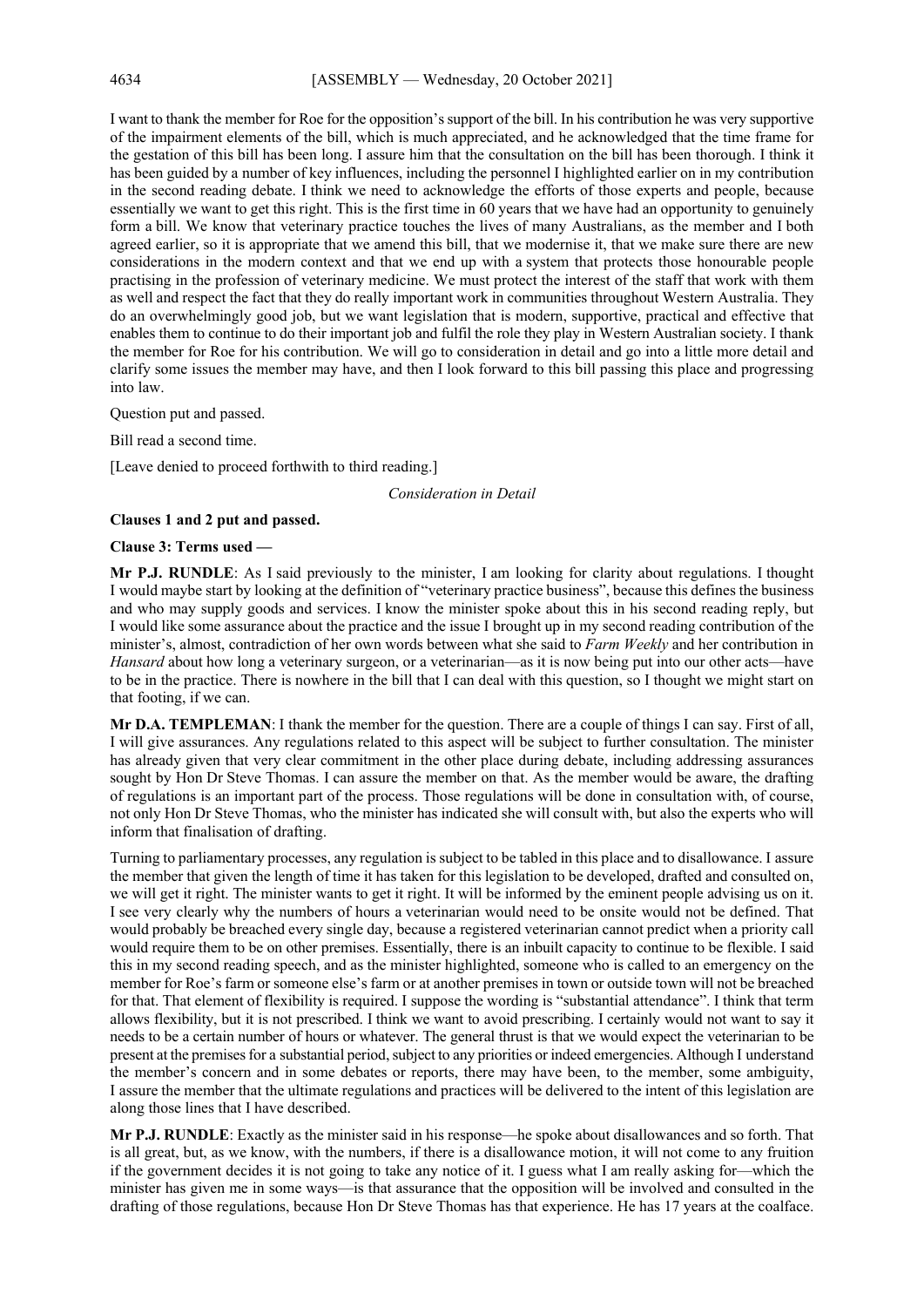The minister said that the veterinarian will have a notice on the front of the building to say that the practice will be open from this time to that time and a veterinarian will be in the practice from eight o'clock to five, but if they get called out, that is the not the case. It is just that reassurance. As I said this morning, the vet I spoke to was worried about that side of it. If they get called out, what is the reassurance that someone is not going to come in and shut them down because they are not in the practice when they turn up?

**Mr D.A. TEMPLEMAN**: As I said, I think the minister in the other place has given that assurance. Do not forget that the matter will ultimately be subject to further consultation with industry as we draft those regulations. The bill contemplates capacity for non-veterinarian ownership of a practice. Those matters need to be considered. I would not envisage that the minister would bring forward regulations that are not supported in the spirit of the industry. They have been waiting a long time for this. I have had vets approach me, including Dr Punch, whom I did not mention in my previous comments. I can remember years ago, as I was walking along the Old Mandurah Traffic Bridge, he said, "I'm Dr Punch. I'm a veterinarian and I run a veterinarian practice here, and I need to highlight the importance of reform." He is obviously one of a number of eminent veterinarians who have been very interested in the reform of the existing legislation. I am sure those people will continue to influence the development of the regulations.

**Mr P.J. RUNDLE**: Will the consultation also extend to the new board of eight people in relation to this?

**Mr D.A. TEMPLEMAN**: Yes. I am advised that the formation of the new board is in train with elections et cetera. The new board will be in a position to influence through consultation outcomes regarding the drafting of regulations.

**Mr P.J. RUNDLE**: How does the minister see the enforcement of the regulation that will relate to a vet being on the premises most of the time—or whatever the regulation ends up saying—proceeding? Who will be the enforcement body? Will there be an enforcement body? How would it play out if that body turned up and the vet was out delivering a calf in the paddock?

**Mr D.A. TEMPLEMAN**: Ultimately, the board would determine any noncompliance, if you like. However, I need to highlight I am advised that even under the current arrangements there is no such record of a breach, essentially, under regulation 33.

## **Clause put and passed.**

**Clauses 4 and 5 put and passed.**

**Clause 6: Application for renewal of registration —**

**Mr P.J. RUNDLE**: We have details about how it should be made not later than one month after the day on which registration expires. Can the Leader of the House enlighten me what would happen if the application was not made within one month of expiry?

**Mr D.A. TEMPLEMAN**: Yes, I can. A person who is registered may apply for the renewal of registration. An application can be made after a registration expires, but only if it is not later than one month after the registration expires. The registration must be accompanied by the prescribed application and registration fees and an application made after expiry will attract an additional fee if prescribed in the regulations, but it cannot be more than 50 per cent of the application fee. Essentially, in answer to the member's question, if it does expire, a further one month's grace, if you like, will be available for a successful re-registration.

**Mr P.J. RUNDLE**: Can the minister give me a rough idea of what the actual application fees are, just some sort of ballpark figures?

**Mr D.A. TEMPLEMAN**: Member, first of all, obviously, a review of the fees will take place for future fees. However, it is not expected they will be substantially different from the existing fee structure. I have a list of fees. Some of these fees are current initial applications, so at the initial application stage. Others are annual, current annual fees, but I will give the member an example. For the general registration category, the initial application fee is \$142 and the current annual fee is \$465, with a total of \$607. For a specialist, the initial application fee is \$210 and the current annual fee is \$91, with a total of \$301. For a vet nurse, the initial application fee is \$46 and the current annual fee is \$74, with a total of \$121. Obviously, the renewal fee—because the initial application fee is a one-off remains at \$74. For a trainee vet nurse, there is no initial application fee, but the current annual fee is \$28. For a new graduate, the initial application fee is \$142 and the current annual fee is \$142, with a total of \$284. For an authorised person, which I think the member highlighted in his comments, the initial application fee is \$400 and the current annual fee is \$200, with a total of \$600. For an authorised person who is a not-for-profit, the initial application fee is \$120 and the current annual fee is \$120, with a total of \$240. For the registration of veterinary premises, the initial application fee is \$530 and the current annual fee is \$420, with a total of \$950.

As we said, obviously the fees will be subject to consideration and review as part of the processes. However, we do not expect them to be subject to huge change. I am advised that the new structure in the bill requires the payment of the prescribed application and registration fees. That is what is required.

## **Clause put and passed.**

**Clause 7 put and passed.**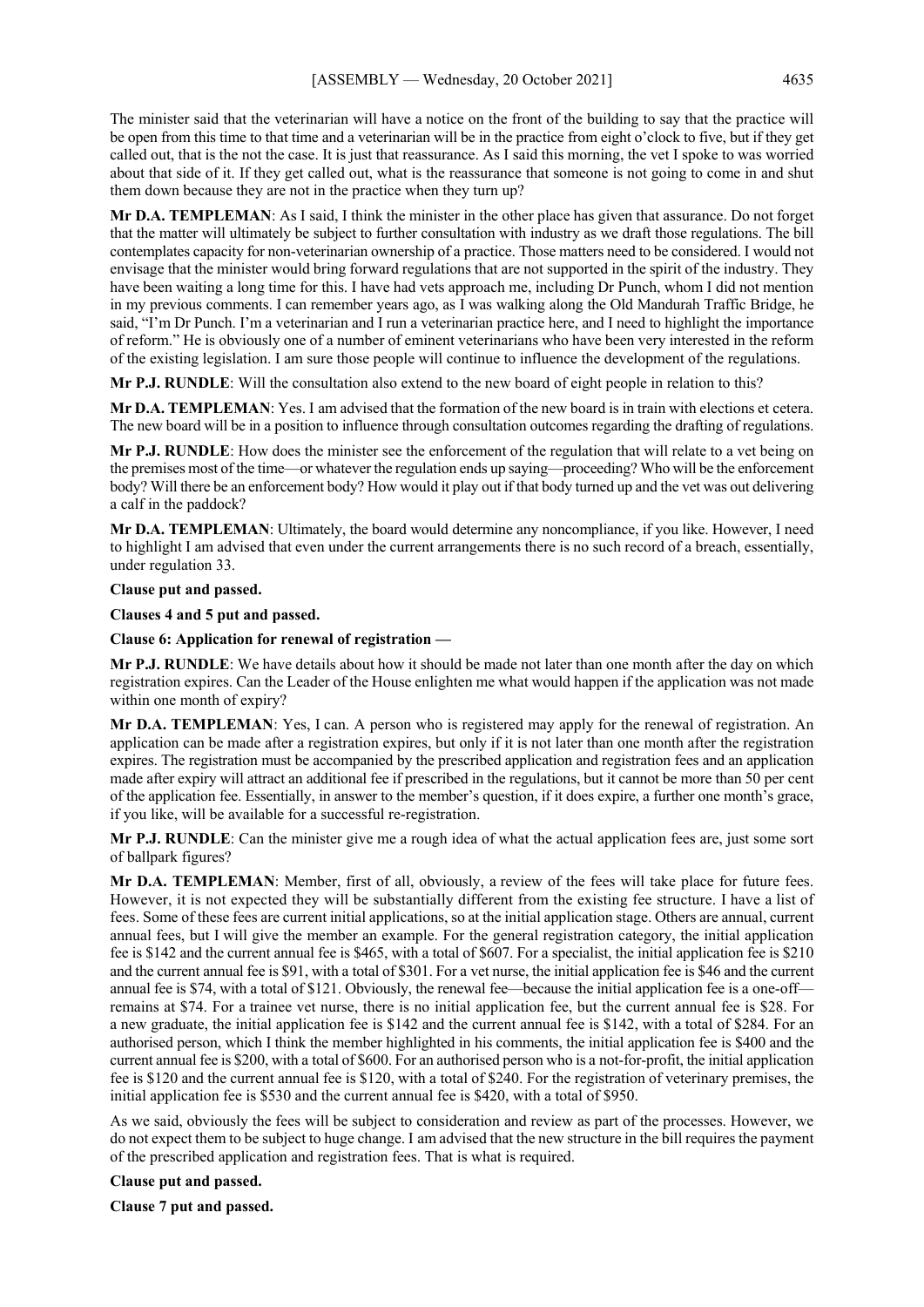## **Clause 8: Refusal of application —**

**Mr P.J. RUNDLE**: Under clause 8, "Refusal of application", the board may refuse a part 2 application if it has not been made in accordance with requirements et cetera. Can the minister tell me what the recourse is if someone feels that they are qualified and have put in a good application? What is their recourse?

**Mr D.A. TEMPLEMAN**: Yes, there is a recourse option. If a decision to refuse an application is made, it is reviewable. Under clause  $150(1)$  and  $(2)(a)$ , decisions by the board to refuse a part 2 application or part 3 application are reviewable decisions. The review of these decisions will be dealt with in a hearing by the State Administrative Tribunal.

## **Clause put and passed.**

**Clauses 9 to 13 put and passed.**

**Clause 14: Registration as veterinary nurse —**

**Mr P.J. RUNDLE**: Obviously, this clause deals with registration as a veterinary nurse. As we spoke about in our contributions, this is a new one for Western Australia. It is not currently applicable in many other states, as I understand it, but the vet I spoke to this morning is in favour of it. Does the minister sense that some of these requirements for registration may be a bit too onerous for someone going from a place with no or little registration requirements to somewhere that requires full registration? Obviously, we understand the requirement to be sufficiently proficient in English and that type of thing, but does the minister believe that any of the other elements are a bit too onerous in comparison with those in other states?

**Mr D.A. TEMPLEMAN:** As the member highlighted, the veterinary practitioner he spoke to this morning sees the value and importance of making sure that veterinary nurses are appropriately registered. I think that in any profession, acknowledgement of appropriate expertise or qualities through a registration process is important. This will enhance the status of the veterinary practice itself and also ultimately instil confidence in the customers of the services provided by the practice. The ability to say that a certain number of registered veterinary nurses are employed in a practice will give some assurance to the consumers of the services of that practice and also enhance the status of the profession. Ultimately, we want well-trained, compassionate, cognisant people working in the industry.

As I say, it is certainly one of those industries that is attractive to people. In my experience, a lot of young people and people who have a love of animals and want to protect animals are attracted to the profession. Indeed, many young men and women in my area have had aspirations to train either as veterinary practitioners, surgeons or specialists or as veterinary nurses. I think lots of them would start as veterinary nurses. A number of people would train as veterinary nurses and be registered under this proposal and many of them would have aspirations to do further study and ultimately become vets in their own right. That is probably very true of the profession itself.

I do not think it is onerous. I think it is reflective of the modern expectations of an important industry. I do not think it will impact on demand or, indeed, aspiration to take up what I think is a very noble occupation.

## **Clause put and passed.**

## **Clauses 15 to 21 put and passed.**

## **Clause 22: Recognition of veterinarians registered in other jurisdictions —**

**Mr P.J. RUNDLE**: This clause is to recognise veterinarians registered in other jurisdictions. I spoke in favour of this clause in my contribution to the second reading debate. Firstly, is there any exception to the other states? Is it blanket cover for people who are registered in the Northern Territory, Tasmania, South Australia or on the eastern seaboard? Are there any exceptions to that or are we accepting veterinarians from every other state?

**Mr D.A. TEMPLEMAN**: The proposed new scheme in this bill is essentially for interstate and Territorian veterinary surgeons who seek to practise in Western Australia. Part 2, division 4 provides for the WA legislation to recognise registration of veterinarians and specialty veterinarians however they are described who have been registered with the equivalent regulatory authority and permitted to practise veterinary medicine in a corresponding jurisdiction. Western Australia is in fact the last Australian jurisdiction to adopt mutual recognition of veterinarians in this way. It is long overdue, I would have thought. In fact, from memory, that is one of the issues that Dr Punch accosted me about early one morning on the Old Mandurah Traffic Bridge. It will position us in alignment, if you like, with other jurisdictions—other states and territories—and I think that is sensible.

**Mr P.J. RUNDLE**: It seems like the minister transacts a lot of business on the Old Mandurah Traffic Bridge!

**Dr D.J. Honey**: I think we know where to find him now.

**Mr P.J. RUNDLE**: That is right.

**Mr D.A. Templeman**: Since that interaction, the old bridge has been demolished.

**Mr P.J. RUNDLE**: Next time I go to Mandurah,I might walk on the new bridge and hopefully I might find the minister. I have a further question about a person's principal place of residence. Can the minister clarify subclause (3)(a), which refers to "a period not exceeding 3 months"? I assume that the applicant will need to have a current registration in another state. I imagine it goes without saying that a person cannot come across from another state without a current registration.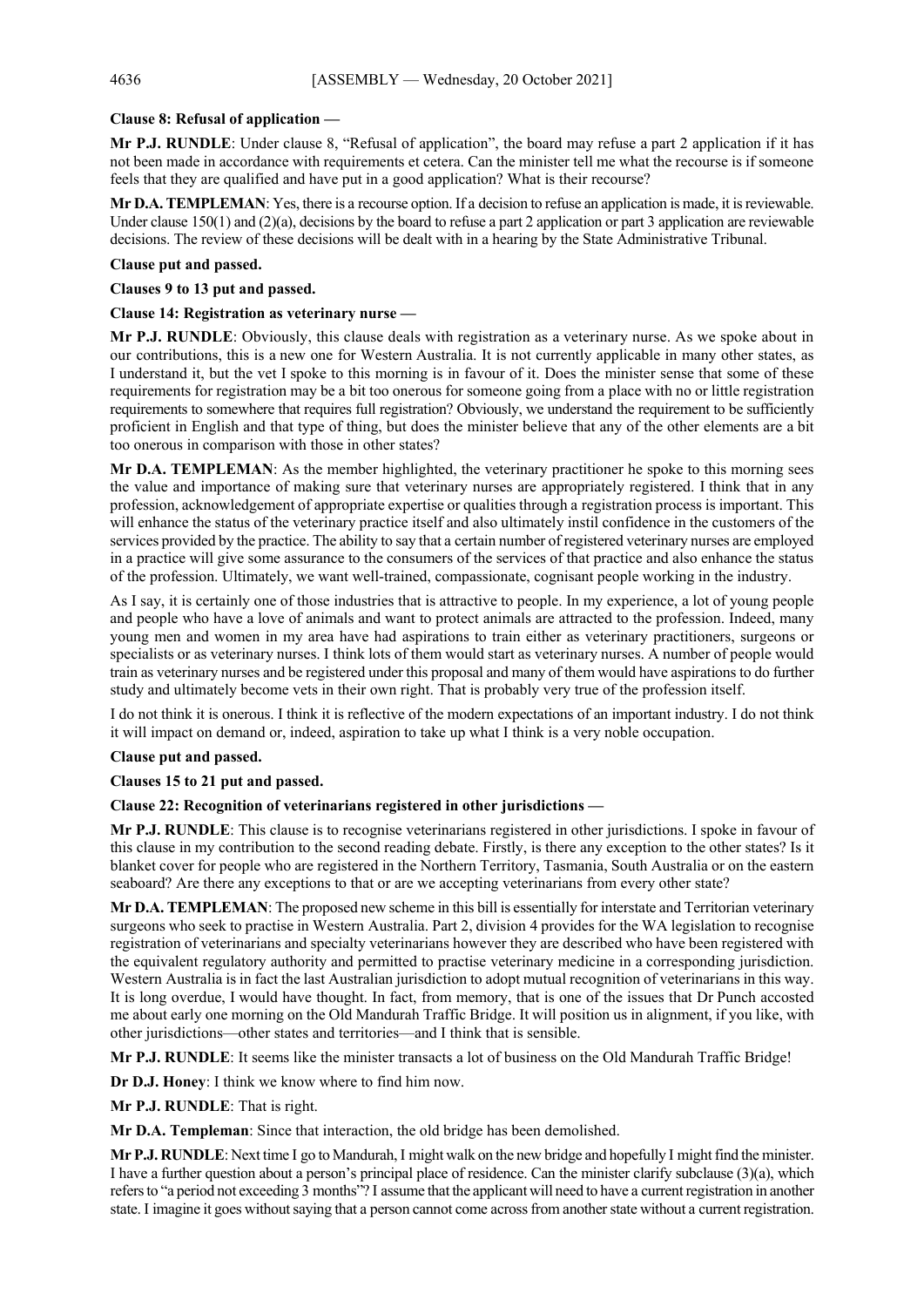**Mr D.A. TEMPLEMAN**: The current procedure under the Veterinary Surgeons Act for members who wish to work in WA is to seek approval from the board to do so. They do that by giving notice to the board and by applying for registration generally. The regulation provides for the relevant fees. Under this legislation, interstate practitioners will be able to apply for registration in WA and must do so if they reside in WA and wish to work in WA for more than three months. That is essentially the principle under which the registration of people from other states and territories will be considered by the board if their principal place of residence becomes WA.

**Mr P.J. RUNDLE**: What will happen if someone has been previously suspended, disciplined or whatever in another state? How will the current board deal with that?

**Mr D.A. TEMPLEMAN**: I am advised that a person from another state or territory will apply under the proposed provisions to the board for consideration for registration. They will need to have evidence of good standing, which, of course, will be a key consideration by the board in its assessment of their registration application.

#### **Clause put and passed.**

**Clauses 23 to 55 put and passed.**

**Clause 56: Carrying out acts of veterinary medicine —**

**Mr P.J. RUNDLE**: Clause 56, under part 5, "Offences", states —

- (1) A person must not carry out an act of veterinary medicine unless the person is—
	- (a) a veterinarian; or
	- (b) a veterinary nurse; or
	- (c) an authorised person.

What will happen in an emergency if for some reason the veterinarian is not available for 15 minutes or half an hour, or they cannot get out to the paddock in time, and someone less qualified takes it upon themselves to do something?

**Mr D.A. TEMPLEMAN:** I direct the member to clause 56(4), which states —

It is a defence to a charge of an offence under subsection  $(1)$ ,  $(2)$  or  $(3)$  to prove that the act was carried out by the accused in an emergency situation for the purpose of administering first aid to save the life of an animal or relieve pain suffered by an animal.

There is essentially a defence clause considered in this bill.

**Mr P.J. RUNDLE**: That is good to hear. In relation to the fairly substantial fines—\$10 000 for a first offence and \$20 000 for subsequent offences—how will that play out in the real world? What will happen and who will administer and enforce the fine? Will it be the board or the police? How will it work?

**Mr D.A. TEMPLEMAN**: In the real world, if a matter is progressed, it will be by a person authorised by the board and the proceedings will be conducted as summary proceedings in the Magistrates Court of Western Australia.

**Mr P.J. RUNDLE**: Is there any right of appeal on that particular provision if someone has been caught off guard?

**Mr D.A. TEMPLEMAN**: Once it is in the court, it is subject to the court's processes and determinations. It would be subject to processes associated with the Magistrates Court.

**Clause put and passed.**

**Clauses 57 to 80 put and passed.**

**Clause 81: Making complaint —**

**Mr P.J. RUNDLE**: This clause is in relation to making complaints that a person has engaged in unprofessional conduct or professional misconduct. Who can make a complaint, and how qualified do they have to be to make a complaint?

**Mr D.A. TEMPLEMAN**: Any person can make a complaint to the board.

**Mr P.J. RUNDLE**: Is the minister referring to subclause (2)?

**Mr D.A. TEMPLEMAN**: Under division 3, "Complaints", and clause 81, "Making complaint", complaints may be made by any person to the board and indeed the board may also self-initiate a complaint.

**Mr P.J. RUNDLE**: Can any person make any complaint? Do they not have to have any skills, past history or whatever? Can they be potentially involved in the incident, but also be operating under hearsay or whatever, so they do not have to have any particular connection to the incident?

**Mr D.A. TEMPLEMAN**: As long as the complaint is in writing, it will be assessed by the board under clause 85. Matters relating to a complaint are ultimately potentially subjective, so the board will have processes in place to assess such a complaint. I am sure if it is a vexatious complaint or lacks credibility, it will be dealt with appropriately.

Debate interrupted, pursuant to standing orders.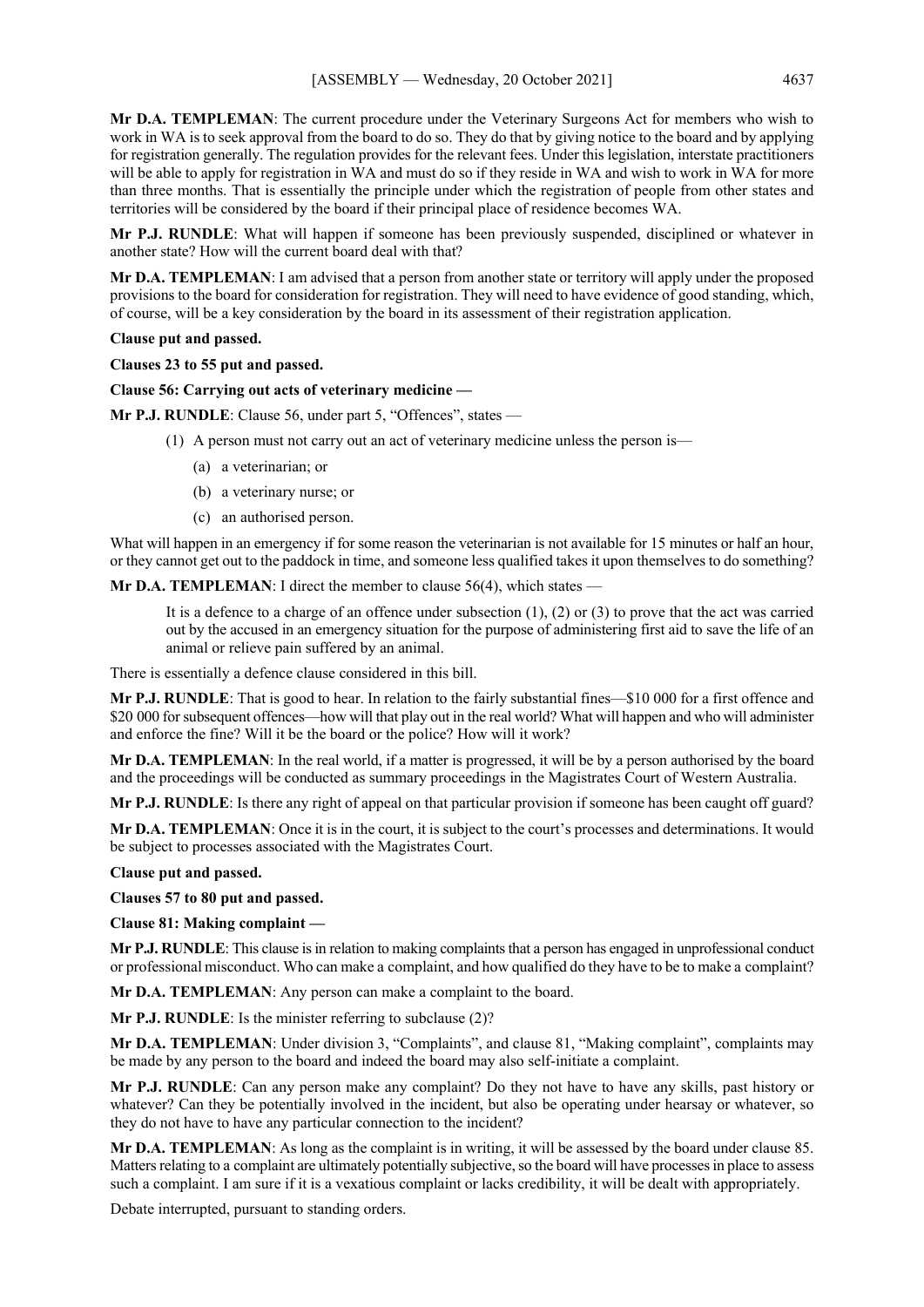#### **ECONOMIC DIVERSIFICATION**

#### *Motion*

#### **DR D.J. HONEY (Cottesloe — Leader of the Liberal Party)** [4.02 pm]: I move —

That this house condemns the Labor government for allowing our state to miss opportunities for economic diversification and growth in critical sectors, impacting our long-term future.

It is quite clear that both WA Labor and the Treasurer are lost when it comes to economic growth and diversification of our state economy. It is also quite clear that the government has no clear economic plan or vision for Western Australia for the next 20 years. It is a government that is happy to hide behind the shadow of COVID-19 and continue to reap public support from it; however, it is not doing the hard work that a government with its majority, heading into five years of being in office, should be doing to set up Western Australia for the future. That is no more evident than in the absolute dearth of skilled labour available to businesses in the Western Australian economy. The Chamber of Commerce and Industry of Western Australia recently published some figures, and its modelling indicates that Western Australia is over 50 000 workers short across every sector, including tourism, hospitality, manufacturing, agriculture, mining—the list goes on. Yesterday, during question time, I put a question about this to the Premier; Treasurer. We got back a glib response that everything is fine, everything is right, we have low unemployment in this state and the state economy is doing extremely well; therefore, there is no problem in this state at all. But, as the Minister for Health would know, our health system and our hospitals utterly depend and have always depended on a steady stream of doctors, nurses and other health professionals coming into this state. During the first COVID outbreak I had the opportunity to talk to a number of people, particularly in the medical field; I had some very senior medical people come to see me. They said, "David, the casualty of this is going to be our hospital system." Our hospital system utterly depends on experienced medical staff coming in from overseas. We have heard that the government made some late efforts to try to get some doctors in, but not nearly enough.

We see this crisis right across the state, and no more so than in the north west of the state. I am sure my colleagues will cover this in more detail, but I went to Kununurra and spoke to the hospitality industry there. It has a complete lack of workers. The main tavern in Kununurra, which is the main social centre for people, has to substantially restrict its hours because it simply cannot get workers for that area. People on holidays cannot get a meal there because the establishment has to restrict its hours or there are days when it does not open because it does not have the workers. It is more important than that; it is about the future of those industries. It is about all the skilled workers who we need. We talk about the revolution in green jobs—potentially, as I will explain in some detail. That is something that this state is failing to take advantage of. It requires people with skills, who we currently do not have in this state. Over time—over five, 10 or 15 years—we can build up that skills base, but we need to have those skilled workers in this state now.

Rio Tinto has announced that its iron ore exports will reduce by as much as 20 million tonnes in significant part because it cannot get the skilled workers it requires for that industry. Members can do the arithmetic on that, but if they multiply that 20 million tonnes by \$100 a tonne, taking a moderate estimate for iron ore prices, it is \$2 billion, and 7.5 per cent of that is a state royalty, so that is tens of millions of dollars of lost revenue for this state that could be helping to solve some of the key problems we have in Western Australia. That will have a material impact on our economic activity. This is important, because those high iron ore prices will not last forever. They are temporary. All forecasters recognise it.

The member for Willagee gave a great speech at the start of this Parliament in March this year about the existential threat to iron ore prices. Getting the advantage of those high iron ore prices now is critically important, but industry is being held back by labour shortages. The response we got yesterday, as I said, from the Premier; Treasurer was, "What's the problem? There's no problem, because we've got low unemployment now, because the economy is buoyant." We know why we have low unemployment, and that is because we have a resources industry that is at historic highs. It has nothing to do with this state government. It is a quirk of the global economy and the expansion in China.

One substantial reason for Western Australia's low unemployment rate is that the government has stopped those skilled workers coming into the state. The government might say it is a good thing, but it is holding back critical industries. I was talking to a drilling contractor in Kalgoorlie a couple of months ago. A labour shortage is the only thing stopping that contractor from expanding his business, which is critically important for the future, with mines now being held back. That exploratory drilling work is critically important for the future, but it is being held back because contractors simply cannot get labour in Kalgoorlie. This contractor cannot get labour to meet the customer needs of his business. That will impact us in the future.

This highlights a lack of experience on the part of the Premier and Treasurer in this place to think that this fundamental labour constraint is not a problem for the economy of Western Australia now and into the future. As I said, we all know what has caused the budget surplus at the moment, and what causes the low unemployment levels. I welcome low unemployment levels, but I do not welcome the negative impact that this is having on our economy now, and particularly into the future. The Treasurer's job is not just about economic prosperity now; it is about economic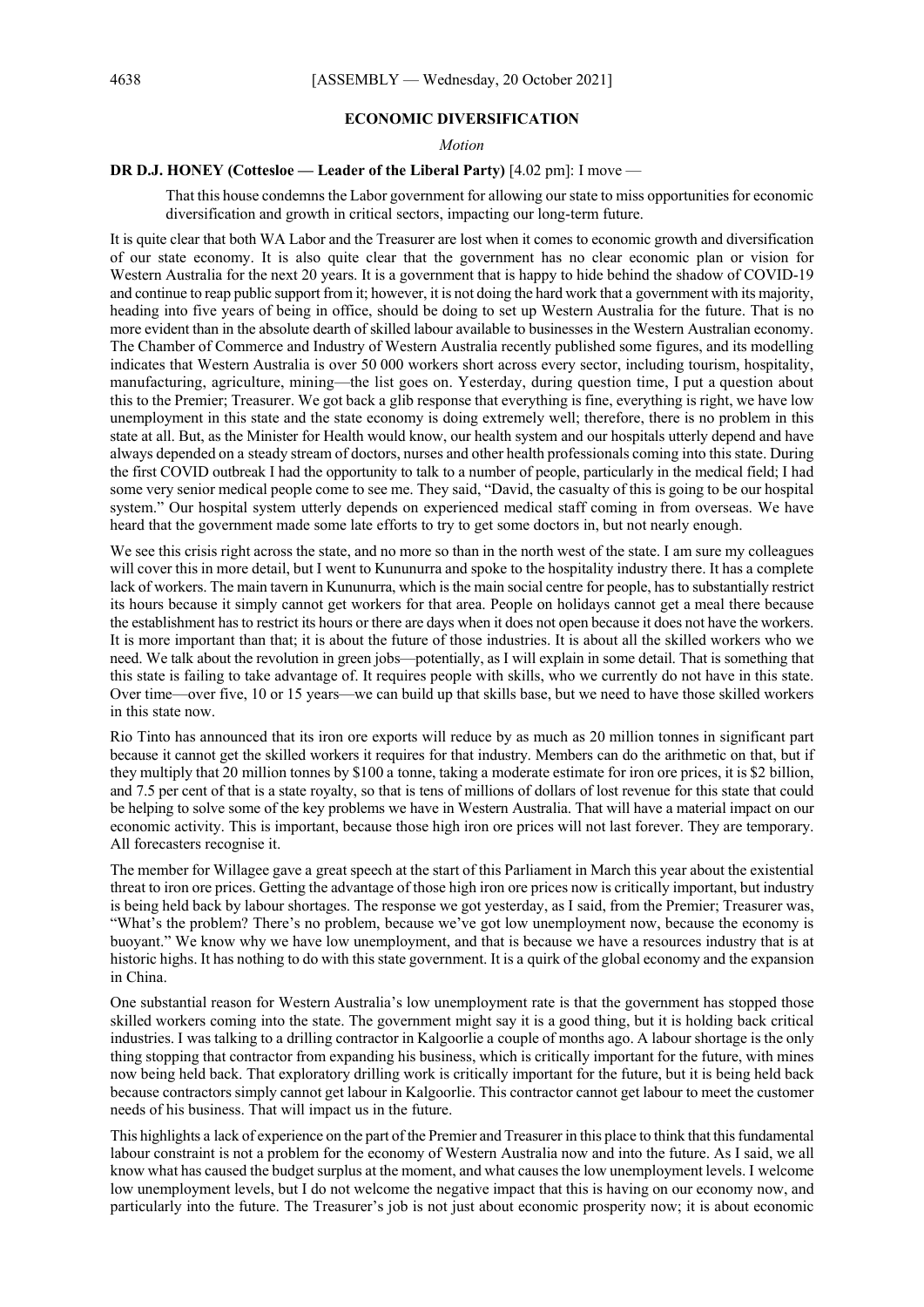prosperity in 10 or 20 years. This government has a really unique opportunity to use its numbers in this place. It has ascendant numbers in this Parliament and has complete control of both houses. It can sit back, work out a cogent economic plan for this state and implement it. Not that members on this side would stop something as positive as that, but the government has the absolute opportunity to do that. We have a lot of backbenchers sitting in this chamber, and I suspect in the upper house as well, who have plenty of time on their hands. We have some new members in this place who are pretty sharp cookies from what I can see—not all of them, but I will not name them so as not to embarrass anyone.

**Ms S.E. Winton**: The good ones or the bad ones?

**Dr D.J. HONEY**: The good ones are sitting in the chamber at the moment.

**Mr R.H. Cook** interjected.

**Dr D.J. HONEY**: They are the people who care, minister. The government can do that because it has a unique opportunity. Governments do not get many opportunities like this; in fact, it is a unique opportunity. I am sure that the minister opposite, the member for Armadale, who is a student of politics, could tell me the last time a government had absolute control in both houses. I think it was back in Sir Charles Court's era.

**Dr A.D. Buti**: What do you mean "absolute control"?

**Dr D.J. HONEY**: As in control of both houses of Parliament.

**Dr A.D. Buti**: You always do!

**Dr D.J. HONEY**: No; it is less common than the minister thinks, but I stand corrected. I will bow to the minister's political wisdom on this, as in some other matters.

It is a real threat to us. Our agricultural sector is struggling for workers. The good season we have had this year is unlikely to occur again. It is probably the best agricultural season I have seen in my lifetime. It could well be that we have years of extremely dry conditions following this, and those farmers will not have the opportunity to maximise the economic benefit from this year. If they cannot get their crops off and into the bins, and CBH cannot get the grain to port in time to take advantage of those premium prices at this time of the year and over the Christmas period, growers will not get the advantage of that. That will stop them from putting money away for those bad seasons that will inevitably come in the future. It is not as easy as saying, "We're missing out this year" or "Maybe we'll miss out this year"; it will have an impact in the future.

I find the ad hoc nature of the way that people are allowed into this state and the way that workers are brought into this state to be really concerning, dumbfounding and, in many cases cruel can I say. We heard from the Treasurer that some agricultural workers were allowed into the state. Why were not more agricultural workers allowed into the state? What was the criteria? How was the number of workers we bring into the state decided? The truth is that many tens of thousands of workers have been brought into WA. The Minister for Health will know—I do not know—the better part of 20 000 overseas migrants have come to Western Australia in the COVID period. I assume that workers who have travelled interstate must be at the 100 000 level, or something like that. Tens and tens of thousands of people have come to Western Australia from overseas and interstate, but for some reason we have not been able to bring in sufficient workers in these key areas. I raise that example because the government knows how to safely bring people into the state. The government boasts all the time that it is keeping Western Australians safe and we have not had COVID outbreaks. The government knows how to do this. After the COVID pandemic started, it was obvious that bringing labour into the state was a major concern, and we encouraged the government at that time to provide a purpose-built facility for that. What happened? The government held its breath and played this finger-pointing game with the federal government—it is their fault; it is not our job, and so on. Meanwhile, who suffers? It is Western Australia. The government can point fingers all it likes and it can score a point against its political opposite in the federal government, but it does not help the state of Western Australia.

Even more confusing for many people is that when it came to sport, football teams were crisscrossing the country with their significant entourages. It was not just the football players; I suspect there are twice as many people supporting those teams than actual players. The other issue that many people found confronting was that certain entertainers and high profile business people could travel around at will. I will not name them in this place, but I met a number of people in my electorate who, in the height of the COVID period, said they would not shake my hand because they had just got back from overseas or Melbourne or wherever. This was when a daughter could not visit her dying mother in another state, yet it seemed that some people had complete immunity to travel restrictions. The fact is that people could travel. Why could it not be done in those critical areas? This is holding back the state not just for now but for the future.

Another area of concern, which I asked a question about today and which has the potential to cause enormous harm to all of us in this state, is the failure of this government in relation to the Aboriginal heritage legislation. I know that this is not trivial, and it is not a simple matter, but as I pointed out today during question time by way of a supplementary question, this government abolished the department of Aboriginal heritage. I heard the Premier say that that was a good thing and it was supported. I have spoken to a large number of Aboriginal people who are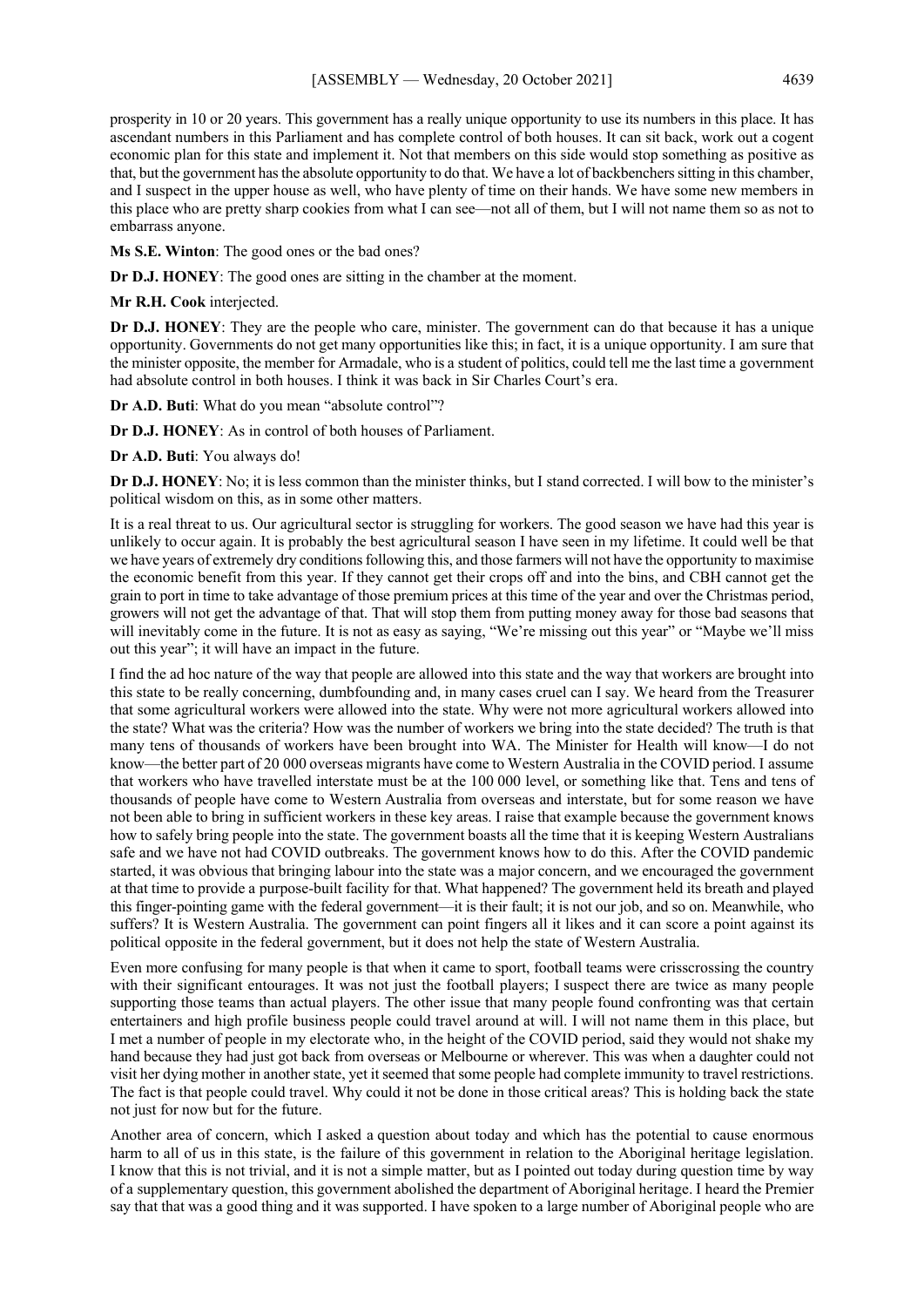very concerned about it. This argument that it comes into the Department of the Premier and Cabinet and, therefore, it is all right and it actually gives it status does not hold water. Those communities have seen a lack of appropriate focus. A review started three years ago, in March 2018, and progress has been glacial. I know this is not trivial. It is a matter that is so important to the state of Western Australia that that is where the government should put in extra resources and extra effort. We have heard from a number of Aboriginal leaders in Western Australia that they have not heard from the government or they have heard very late from the government in relation to this bill. Equally, I understand the point that the Premier made that there will not be a solution that will have every single person saying this is a wonderful outcome and that everyone will be perfectly satisfied. There will be some compromise in that bill. However, a consequence of the time it has taken is that there is a very real risk, and we are verging on the likelihood, that the federal government will step in. Everyone in this place who cares about timely approvals and appropriate consideration of Aboriginal heritage will know that it is best managed in this state. I do not care whether it is a Liberal government or a Labor government; I have faith that a Labor government would manage this appropriately and well when it is in power, as I would when we are in power. I do not have the same faith that we would get the right outcomes for Western Australia if Canberra, at its great distance, is managing this issue. There was a report that came out of the current parliamentary inquiry into the Juukan Gorge incident—Premier, thank you! The report says —

In light of the criticisms of the operation of the current and proposed Western Australian legislation, the Committee considers that the Commonwealth Government has a role in legislating for minimum cultural heritage protection standards.

It makes this finding —

The Australian Parliament should legislate for an overarching Commonwealth legislative framework based on the protection of cultural heritage rather than its destruction, in line with the principles set out below. State and territory legislation should also be required to meet the principles set out in this report.

As I have said, I think there is unanimity in this house that Aboriginal heritage should be appropriately protected, but the question is how best to do it. I am sure the minister has had to intersect with federal legislation at different times. I resonate with the point that the Premier made today: the states are different. They have different imperatives and different needs. In applying the view of metropolitan-centric Melbourne and Sydney to complex issues of cultural heritage and sustaining our mining industry in Western Australia, those two things would not mix well. As I said today, we on this side are absolutely committed. We will work with the government in any way to get this through, but we need to see it and it would be good if we saw it soon. We are not going to sit here and politically pointscore off this, other than to say, "Get it done." We will say that. We will criticise the government for not getting it done, but we are not going to try to pick holes in this. We will try to work as cooperatively with the government as we possibly can to get the best outcome for the state, and we definitely want to do everything in our power to make sure that we keep this legislation and this control within the state of Western Australia and not have it controlled from Melbourne and Sydney in the metropolitan-centric eastern states.

To finish on that point, if it did happen, that would have a very direct, substantial negative impact on our state economy. I have spoken to the large miners and they tell me that from identifying a suitable ore body to actually having that ore body in production takes up to six or seven years, maybe even longer. If federal legislation interceded on this, that would very likely blow that out by three or four years more. For the big players, that may be okay and maybe they could get through that. But for our mid-tier and junior players, that would be unsustainable because they could not carry the capital debt for that many years before they got into production. That will ultimately impact on our economy if it comes to pass.

We have come to see what appears to be the government's idiosyncratic, ad hoc decision-making in relation to COVID, but we also see that in a number of areas. We see major changes being implemented without any appropriate consultation, with industry being completely blindsided by the government's decisions. It appears that someone gets a rush of blood and they make a decision. Then they come in and just blindside a particular industry. We saw that with the tax on the gold industry and all the efforts around that. We saw that with the ham-fisted effort of the current Minister for Water, the then Minister for Fisheries, in trying to bludgeon the crayfish industry into submission on some socialist agenda that he had in his own mind. We saw that in relation to the oil and gas industry. We in this place have never heard the rationale for shutting down the onshore oil and gas industry and preventing exports. Even more so, we have never heard how a couple of winners are picked out of the onshore manufacturers in the oil and gas industry.

We are certainly seeing a massive revolution in the energy industry. If natural gas were to be our only pre-eminent cleaner energy source for the next hundred years, I could understand the logic of it and the government could articulate that and so on. The world is going through an energy revolution—members know that. The federal Liberal government is now, obviously, very much onto the net zero emissions by 2050. It will soon, I think, be the coalition government keen on that! Members can see that that is a massive cultural change. As members here would know, I am a fan of this.

**Mr R.H. Cook**: Will they get there?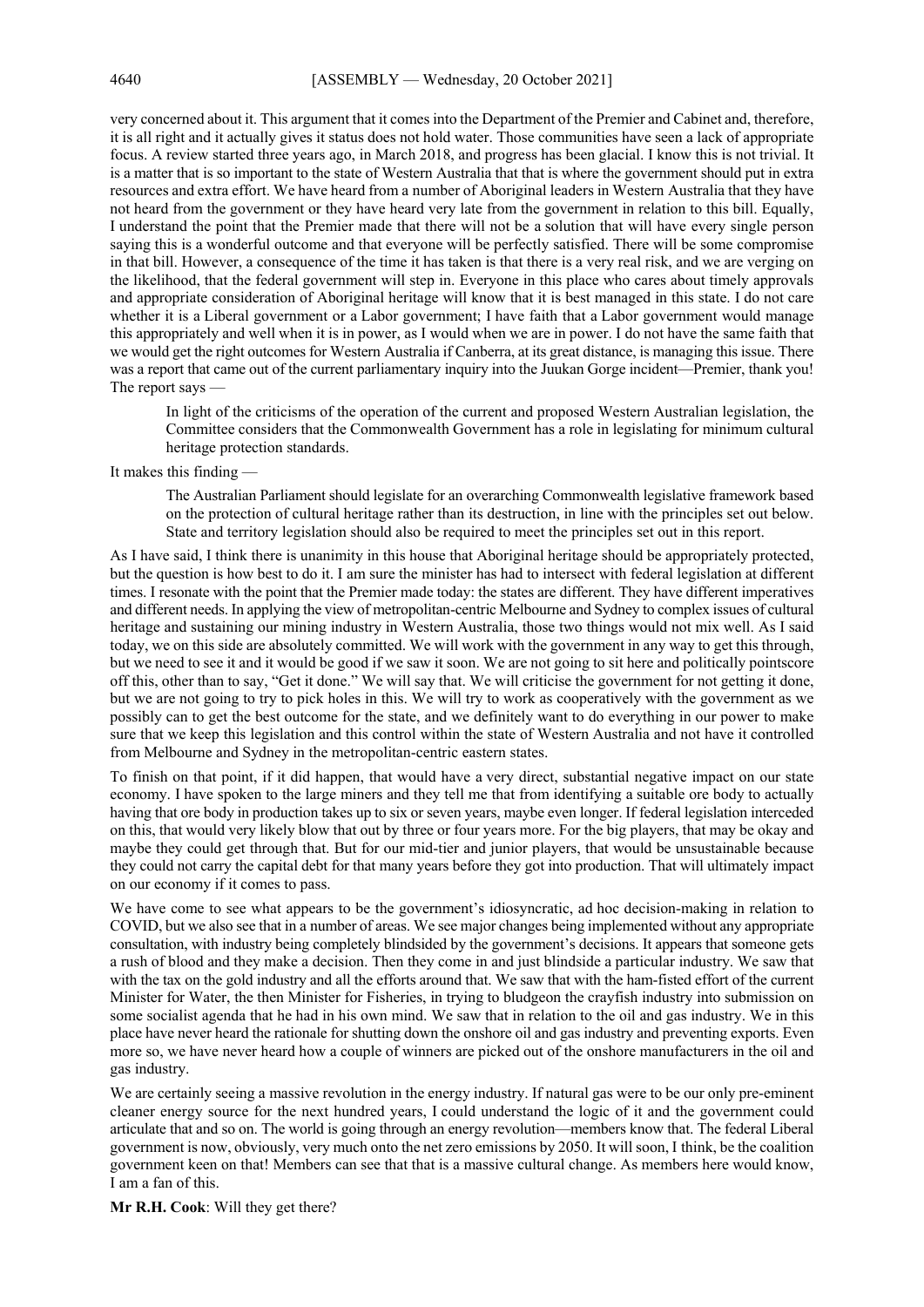#### **Dr D.J. HONEY**: They will get there.

As I have said, this is not a political argument anymore. This is a social movement as much as it is anything. There is a profound cultural change around the world and the community is saying that it is not very interested in subtle arguments about whether members of Parliament think it is economical; it is what we as a community demand. There are many things like that in the community for which it is a profound social change. Therefore, we are going to move to decarbonise our economy. As members know, what that means is at the moment there is an enormous demand for natural gas around the world. If we do not develop those onshore deposits and allow exports—a number of years ago, I would have had a very different view from this, but, clearly, the situation has changed very dramatically we will never bring that wealth and development into those communities. But, as I say, it is haphazard; we see a couple of winners and lots of losers in that. The Australian Petroleum Production and Exploration Association, or APPEA, was completely blindsided by that decision. There was no consultation at all. The Premier just came out and said, "This is what we're doing." We then had the arbitrary decision about an exemption for Waitsia and, recently, Black Mountain has been allowed one. Why? What is the rationale for that? How does the government go to the other onshore gas producers and say, "This is why you have been singled out to not be able to do it, but these other companies are allowed to do it." I want to make it very clear that I am not criticising those companies. I am glad that they have been able to get out there and prosecute the argument for their businesses. My issue does not sit with those organisations; it sits with the government with this idiosyncratic form of decision-making, which blindsides other organisations.

When we look at forestry—again, my colleagues will talk about this more fully in a moment—we see an attack by this Labor government on the forestry industry. Frankly, I do not think that I have heard more nonsense said about a decision in my life than in the justification for that. There are a couple of nonsensical parts. The first is: if you go to plant some pine trees, that means that you are not destroying thousands of jobs. When do members opposite reckon people can put a pine tree through a mill? The government has come out as saying there will be no hardwood logging after 2024. That is the government's decision. It will cut out all the hardwood. Therefore, how big will those pine trees be in 2024? Will they be about as tall as me or maybe a bit taller? I tell members opposite this: they will not be going through a mill and being cut into beams for housing or construction.

**Mr R.S. Love**: I do not think they'll be as tall as you, because they've got no land!

**Dr D.J. HONEY**: Excellent point!

**Mr R.S. Love**: And then you plant it, so —

**Dr D.J. HONEY**: Excellent point, Deputy Leader of the Opposition.

**Mr R.S. Love**: I think they'll be in a box somewhere.

**Dr D.J. HONEY**: I think they will be in someone's dream file, will they not, because there is no land to plant the coupe, but let us assume the best. Let us assume that the government magically finds some land. Perhaps the rehabilitation of the coalmine pits of Collie could do; there is a suggestion that members opposite could consider. Maybe the government will find the land, but there is no way that timber will be able to be milled from those plantations for 10 to 20 years—even if laminated beams were made. It beggars belief that the government could say that that will be the thing that stops the loss of jobs. It is just utterly nonsensical.

The other one was that somehow or other this will deal with the greenhouse gas issue. What a load of rubbish. I think it has escaped the attention of members on the other side that when trees are cut down, they grow again. It is the most sustainable industry in the state. It is carried out by enormously professional people. The department of forestry is an outstanding scientifically based organisation. It is a sustainable industry. It is sustainable for thousands of years, completely greenhouse gas neutral in relation to the cycling of the timber that is cut down and then regrows, and it is put here as a greenhouse gas–saving issue! I am fascinated that the Minister for Environment said that she is concerned about greenhouse gas emissions. It might be of interest to at least the members who are here: what do they think has happened to greenhouse gas emissions from Western Australia since this government came to power?

**Mr P.J. Rundle**: I'm not too sure.

**Dr D.J. HONEY**: I am glad the member for Roe is interested. Talk about a big fail for government: greenhouse gas emissions in Western Australia, from the most recently available data, which is 2017 to 2019—under the term of this government—has increased from 81.3 million tonnes of  $CO<sub>2</sub>$  emissions to 91.9 tonnes of  $CO<sub>2</sub>$  emissions per annum. The minister says she is making the hard decisions to reduce greenhouse gas emissions in some imagined way because she will stop the sustainable hardwood forestry industry, but in fact what we have seen is an increase under this government of 10 million tonnes per annum of  $CO<sub>2</sub>$  emissions. The Minister for Environment has completely failed her job. She comes in here with a virtue-signalling and destructive policy to say that she is doing something about the environment. She has done nothing. Quite the opposite. The minister has done worse than nothing: greenhouse gas emissions have gone up dramatically under this government. There has been an almost 13 per cent increase in greenhouse gas emissions under this government in the state of Western Australia. The minister came out with some headline-grabbing story, destroying thousands of jobs in the state. That is not leadership by the government.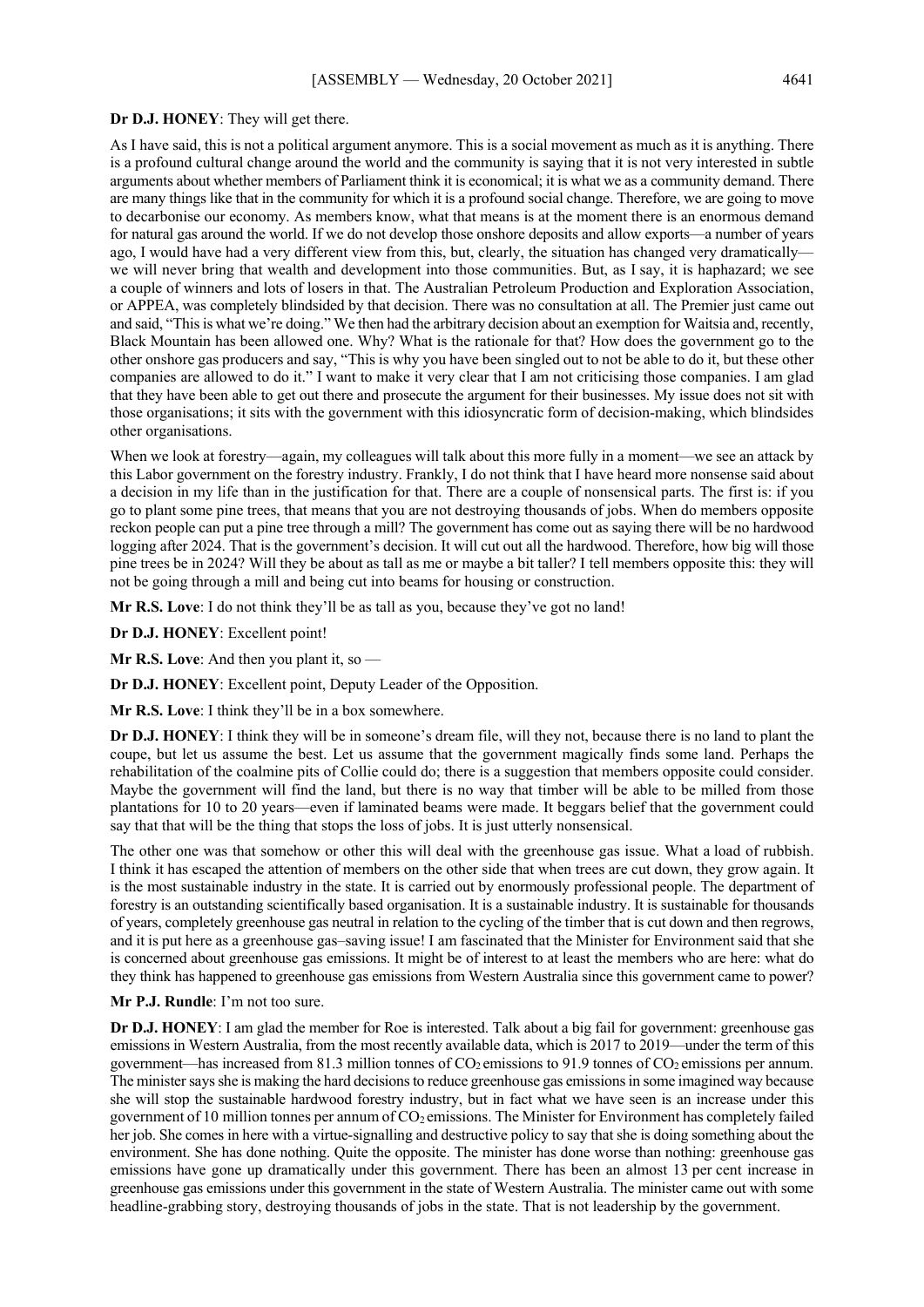In my last few minutes, I will finish off by talking about green hydrogen. We have not had a chance to discuss this. Western Australia is now the last Australian state to develop a green hydrogen industry. I encourage every member in this place to listen to the presentation made by Andrew Forrest to the National Press Club of Australia. Hear what he had to say about this government and this Premier in relation to this matter. This government has completely failed. It has completely missed the boat. A pre-eminent Western Australian, a highly regarded businessperson who is passionate and devoted to Western Australia in Dr Andrew Forrest and his company Fortescue Metals Group's Fortescue Future Industries, had to go to Tasmania, Queensland and New South Wales to establish those facilities. Think about how profound that is. I will focus on it again: Andrew Forrest is going to build a facility in Gladstone, Queensland, that will manufacture electrolysers. It may not mean much to government members, but that is how hydrogen is made—from water. Electricity is passed through an electrolyser to split the water into oxygen and hydrogen. The factory being built in Queensland will double the global supply of electrolysers. It will be the most significant manufacturing facility in the world for building electrolysers. This is leading edge, high-tech manufacturing, and Western Australia missed out because this Premier; Treasurer, and the Minister for Lands, and whoever else should have been involved, could not deliver 40 hectares of suitable industrial land for that facility. Imagine that!

## **Mr V.A. Catania**: Unbelievable.

**Dr D.J. HONEY**: It is unbelievable—starting at a \$1 billion investment.

The New South Wales government has shown the way by investing \$3 billion. What does this government do? Where is the capital investment from this government? We heard from the Minister for Transport today in question time—in the way that she boasts, and cajoles and derides this side of the house. She has overseen the single-largest capital cost blowout in a government capital project in the history of this state—that is, the Metronet project. The scope of that project has barely changed, some minor tinkering has been done, yet it has gone from \$2.945 billion to \$7.4 billion in the last budget.

#### **Mr P.J. Rundle**: And rising.

**Dr D.J. HONEY**: And rising. As I have said many times in this place, what the member for North West Central said about the project costing \$10 billion will be 100 per cent correct—depressingly! Imagine what that \$4 billion cost overrun could have done at Oakajee. If that money had been invested there and if that industrial estate was established, Andrew Forrest would have built his facility there. If appropriate land had been available in the Kwinana–Rockingham industrial area, he would have built that facility there. That is true for all the investors in that area.

I want to give my colleagues a proper opportunity to make their contributions. However, this is where we are at the moment in relation to green hydrogen in this state. We are where the iron ore industry was in the 1960s and the natural gas industry was in the 1970s and 1980s. You are either on that train at the start or you miss it. At this stage, Western Australia is missing it. I know for a fact because I have spoken to a large number of people who are looking at investing in this state and they all say the same thing—the absence of critical enabling infrastructure, the purpose-built industrial estates and the connection into the south west interconnected system means that they will not be able to initiate their projects in this state. Some things will happen in Western Australia; there will be little things. The government has put a couple of hundred million dollars aside and whatever, so some people will take advantage of that. The heavy hitters, the mainstream projects and the early starters will have all the early-starter advantage in this technology that is being built in the eastern states—namely, Bell Bay in Tasmania, Queensland and New South Wales, where industrial estates already exist or they are building new industrial facilities for it. Western Australia is missing out.

Every member opposite should be fundamentally ashamed of the lack of performance of their government in this area. We are missing the start of the most important opportunity for the most significant future industry in the world, not only in Australia but also Western Australia, because of a lack of investment and a lack of effort by this government. The government can come out with all the flash press releases it likes, all the green statements it likes and all the distractions it likes, but the fundamental bottom line here is that Western Australia is missing out on tens of thousands of jobs. Already, thousands of high-quality, high-paying and exciting jobs have gone to the eastern states just for one of our major companies in Western Australia that should be investing here. An absolute travesty has occurred under this government. It is clear that this government has no proper economic plan. It is clear, even in opportunities that this government itself has identified, that it prefers to focus on short-term politicking rather than on doing the hard, important work to ensure we have a proper future—an investment in the future for our children and grandchildren having high-quality work in this state.

**MR R.S. LOVE (Moore — Deputy Leader of the Opposition)** [4.39 pm]: I rise to contribute to this important motion brought to the house by the Leader of the Liberal Party, which states —

That this house condemns the Labor government for allowing our state to miss opportunities for economic diversification and growth in critical sectors, impacting our long-term future.

It is, of course, our long-term future that we are talking about here. We are living through a pandemic and that colours many of the decisions being made both here and around the world. However, in the long term, we need to ensure we have a diversified and strong economy. The member for Cottesloe spoke a little bit about the importance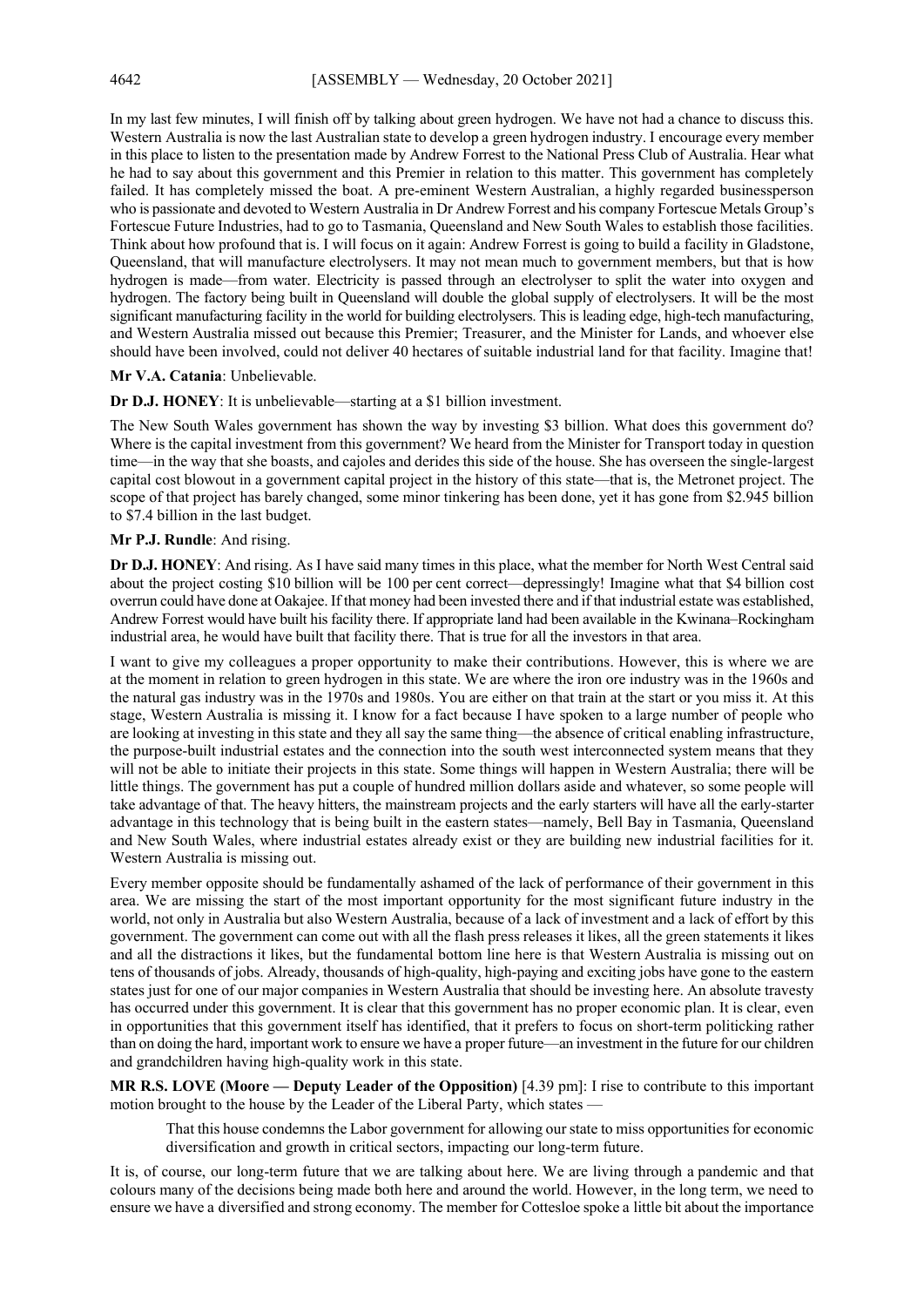of onshore gas. I note that it is 50-odd years since onshore gas development began in this state, in Dongara. I was privileged to be in Dongara last week for the opening of stage 3 of the Waitsia development up there and to see it happening in the area I represent, which is good because there will be jobs there for the local community for years to come. I think the member for Cottesloe touched upon the many other opportunities in that region, including Oakajee and the need for some common facilities, if you like, and better electricity connections to that site, which is nothing more than a bit of bush at the moment. Also, we need to look at how other areas can develop exciting proposals for hydrogen facilities from Dongara all the way up to the far north of the state. All through that area, proponents who have ideas, vision, experience and technology are coming forward. However, I am hearing from a lot of them that they are not getting the ear of or the necessary support from government to ensure those projects can go ahead. There is a plea there for the government to do more to ensure that these fledgling industries can get underway. If anyone happened to be watching Andrew Forrest's contribution on Monday on the television program *Flashpoint*, they would have seen that it was very instructive when he spoke about the value of hydrogen in the future being multitrillions of dollars in contrast with our huge iron ore industry, which is comparatively minor compared with the potential value of hydrogen. That is why he is pushing it in a big way. As the member for Cottesloe said, Andrew Forrest is moving to establish a hydrogen industry in other states to do that. It is pretty clear as a Western Australian that it is probably not something he would do if he was getting the necessary support here.

**Dr A.D. Buti**: We have a hydrogen industry here.

**Mr R.S. LOVE**: The Minister for Lands is fundamentally one of those ministers who has contributed to the big fail at this point, so I do not think he should be shouting out.

**Dr A.D. Buti**: What's the fail?

**Mr R.S. LOVE**: We will hear from other members in more detail about those matters.

**Dr A.D. Buti**: You have no idea.

**The ACTING SPEAKER (Mr D.A.E. Scaife)**: Minister for Finance!

**Mr R.S. LOVE**: I do have a fairly good idea. I was Parliamentary Secretary to the Minister for Lands. I know what you have not been doing since you guys have been in government for nearly five years.

**Dr A.D. Buti** interjected.

**The ACTING SPEAKER**: Minister for Finance, I call you to order for the first time. I give the call to the Deputy Leader of the Opposition.

**Mr R.S. LOVE**: Thank you. He has done nothing to progress the diversity of economic opportunity in the rangelands, which is fundamentally one of the flaws impeding the ability to develop hydrogen in the rangelands area, so do not shout at me, minister; go and do your job.

We know that economic diversity is essential to our economy if we want to go forward.

**Dr A.D. Buti** interjected.

#### **The ACTING SPEAKER**: Minister!

**Mr R.S. LOVE**: We have had a great boom in the last few years. We have seen the expansion in China ramp up demand for iron ore to extraordinary levels. Of course, China has been buying iron ore from us because it has had little choice about where to buy it because, as we know, Brazil has had its problems. We also know that we cannot afford to bury our head in the sand and we cannot expect to live off the iron ore boom forever. We need to use this opportunity to grow our economy in many other areas. It is not a matter of just servicing the existing iron ore industry. We need to ensure that we have a wide diversity of mineral industries. We have very rich mineral provinces in many areas. We need to ensure that good regimes are in place so that future mining industries and future mines can develop.

One of the other issues that is brewing and has been spoken about here is the need to develop and put in place appropriate Aboriginal heritage legislation. We know that is essential and that the development of new minerals, new mines and new opportunities throughout the state will stall if Western Australia does not act quickly and with a genuine attempt to provide a legislative framework that will enable the Aboriginal cultural heritage of our area to be celebrated, retained and protected while also allowing for the appropriate exploration and use of land. The report that was handed down is crystal clear in its call for the commonwealth to come in over the top of all the states with overarching legislation to protect Aboriginal cultural heritage in a similar way that the Environment Protection and Biodiversity Conservation Act is there for the environment.

We have worked through a process of trying to do away with a dual environmental approval system. We have done our bit with changes to the Environmental Protection Act. As yet, a single approvals process under those two acts has not been recognised at the commonwealth level. We do not want to see that situation replicated for Aboriginal cultural heritage. We need a process that is clear and does not involve decision-making both in Canberra and in Western Australia. We want to see a one-stop shop that is fair, open and appropriate, but something has to be done and done quickly to ensure that our processes are in place that satisfy the need to protect our heritage and enable future development to occur.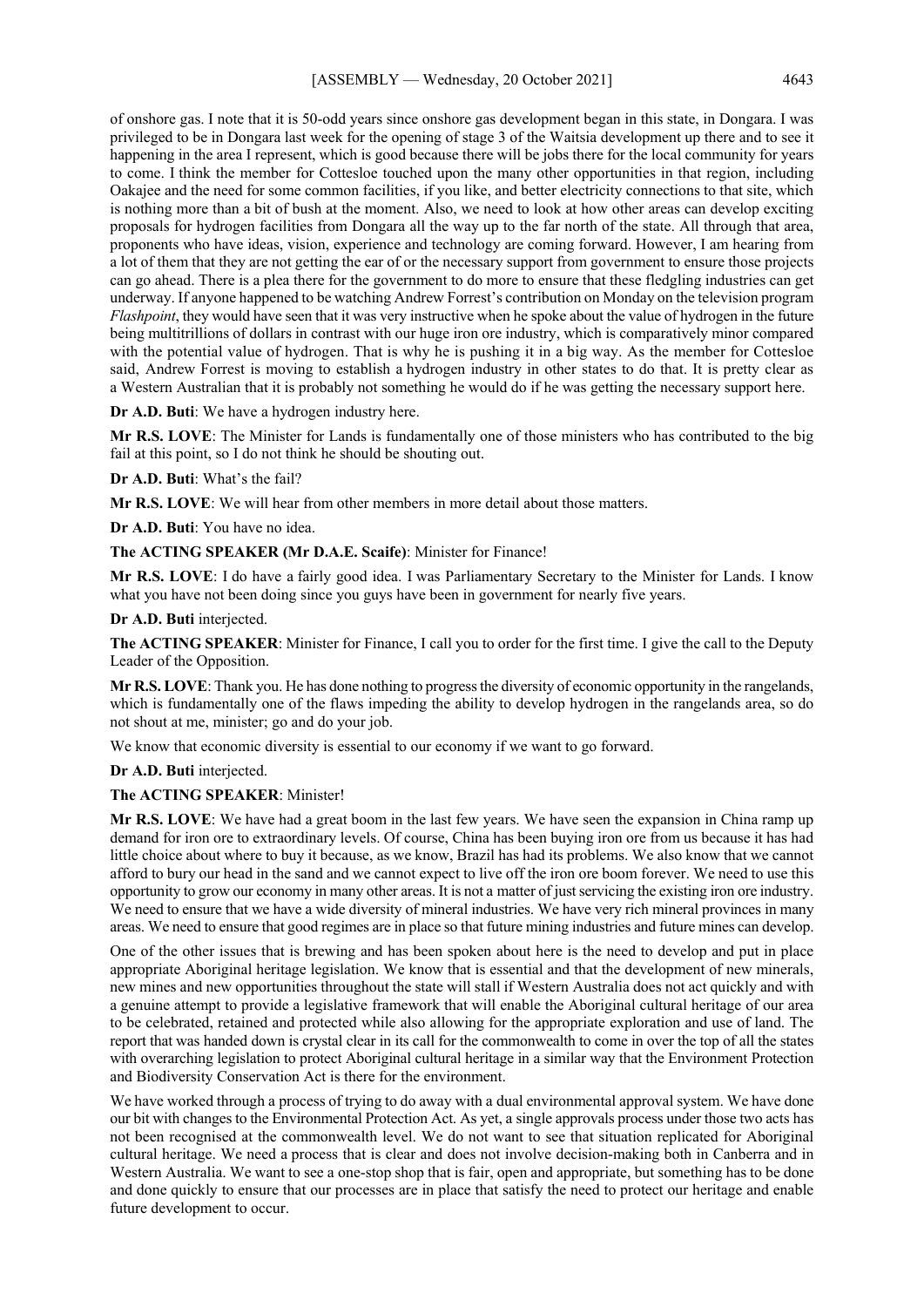Getting back to the iron ore situation, we know that China has been a huge part of that demand and we know that there have been increasing trade tensions with China in many, many areas. I have heard it all blamed on a call by the federal government to understand where the current COVID pandemic outbreak occurred and to look at those circumstances. That call by the federal government is regularly blamed for all the problems we see manifested in the trade situation with China. However, I draw members' attention to what happened with barley. I am talking about the crop barley, not the island! In November 2018, before COVID was even known—this is now three years ago— China initiated anti-dumping measures and a countervail investigation into Australian barley exported to China between 1 October 2017 and 20 September 2018. The allegation was that there was dumping. The Chinese conducted an 18-month investigation and the Chinese Ministry of Commerce ruled that both dumping and subsidisation had occurred and it imposed an 80.5 per cent tariff on Australian barley. This vulnerability to actions by the Chinese central government is not new. I think we need to remember that when we blame the current Prime Minister for all the woes that occur in our trade with China. A lot of work was put into getting a free trade agreement. To provide a bit of context, my electorate, for instance, is where a lot of the rock lobster catch was taken. For years I knew there was a thing called the "grey trade", whereby large amounts of rock lobster were sent to Vietnam, Hong Kong and other places and smuggled over the borders in backpacks or some other way, to arrive in China. It created a premium product but in no way was it the proper way to conduct the trade. Of course, the value of that produce was being lost as it was being handled in that inappropriate way. At long last, trade was able to occur freely and rock lobster could be delivered straight to markets in China. We now know that that has been stopped and I note the reports in the last couple of days of Hong Kong authorities—now part of the mainland authorities—seizing, I think, 5 300 kilograms, or 5.3 tonnes, of lobster, and arresting 13 people involved in that grey trade, which, once again, has had to kick off because China has closed its doors to the Australian product. We need to have a diverse economy. We cannot rely upon one customer and we cannot rely upon one product.

Another example is wine exports. A report highlighted in *The West Australian* yesterday showed that wine exports to China have slumped to a dramatic low after hefty tariffs were imposed in November last year. We have to accept that we need a diverse economy. We need a diversity not only of product and type of industries, but also where those industries find their markets. We still have strong demand for iron ore and many other products. We need to capitalise on that and make sure that we have the necessary workforce in place to make the most of these opportunities that in some cases are once-in-a-generation opportunities. If we do not capitalise on them, they will not remain in place.

I note that a recently released Chamber of Commerce and Industry of Western Australia business confidence survey says that the Western Australian economy is short 55 000 workers. That shortfall is set to cost business \$1.5 billion over the next year. Just one-third, or 35 per cent, of vacancies in Western Australia are expected to be filled by local workers. It is obvious that we need to have a workforce to make the most of our opportunities so that we can diversify our economy, we can get into the new economies such as hydrogen and critical minerals and we can take advantage of the exciting opportunities that our abundance of natural gas provides both as a transitional fuel through the transition to net zero emissions and in its ability to contribute directly to the development of blue hydrogen as a stepping stone towards a full green hydrogen industry. One company is looking to develop a urea plant in my area so that in the future we can help Western Australian farmers have access to urea that has a lower carbon footprint than the stuff that is imported from China. That will be helpful for Australian agriculture to help the rest of the country achieve net zero emissions. The agricultural industry has tremendous concerns about the change to net zero. I also understand that there are tremendous opportunities in carbon sequestration in soil et cetera. The Nationals WA have taken the position of ensuring that Western Australia move to a net zero position by 2050. If industries need assistance getting there or if communities need help in that process, that help should be made available to them. We are not going to do what this government did to the forestry industry in the south west and announce changes overnight that are ill-conceived, politically contrived and poorly delivered. We will not be doing that. We will work to ensure that when any changes occur as we strive towards net zero by 2050, the people of Western Australia are brought along for that journey, along with the industries that we represent right through our broad church of electorates across the state, including our alliance partners in some beautiful parts of the south west, important parts of the metropolitan area, including Cottesloe, and, of course, the vast areas of the north west and the Agricultural Region. There are opportunities throughout those areas that we need to grasp. We need a government with vision that will think past the easy path of riding on the back of the current iron ore situation and hoping that will last forever because we know that it will not. We need to take the opportunities as they arise and we need the workforce to be able to do that.

I am sure that the member for Vasse will outline just how parlous the state of our health system in Western Australia is at the moment, and how that is dictating our current reluctance to set firm targets and set a firm road map out of the situation we are in now, where we cannot even get critical workers in anymore. It is one thing that we cannot have family reunions and tourism but it is another that we cannot get the critical workforce we need to fill those 55 000 jobs. If we do not get those 55 000 jobs filled, imagine what opportunities we will lose. Imagine what extra demand there will be simply by having those wages flowing through our economy. That would be a huge boost to our economy, which would have a multiplier effect for years to come. The state of our health system is really holding it back. The reluctance of this government to look critically at how to overcome those shortages is something I am sure the member for Roe will talk about because he has long been an advocate for the agricultural areas to have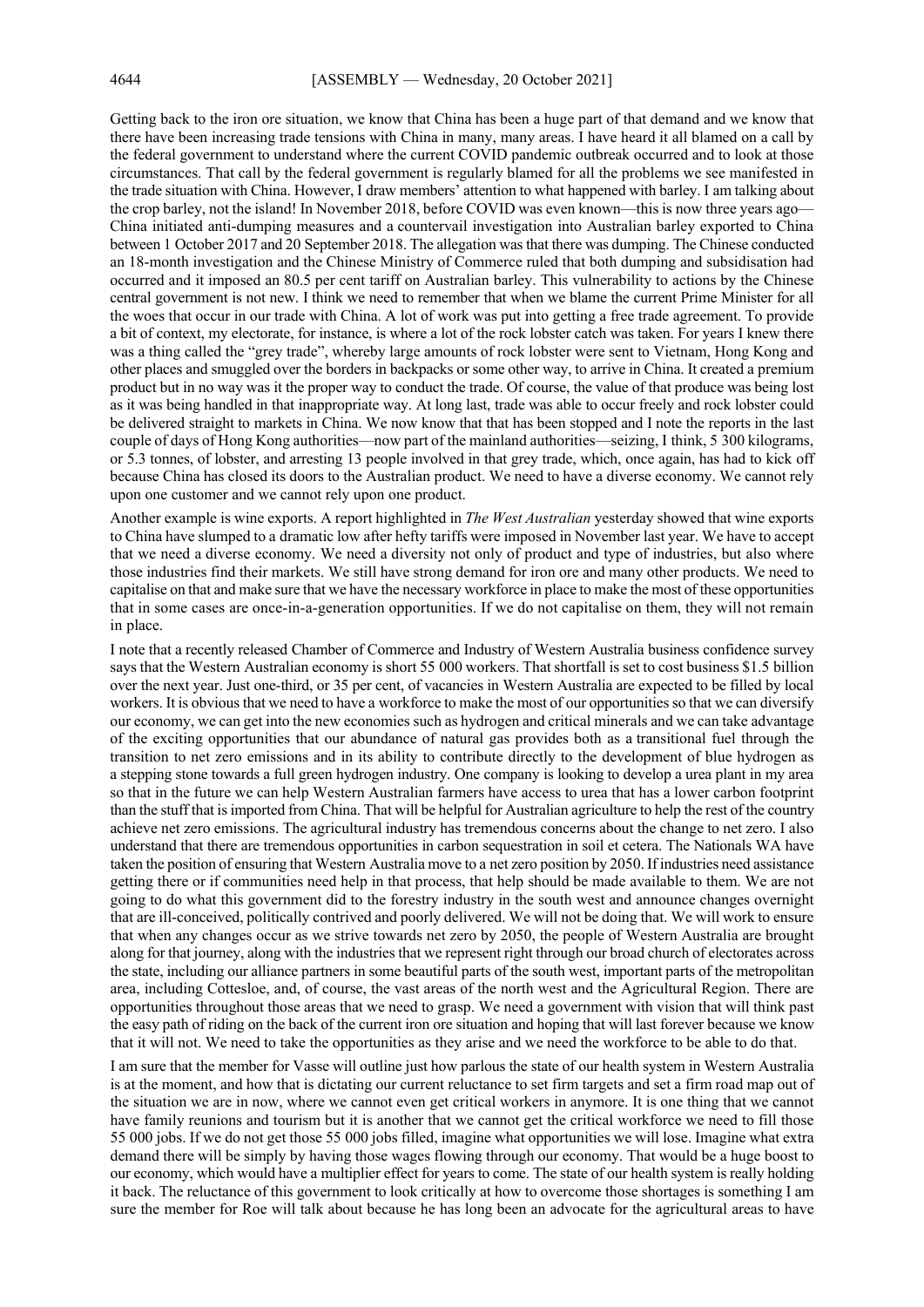workers available to harvest products, to get the strawberries picked, to harvest the bananas in Carnarvon and whatever else needs to be done. The member for North West Central, who is sitting behind me, has been a great advocate for the tourism industry and small business, which also need workers. There is a shortage of 55 000 workers. Mines are short of workers. I am not saying this in a blasé way because I know the mining industry has huge problems, but it can afford to pay good money to get workers instead of getting those workers from other industries at the expense of other industries. That highlights the fact that the other industries I have just spoken about—the farming sector, small businesses and the tourism industry—simply cannot compete on the price of labour.

Today we heard the announcement by the Western Australian government about the way forward.

#### [Member's time extended.]

**Mr R.S. LOVE**: Apparently, Western Australia will have a very high bar of mandatory vaccination for a wide range of industries, probably most of the Western Australian workforce. Interestingly, one of the industries that already has a mandatory level of vaccination, with its workers having had to be vaccinated by 15 October, I think, employ the workers on the wharves. The wharfies have been on strike for four or five weeks. How long has it been, member for Roe? It has been months, has it not?

#### **Mr P.J. Rundle**: Three.

**Mr R.S. LOVE**: It has been three months. That strike has been going on for a while. Out of the blue, on Saturday, I believe about a quarter of them did not show up for their first day back at work because they were not vaccinated. We already have a severe workforce shortage. In the midst of that, the only response we have to engage Western Australians to get them to vaccinate so we can get to the level we need to protect the community is to mandate that they have a vaccine. Some will not take up the offer. Then we will have an even more acute worker shortage.

**Mr P.J. Rundle**: They were a Labor-affiliated union.

**Mr R.S. LOVE**: It is not just them. People working in other areas are saying they do not want to go down that path. I do not agree with them. I am vaccinated. I support the need for people to be vaccinated. To go down the path of mandatory vaccination in virtually every industry at a time when we are already short of workers is quite counterproductive. I question its value. I question the whole approach of turning our vaccine strategy into policing it and enforcing it, when we have done nothing to convince Western Australians of the need to get vaccinated. We have done very little to ensure that places are available to get vaccinated. I have spoken before in this place about the Shire of Chapman Valley and the lack of available vaccines for people in that area. On Saturday, *The West Australian* reported that one of the farmers there had said that he tried to get an appointment in Northampton, but the number rings out. People are time-poor. We have to enable people to get vaccinated. Nothing has been done to ensure that regional people actually have the ability or the opportunity to go and get vaccinated. What have we done to put the message out there? We have put the message out as a mandate: "You must get it done."

I know that the Minister for Health says that this is a commonwealth responsibility, but we have a very low level of vaccination amongst Aboriginal people. Our Vaccine Commander is the head of the police. I would have thought that if the government wants to encourage Aboriginal people to get vaccinated, it might use someone that they feel connected to, maybe Ernie Dingo or some other outstanding Aboriginal member of the community who could be giving the message and encouraging people to go and get vaccinated, to counter some of the ridiculous propaganda that is being fed around Aboriginal communities to scare people away from having the vaccine. In my view, we need to do that as a matter of some urgency. We need to forget the finger-pointing about who is responsible for what. A lot of Aboriginal people do not live in remote Western Australia; a lot of Aboriginal people live in Narrogin, York, Beverley and Cranbrook, and in Perth as well, so, along with the general population, they need to be reassured and given the opportunity.

As far as the public health campaign goes, it is a complete fail. It has just been non-existent. I am still seeing smoking ads, like the one that shows someone wringing tar out of their lungs. We are in the middle of a pandemic and we need people to get vaccinated. The government should spend all its money on public health advertising on this one message. It should not worry about asking people to get the flu or measles shot or to give up smoking; it should put all its eggs into trying to convince people rather than forcing them to go and get vaccinated. Let people know that if they get vaccinated in sufficient numbers, we can navigate a path to a point in the future when we will be able to travel more freely, fill all the jobs we have and provide a decent future for our children, who have been struggling under this regime for the last couple of years. Yes, everyone is safe and being kept safe here in Western Australia at this point, and we have not had much in the way of COVID, but people need opportunities as well. At some point in the future, we are going to have to get back to a more normal situation whereby our young people can travel, take up opportunities at universities across the world, learn other cultures and have the experiences that everybody in this room has had the opportunity to have in their lifetime.

I urge the Western Australian government to rethink its course, because unless we have a vaccination program that is more encouraging—more of the carrot and less of the stick—we are not going to solve the many problems, such as skill shortages, that Western Australian industry faces and we are not going to get all the benefits that Western Australia could have from a road map out of the current situation.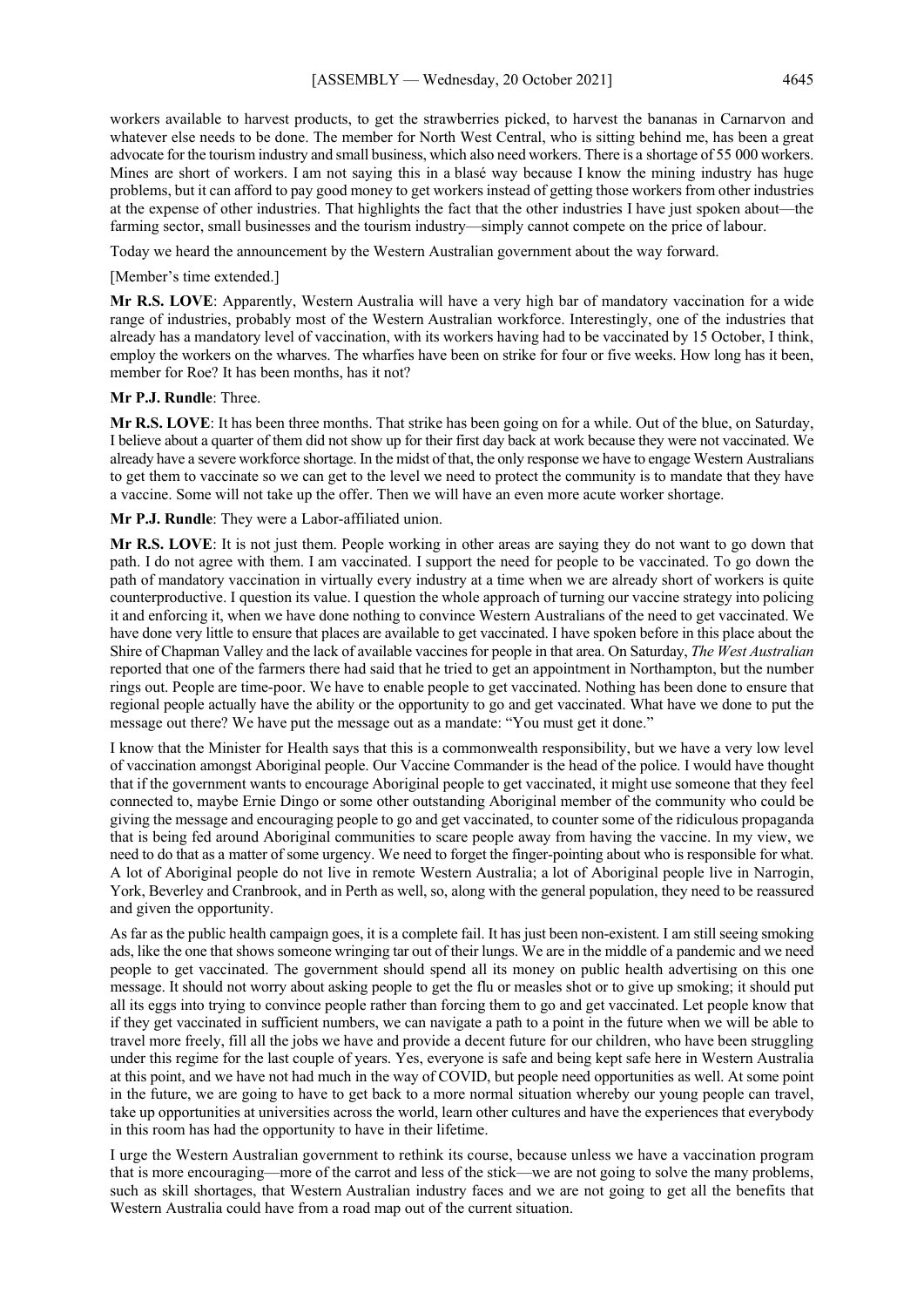**MR P.J. RUNDLE (Roe)** [5.03 pm]: I rise to also support the very good motion moved today by the member for Cottesloe on the fact that this Labor government is missing many opportunities that are imperative for the economic diversification of our state, which has adversely impacted WA's industry growth and development.

I am glad that the Minister for Health is here. I heard his figures in question time today about the increase in maternity workers and so forth, but we in Katanning are still waiting for the health minister to come forth. We still have no maternity arrangements in Katanning, but with his 12 per cent increase in maternity workers and staff, I look forward to him visiting us in the not-too-distant future and giving us some good news about the recommencement of the maternity arrangements in Katanning. That is beside the point, but I thought it was important to bring it up, given the numbers that he came out with in question time today.

Member for North West Central, I start by talking about my disappointment with the Minister for Agriculture and Food. I read in Saturday morning's paper that the agricultural minister was standing in a green crop, asking how green the crop has to get before it can be harvested. What actually happens is the crop ripens and goes brown and yellow, then it is harvested. Farmers do not wait for it to get greener.

**Mr V.A. Catania**: I think she was talking about the policies of the Labor Party.

**Mr P.J. RUNDLE**: It was concerning to hear that from the minister who is meant to be representing the agricultural sector in WA, member for North West Central. There is a concern right there. We have a minister who has to get a grip on what happens in harvesting and the fact that we need people to help farmers harvest their crops.

I do not think it is any secret that the minister has dropped the ball. I refer to some of the scenarios with the Bladin Village debacle. Farmers are sick of deflection from this government. People can listen to the WA *Country Hour* radio show at lunchtime every day of the week, but no answers are being supplied by this government. We have a real concern about Bladin Village, because the Premier and the ag minister were seemingly working at cross-purposes. I will say that, at the time, the ag minister did show some genuine concern. She understood that we need farmers, farm workers and skilled operators, because a lot of these harvesters, field bins and pieces of equipment are getting up close to a million dollars now, and we need skilled labour to operate them.

I will give members a bit of a history lesson. The federal Minister for Agriculture and Northern Australia, David Littleproud, was quoted as saying that Premier McGowan and all Premiers reaffirmed on 11 December 2020 at national cabinet that they would maintain responsibility for the quarantining of agricultural workers. That is what he told *The West Australian*. The agreed process was that the Premiers were to write to the Prime Minister with their quarantine arrangements and the commonwealth would process the visas, and that process has not changed. We know that Christmas Island was not suitable, so the commonwealth government put up Bladin Point in the Northern Territory as an option if our state government could negotiate with the Northern Territory government.

I want to go back through a bit of the history here. On 7 September 2021, I asked the Premier about skilled agriculture workers. His response to me was to defer it to the federal government. He said that the federal government controls the international borders and that is it. We have the Work and Wander Out Yonder campaign and that is great. Well, I am sorry. On 7 September, when we raised our matter of public interest, I quoted Minister MacTiernan, who said, "It's too hard; it's too difficult. I've tried, but I just can't quite deliver it." I believe that the ag minister was trying to deliver it, but we had the Premier, who was still playing his games, trying to deflect to the federal government and blame it for anything possible. It is quite bizarre, because this government has extracted billions of dollars out of the federal government for the transport network and many other infrastructure projects; however, it seems to almost take pleasure in criticising the federal government. It has come to a point where the federal government has said, "No, that's not on". On this occasion, the federal government said it could get these skilled workers in, but that the Premier and the agriculture minister needed to work with the Northern Territory. Unfortunately, the Premier chose to play politics instead.

We now have a \$7 billion crop out there. I know that some of the crops that were being harvested up around Geraldton before the rain came in yesterday were going really well. The price of canola is right up there and it is really essential that we get our crop off. That is \$7 billion for this state economy, and we need to work hard. I think the pattern set in when the Premier forgot to include the agricultural sector in his skills summit. It was not until the Western Australian Farmers Federation and the Pastoralists and Graziers Association reminded the Premier that he ought to include the agricultural sector in a skills summit that it was invited. It was before it started, but that was a bit of an indication of how the second-biggest industry in Western Australia, after mining, seems to have been forgotten. I cannot reiterate this enough: we are going to see a period over the next couple of months in which farmers are going to be working 14, 16 or 18 hours a day, and I am worried about the work health and safety aspect. They have a valuable crop. This government does not seem to have been able to round up any skilled workers and I think we have some real issues coming up. I hope it does not happen. The federal government has spent nearly \$300 billion over the COVID period. The state government has a \$5.8 billion surplus and it has done very little to help get skilled workers.

I will now move on to the port dispute, which the member for Moore referred to. I will take members back to estimates in which, obviously, I asked the Premier about Bladin Village. He said we could use the Defence Force and any other arrangements he could think of. It flowed onto the situation at the port.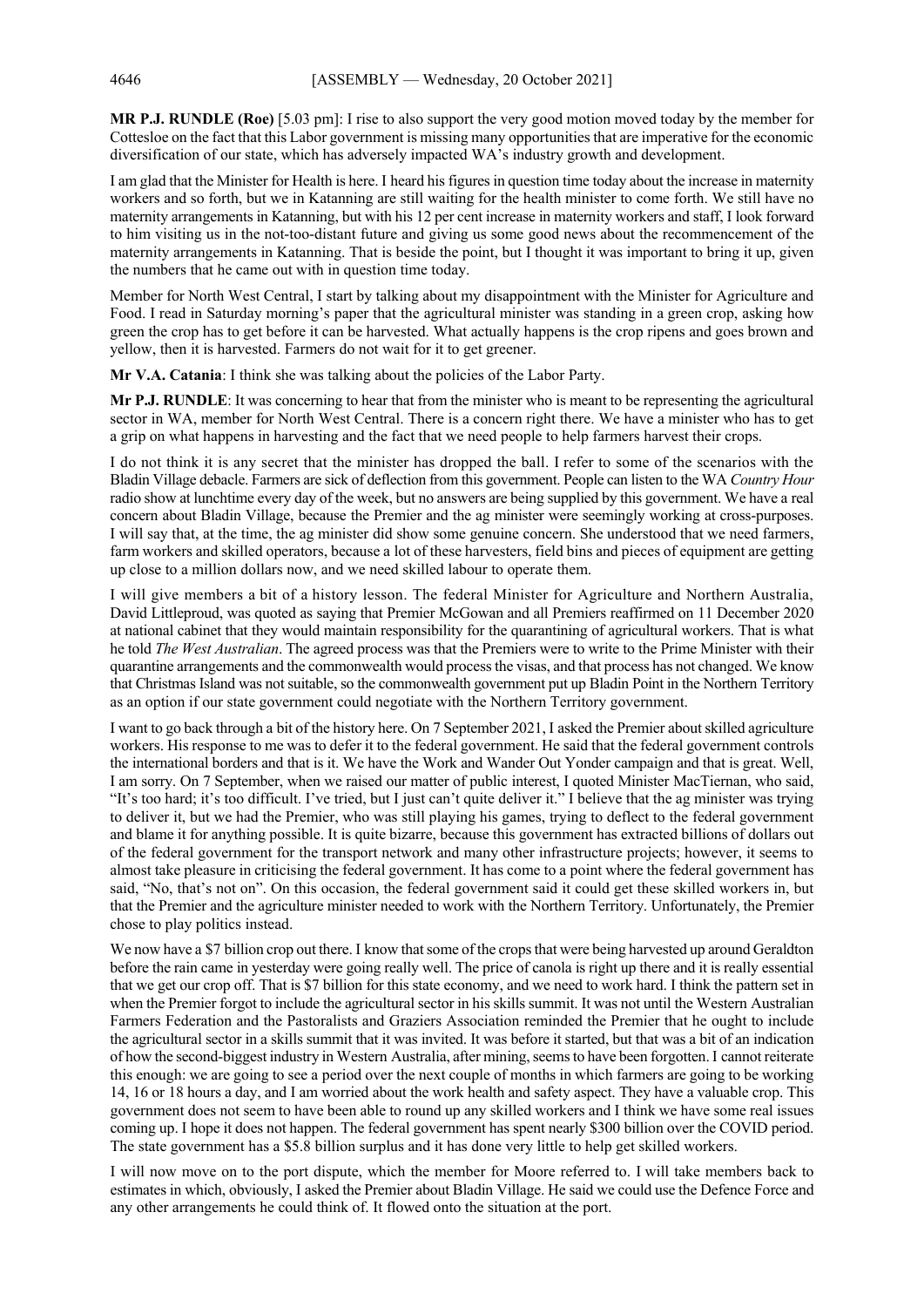I asked the Premier —

Is the Premier aware that a massive amount of farm machinery and equipment is being held up at Fremantle port that will potentially jeopardise farmers getting harvesters, parts and the like on-farm to help with the harvest?

The Premier replied —

Which line item in the budget papers did the member refer to?

I said it was about the supply chain in paragraph 4 on page 223. The Premier replied —

I will ask the director general. I have not heard of that before, but, as the member knows, the stevedoring companies are companies and therefore come under the commonwealth industrial relations system.

This was nine weeks into the industrial dispute at Fremantle wharf. There was agricultural equipment and mining equipment there, and Dale Alcock wrote the other day that there was building equipment and cars. All parts of the economy were being affected but, nine weeks into the strike, the Premier said he was not aware of it. I am still in a state of shock about that one. I certainly got a reminder about it from one of my constituents who had three harvesters on a boat and was trying to get them. Now, thanks to the Maritime Union of Australia dispute with Qube, the harvesters were shipped back to Melbourne. Somehow, they have to get back across to Western Australia. Who will pay for that? I bet the MUA will not pay for the transport.

Several members interjected.

**Mr P.J. RUNDLE**: Maybe Hon Kyle McGinn; he was talking about how fantastic the MUA is in his contribution in the other place. Maybe he will contribute out of his electorate allowance, but somehow I doubt it. It is quite disturbing to me that this has happened. It took people like Dale Alcock and many of our members to raise this. Hon Michaelia Cash eventually had to intervene after 12 weeks.

Several members interjected.

**Mr P.J. RUNDLE**: We certainly did not see any assistance from the state Labor government. That is what this motion is all about.

Several members interjected.

**Mr P.J. RUNDLE**: What were we doing about it? I will tell members what happened. Eventually, after 11 and a half weeks, the Minister for Transport came in here and read out a statement that said she had written to the Fair Work Commission that day. That is what happened, 11 and a half weeks later. That is what the state Labor government has done for our farm workers and for our farm equipment, mining equipment, building equipment and cars that were all stuck at Fremantle port. It finally wrote to the Fair Work Commission after 11 and a half weeks. It is very disappointing. I am not frightened to say that I am disappointed. We seem to have had a few years in which there have not been a lot of strikes—that has been good to see—despite the fact that the salary cap has been in place. Obviously, the government has been working with the unions to keep a lid on them, but now other things are starting to play out. That was the first disappointment.

The second disappointment was the timber industry. The member for Cottesloe referred to it earlier. I want to start with a bit of a history lesson here as well. Back on 13 August 2020, an ABC News article reported that state Greens MP Diane Evers had admitted that campaigning for getting rid of native forest logging was an important issue ahead of the next election. In a statement, forestry minister Dave Kelly said that most native forests were not available to be harvested. Essentially, more than 334 000 hectares of old-growth forest was protected. The article continues

"The Forests Product Commission has access to 38 per cent of our native forest estate …

"[It] annually harvests less than one per cent of this allocation."

Mr Kelly said every hectare of native forest harvested was regenerated.

Everything was not going too badly. On 3 December 2019, Minister Kelly welcomed, praised and encouraged the investment by Queensland company Parkside Timber in the south west. He said the company would increase local jobs and reopen timber mills, and that this would move closer to —

… native forestry's transformation into a resilient, future industry that can deal with the challenges of utilising smaller logs from regrowth forests.

Minister Kelly also said —

"The McGowan Government sees Parkside's investment as a step forward in maintaining a strong forestry industry that supports WA jobs, while still protecting the environmental values of our beautiful native forests.

What have we got now? Even less than two years later, the Minister for Environment and the Minister for Forestry have come down and pulled the rug out from underneath our south west towns and their sawmilling. It is one of the most disappointing things I have ever seen. It goes along with the program that this government seems to be employing, which is to cut first and consult later. That seems to be the latest theme—cut first and consult later. We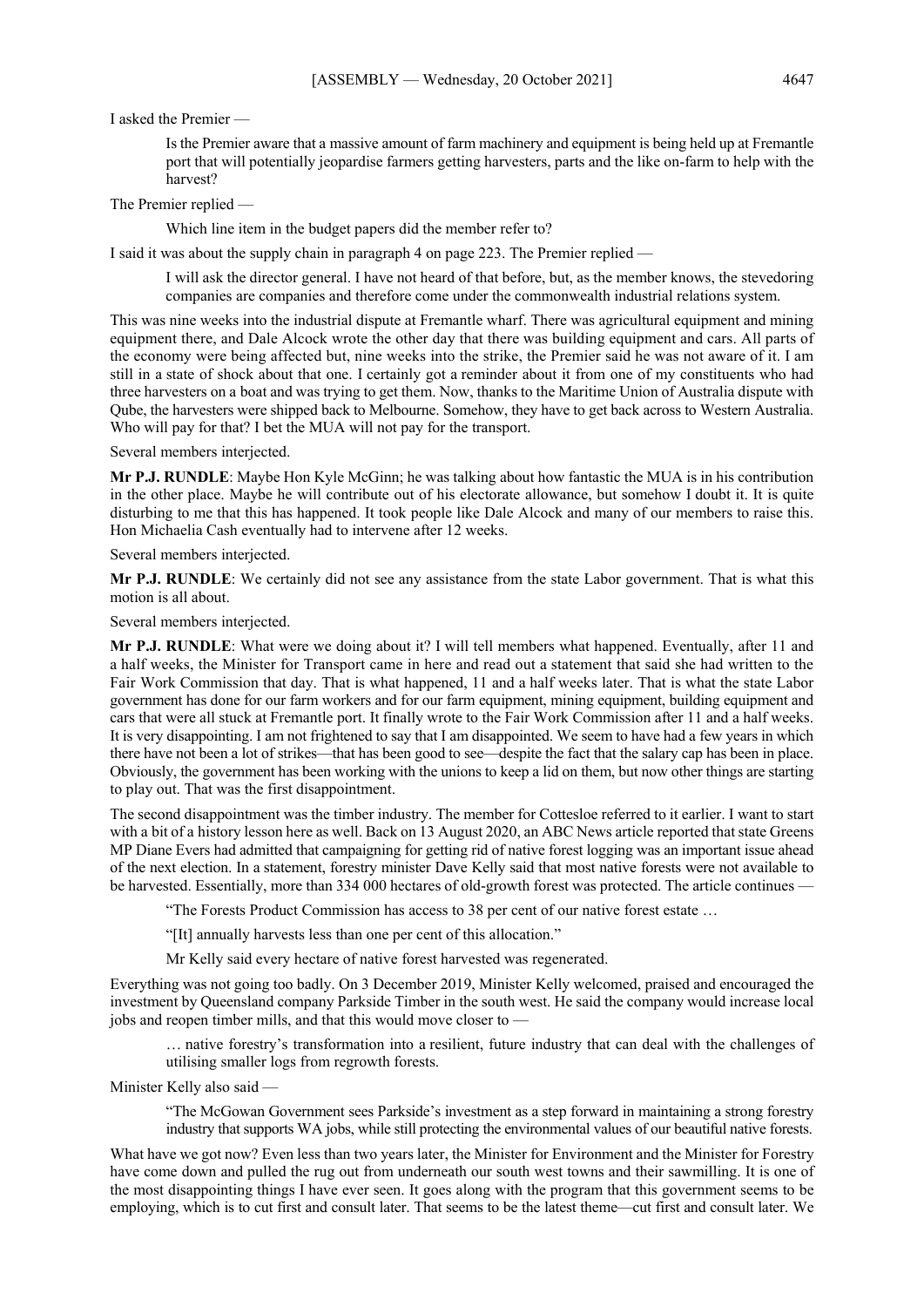saw it with the crayfishing industry. We saw it with the Schools of the Air. We saw it with Moora Residential College. We saw it with the agricultural college trust fund. We are now seeing it with the marine parks. The government said, "We are going to have five million hectares of marine and land-based parks. We'll announce it and we'll worry about consulting later."

The government's decision is not going down well in communities such as Esperance. They have absolutely no idea what the plan is, whether there will be any sanctuary zones and, if there are sanctuary zones, what they will be. Recreational and commercial fishers are coming to my office because the government has not done the consultation. As I said, it is cut first, consult later, which is quite a disappointment. The government's forestry decision is the biggest disappointment, particularly in the context of the *Djarlma plan for the Western Australian forestry industry: A framework for action 2019–2030,* which was released in 2019. It is a joint project between the Forest Industries Federation of Western Australia, the state government and the Forest Products Commission. The plan sets out strategic directions for the entire Western Australian forest industry and provides a strategic framework to achieve long-term regional economic wellbeing, employment and investment to foster ecologically sustainable development and to provide social and environmental benefits. What happened? It was an opportunity to support transformative change towards a more sustainable future for Western Australia. What happened to the Djarlma plan? It was a strategic plan and framework, but the rug has been pulled straight out from underneath it. Communities such as Manjimup and Nannup are not happy. I will say that the Minister for Forestry turned up in Manjimup a few weeks ago after the outcry and spoke to the likes of the shire council, but it was too little, too late. There was no consultation.

#### [Member's time extended.]

**Mr P.J. RUNDLE**: Another thing that worries me is that we will have to import timber from places such as Indonesia and South America, which have no sustainable practices whatsoever. AsI said last week, the government is appealing to the inner-city green vote—that is great—and we can see how that plan is playing out with its decision to remove regional representation from the upper house. We can see how the appeal to the inner-city green vote is going; once again, the regions have been forgotten. As the member for Cottesloe pointed out, the Forest Products Commission will be battling to buy land in areas where rainfall is more than 650 millimetres per year because of the price and availability of land. I note that the Forest Products Amendment Bill 2021 was introduced into the chamber today. It will amend the Forest Products Act to allow the FPC to buy land, but as the member for Cottesloe pointed out, it will take years, probably 20 years, to get timber from those pine forests. I do not know where the jobs will be in the intervening 20 years. It is quite bizarre and it is quite short-sighted, to be honest.

We need a more integrated and strategic plan. Our regional industries need support. I express my disappointment at what has played out over not only the last five years, with education cuts and the like, but also the last six months or so since the government came in with its majority in both houses. Electoral reform was not on its agenda, but in it came. It has started to pull the rug out from beneath our regional industries. Regional people and regional communities deserve some equity. This government is taking the morale out of our regional communities. Yes, the Premier has kept our regional communities safe and strong, and I acknowledge that they voted for him, but as we have seen in the last couple of days, and as the member for Moore indicated, there is no plan. Our communities are looking for guidance. We are not looking for the Premier to come out with one of his thought bubbles every second day that depends on his popularity rating and a survey: "Am I at 87 per cent or 90 per cent?" This state needs a plan and the regions of WA deserve equity and representation.

**MR V.A. CATANIA (North West Central)** [5.24 pm]: I rise to support the motion moved by the Leader of the Liberal Party —

That this house condemns the Labor government for allowing our state to miss opportunities for economic diversification and growth in critical sectors, impacting our long-term future.

I echo the words of my colleagues who spoke about many issues in their shadow portfolios. However, on the back of the contribution of the member for Roe, I will talk about how this government is all about spin. This government is all about focus groups and policymaking on the run, on the day. That is what the government is about, and we have seen that, from day one with the promises that were made prior to the 2017 election, to where we sit today. The Premier said that there would be rolled-gold accountability for the Labor government he leads. He may lead it for now, members, but that rolled-gold accountability is just not there. The spin and arrogance that is plaguing this government is causing concern throughout Western Australia's industry and community, and we have seen that with the government's most recent decisions.

We have an opportunity to diversify. We hear the word "diversification": "Let's diversify, let's protect the economy." The Leader of the Liberal Party, the member for Cottesloe, suggested we diversify with hydrogen—hydrogen, hydrogen, hydrogen. Members who watched Monday night's episode of *Flashpoint* would have seen Andrew Forrest talking about diversifying the economy—here is that opportunity. Anyone who knows about and understands hydrogen knows that the hydrogen industry is now basically where we were with iron ore in the 1960s. We have a blank canvas to develop an industry that will transform our resources sector and the way that we operate as a society as a whole. More importantly, the Nationals WA have a policy of net zero emissions by 2050, and the hydrogen opportunity will ensure we reach that target, perhaps much earlier than 2050. I hope that that is the case.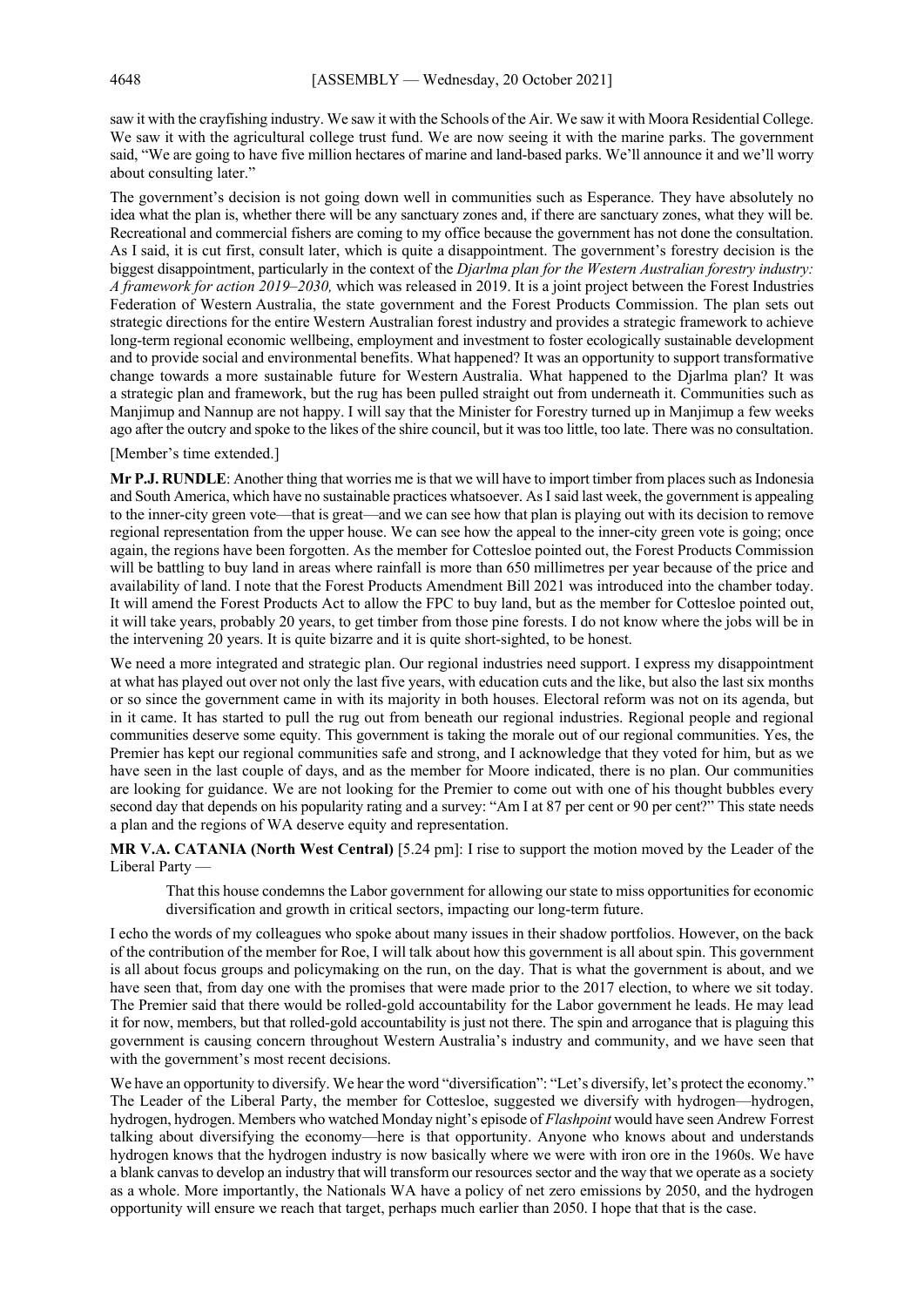We hear that hydrogen is the key to diversifying the economy and, like I said, the hydrogen opportunity is the same now as what the iron ore opportunity was in the 1960s. We can sort out land tenure and agreements, but it will not be like it was with the iron ore industry in the 1960s because it did not know what was going to happen in 2021. Here is our opportunity, because we know about our resources—the abundance of solar, wind and land. We can develop a hydrogen industry to clean up industry locally and export hydrogen around the world. What an opportunity!

This government has basically thumbed its nose at a person who is trying to right the wrongs of the past. As we all know, iron ore is a large contributor to greenhouse emissions. Andrew Forrest is trying to turn his company around and ensure that it is operating on clean green hydrogen—clean green energy. What an opportunity. He is a Western Australian who is spending his own money to develop a hydrogen industry here in Australia, and he wants to do it in Western Australia, but it is not happening because it is not on the government's agenda. That is the arrogance that has crept in and is causing Western Australian industry concern.

The government should be saying, "Okay, we want to meet our net zero emissions target." I do not know whether that is Labor Party policy or government yet, but this is an opportunity to meet those targets. What can we do to assist an emerging industry that is going to transform Western Australia and the world? Western Australians could be world leaders in hydrogen, yet the government resorts to, "We're not going to help multinationals." Last time I checked, Andrew Forrest was not a multinational but a bloody good Western Australian. He is investing in philanthropic areas, development of the pastoral industry, tourism and the environment. For example, look at what is happening in Exmouth, with research opportunities at the Ningaloo Centre. He is giving back to the community.

The Premier has tall poppy syndrome and is dismissive of everyone else; we have seen that here in the house. We have seen how dismissive he is of the opposition's important questions. He is dismissive and arrogant and makes personal attacks and accusations. This so-called leader of the McGowan Labor government is clearly not a true statesman in his position as Premier of Western Australia. If I want to go down the Premier's path, let us look at his inferior, lackadaisical, incompetent cabinet.

**Mr P.J. Rundle**: No-one else is good enough to be Treasurer, apparently.

**Mr V.A. CATANIA**: He cannot trust anyone else to be Treasurer because it is all about control. We have seen how the Premier likes control, and it is concerning. As I have said before in this house, industry people are saying, "We're very concerned about the control the Premier has and how we cannot put our suggestions forward unless it is his idea." Businesses and industry association groups are fearful because of this government's vitriol. If things are not aligned with its thinking, it will come after you. That is what is happening. The Premier may still be relatively popular, but his popularity is waning. He likes to attack others, like the New South Wales Premier, although I have not seen a lot of criticism of the Victorian Premier. He criticises Andrew Forrest and what he is trying to do, and other people of note in this country. He is very dismissive of everyone. Perhaps the tall poppy syndrome will at some point be reversed—the tall poppy syndrome that the Premier clearly displays—and he will be cut down and be revealed for what he is really like.

A lot of opposition members, having been on the other side of the chamber at some point, know what the Premier is like. His true colours are coming out, as is the true nature of the Labor Party, as I have said before. The left controls both the sails and the rudder. We are starting to see that with some of the policies that are coming out and plaguing the Labor Party because the left is in control. We have seen that in both the recent timber industry decision and in the electoral reform legislation, which will cut regional voices. The list goes on.

The rot started back in December 2017 when the Labor government tried to get rid of the Schools of the Air—an iconic institution that provides education to kids in regional WA. The government tried to take it away, but in true form, after some public pressure, the Premier changed his mind because he has a glass jaw. The pressure did not come from regional WA, but from the metropolitan area. I say again: the electoral reform the Premier is putting through will take away regional voices and our ability to fight for things like the Schools of the Air, Moora Residential College and community resource centres. The people of Perth are concerned, because they wonder what will happen to them.

Let us look at the issues plaguing this state. The Premier can say, "We've got freedoms." Yes, we have freedoms, but they are limited freedoms; they are freedoms with conditions. No-one on this side of the house is saying, "Let's bring COVID in"; it is about dealing with the circumstances that are presenting themselves in this state at this point in time and that were forecast. The member for Roe referred to the agricultural sector and its need for workers. The same thing applies for the tourism industry. It is unable to get workers to fill positions in cafes, hotels, motels and other small businesses. There is a huge need for workers, and that was forecast when COVID first hit.

The McGowan Labor government said, "We're going to keep you safe and strong, and how good is the economy?" We all know that 30 per cent of Western Australia's economy is based on the resources sector, and some of it on the construction sector. We have two industries that make up nearly half the economic drivers of this state. The government talks about how wonderful the economy is, but it is not all beer and skittles.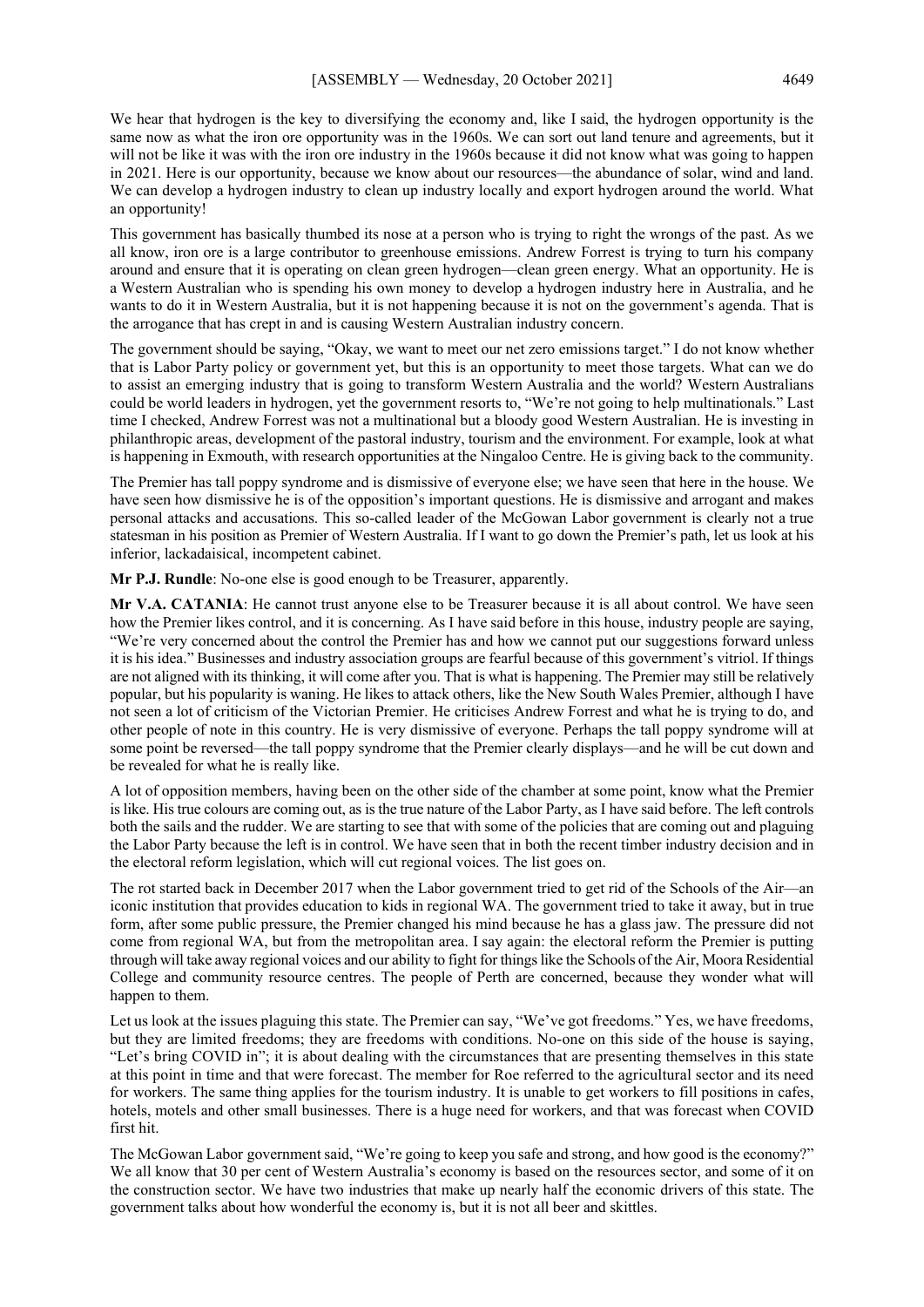We saw what happened with Frontier Lighting, and I commend the Premier for writing to the Prime Minister to try to change the federal government's loans criteria. There are a lot of businesses that rely on interstate and international travel, such as Frontier Lighting, which provides lighting for venues, and they are suffering the consequences of what is happening in Victoria and New South Wales. Why should they not be able to access federal government loans? It is different from having to go to a bank; that is the whole point. The criteria need to change to assist those businesses. They need financial support to stay alive.

We know that at some point we will get back to normal, or a new normal, and that new normal involves ensuring that we have a plan to open up to the rest of the country and the rest of the world. That is going to happen at some point. As the Leader of the Opposition said, we need a safe plan going forward. We all agree with that. However, many small businesses still need workers, such as those in tourism, agriculture and hospitality. There is still uncertainty around the government's decision-making and its far-left policies that are becoming law, and that is concerning.

Here in Western Australia we have the opportunity to hold the Surf Life Saving Championships, the Australian Track and Field Championships and the Commonwealth Games, but the government is not thinking about the long-term prosperity of Western Australia. The government is not thinking about the Commonwealth Games in 2026. If we are still in this position in 2026 of having closed borders or restrictions, we will have major problems. We have to be positive. Businesses need certainty and the tourism and resource sectors need to be able to plan for the future. A good way of planning for the future is to give gold medals to all Western Australians because they have been playing their part and keeping Western Australia safe. The government should give them a gold medal and make a bid for the Commonwealth Games so businesses in the Perth CBD and metropolitan area can fill hotels and capture what they have lost over the past two years.

We need to get businesses in the CBD going, get our tourism going and sell our wonderful city and state to the rest of the world. Because of the uncertainty at the moment, we are selling the message: "Don't come to Western Australia because we can't give you any certainty for 2023, 2024, 2025, 2026 or at any time in the future to book carnivals, games, functions and other things." We need certainty so organisations from around the world can come to Western Australia. We promote how wonderful the state is and the opportunities that are here, so let us continue that. Let us build on what the Premier says: "How lucky are we?" We will be lucky only when we open up when every other state opens up—but we have missed the boat because we did not put up our hands for the Commonwealth Games or anything else.

#### [Member's time extended.]

**Mr V.A. CATANIA**: We have missed the opportunity to secure things such as the Australian Surf Life Saving Championships and the Australian Track and Field Championships. The list goes on. Perhaps we could have got the AFL grand final again. The government is not thinking about the future. People often criticise governments and politicians for thinking in only four-year terms. Here is our opportunity to plan for the next 10 years, to make sure that what has been done in terms of a buoyant tourism industry outside regional WA—not in all sectors, but in most, because Western Australians have had nowhere else to go. That has given a bit of a leg-up to regional tourism, but our tourism operators in the city need a hand. We have not able to capitalise on what has been happening because of a lack of investment.

I come back to the rhetoric, slogans and spin that the government has been putting over Western Australians in keeping Western Australia safe and strong. But we are not safe and we are not strong. We can only measure those things against the way in which our health system operates or the way in which law and order operates.

I was glad to see that the Minister for Tourism was in Exmouth the other day. I am sure that he heard about the same issues that I hear about around the safety of people in places like Exmouth, Coral Bay or the region. Having only four officers looking after potentially 50 000 people puts a bit of pressure on the community. There are not enough ambulance volunteers to service Coral Bay, which can have 5 000 or 8 000 visitors there are any one time. There has been a lack of investment in our health system. I go back to Exmouth. Members can talk about code yellows in the city, but did members know that Exmouth Health Service could not take more patients because it was full? Regional hospitals are also bursting at the seams.

We are hearing about keeping people safe and strong and a health crisis that is preventing people from getting elective surgery now, but what is going to happen in the future? There has been a lack of investment. The only way I can describe it is by referring to what was happening when the McGowan Labor government came to office in 2017. There was basically a trading halt in this state when the Labor Party came to government because there was no investment in health, housing, law and order, education and so forth. That trading halt existed for two and a half to three years. Now, we are paying the price of the government not keeping pace with the investment that was needed in our health system and in housing. The government was chasing its tail. I do not need to be Einstein to work it out. The media has been talking about it. Everyone has been talking about it. That is why the borders and restrictions are in place. We need to get the health system to a certain level. We all know that. I think most people support that, but why was the government not able to make sure that the health system could cope with any COVID outbreak or elective surgery—the run-of-the-mill and general health needs of the state? Why has the government not been able to achieve that? That is the question.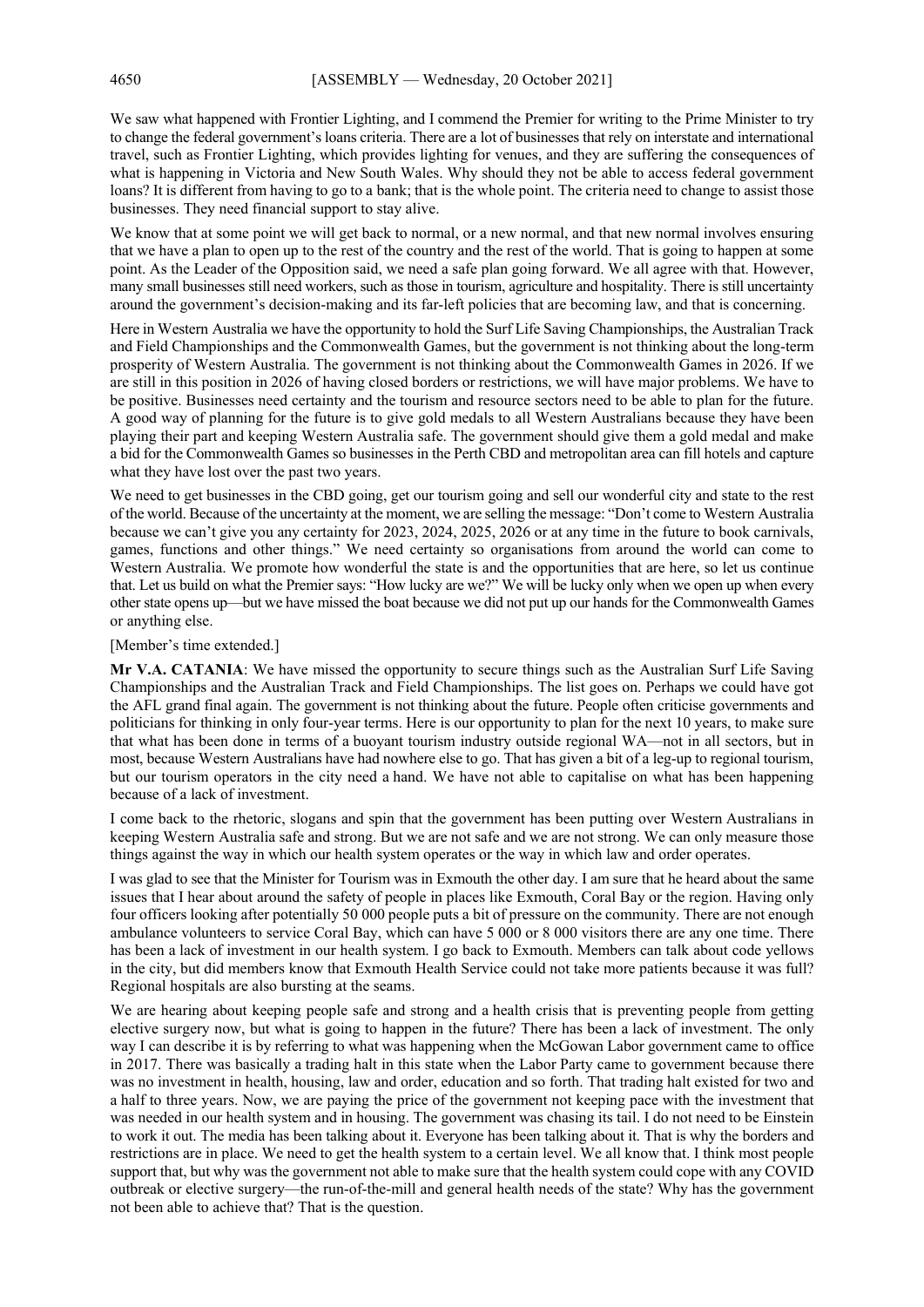The Minister for Health should not be asking the shadow Minister for Health to walk down the street and ask whether people want to keep COVID out. That is not the question. The question is: Do people think our health system is strong enough to cater for any potential outbreak of COVID? Do they think our health system is able to cater for the health needs of Western Australians? I guarantee members that 95 per cent of people would say no.

We need to look at the spin of this government and what is motivating it. Former Premier Alan Carpenter was much like this—focus groups of the day were giving the government the policy of the day. That is what this government is doing. Focus groups are giving this government the policy of the day. That is what is happening.

**Mr R.H. Cook**: Didn't you support the Carpenter government?

**Mr V.A. CATANIA**: I am trying to tell you where you went wrong. When you have minions like the member for Perth and the Minister for Transport —

**Mr R.H. Cook** interjected.

**Mr V.A. CATANIA**: Who is behind the minister? It is the Minister for Emergency Services. That is what happened when all the minions of former Premier Alan Carpenter were in the office in 2008. This government is heading down the same path.

There is a lack of confidence and concern among industry, small business, tourism operators and the general public. Without consulting, the government is changing the voting system and industry with a signature. It makes announcements about COVID-19 grants for businesses that have been affected by lockdowns but works out the detail of those grants sometime down the track—and sometime down the track means that those businesses do not get those funds until maybe three or six months later. We saw that happen with cyclone Seroja in the midwest and Kalbarri. We have heard announcements, but people are still waiting for answers and action to follow the announcements. The government is always reactive rather than proactive. That is the message I am selling tonight: the government is reactive rather than proactive. We are seeing that in the health system. We are seeing that with the housing crisis and we are seeing that in the way the government dismisses any future opportunity for this state.

The Commonwealth Games is just one of those opportunities. That would be a great opportunity for our athletes, and for our businesses, our tourism operators and the people of Western Australia, to show the rest of the world how this state has been able to lead the way in not having COVID-19 outbreaks. We can show how we have been respectful to others, have had social distancing and have put on our masks when we have had to do that. We have done everything that the government has asked us to do.

However, we are now seeing the overreach of a government that is dictating to Western Australians what to do, how to do it and when to do it. We are seeing that dictatorial relationship occur when it comes to industry. Industry is providing a fantastic opportunity for the state with, as I said, hydrogen, hydrogen, hydrogen. That will transform the way we do energy. It will transform the way we will meet our carbon emissions targets. It will transform an industry that is one of the number one polluters in the world. That is in our backyard. It is in my electorate of North West Central, in the Gascoyne. Quite a few companies are looking at and doing the work that will be needed to develop a hydrogen industry in the Gascoyne and midwest. The National Party has a policy to develop a hydrogen hub in the Gascoyne and midwest to take advantage of what we have to offer: clean, green energy. That is not finite. There is an abundance of solar and an abundance of wind, particularly in the Gascoyne and midwest. Yet the government does not see this as an opportunity. Sir Charles Court saw the opportunity back in the 1960s when he developed state agreements for new industries. This state has been very fortunate to have those industries, because they have kept this state afloat and been the real economic driver for Western Australia.

The Premier has been using his spin to say, "How good is the economy! How good are we!" The Premier says that his government has been able to develop 100 000 or 150 000 jobs. Can the Premier detail those jobs and where they are, and how those jobs have come about? I do not want to swear, but as sure as the sun comes up in the morning and sets in the evening, those jobs have been developed by industry and by people like Andrew Forrest. Businesses that have been limited because of the constraints of government have developed those jobs. For this government to take credit for that, I do not think so.

I will end with this. I remember going to a business breakfast just before the 2008 election when the then Premier, Alan Carpenter, held up a photo of the Perth CBD skyline, and he counted 20-something cranes in the air and said, "Look at that! This government is developing Perth! Because of this government, we have got cranes!" Do members know what everyone said? They said, "The government has nothing to do with those cranes; my company is building that building" or, "My company is developing a mine in the north; it has nothing to do with the government." People are now starting to wake up to that arrogance. Western Australians are concerned that this government, at the stoke of pen, and without any debate in this house, can change policy, change legislation and change the way in which we vote. I say to members opposite: the people of Western Australia are starting to wake up. I think they have woken up. This is the slippery slope that second-term governments always go through. I took forward to coming back to this house early next year and seeing the percentage drop in the swing to the Labor Party, to the point that government backbenchers will start to squirm. If I were a government backbencher, I would be starting to squirm in 2022.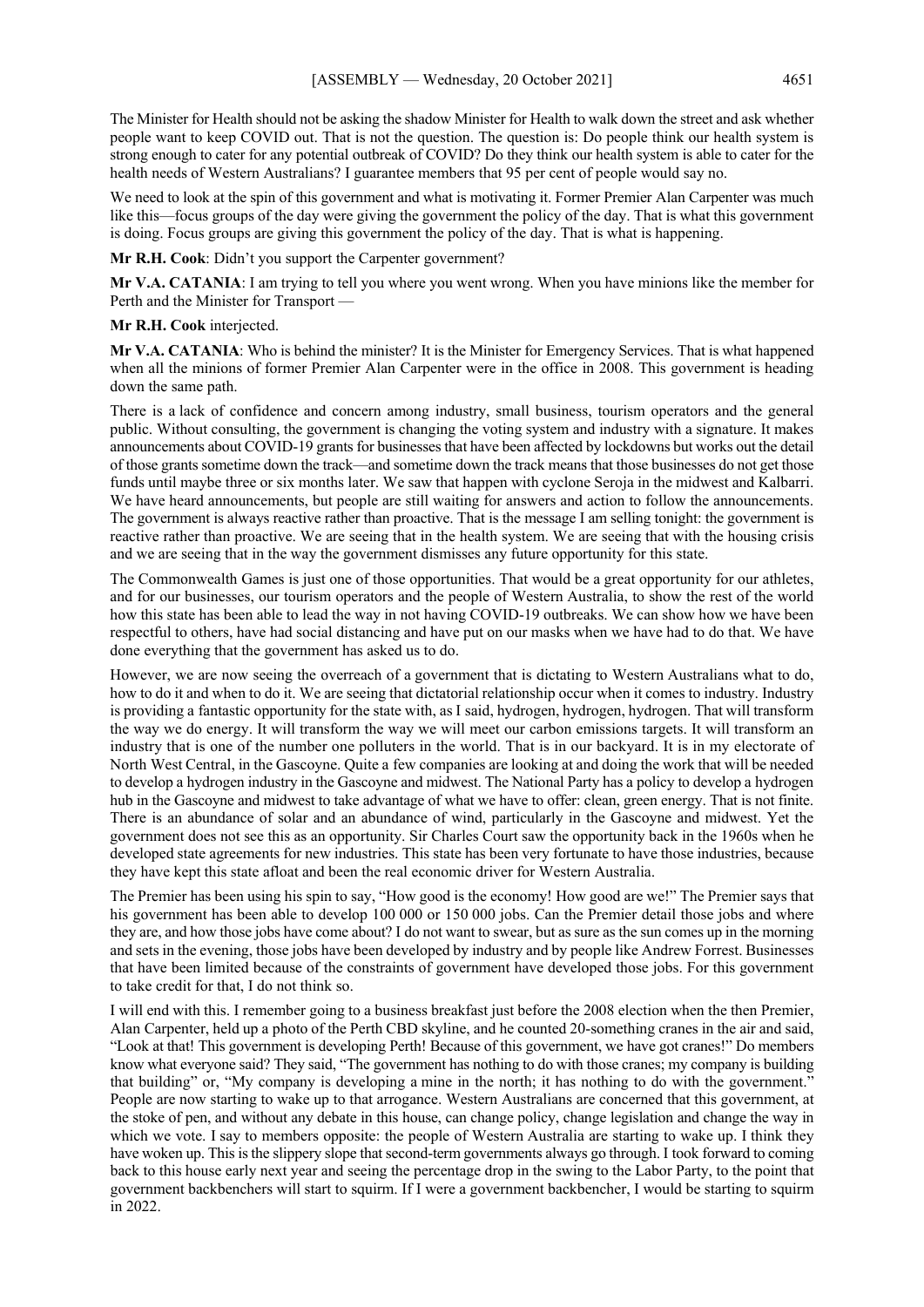**MS L. METTAM (Vasse — Deputy Leader of the Liberal Party)** [5.54 pm]: I rise to make a brief contribution in support of the motion that has been presented this evening. I rise to support the motion

That this house condemns the Labor government for allowing our state to miss opportunities for economic diversification and growth in critical sectors, impacting our long-term future.

I support the many other speakers on this side, or in this corner of the house, who have spoken on the very worthy motion that was put forward by the Leader of the Liberal Party and member for Cottesloe. This motion highlights in particular the missed opportunity and the frustration that we are seeing among the small and medium business sector in particular. That has always been a major concern for us as Liberals, and I think it is fair to speak on behalf of the alliance in that respect as well.

There was a report this week in *The West Australian* on the Western Australian skills shortage and the significant impact that will have on the Western Australian economy. It said that 55 000 more workers are needed to fill the shortfall. This is a major concern right across the state. Chris Rodwell from the Chamber of Commerce and Industry of WA has talked about what could happen if the attainment of skilled workers is not supported in this state, and about the structural change that will result from missed opportunities and opportunities going to other states.

The worker shortage also has real implications for small businesses. Already in the electorate of Vasse, which I represent, we are certainly seeing this across the hospitality sector and other sectors. Businesses are now making the difficult but very real decision to simply shut their doors. Recently, Little Fish restaurant in Yallingup closed, and Burger Bones in Busselton closed. Other businesses are restructuring and not opening as often, perhaps only three days a week. We are hearing that restaurants like Wills Domain are finding it increasingly difficult to get staff. Restaurants are obviously investing heavily in trying to get staff. As a consequence of the staff shortages that they are experiencing, they are able to open for only three to four days a week. They are unable to find people who are willing to work in a full-time position to provide that valuable service.

That raises the question again about this government's plan for Western Australia beyond COVID. We on this side of the house have outlined the importance of providing some clarity around what that plan will look like and when it will be safe to open this state. Of course, we know what the real issue is. The issue is obviously that our health system is not as prepared as it should be. That concern was expressed in response to the recent state budget, which had just a 1.38 per cent increase in operational expenditure, and a two per cent drop in health expenditure next year. The fact that the health system has been run down over the first term of the McGowan Labor government raises real questions about why 2 000 elective surgeries have been cancelled over the last two months. At a time when there is no COVID in the community, 2 000 elective surgeries have been cancelled over a two-month period. We have also seen the elective surgery list blow out by 50 per cent, from 19 000 to about 30 000 patients now on the elective surgery waiting list. In particular, those who have been waiting since August and September are experiencing pain and uncertainty. There is always an impact. We have heard of the impacts on livelihoods, but there is also the potential impact on the level of acuity, something the Minister for Health has often talked about. Elective surgery is also what the Liberal Party has understood to be one of the levers that this government will utilise in response to COVID in the community. It therefore raises questions about why the government is restricting and cancelling elective surgery at this time when there is no COVID in the community.

Another issue we have raised is intensive care unit beds. A report was released last week concerning ICU beds. It was concerning to see in the article published in the *Medical Journal of Australia* of 13 October that Western Australia has the lowest number of ICU beds in the country. Our per capita rate of ICU beds, of six per 100 000, falls behind every other state. It can be compared with 10.8 ICU beds per 100 000 people in New South Wales, and is also well below the national average of 8.5 ICU beds per 100 000 people. The Northern Territory has 8.1; Queensland, 7.9; and South Australia, 9.1. As I said, in WA we have just six ICU beds per 100 000 people. It again raises the questions about the extent to which this government has been doing its homework and the level of support the Minister for Health is receiving in terms of investment in our critical care areas and the number of beds in our hospitals. The government has a \$5.6 billion budget surplus, and over 20 months there has been very little COVID in the community. That raises the question of the state's preparedness for if and when COVID comes into the WA community.

The minister and the government have spoken much about relying on surge capacity. The report also points to the fact that relying on surge capacity will lead to lesser patient outcomes. That experience was highlighted in the report. The report pointed to experiences in the United States and Europe and highlighted that relying on surge capacity raises real concerns about the implications for our most vulnerable. Of course, this also raises the question of how we will support other vulnerable patients and those who might need to rely on an ICU. WA's ICU bed capacity is therefore concerning. It also raises the question of why we have the lowest number of available beds per capita in the country. Again, that raises the question of where this government's priorities are on our health preparedness and the state of our health system to fit in with supporting our economy as we go beyond COVID-19.

A great example, often referred to as the canary in the coalmine, is ambulance ramping. We have certainly touched on this a number of times. We know that in the month of August, the state experienced over 6 500 hours of ambulance ramping. By the minister's own measure, that is five to six times greater than a horror story. Ambulance ramping occurs when, due to bed block, hospitals are unable to receive patients, and ambulances are ramped outside hospitals.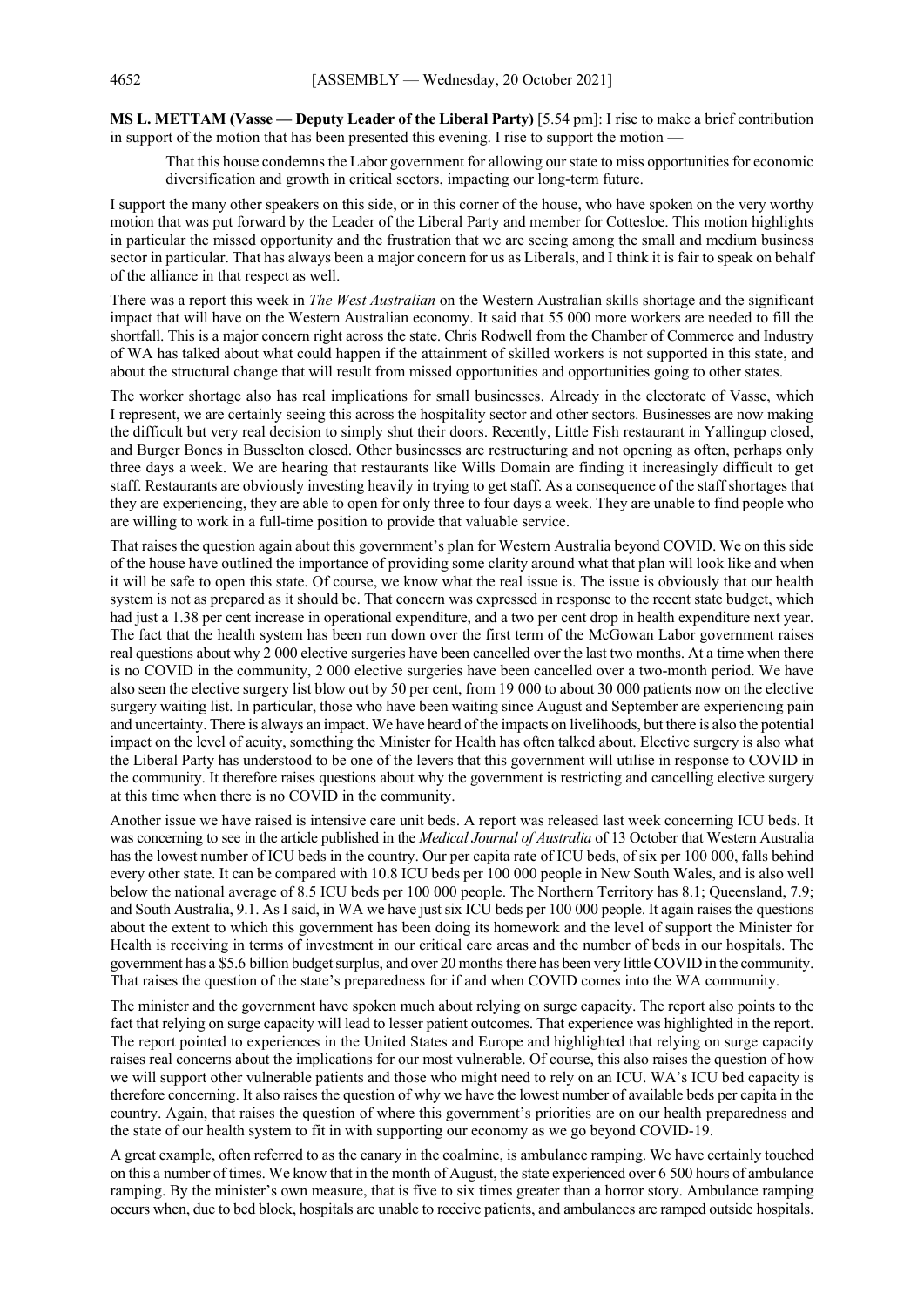As highlighted in the Department of Health's annual report, this has also led to priority 1 ambulance response times reaching very concerning levels. The hold-up of ambulances at our hospitals is leading to ambulances being unable to respond, or greatly restricted in responding, to emergencies out in the field. The issue of ambulance ramping, quite obviously, is understood to relate to the ability of our hospitals to accept patients. Statistics also indicate that there has been a consistent growth in the number of patients presenting to emergency departments, and that is also backed up by the Australian Medical Association and the Australian Nursing Federation. However, it is the capacity for patients to be accepted into hospitals that has resulted in the ambulance ramping situation, which is seeing patients increasingly being left waiting either in hallways with paramedics or in ambulances because they cannot be accepted by hospitals. I had a quick look and saw that this month there has already been over 3 000 hours of ramping, which is another staggering figure, given that 1 030 hours was a crisis and a horror story when the minister was in opposition. The government's response to this has been to try to stop these figures being reported. Obviously, we have raised concerns during the inquiry into this area. We know that it will be considered by government, but it points to the challenges our health system is facing and that it is quite obviously in crisis. It raises the question of the extent to which the lack of preparedness in our health system is holding this state back from having a clear plan going forward beyond COVID and beyond managing COVID. That is what the Leader of the Opposition in this place was asking for today in question time. It was disappointing to, once again, get political spin from the Premier in response to that question.

I will wrap up; I understand we will allow time for the government to respond. I will touch finally on the Western Australian Auditor General's report *Roll-out of state COVID-19 stimulus initiatives: July 2020–March 2021*, which was released today. This stimulus package had bipartisan support for the benefits that it would obviously bring to the WA economy by supporting WA businesses and the community during this challenging time of COVID. However, what I thought was quite stunning is that 47 per cent of the initiatives have not substantially used their allocated budgets. Of the total \$2.144 billion budget, 61 per cent was delivered through 30 initiatives, the vast majority as financial relief to citizens. For a number of reasons outlined in the report, this means that approximately \$800 million remains unspent. That raises concerns. The report highlights

Of particular concern are the Department of Communities' social housing initiatives, which as of 31 March 2021, only … (2%) of the \$319 million budget was spent.

That is an extraordinary figure. It is a lacklustre reflection of an initiative that should have been delivered with gusto. The Auditor General went on to state

This leads me to a key recommendation of the report. When deciding on any future stimulus funding and relief measures, State government entities should consider predictable events in their planning such as market limitations (including reduced contractor and builder availability.) It's also important they improve their planning and coordination when initiatives are competing with one another, as is the case with social housing …

We know the opportunity lost here is the taxpayers of Western Australia. This report is certainly very damning. It brings me back to the original motion that was moved by the Leader of the Liberal Party relating to economic diversification and supporting the diversification of critical sectors. That can happen only through the support of such initiatives, which we have not seen, and also by ensuring that our health system is as good as it can be. Unfortunately, not just during its first term, but also in response to the recent budget, the government's lacklustre recruitment drive of health workers is an indicator that illustrates the health system is in crisis without COVID in the community. This points to the fact that this government has dropped the ball in these key areas.

**MR R.H. COOK (Kwinana — Minister for State Development, Jobs and Trade)** [6.11 pm]: Madam Acting Speaker, thank you very much for the opportunity to speak on this motion. Of course, it is a motion that we will be strenuously opposing. Perhaps I am a bit naive—I have been in government for only five years—but I always thought that if a member brought a motion to this place, they would speak to it if they wanted to get the support of the majority of members. What we have seen today is simply a passing parade of debates past, and language, narrative and lines used in another context, in another time and in another place that bear no resemblance to this debate. It is extraordinary that we had such a flaccid effort on what is a very important issue—that is, the diversity of the Western Australian economy so that we can take advantage of the incredible strength we have because of our COVID-19 response. We are all looking forward to the economic reset that will ultimately occur when our international border opens. We will then have the opportunities that come with the greater movement of the workforce, the greater movement of trade and, in tandem with that, the new reality of the decarbonisation of our economies. These are exciting times. There are important decisions to be made. I thought it extraordinary and thoroughly disappointing that the opposition, while bringing an important issue to this place, failed almost to a man and a woman to speak to it.

I want to take the opportunity in the time we have available to talk about some of the initiatives and the approach of the government when it comes to the diversification of our economy. I have said on multiple occasions that we need to diversify our markets and we need to diversify our commodities. We need to make sure that we can develop other economic activities and sell them to a broader range of international markets. The government's plan for a strong and diversified economy is about delivering secure, quality jobs through increased investment across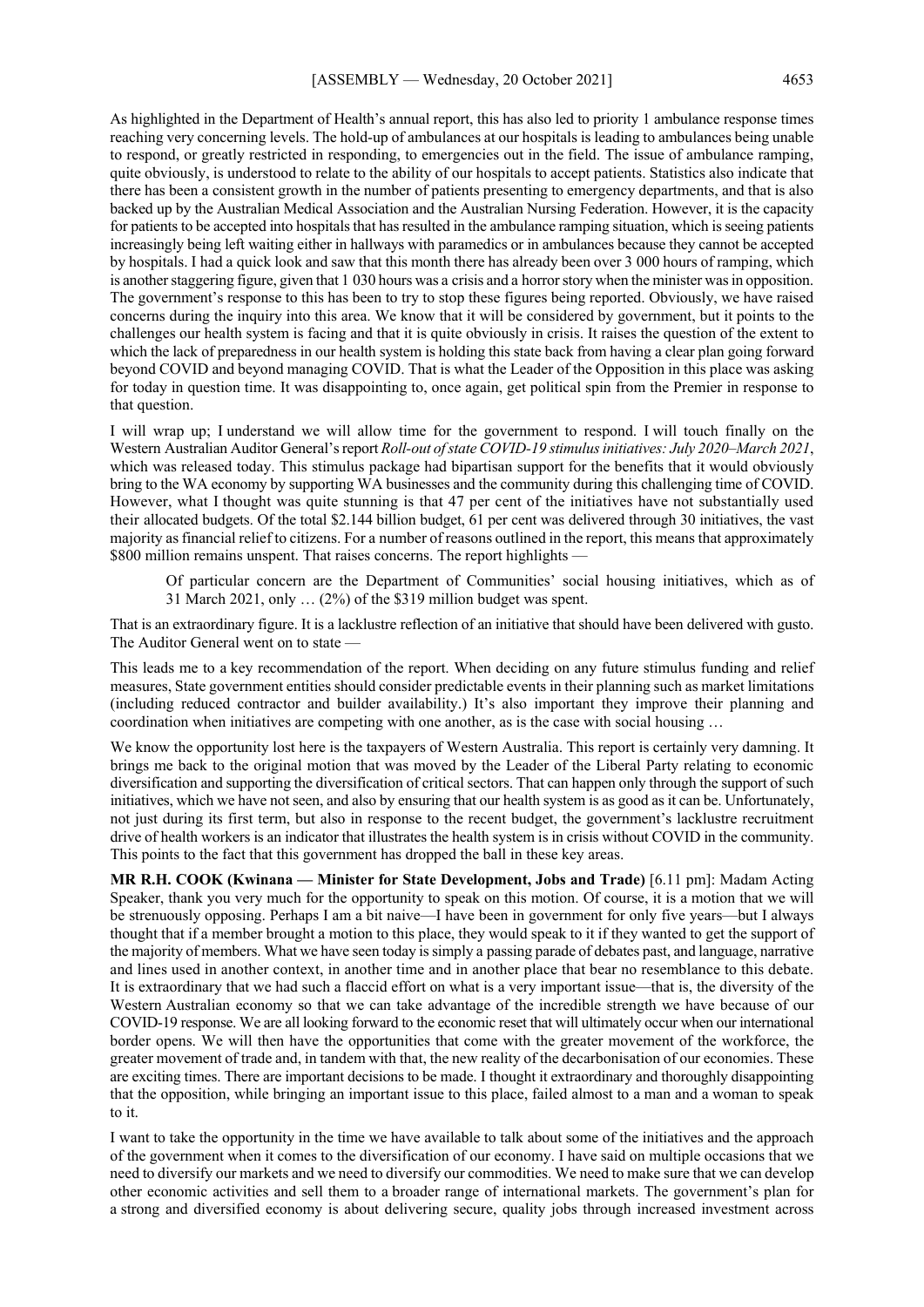a broad range of industries. This vision was articulated in the *Diversify WA* report, which we released in July 2019 and which was since revised in 2020. It sets out how we will go about pivoting from the global pandemic to take advantage of the opportunities that come with that. That is about making sure that as a government, we have a competitive advantage in some priority sectors, we focus on them and we start to nurture and really foster those particular priorities to ensure that we can take advantage of the opportunities and jobs that come with them. They are essentially energy; tourism, events and creative industries; primary industries; international education; mining and mining engineering and technical services; defence industry; space; and health and medical life sciences. The *Diversify WA* report also emphasises the importance of cross-sector activities in science, innovation and technology, advanced manufacturing, supply chain development, environmental science and governance frameworks.

We know that in the future, as we seek to grow our economies, it will have to be off the back of the new reality of net zero emissions. We have to make sure that we can decarbonise our economy and take advantage of the industries that will grow from that. Some members opposite spoke about the opportunities that will come from hydrogen, both blue and green, into the future. That is one of the reasons we have a minister specifically titled and responsible for developing our hydrogen industry.

**Mr V.A. Catania**: Only in title, nothing of substance, or you wouldn't have lost this major hydrogen deal for Western Australia.

**Mr R.H. COOK**: I thought it was extraordinary that the member for North West Central spoke about the Carpenter government in such disparaging terms, given that he was a member of that government and, one assumes, supported it.

**Mr V.A. Catania**: Yes, and left straightaway—left to the right.

**Mr R.H. COOK**: No, the member did not. I remember there was a period when we were in opposition and the member was in our caucus. I was fresh to the caucus at that stage. When I came in, I thought we were working together as a team. I could not understand how just about every decision, deliberation and debate in our caucus managed to find its way into the media. It was immensely frustrating that there were clearly elements within our caucus that were seeking to undermine by virtue of underhanded, distrustful activities and going to the media. It was extraordinary that just after the member for North West Central left our ranks, not a word got into the media from there on. It was a unified party room; everyone trusted each other and everyone was confident that the issues we discussed never came out.

## *Point of Order*

**Dr D.J. HONEY**: Members are not to make personal reflections on the character of other members in this place, as the minister is clearly doing. He is clearly making an egregious personal accusation. The other side will not tolerate that from this side and the minister would know that.

#### **Mr S.A. Millman** interjected.

**The ACTING SPEAKER (Ms R.S. Stephens)**: Member for Mount Lawley! I give the call to the Deputy Premier.

#### *Debate Resumed*

**Mr R.H. COOK**: The member for Cottesloe is drawing the link between leaks from the Labor caucus back in 2008 and 2009 and the member for North West Central leaving it. I will leave that for the member for Cottesloe to analyse, and thank him for providing more colour and interest to that particular issue.

I was grateful to the Minister for Mines and Petroleum, who reminded us that the final words of the member for North West Central's inaugural speech to this place were that Western Australia does not need royalties for regions.

I am thankful for the commentary from the member for Cottesloe when he discussed the role of green hydrogen, the importance of decarbonising our economy and the role it will play in making sure that we get to net zero emissions. I assume that the member for Cottesloe sought permission from the Nationals WA to make those comments, because we know that the National Party does not move; in fact, it is riddled with absolute policy paralysis, because our friends in the National Party refuse to accept that climate change is real. I cannot work out why the member for North West Central would come into this place and spout the importance of green hydrogen when his party does not believe in climate change.

#### *Point of Order*

**Mr V.A. CATANIA**: The Minister for State Development, Jobs and Trade is mocking the Nationals WA's policy of net zero emissions by 2050. That is WA policy, minister. Do not come here and mislead this house that the National Party does not have a policy on net zero emissions.

**The ACTING SPEAKER (Ms R.S. Stephens)**: Member for North West Central, there is no point of order. I just remind the opposition, you have your —

**Mr V.A. Catania** interjected.

**The ACTING SPEAKER**: Member for North West Central! You have had your time.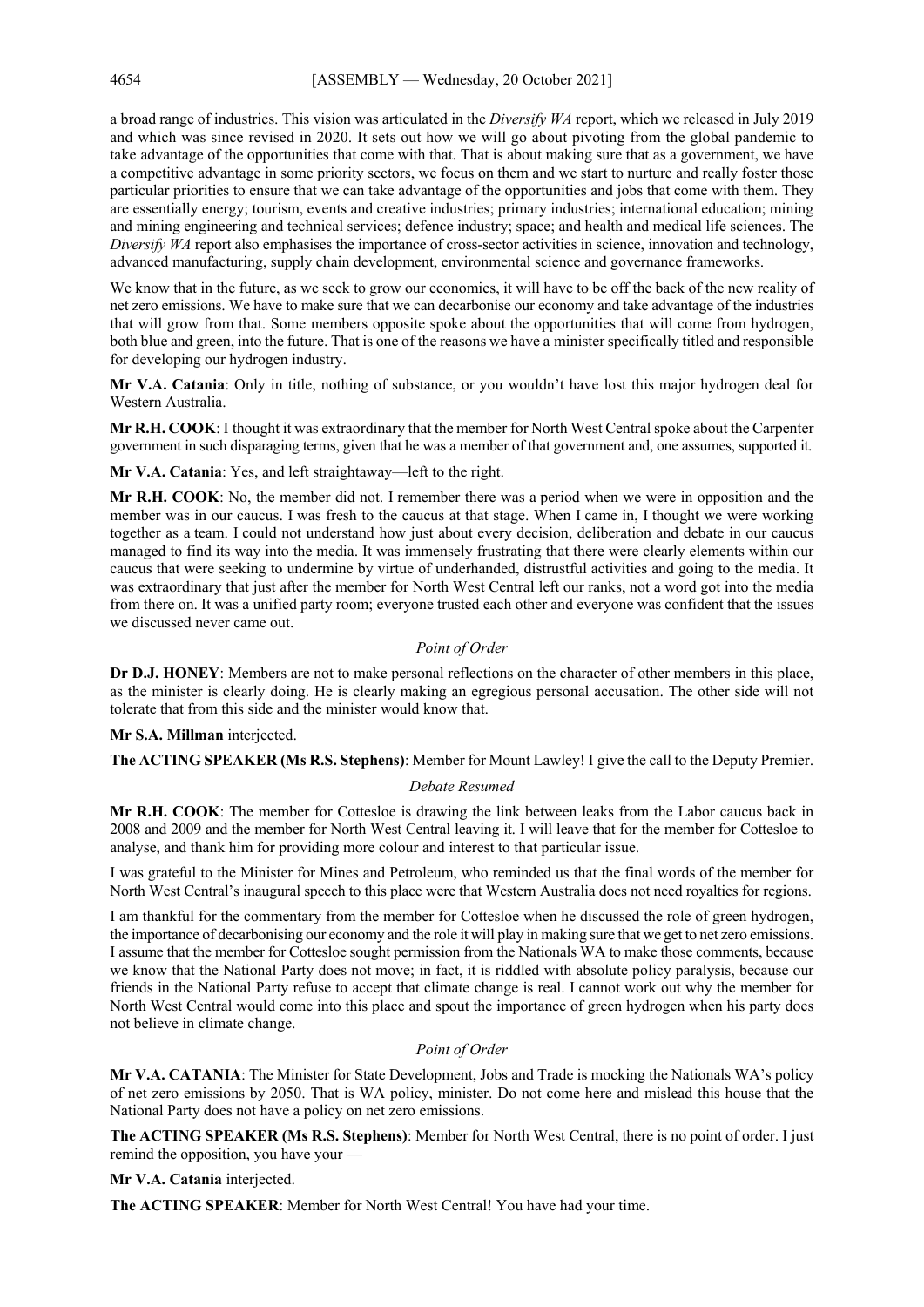#### *Debate Resumed*

**Mr R.H. COOK**: That was quite the time, too, Acting Speaker. As members are aware, we have strong ambitions for green hydrogen in this state, as we need to embrace energy transition, which is the reason we have a range of funds in place to support the diversification of our economy. They include the \$100 million investment attraction and new industries fund, which is an important way in which we can leverage our private investment to make sure that we can continue to realise the opportunities going forward, and the \$50 million industrial land development fund. We have funding of \$105 million to build a state-of-the-art film studio in Fremantle. We are establishing the WA jobs task force and funding international students post the COVID-19 pandemic. In manufacturing, we have a \$15 million local manufacturing and investment fund and \$2 million to support the global advanced manufacturing hub. We are building railcars and, once again, bringing heavy train manufacturing back to Western Australia after it was killed by the Court government. We have \$90 million for green steel research. In renewables, we have an investment of \$350 million to significantly expand the softwood plantation estates. We heard bizarre contributions from the members for Moore and Roe on stopping the further desecration of our native forests, which are our most important carbon sinks.

## **Mr V.A. Catania** interjected.

#### **The ACTING SPEAKER**: Member for North West Central!

**Mr R.H. COOK**: It was extraordinary that there was a critique of our \$50 million transition fund to make sure that those in the timber industry can continue to maintain their jobs and their industry and see great opportunities in softwoods. Of course, the only people who undermined the softwood industry were those opposite. We have \$8 million to support the development of a wind turbine manufacturing industry, and, of course, we introduced the container deposit scheme, which is doing more to make sure that we can protect the environment. We are doing more and more each week and each month to make sure that we continue to diversify our economy. We have the opportunity of a lifetime—an opportunity that is generational in how we move forward in our post-COVID-19 experience. It is an opportunity we have to take and it is an opportunity we are taking by making sure that we look at the growth of industries such as space—Western Australia's first satellite was recently launched—and tourism, and making sure that we can bring interstate and international tourists back to Western Australia in a post-COVID-19 environment. Thank God for the McGowan government so that they will have old-growth forests to visit when they come to this state.

I want to talk briefly about the efforts that we have gone to to generate jobs in the regions. I was recently in Kalgoorlie to attend one of the communication forums, which are about making sure that local firms have the opportunity to benefit from the \$30 billion contracts that the government leads each year. From both the Western Australian Jobs Act and the local capability fund, which assists local businesses to increase their capability and competitiveness, we have seen over 100 000 jobs leveraged from the government spend into the regions of Western Australia to make sure that local businesses can get those contracts. I had the great experience of going to the communications forum, at which we were able to see local businesses engaging with government public servants about the opportunities that were coming up and therefore the opportunities that they will have to pitch for those jobs. We are seeing opportunities in manufacturing, hydrogen, tourism, science, life sciences and mining equipment, technology and services right across our economy, and we have the funds in place to make sure that we can continue to invest in those and to encourage people to invest in their businesses so that they can continue to grow the jobs that come with them.

There is so much more we could discuss, but, in the limited time we have available, I am very keen to hear from other members, so I will conclude my remarks. I will just say that what we have heard from the opposition today is just a rehash of old speeches related to other completely different debates. No speaker addressed the issue of the diversification of our economy. We can tell that the opposition has no ideas. All members opposite do is criticise the government's efforts to manage COVID-19, criticise our efforts to grow our economy despite the constraints around workforce and international borders that come with that, and take the opportunity to try to divide the community through their negative commentary, while at all times overlooking the fact that there are great opportunities in both regional and metropolitan Western Australia for people to get jobs. That is the reason we now have the lowest unemployment rates in the country.

**MS J.L. HANNS (Collie–Preston)** [6.27 pm]: I rise in staunch opposition to this motion tonight. I must say, to begin with, I was not sure I had put my hand up to speak to the right private members' business motion, because I am here to talk about the opportunities for economic diversification and growth in critical industries. Obviously, I could talk for about 23 hours about the opportunities that this McGowan Labor government has created for these critical sectors. I am going to use Collie as a case study in this particular example. Certainly, going forward, one of the most critical sectors into our future will be that of energy. As members know, Collie's past has been a focus on coal mining and power stations. Governments right around the world are moving their focuses onto lower carbon intensive industries and away from fossil fuels, and Collie is captured in that challenge and change.

As we know, the change in the energy sector has been caused in part by a massive uptake in rooftop solar. In response to this, the government was prompted to make, and in fact was very proactive about making, that decision to transition away from coal and fossil fuels to renewable energy. It did so in a way that was supportive of the Collie community, because it is well aware of the implications for that community. I can say that this McGowan Labor government is absolutely committed to a just transition for my community and for the community in the broader South West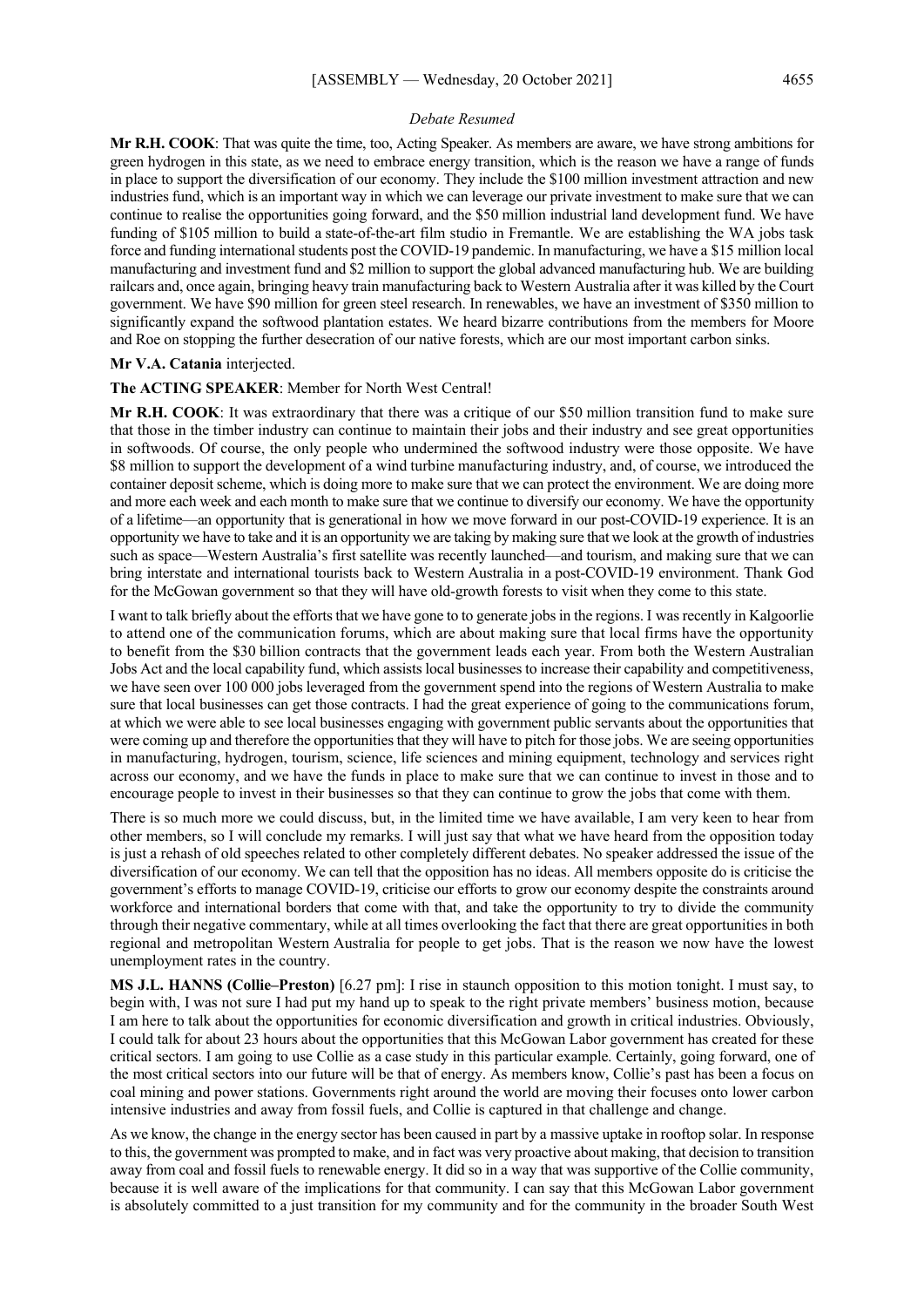Region. I have outlined previously—I will not go back through all this—the just transition process for Collie and the south west. Suffice to say that it involves, as I have said, government; it involves unions; it involves, very importantly, the employers who employ the workers who will be affected by these changes; and, really importantly, it involves the community in this conversation about what our future looks like.

Support from the McGowan Labor government was committed at the previous election, in 2017, to the tune of \$80 million for the Collie industry attraction fund and Collie Futures development fund, with an additional \$20 million in this budget. This shows that the McGowan Labor government is committed to providing support for workers, the community and the broader south west region. That stands in very stark contrast—I will use the term "thought bubble" because it has been used by the opposition tonight—to the opposition's thought bubble around its plan for Collie. The Liberal Party's plan for Collie included the shutdown of power stations by 2025, effectively scrapping overnight my community and many within the south west. The member for Cottesloe stood at a press conference in Perth eight months ago behind the former Leader of the Opposition, Zak Kirkup, announcing the end of Collie. I stood, in stark contrast, with the former member for Collie–Preston, Hon Mick Murray, with hundreds of workers and local business owners, calling out the opposition on its reckless energy policy.

I want to talk a little bit about what this government has done around the Collie Futures program and the Collie industry attraction strategy that has been implemented. Tourism was certainly a unique and probably, five years ago, a surprising industry when we were talking about Collie, given that our track record was in mining and power stations. Tourism and the initiatives that this government has introduced have been wildly successful, so much so that I would like to highlight a particular problem that I am very pleased to have: I no longer can find a parking space in the main street when I am trying to go to the bakery. I also cannot believe the number of people who have visited our region. Our tourist numbers have doubled since this time last year.

**Mr S.A. Millman**: Infiltrate, infiltrate!

**Ms J.L. HANNS**: They can happily infiltrate Collie!

I would also like to highlight that many of those people drive into our community with mountain bikes on the backs of their cars. One of the strategies that this government has implemented includes a \$10 million investment in world-class mountain biking trails. Again, I could go on. I will talk about Hon Mick Murray's favourite project, which is Lake Kepwari. It took 20 years of hard work to get it over the line, again supported by this government around diversifying our economy.

On industry, there are lots of things I could discuss, but I would like to draw our attention in this chamber to a document that has been released and I am very proud to have been part of its release last week, *Welcome to Collie: Your investment destination*. It is a prospectus that sells Collie to the world and the eastern states. It is absolutely a showcase of what my region has to offer.

The foreword was put together by the Premier. I would like to highlight a couple of comments he made —

As the Western Australian and global economies move to minimise greenhouse gas emissions, the Collie region's transition is attracting investment from the private sector and government, presenting a significant and unique opportunity for business investment.

He goes on to talk about —

The Western Australian Government has invested significantly in the region and formed an alliance —

That is the one I spoke about earlier —

with industry, community and workers' unions to encourage … a Just Transition for Collie.

I would also like to point out the fact that there are some very good reasons why people would invest in this region, in Collie in particular. Again, the government has done some incredible work around that. Projects are already happening in my region. I highlight that we have a very supportive political and business environment for the future of these industries. We have a very agile and highly skilled workforce within Collie and the south west region, which bodes very well for looking into these opportunities for economic diversification.

I would like to outline a couple of future clean energy projects. One project that this government is looking at and has supported through the Collie industry attraction fund is an allocation to International Graphite. International Graphite is a company that was given \$2 million through the Collie industry attraction fund. It is the first graphite processing plant to be built in Collie. The idea is that this project will be phased in over a number of stages. The foundation stage is expected to build 40 full-time jobs within the Collie region, which is a fantastic step towards diversifying our economy. In case members are not aware, the plant will see the manufacture of graphite products for new technologies including mobile phones, computers, high-pressure sealants and fire-retardant building materials. It is also going to be used to process graphite to produce anode material for lithium-ion batteries. It is part of that very critical chain of the emerging battery industry in Western Australia.

I would also like to talk about a couple of other opportunities around economic diversification within this prospectus, one being manufacturing. We have fire truck manufacturing occurring within Collie. Frontline Fire and Rescue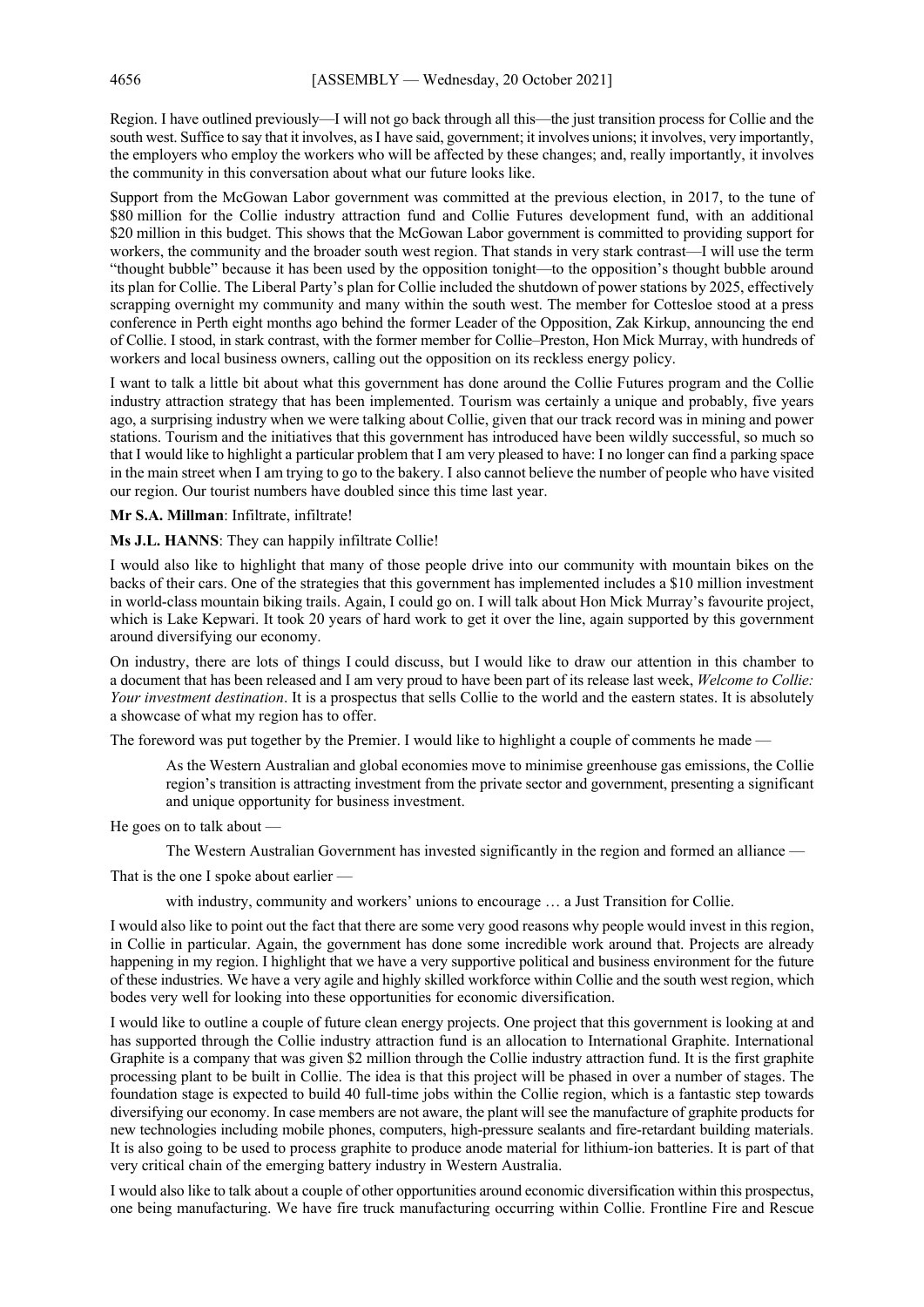Equipment was given a grant under the Collie industry attraction fund. It is set up in Perth and has a satellite facility in Collie. The idea is that it will build fire trucks in the regions and within Collie. Colliecrete is another project I would love to highlight. If I had more time, I would go into much more detail.The other focus areas are around primary industries. Protected cropping is one example and Cannaponics is another fabulous example of opportunities within primary industries to produce medicinal-grade cannabis.

As I said, I could go on and on, but, essentially, I would like to highlight this prospectus. It outlines very clearly the commitment of the McGowan Labor government around economic diversification into critical industries that will support jobs and growth into the future, not just for Collie, but for Western Australia. If that is not economic diversification in these sectors, I suggest that I go back to school. Given that I have spent a good part of 40 years at school, I think I stand in good stead to be able to say that if I could amend this motion, I would say that this house should celebrate and promote the opportunities for economic diversification and for growth in critical sectors and, therefore, secure the long-term future of Western Australia.

**MRS L.M. O'MALLEY (Bicton)** [6.37 pm]: It gives me great pleasure to speak against this nonsense motion and to challenge the confused and contradictory contributions of the members opposite. Unlike those members, I will speak to the actual motion. In doing so, I am also very pleased to have the opportunity to place on the record just some of the many ways in which the McGowan Labor government has delivered and is continuing to deliver on a diversified Western Australian economy. I am really confused about why the motion is before us because, quite frankly, it is a gift for us government members to highlight the many ways in which this government is contributing to the diversification of our economy. So, I thank the opposition for bringing forward the motion.

A commitment we made on first coming to government in 2017—one that we are progressing, despite a global pandemic and those who would oppose such action to address it—was to the diversification of our economy. The McGowan government's commitment to the diversification of our economy through investment in initiatives, which I and my colleagues have gone into in some detail—as will the member to follow me—refutes the frankly ridiculous claims of members opposite. Before I do that, I would like to share some personal reflections on the contributions of members opposite as they relate to the pressures of finding people to fill vacant positions across all sectors and the need to both keep our workforce safe and expand our workforce. I am quite confused and curious about whether members opposite support vaccination and whether they support the hard border, or a border arrangement of any kind staying in place until we get to a safe level of community vaccination. It seems that, from some of the contributions of members earlier, they are not making a clear statement about it. It is very confusing. On one hand, they talk about the need to not mandate vaccination of the workforce, but, on the other hand, they are saying we do not have enough workers in the state so we need to somehow get in more workers. Opposition members really seem at odds with their own position on vaccination. That is a real concern for the people of this state and it reflects very clearly why this government was elected in March 2021 with such a massive majority. The Liberal and National Parties have not been clear about their position and policies, if they actually have any policies. I am still confused about whether they have any policies and I know that I am not the only one confused by their position on these matters. Pandemics require decisive action and leadership. I know that I speak on behalf of my constituency of Bicton and a massive majority of Western Australians when I say thank you to Premier Mark McGowan and the cabinet ministers for showing real leadership and making the hard decisions to keep our state safe and thriving during the COVID-19 global pandemic.

The McGowan government is investing in new industries, such as battery technology, life sciences, film and others, and in the expansion of existing industries, such as tourism, and Indigenous economic opportunities to support active involvement with Aboriginal communities and business to ensure that Aboriginal people and their businesses are part of emerging and existing industries.

The future of sustainable energy production and the green jobs that will be, and already have been, created is wonderfully illustrative of the McGowan government's commitment to the ongoing economic diversification of this state. We in WA are blessed with an abundance of sun, wind and minerals and capturing those energy production pathways through new battery production will be game changing. The government is supporting this technology with the release of its Future Battery Industry Strategy, a \$13.2 million incentive program to make cathode active materials, and \$6 million to support the Future Battery Industries Cooperative Research Centre, which is further evidence of our action for a cleaner, greener future for WA.

In the time I have left, I will focus on the \$6 million of funding to the Future Battery Industries Cooperative Research Centre. The FBICRC is enabling the growth of battery industries to power Australia's future from here in Western Australia. It brings together industry, researchers, governments and the community to ensure that WA plays a leading role in the global battery revolution. It is an independent centre at which industry, government and researchers come together to create the tools, technologies and skills to grow the role of battery storage in Australia's electricity grids and make Australia a larger player in global battery value chains. As I said, the centre is a Western Australian–based company, supported by this government. The reason that I highlight this company in particular is that partnership and collaboration with private industry is a hallmark feature of this government. We are very, very aware that private industry cannot do everything in isolation, nor can government, and that is why we come together on these important initiatives and fund these important growing economies. Obviously, we are growing our economy and, in so doing, we are growing Western Australian jobs.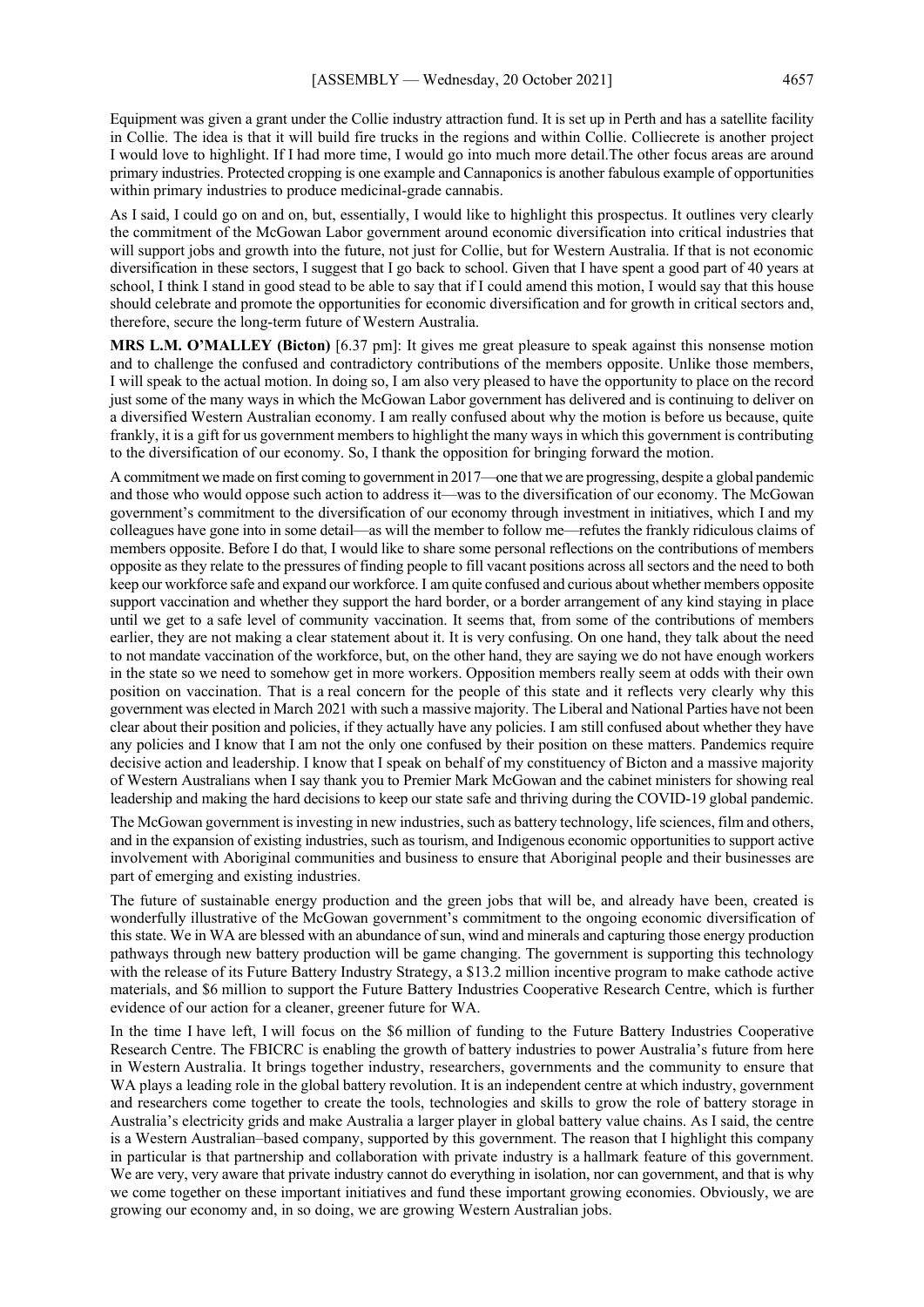It is clear that the McGowan government is diversifying the state economy and it is doing this whilst also acknowledging and supporting the incredibly important role of the resource sector now and into the future. Through energy, climate action, tourism, culture and small business, the Western Australian economy is set to be even more diverse and thriving, an economy that is both green and securing the safe and expanded employment of Western Australian workers into the future.

I would like to highlight a couple of key areas because they are important to people in my electorate of Bicton, and that tells me in no uncertain terms that a green future is the future they want. The government's energy policy and the climate action it is taking include the green jobs plan, which will deliver significant green jobs as part of the WA recovery plan and help to boost the state's economic recovery from COVID-19. The green jobs plan is an investment of \$60.3 million in conservation and environment projects across the state. The plan will create more than 1 000 conservation jobs to improve native vegetation and conservation outcomes whilst further positioning the state for economic recovery over the next three years.

There are many initiatives, but I just do not have the time to talk about them all because I want to let my colleague the member for Mount Lawley get to his feet to have his say. I will try to encapsulate the important key points, one of which is our green schools policy—a policy that I am particularly excited about—which was announced by Minister Ellery. Many schools in the electorate of Bicton have already installed rooftop solar panels. Schools in Palmyra, Melville, Bicton and East Fremantle have installed solar panels, either through this initiative or as a result of election commitments I made prior to the 2017 and 2021 state elections. Solar panels make such a difference to our schools at a direct level; indeed, in some cases they are running cost positive and not just cost neutral. That is a really exciting initiative.

We have already heard about native forest logging, which is another really important initiative for my constituents of Bicton. We recently made the historical move to decisively protect our native forests. We are not just stopping something; we are also helping something to grow—pardon the pun!—with our investment in the transition into softwoods and supporting that growth. I did it again; I am so good at this!

**Mr S.A. Millman**: You're on a roll!

**Mrs L.M. O'MALLEY**: Yes. I will branch out a bit!

That is such an exciting and important step for the future of our state. It will ensure that there are sustainable jobs into the future, which is incredibly important.

Tourism and culture is another important area. The government is investing \$105 million to build a state-of-the-art production studio in the neighbouring electorate of Fremantle. The film studio will be accompanied by a \$20 million screen production attraction fund to attract job-creating productions to Western Australia. The film studio will be situated at Victoria Quay in Fremantle and will include purpose-built sound-resistant stages, and other onsite facilities such as offices, construction space and parking. It will breathe life back into Fremantle and, as I and many of my constituents say, greater Fremantle, which expands to Bicton and beyond.

I will finish on a topic that is very close to my heart as a family business owner, although my husband obviously does all the work! Recently this year, the Premier, and the Minister for Small Business, Minister Whitby, announced a new small business boost. The policy will provide \$3 000 small business lockdown grants to support the WA businesses most impacted by the recent circuit-breaker four-day lockdowns and interim restrictions. The state government committed \$41.5 million for the new grants, which are open to businesses that have an Australia-wide payroll. Members can look at the policy for further details. The important point is that this government understands the importance of partnership with the private sector, and that is the private sector big and small, from the largest corporations throughout the resource sector down to the small hairdressing salons and cafes in Bicton. It goes without saying, but I will say it again: I absolutely oppose this ridiculous and nonsensical motion.

**MR S.A. MILLMAN (Mount Lawley — Parliamentary Secretary)** [6.49 pm]: I rise to make a contribution in the time that remains on this debate. I noted just how enthusiastically the members for Collie–Preston and Bicton jumped to their feet to make contributions on the ways in which the McGowan Labor government is diversifying the economy. The Minister for State Development, Jobs and Trade and my colleagues the members for Collie–Preston and Bicton all highlighted a point that I will make as well: that we on this side of the chamber are speaking to the substance of this motion.

When this motion landed on the notice paper, I looked forward to a discussion and debate about renewable energy, international education, agriculture and agribusiness, hydrogen, future batteries, new markets, medical technology, research, space technology, and defence—any of these things—but by the time we got to the end of opposition members' contributions, we heard the member for North West Central complaining about voting systems. Opposition members were so short on material that they could not even speak to the substance of the motion.

**Mr V.A. Catania** interjected.

**Mr S.A. MILLMAN**: I was here the whole time, member, and, when I was not here, I was standing in the hallway having a cup of tea, watching the member's lamentable contribution on the screen!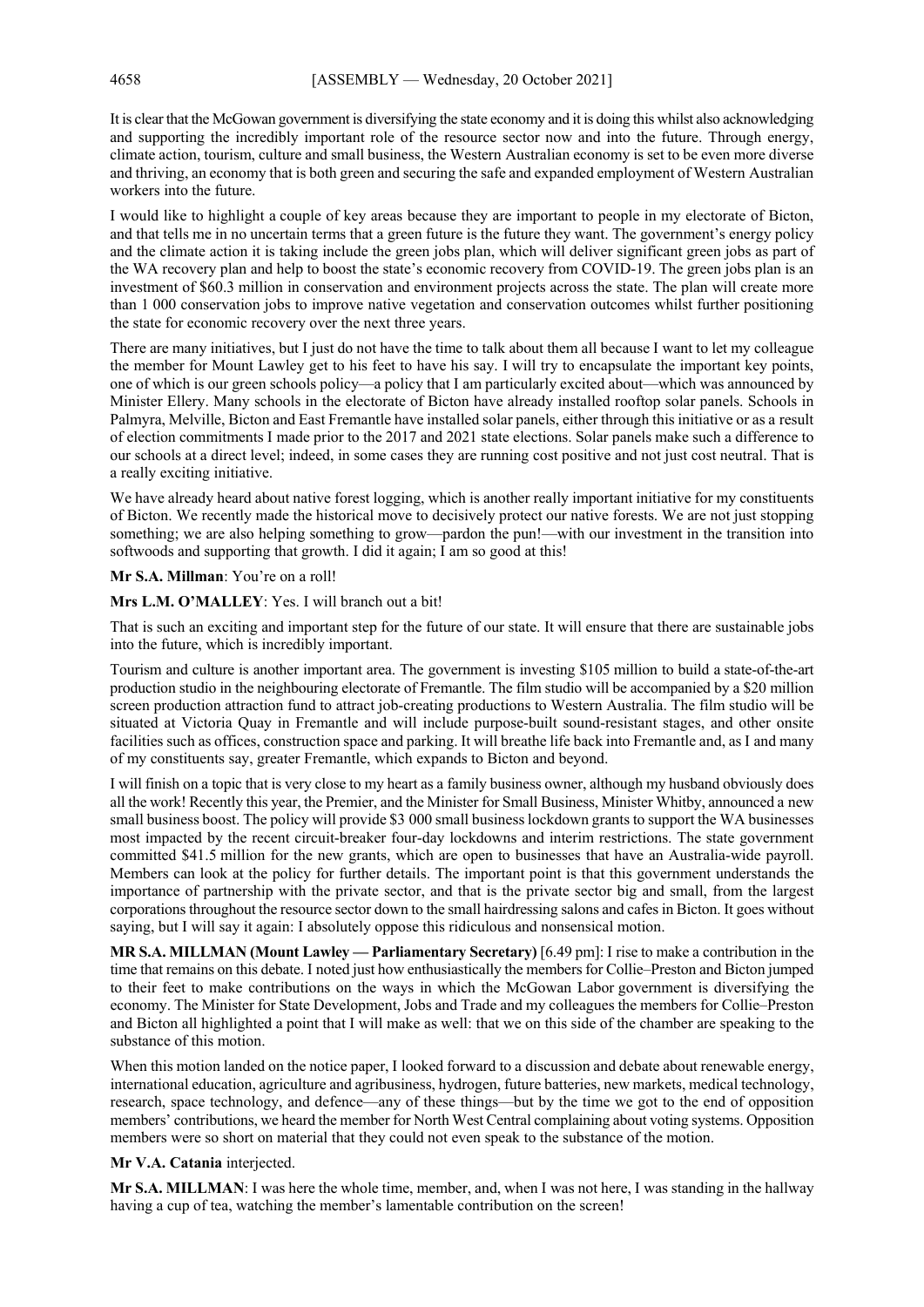Not satisfied with the loss of their identity at the last state election, opposition members present their speeches as though they are the parties of small business, farmers or miners. They are not the parties of the miners; they are the parties of the underminers! All they do is come in here and undermine! The member for Moore comes in here, quotes conservative commentators and undermines our vaccination efforts and our health response. All the member for Vasse does is undermine our professional health workforce, which is delivering a world-class health system.

The member for Cottesloe talks down our brilliant plans for hydrogen. We have a Minister for Hydrogen Industry, we have a plan for hydrogen, and we wanted to talk about it. We wanted to have a debate. The member for Cottesloe points to one project and says that is it. Does the member know what? He lauds the effort of the New South Wales government in attracting hydrogen investment with its \$3 billion contribution. Let me tell members this: the Western Australian government is focusing on fiscal responsibility. We have a budget surplus this year and we are paying down debt. The New South Wales state government's deficit this year is \$9 billion and will rise to \$120 billion.

Then we have the underminer for North West Central talking down our police and talking down our tourism sector. The government is saying, "We can't wait to welcome more tourists into Western Australia. We want to see tourists visiting all of the wonderful offerings we have in Collie, Fremantle, the south west, the north west, the Kimberley and all over our great state. We want to see as many tourists as possible." Then we heard the Freudian slip from the member for North West Central. Do members know what he calls tourists? He calls them infiltrators! That discloses to everyone exactly what he thinks about tourists and reveals his true nature. We on this side of the chamber are in favour of tourism, and we see tourism as being an important part of diversifying our economy, even though members on the opposition benches do not agree with us.

We have to feel sorry for them; part of me feels sorry for them. I know that I should not, because I have listened to their contributions, but I think to myself "Their philosophy is redundant. Their arguments are incoherent." COVID-19 is one of the greatest existential challenges the global community and society has ever faced, and it is really putting the acid test on different ideologies. In the same way that World War I was the end of imperialism and World War II was the end of fascism, COVID-19 has called into question the hyper-individualism and neoliberalism of the conservative parties. The philosophical, societal and community response to COVID that has been succeeding is ours—one built on fairness, equality and community, and the conservatives stand condemned. When the people of Western Australia went to the polls in the March 2021 state election, they chose the things that WA Labor stands for. The opposition is left in a situation in which it does not know what it stands for. Just as the Deputy Premier said, members opposite came in here with a parade of complaints but no unifying theme. We do not know what they stand for; on one hand, they want more money spent, but on the other, they say we are spending too much.

I will tell members what we stand for: we stand for the best interests of Western Australia. We stand for critical sectors of the economy. When I am here representing the people of the electorate of Mount Lawley, the critical sectors of the economy include things like health, education and training, community safety, management of finances, building infrastructure, tourism, and the creative industries that both the member for Bicton and the Minister for Culture and the Arts spoke about during question time today. What an incredible investment—\$105 million for a new studio in Fremantle to unleash the creativity of Western Australia's talented artists.

I also think of the return of railcar manufacturing in Bellevue and the manufacturing of fire appliances down in Collie. It is incredible that the opposition had the temerity to bring this motion to this chamber today to talk about investing in new industries, because today marks four years to the day that Holden stopped manufacturing cars in Australia. It is four years to the day since the federal National and Liberal parties destroyed a fantastic sovereign industry after Joe Hockey dared it to walk out of the country, and it did. Yet the state Liberal and National Parties come in here and have the temerity to say, "We know how to invest." I was flabbergasted when I saw the motion on the notice paper. I thought, "How's the audacity? How's the arrogance? Just unbelievable." Then I thought to myself, "What do they stand for? Who do they represent?"

When I was growing up, I always thought that the old Country Party, now National Party, represented farmers; today I saw this article by Keane Bourke in ABC online news: "WA farmers push back against Nationals' lack of climate commitment", and I thought, "The National Party has lost its way." It is really sad to see. One would think that regional people are entitled to representation, but the article states —

A group of Western Australian farmers have become champions for Australia's path to net zero emissions, saying urgent action is needed.

It appears increasingly likely Prime Minister Scott Morrison will commit Australia to reaching net zero emissions by 2050 at the COP26 Climate Summit in Glasgow.

I will pause there to say that I am sure the commonwealth government must have dislocated something after its radical backflip on climate change. Eight and a half years of inaction, and now all of a sudden, with an election in the offing, it has done an incredible backflip; or rather, it is hoping to, if it is not held to ransom by the National Party.

The article continues -

But he has so far failed to secure the support of the Nationals, after a marathon party room meeting on Sunday failed to bring them onboard.